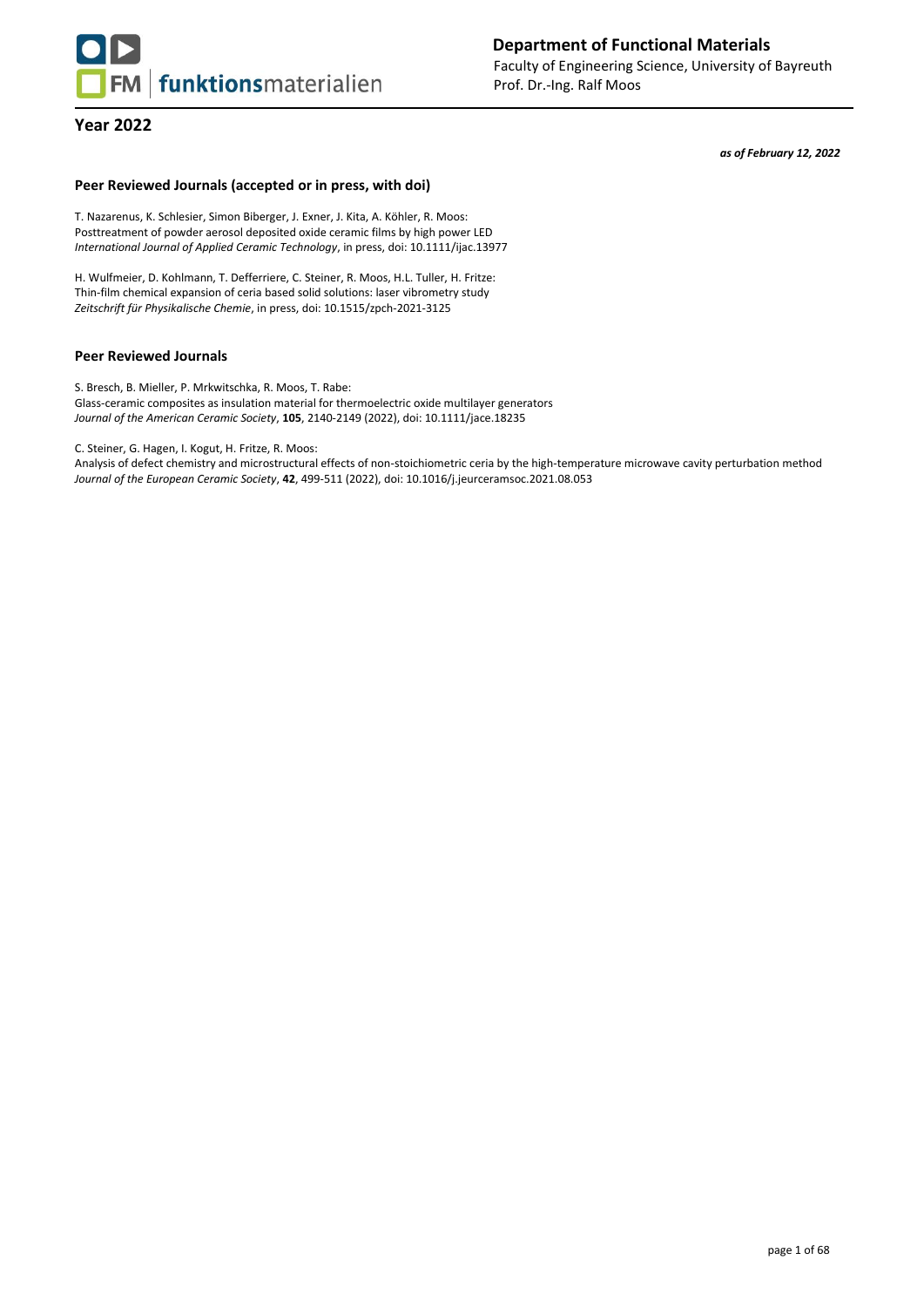

#### **Peer Reviewed Journals**

A. Ruchets, N. Donker, J. Zosel, D. Schönauer-Kamin, R. Moos, U. Guth, M. Mertig: CO Gas Detection on Pt∣YSZ∣Pt Solid Electrolyte Sensors by Methods Based on Dynamic Voltage Variations *Journal of The Electrochemical Society*, **168**, 117506 (2021), doi: 10.1149/1945-7111/ac2fc5

J. Exner, M. Linz, J. Kita, R. Moos:

Making powder aerosol deposition accessible for small amounts: A novel and modular approach to produce dense ceramic films *International Journal of Applied Ceramic Technology*, **18**, 2178-2196 (2021), doi: 10.1111/ijac.13841

P. Ramming, N. Leupold, K. Schötz, A. Köhler, R. Moos, H. Grüninger, F. Panzer: Suppressed ion migration in powder-based perovskite thick films using an ionic liquid *Journal of Materials Chemistry C*, **9**, 11827-11837 (2021), doi: 10.1039/D1TC01554K

I. Kogut, C. Steiner, H. Wulfmeier, A. Wollbrink, G. Hagen, R. Moos, H. Fritze: Comparison of the electrical conductivity of bulk and film Ce1–*x*Zr*x*O2–*<sup>δ</sup>* in oxygen-depleted atmospheres at high temperatures *Journal of Materials Science*, **56**, 17191-17204 (2021), doi: 10.1007/s10853-021-06348-5

Y. Jännsch, M. Hämmerle, J. Leung, E. Simon, M. Fleischer, R. Moos: Gas evolution in electrochemical flow cell reactors induces resistance gradients with consequences for the positioning of the reference electrode *RSC Advances*, **11**, 28189-28197 (2021), doi: 10.1039/D1RA05345K

R. Wagner, D. Schönauer-Kamin, W. Bäther, R. Moos: Concept study with experimental proof for a new type of detector for gas chromatography *Sensors and Actuators B: Chemical*, **346**, 130490 (2021), doi: 10.1016/j.snb.2021.130490

N. Leupold, A.L. Seibel, R. Moos, F. Panzer: Electrical Conductivity of Halide Perovskites Follows Expectations from Classical Defect Chemistry *European Journal of Inorganic Chemistry*, **2021**, 2882-2889 (2021), doi: 10.1002/ejic.202100381

M. Linz, J. Exner, J. Kita, F. Bühner, M. Seipenbusch, R. Moos: Discontinuous Powder Aerosol Deposition: An Approach to Prepare Films Using Smallest Powder Quantities *Coatings*, **11**, 844 (2021), doi: 10.3390/coatings11070844

T. Nazarenus, Y. Sun, J. Exner, J. Kita, R. Moos: Powder Aerosol Deposition as a Method to Produce Garnet‐Type Solid Ceramic Electrolytes: A Study on Electrochemical Film Properties and Industrial Application *Energy Technology*, **9**, 2100211 (2021), doi: 10.1002/ente.202100211

P. Schwanzer, M. Schillinger, J. Mieslinger, S. Walter, G. Hagen, S. Märkl, G. Haft, M. Dietrich, R. Moos, M. Gaderer, H.-P. Rabl: A Synthetic Ash-Loading Method for Gasoline Particulate Filters with Active Oil Injection *SAE International Journal of Engines*, **14**, 493-505 (2021), doi: 10.4271/03-14-04-0029

P. Glosse, S. Denneler, O. Stier, R. Moos: Investigation of the Powder Aerosol Deposition Method Using Shadowgraph Imaging *Materials*, **14**, 2502 (2021), doi: 10.3390/ma14102502

N. Leupold, S. Denneler, G. Rieger, R. Moos:

Powder Treatment for Increased Thickness of Iron Coatings Produced by the Powder Aerosol Deposition Method and Formation of Iron–Alumina Multilayer Structures

*Journal of Thermal Spray Technology*, **30**, 480-487 (2021), doi: 10.1007/s11666-020-01098-3

N. Leupold, F. Panzer: Recent Advances and Perspectives on Powder‐Based Halide Perovskite Film Processing *Advanced Functional Materials*, **31**, 2007350 (2021), doi: 10.1002/adfm.202007350

R. Wang, R. Moos:

Electrical conductivity determination of semiconductors by utilizing photography, finite element simulation and resistance measurement *Journal of Materials Science*, **56**, 10449-10457 (2021), doi: 10.1007/s10853-021-05949-4

R. Werner, J. Kita, M. Gollner, F. Linseis, R. Moos:

Novel, low-cost device to simultaneously measure the electrical conductivity and the Hall coefficient from room temperature up to 600 °C *Journal of Sensors and Sensor Systems*, **10**, 71-81 (2021), doi: 10.5194/jsss-10-71-2021

V. Malashchuk, A. Jess, R. Moos:

Determination of water loading of supported ionic liquids by microwave analysis - A contribution for operando monitoring of gas drying by adsorption *Sensors and Actuators B: Chemical*, **335**, 129646 (2021), doi: 10.1016/j.snb.2021.129646

I. Kogut, A. Wollbrink, C. Steiner, F.-E. El Azzouzi, R. Moos, H. Fritze:

Linking the Electrical Conductivity and Non-Stoichiometry of Thin Film Ce1−xZrxO2−δ by a Resonant Nanobalance Approach *Materials*, **14**, 748 (2021), doi: 10.3390/ma14040748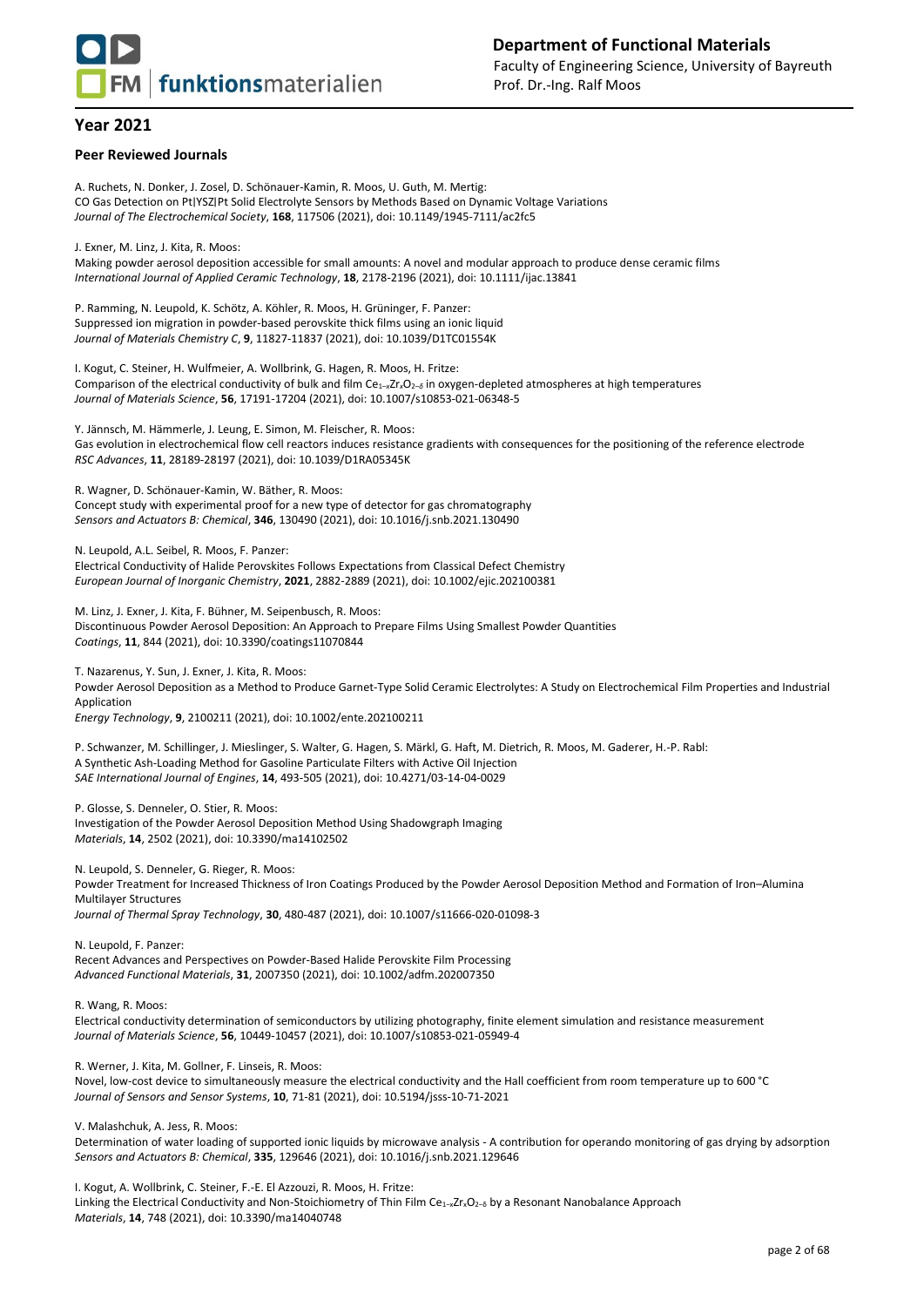

H. Grüninger, M. Bokdam, N. Leupold, P. Tinnemans, R. Moos, G.A. De Wijs, F. Panzer, A.P.M. Kentgens: Microscopic (Dis)order and Dynamics of Cations in Mixed FA/MA Lead Halide Perovskites *The Journal of Physical Chemistry C*, **125**, 1742-1753 (2021), doi: 10.1021/acs.jpcc.0c10042

S. Bresch, B. Mieller, D. Schönauer-Kamin, R. Moos, T. Reimann, F. Giovannelli, T. Rabe: Influence of pressure and dwell time on pressure-assisted sintering of calcium cobaltite *Journal of the American Ceramic Society*, **104**, 917-927 (2021), doi: 10.1111/jace.17541

#### **Doctoral Theses**

N. Müller:

Untersuchungen zur Teilentladungsresistenz von Polymeren (Investigations on the partial discharge resistance of polymers) In: R. Moos, G. Fischerauer (Hrsg.), Bayreuther Beiträge zu Materialien und Prozessen, Bd. 17, Shaker-Verlag, Düren (2021), ISBN: 978-3-8440-8168-8

#### R. Wagner:

Zinkoxid als Material zur resistiven Detektion von NO<sub>2</sub> bei Raumtemperatur (Zinc oxide as a material to detect resistively NO<sup>2</sup> at room temperature) In: R. Moos, G. Fischerauer (Hrsg.), Bayreuther Beiträge zur Sensorik und Messtechnik, Bd. 35, Shaker-Verlag, Düren (2021), ISBN: 978-3-8440-8039-1

#### **Invited Talks**

*Eurosensors 2021 Virtual Meeting*, online, 7.9.2021 R. Moos: *Powder Aerosol Deposition: A novel technique to manufacture sensors and functional devices*

*Solid State Proton Conductors (SSPC-20),* September 27 - October 1, 2021, online conference T. Nazarenus, J. Kita, R. Moos, J. Exner: *Making Thin and Dense Ceramic Membranes at Room Temperature using Powder Aerosol Deposition*

#### **Published Conference Contributions**

R. Moos, J. Kita, R. Werner, M. Gerlach, M. Gollner, F. Linseis:

A novel fully LTCC-based differential scanning calorimeter with high resolution and high heating rates *PACRIM 14*, *The 14 th Pacific Rim Conference of Ceramic Societies*, Vancouver (virtual), USA, 13.12.-16.12.2021, p. 117, PACRIM-449-2021

C. Steiner, I. Kogut, G. Hagen, H. Fritze, R. Moos:

Investigation of the Defect-Chemistry of Ceria-Zirconia Mixed Oxides (CZO) Using Microwaves *PACRIM 14*, *The 14 th Pacific Rim Conference of Ceramic Societies*, Vancouver (virtual), USA, 13.12.-16.12.2021, p. 113, PACRIM-434-2021

J. Exner, M. Linz, J. Kita, R. Moos:

µPAD makes Powder Aerosol Deposition accessible: A modular and inexpensive approach to produce dense ceramic films at room temperature *PACRIM 14*, *The 14 th Pacific Rim Conference of Ceramic Societies*, Vancouver (virtual), USA, 13.12.-16.12.2021, p. 101, PACRIM-378-2021

D. Paulus, J. Exner, J. Kita, R. Moos:

Influence of filler materials on the internal stresses and thermal annealing behavior of ceramic films formed by Powder Aerosol Deposition *PACRIM 14*, *The 14 th Pacific Rim Conference of Ceramic Societies*, Vancouver (virtual), USA, 13.12.-16.12.2021, p. 86, PACRIM-310-2021

T. Nazarenus, J. Exner, Y. Sun, J. Kita, R. Moos:

Powder Aerosol Deposition Method: A pathway for the large-scale production of solid oxide electrolyte films for lithium metal batteries? *PACRIM 14*, *The 14 th Pacific Rim Conference of Ceramic Societies*, Vancouver (virtual), USA, 13.12.-16.12.2021, p. 50, PACRIM-151-2021

T. Wöhrl, J. Herrmann, G. Hagen, J. Kita, R. Moos:

Temperaturverteilung beheizter keramischer Sensorelemente innerhalb eines Gehäuses – Experimentelle Untersuchungen *15. Dresdner Sensor-Symposium*, 6.-8. Dezember 2021, Dresden (virtuell), p. 321-322, doi: 10.5162/15dss2021/P10.1

R. Werner, J. Kita, M. Gollner, F. Linseis, R. Moos:

Entwicklung eines Hochtemperaturmessgerätes für die elektrische Leitfähigkeit, die Hall-Konstante und den Seebeck-Koeffizienten *15. Dresdner Sensor-Symposium*, 6.-8. Dezember 2021, Dresden (virtuell), p. 303-304, doi: 10.5162/15dss2021/P9.3

R. Moos:

Die Pulveraerosoldepositionsmethode - ein neues Verfahren zur Herstellung dichter Sensorschichten bei Raumtemperatur *15. Dresdner Sensor-Symposium*, 6.-8. Dezember 2021, Dresden (virtuell), p. 72-74, doi: 10.5162/15dss2021/4.5

N. Leupold, A. Seibel, R. Moos, F. Panzer:

Iodine Partial Pressure Dependent Electrical Conductivity of Halide Perovskites in the Framework of Defect Chemistry *nanoGe Fall Meeting 2021*,18.10.-22.10.2021, online, oral presentation

T. Nazarenus, J. Kita, R. Moos, J. Exner:

Making Thin and Dense Ceramic Membranes at Room Temperature using Powder Aerosol Deposition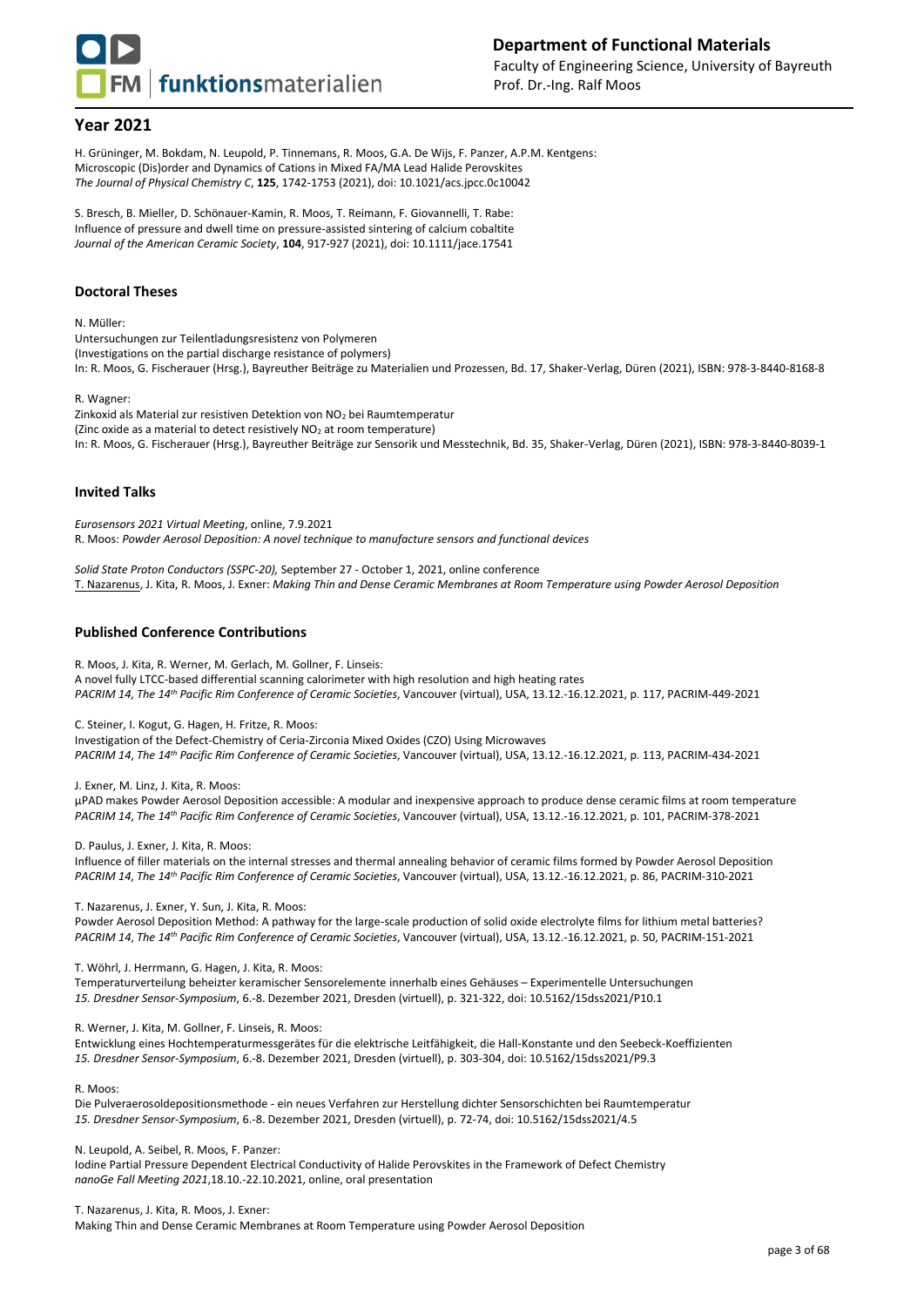

SSPC-20 Bad Aibling, September 27 - October 1, 2021, online conference, Book of Abstracts p. 60

D. Schönauer-Kamin, R. Wagner, W. Bäther, R. Moos:

Gas Dosimeters As Detector for Gas Chromatography

*The 18 th International Meeting on Chemical Sensors*, IMCS2021, online conference, May 30 - June 6, 2021, oral presentation, IMCS 03-1440 See also: *ECS Meeting Abstracts*, MA2021-01, 1440 (2021), doi: 10.1149/MA2021-01561440mtgabs

T. Ritter, G. Hagen, R. Moos:

Dynamic Catalyst Conversion Measurement Using One Single Sensor *The 18 th International Meeting on Chemical Sensors*, IMCS2021, online conference, May 30 - June 6, 2021, oral presentation, IMCS 03-1487 See also: *ECS Meeting Abstracts*, MA2021-01, 1487 (2021), doi: 10.1149/MA2021-01561487mtgabs

N. Donker, A. Ruchets, D. Schönauer-Kamin, J. Zosel, U. Guth, R. Moos:

NO<sup>x</sup> Detection By Pulse Polarization: Influence of Gold Electrodes

*The 18 th International Meeting on Chemical Sensors*, IMCS2021, online conference, May 30 - June 6, 2021, oral presentation, IMCS 03-1501 See also: *ECS Meeting Abstracts*, MA2021-01, 1501 (2021), doi: 10.1149/MA2021-01561501mtgabs

D. Schönauer-Kamin, R. Moos:

Explanation of the Non-Linear Electrical Behavior of a Resistive NOx Dosimeter By Operando DRIFT Spectroscopy *The 18 th International Meeting on Chemical Sensors*, IMCS2021, online conference, May 30 - June 6, 2021, oral presentation, IMCS 03-1503 See also: *ECS Meeting Abstracts*, MA2021-01, 1503 (2021), doi: 10.1149/MA2021-01561503mtgabs

C. Steiner, V. Malashchuk, G. Hagen, D. Kubinski, R. Moos:

Microwave-Based State Diagnosis for Three-Way Catalysts – A Promising Technology for Future Gasoline Exhaust Gas Aftertreatment *The 18 th International Meeting on Chemical Sensors*, IMCS2021, online conference, May 30 - June 6, 2021, oral presentation, IMCS 05-1582 See also: *ECS Meeting Abstracts*, MA2021-01, 1582 (2021), doi: 10.1149/MA2021-01561582mtgabs

J. Herrmann, T. Wöhrl, R. Werner, G. Hagen, J. Kita, R. Moos:

Experimental Verification of the Temperature Homogeneity of Heated Gas Sensor Transducers Inside a Protection Cap *The 18 th International Meeting on Chemical Sensors*, IMCS2021, online conference, May 30 - June 6, 2021, oral presentation, IMCS 05-1580 See also: *ECS Meeting Abstracts*, MA2021-01, 1580 (2021), doi: 10.1149/MA2021-01581580mtgabs

A. Ruchets, N. Donker, D. Schönauer-Kamin, R. Moos, U. Guth, M. Mertig:

Convection Influence on Redox Potential Measurements at Hot Platinum Electrodes *The 18 th International Meeting on Chemical Sensors*, IMCS2021, online conference, May 30 - June 6, 2021, oral presentation, IMCS 03-1520 See also: *ECS Meeting Abstracts*, MA2021-01, 1520 (2021), doi: 10.1149/MA2021-01561520mtgabs

R. Moos, M. Bektas, G. Hagen, J. Kita, D. Schönauer-Kamin, D. Hanft, J. Exner:

How to Make Ceramic Gas Sensor Films at Room Temperature - the Powder Aerosol Deposition *The 18 th International Meeting on Chemical Sensors*, IMCS2021, online conference, May 30 - June 6, 2021, oral presentation, IMCS 03-1521 See also: *ECS Meeting Abstracts*, MA2021-01, 1521 (2021), doi: 10.1149/MA2021-01561521mtgabs

R. Werner, J. Kita, M. Gollner, F. Linseis, R. Moos:

Adding Seebeck coefficient measurements to an existing high temperature device for Hall constant and electrical conductivity measurements *SMSI Sensor and Measurement Science International*, Virtual Conference, 03-06 May 2021, Nuremberg, Germany, doi: 10.5162/SMSI2021/A6.2

A. Ruchets, N. Donker, D. Schönauer-Kamin, R. Moos, J. Zosel, U. Guth, M. Mertig: Multiple gas detection by dynamic electrochemical methods *SMSI Sensor and Measurement Science International*, Virtual Conference, 03-06 May 2021, Nuremberg, Germany, doi: 10.5162/SMSI2021/B2.1

N. Donker, A. Ruchets, D. Schönauer-Kamin, J. Zosel, U. Guth, R. Moos: Pulsed polarization on Au|YSZ-NO<sub>x</sub>-sensors with and without catalytic layer *SMSI Sensor and Measurement Science International*, Virtual Conference, 03-06 May 2021, Nuremberg, Germany, doi: 10.5162/SMSI2021/B2.2

J. Herrmann, G. Hagen, J. Kita, F. Noack, D. Bleicker, R. Moos: Impedimetric NOx sensor for exhaust applications with internal lambda correction *SMSI Sensor and Measurement Science International*, Virtual Conference, 03-06 May 2021, Nuremberg, Germany, doi: 10.5162/SMSI2021/B2.3

S. Walter, C. Steiner, G. Hagen, R. Moos:

Determination of the Dielectric Properties of Ceria and Soot Powders by the Microwave Cavity Perturbation Method *SMSI Sensor and Measurement Science International*, Virtual Conference, 03-06 May 2021, Nuremberg, Germany, doi: 10.5162/SMSI2021/B5.1

V. Malashchuk, A. Jess, R. Moos:

Operando State Diagnosis of Supported Ionic Liquid Phase Gas Purification Processes by a Resonant Perturbation Method *SMSI Sensor and Measurement Science International*, Virtual Conference, 03-06 May 2021, Nuremberg, Germany, doi: 10.5162/SMSI2021/C6.2

J. Herrmann, T. Kern, G. Hagen, R. Moos:

Influence of the Gas Velocity on the Temperature Homogeneity of Transducers for Gas Sensors *SMSI Sensor and Measurement Science International*, Virtual Conference, 03-06 May 2021, Nuremberg, Germany, doi: 10.5162/SMSI2021/B7.2

J. Herrmann, G. Hagen, J. Kita, R. Moos, D. Bleicker, F. Noack: Konzept eines Multigassensors zur Erfüllung strengster Emissionsanforderungen an Verbrennungsmotoren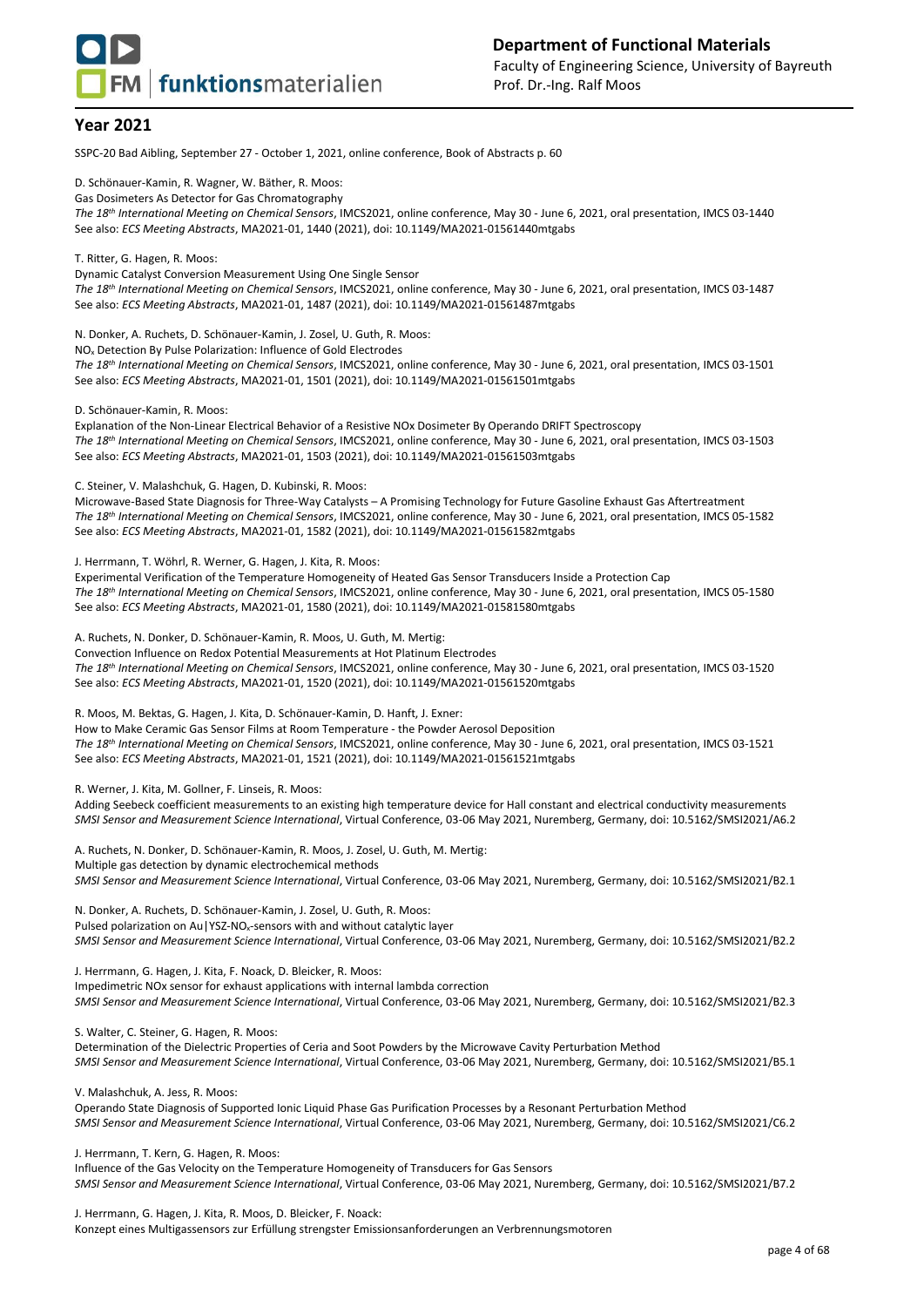

Concept of a Multi-Gas Sensor to Meet the Strictest Emission Requirements for Combustion Engines 42. Internationales Wiener Motorensymposium, 28.–30. April 2021, Wien, Österreich

Y. Jännsch, M. Hämmerle, R. Moos:

Electrochemical CO<sup>2</sup> Reduction to Ethylene via a CuO Nanocatalyst with Focus on Long-term Stability and Scalability *International Conference on Electrocatalysis for Renewable Energy*, 29.03 - 31.03.2021, Oral presentation, Online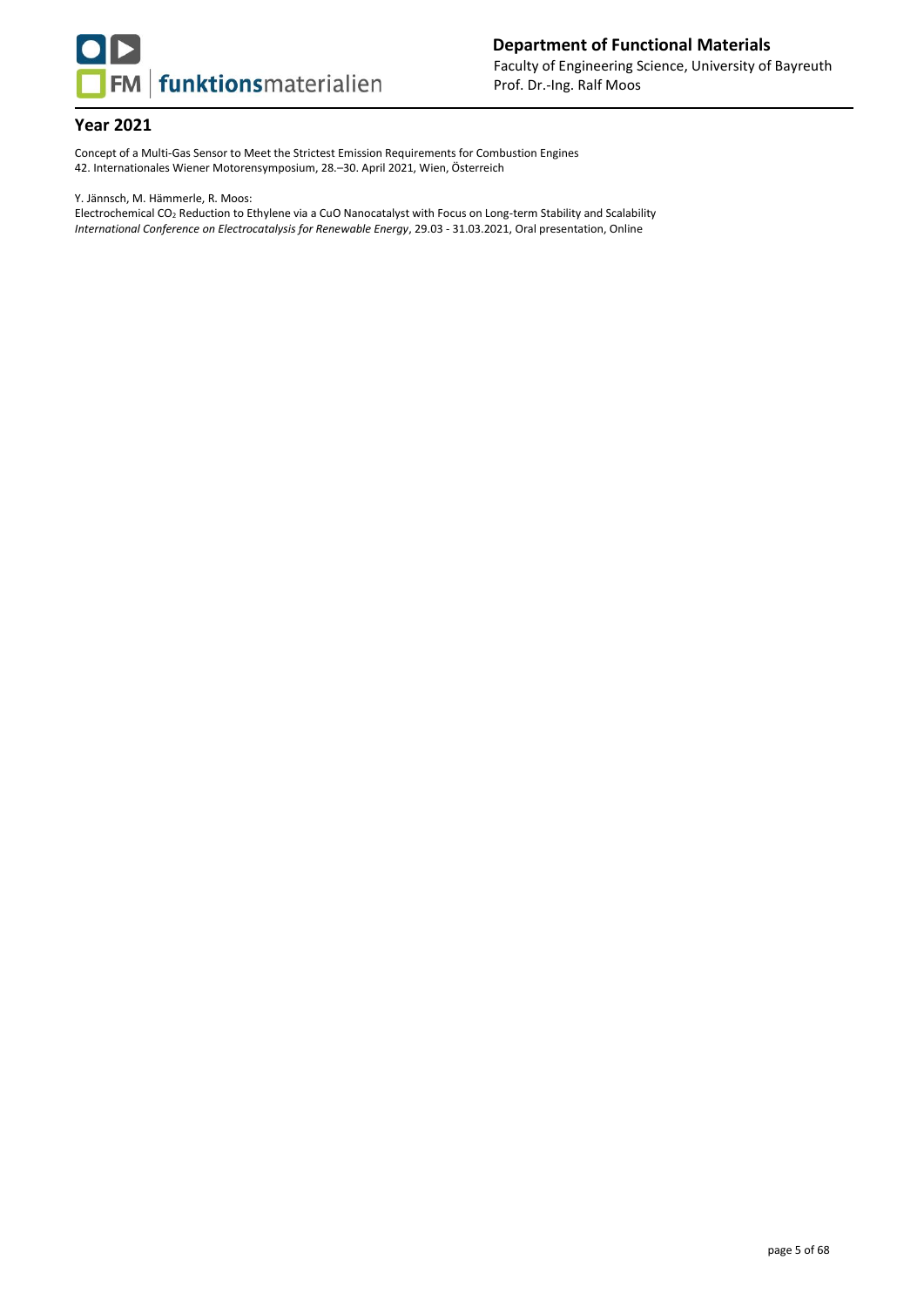

#### **Peer Reviewed Journals**

R. Wagner, D. Schönauer-Kamin, R. Moos:

Influence of Humidity and Different Gases on a Resistive Room Temperature NO<sup>2</sup> Gas Dosimeter Based on Al-Doped ZnO for ppb-Concentration Detection *Journal of The Electrochemical Society*, **167**, 167516 (2020), doi: 10.1149/1945-7111/abcb65

T. Nazarenus, J. Kita, R. Moos, J. Exner:

Laser-Annealing of Thermoelectric CuFe<sub>0.98</sub>Sn<sub>0.02</sub>O<sub>2</sub> Films Produced by Powder Aerosol Deposition Method *Advanced Materials Interfaces*, **7**, 2001114 (2020), doi: 10.1002/admi.202001114

Y. Jännsch, J.J. Leung, M. Hämmerle, E. Magori, K. Wiesner-Fleischer, E. Simon, M. Fleischer, R. Moos: Pulsed potential electrochemical CO<sub>2</sub> reduction for enhanced stability and catalyst reactivation of copper electrodes *Electrochemistry Communications*, **121**, 106861 (2020), doi: 10.1016/j.elecom.2020.106861

A. Ruchets, N. Donker, J. Zosel, D. Schönauer-Kamin, R. Moos, U. Guth, M. Mertig: Cyclic and square-wave voltammetry for selective simultaneous NO and O<sub>2</sub> gas detection by means of solid electrolyte sensors *Journal of Sensors and Sensor Systems*, **9**, 355-362 (2020), doi: 10.5194/jsss-9-355-2020

C. Steiner, S. Walter, V. Malashchuk, G. Hagen, I. Kogut, H. Fritze, R. Moos: Determination of the Dielectric Properties of Storage Materials for Exhaust Gas Aftertreatment Using the Microwave Cavity Perturbation Method *Sensors*, **20**, 6024 (2020), doi: 10.3390/s20216024

J. Herrmann, G. Hagen, J. Kita, F. Noack, D. Bleicker, R. Moos: Multi-gas sensor to detect simultaneously nitrogen oxides and oxygen *Journal of Sensors and Sensor Systems*, **9**, 327-335 (2020), doi: 10.5194/jsss-9-327-2020

N. Donker, A. Ruchets, D. Schönauer-Kamin, J. Zosel, U. Guth, R. Moos: Influence of Pt paste and the firing temperature of screen-printed electrodes on the NO detection by pulsed polarization *Journal of Sensors and Sensor Systems*, **9**, 293-300 (2020), doi: 10.5194/jsss-9-293-2020

C. Witt, A. Schmid, N. Leupold, M. Schultz, J. Höcker, A. Baumann, R. Moos, F. Panzer: Impact of Pressure and Temperature on the Compaction Dynamics and Layer Properties of Powder-Pressed Methylammonium Lead Halide Thick Films *ACS Applied Electronic Materials*, **2**, 2619-2628 (2020), doi: 10.1021/acsaelm.0c00493

D. Schönauer-Kamin, I. Marr, M. Zehentbauer, C. Zängle, R. Moos: Characterization of the sensitive material for a resistive NO<sup>x</sup> gas dosimeter by DRIFT spectroscopy *Sensors and Actuators B: Chemical*, **320**, 128568 (2020), doi: 10.1016/j.snb.2020.128568

J. Exner, T. Nazarenus, D. Hanft, J. Kita, R. Moos:

What Happens during Thermal Post-Treatment of Powder Aerosol Deposited Functional Ceramic Films? Explanations Based on an Experiment-Enhanced Literature Survey

*Advanced Materials*, **32**, 1908104 (2020), doi: 10.1002/adma.201908104

S. Walter, P. Schwanzer, G. Hagen, G. Haft, H.-P. Rabl, M. Dietrich, R. Moos: Modelling the Influence of Different Soot Types on the Radio-Frequency-Based Load Detection of Gasoline Particulate Filters *Sensors*, **20**, 2659 (2020), doi: 10.3390/s20092659

M. Hahn, D. Rosenbach, A. Krimalowski, T. Nazarenus, R. Moos, M. Thelakkat, M.A. Danzer: Investigating solid polymer and ceramic electrolytes for lithium-ion batteries by means of an extended Distribution of Relaxation Times analysis *Electrochimica Acta*, **344**, 136060 (2020), doi: 10.1016/j.electacta.2020.136060

M. Streibl, S. Werner, J. Kaschta, D.W. Schubert, R. Moos:

The Influence of Nanoparticles and their Functionalization on the Dielectric Properties of Biaxially Oriented Polypropylene for Power Capacitors *IEEE Transactions on Dielectrics and Electrical Insulation*, **27**, 468-475 (2020), doi: 10.1109/TDEI.2019.008521

J. Exner, T. Nazarenus, J. Kita, R. Moos:

Dense Y-doped ion conducting perovskite films of BaZrO<sub>3</sub>, BaSnO<sub>3</sub>, and BaCeO<sub>3</sub> for SOFC applications produced by powder aerosol deposition at room temperature

*International Journal of Hydrogen Energy*, **45**, 10000-10016 (2020), doi: 10.1016/j.ijhydene.2020.01.164

U. Schadeck, T. Gerdes, W. Krenkel, R. Moos:

A Glass Platelet Coating on Battery Electrodes and Its Use as a Separator for Lithium-Ion Batteries *Journal of Electrochemical Conversion and Storage*, **17**, 034502 (2020), doi: 10.1115/1.4045783

#### **Doctoral Theses**

M. Streibl: Polymere Dielektrika für Leistungskondensatoren (Polymer dielectrics for power capacitors) In: R. Moos, G. Fischerauer (Hrsg.), Bayreuther Beiträge zu Materialien und Prozessen, Bd. 16, Shaker-Verlag, Düren (2020), ISBN: 978-3-8440-7564-9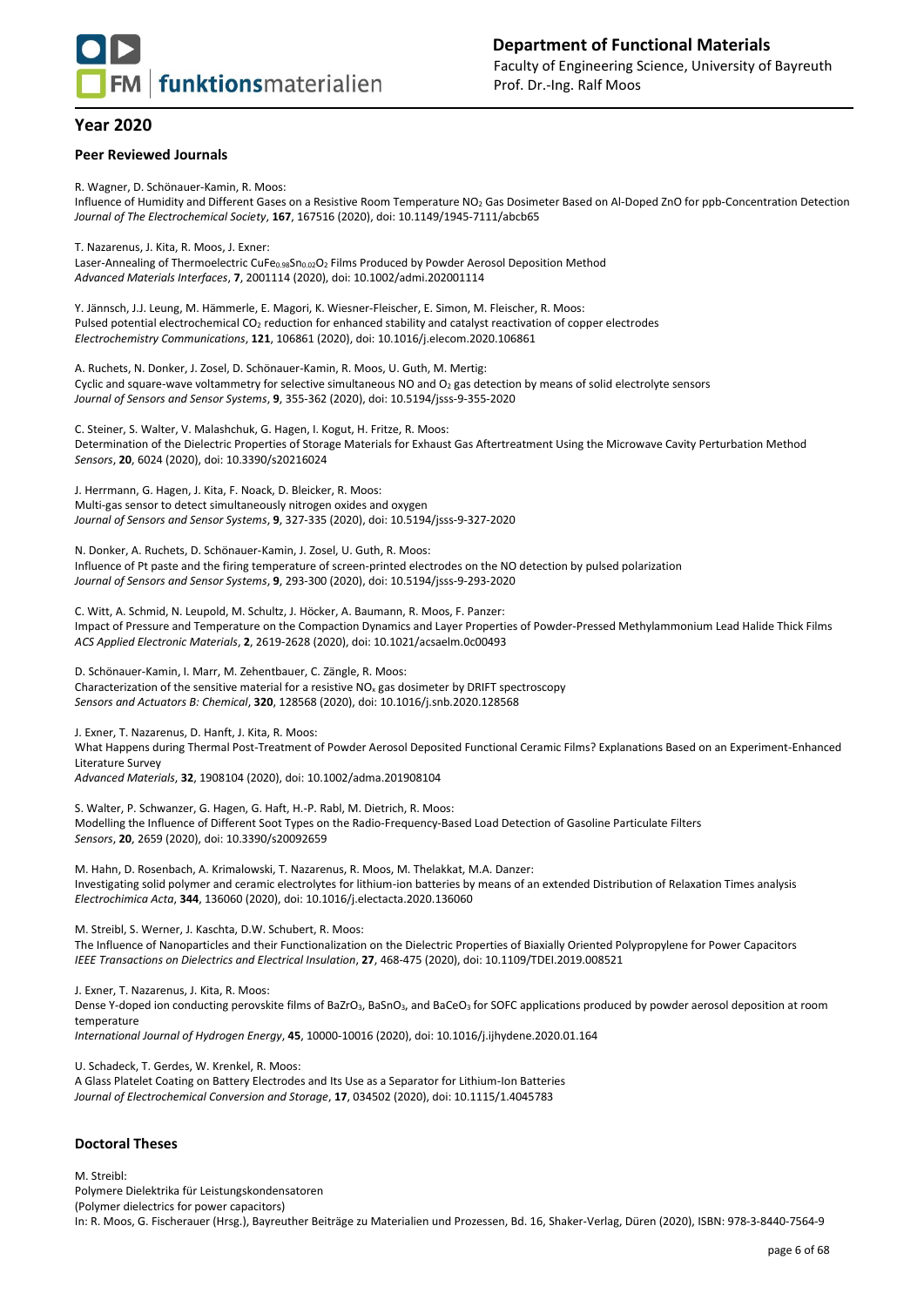

## **Department of Functional Materials** Faculty of Engineering Science, University of Bayreuth Prof. Dr.-Ing. Ralf Moos

## **Year 2020**

M. Bektas:

BaFe(1-*x*)-0.01Al0.01TaxO3-*δ*: A material for temperature independent resistive and thermoelectric oxygen sensors In: R. Moos, G. Fischerauer (Hrsg.), Bayreuther Beiträge zur Sensorik und Messtechnik, Bd. 31, Shaker-Verlag, Düren (2020), ISBN: 978-3-8440-7459-8

#### U. Schadeck:

Entwicklung glasbasierter Separatoren für Lithium-Ionen-Batterien (Development of glass-based separators for lithium-ion batteries) In: R. Moos, G. Fischerauer (Hrsg.), Bayreuther Beiträge zu Materialien und Prozessen, Bd. 15, Shaker-Verlag, Düren (2020), ISBN: 978-3-8440-7225-9

J. Metzner:

Entwicklung einer neuartigen Biosensor-Plattform zur Protein-Detektion

(Development of a novel biosensor platform for protein detection)

In: R. Moos, G. Fischerauer (Hrsg.), Bayreuther Beiträge zur Sensorik und Messtechnik, Bd. 30, Shaker-Verlag, Düren (2020), ISBN: 978-3-8440-7209-9

## **Book Contributions**

S. Walter, P. Schwanzer, G. Hagen, G. Haft, M. Dietrich, H.-P. Rabl, R. Moos: Hochfrequenzsensorik zur direkten Beladungserkennung von Benzinpartikelfiltern In: T. Tille (Hrsg.), Automobil-Sensorik 3 - Prinzipien, Technologien und Anwendungen, Springer-Verlag, Heidelberg (2020), p. 185-208, 978-3-662-61259-0 (gedruckt), ISBN 978-3-662-61260-6 (online), doi: 10.1007/978-3-662-61260-6\_7

F. Rettig, R. Moos:

Semiconducting direct thermoelectric gas sensors

In: R. Jaaniso, O.K. Tan (eds.), Semiconductor gas sensors, 2<sup>nd</sup> edition, Woodhead Publishing Ltd., Cambridge, UK (2019), p. 347-384, ISBN 978-0-08-102559-8 (print), ISBN 978-0-08-102560-4 (online), doi: 10.1016/B978-0-08-102559-8.00011-2

#### **Invited Talks**

Sensoren im Automobil, München, 17.9.-18.9.2020 S. Walter, P. Schwanzer, G. Hagen, G. Haft, M. Dietrich, H.-P. Rabl, R. Moos: *Hochfrequenzsensorik zur direkten Beladungserkennung von Benzinpartikelfiltern*

NMB TechDays Thermisches Spritzen: Vom Beschichtungsverfahren zur Additiven Fertigung, Bayreuth, 10.-11.3.2020 R. Moos, J. Exner: *Dichte keramische Schichten bei Raumtemperatur spritzen – die Pulveraerosoldepositionsmethode macht Unmögliches möglich*

## **Published Conference Contributions**

J. Exner, M. Linz, T. Nazarenus, D. Hanft, N. Leupold, P. Glosse, J. Kita, R. Moos: Powder aerosol deposition - dense ceramic thick films without any heat treatment *young Ceramists Additive Manufacturing Forum (yCAM) 2020*, Toulouse - Online, France, 28.10.-30.10.2020, Oral presentation, Session: Hybrid and Emerging Technologies

J. Exner, M. Linz, T. Nazarenus, N. Leupold, J. Kita, R. Moos: Powder Aerosol Deposition - How to Spray Dense Functional Ceramic Films at Room Temperature without any Sintering *Electroceramics XVII*, Virtual Darmstadt, 24.-28. August 2020

S. Bresch, B. Mieller, R. Moos, T. Rabe:

Improved thermoelectric properties of calcium manganate and calcium cobaltite by increasing the driving force for sintering *Electroceramics XVII*, Virtual Darmstadt, 24.-28. August 2020

R. Werner, J. Kita, M. Gollner, F. Linseis, R. Moos:

Development of a New Low-Cost Measurement System for Electrical Conductivity, Hall Constant and Seebeck Coefficient at Temperatures up to 800°C *VCT 2020, Virtual Conference on Thermoelectrics*, July 21-23, 2020, Book of Abstracts, p. 212

S. Bresch, B. Mieller, R. Moos, T. Rabe:

Reaction sintering and sintering additives for cost-effective production of thermoelectric oxides *VCT 2020, Virtual Conference on Thermoelectrics*, July 21-23, 2020, Book of Abstracts, p. 240

N. Donker, M. Müller, A. Ruchets, D. Schönauer-Kamin, J. Zosel, U. Guth, R. Moos: NO detection by pulsed polarization with Pt interdigital electrodes on yttria stabilized zirconia *SMSI Sensor and Measurement Science International*, cancelled conference, 22-25 June 2020, Nuremberg, Germany, doi: 10.5162/SMSI2020/P1.7

R. Werner, J. Kita, M. Gollner, F. Linseis, R. Moos:

Development of a new Measurement System for Electrical Conductivity and Hall Constant *SMSI Sensor and Measurement Science International*, cancelled conference, 22-25 June 2020, Nuremberg, Germany, doi: 10.5162/SMSI2020/A5.4

J. Wohlrab, T. Kern, G. Hagen, R. Moos: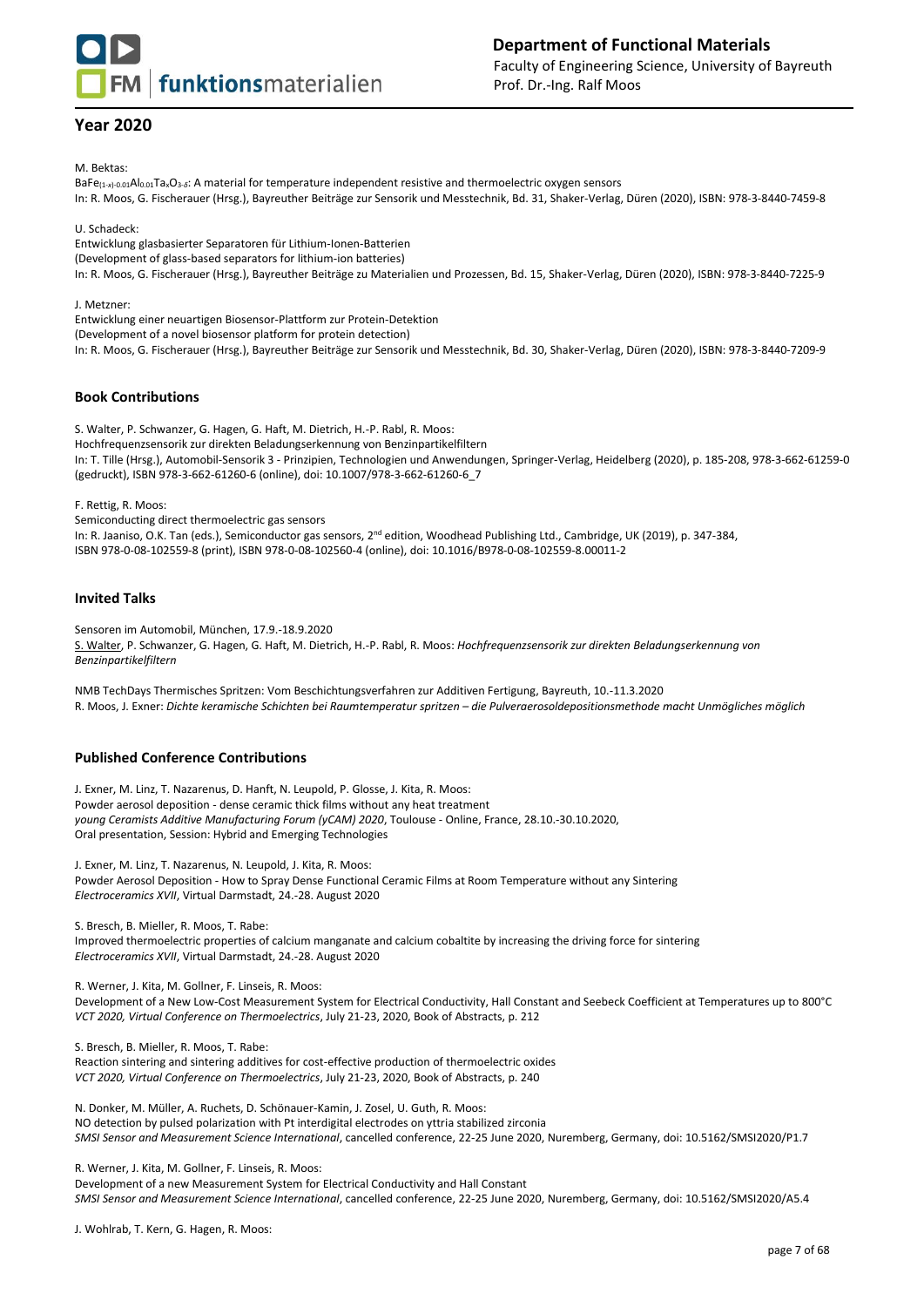

Influence of Gas Flow on the Temperature Homogeneity of Sensor Transducers *The 18 th International Meeting on Chemical Sensors*, IMCS 18, cancelled conference, Montreal, Canada, 10th - 15 th May 2020 Available at: *ECS Meeting Abstracts*, MA2020-01, 2293, doi: 10.1149/MA2020-01302293mtgabs

R. Moos, M. Bektas, G. Hagen, J. Kita, D. Schönauer-Kamin, D. Hanft, J. Exner: The Powder Aerosol Deposition Method - Making Ceramic Gas Sensor Films at Room Temperature *The 18 th International Meeting on Chemical Sensors*, IMCS 18, cancelled conference, Montreal, Canada, 10th - 15 th May 2020 Available at: *ECS Meeting Abstracts*, MA2020-01, 2263, doi: 10.1149/MA2020-01302263mtgabs

T. Ritter, G. Hagen, R. Moos:

Dynamic Catalyst Conversion Measurement Using One Single Sensor Device *The 18 th International Meeting on Chemical Sensors*, IMCS 18, cancelled conference, Montreal, Canada, 10th - 15 th May 2020 Available at: *ECS Meeting Abstracts*, MA2020-01, 2157, doi: 10.1149/MA2020-01282157mtgabs

R. Wagner, D. Schönauer-Kamin, R. Moos:

Influence of Humidity on a Resistive Room Temperature NO<sup>2</sup> Dosimeter Based on Al-Doped ZnO *The 18 th International Meeting on Chemical Sensors*, IMCS 18, cancelled conference, Montreal, Canada, 10th - 15 th May 2020 Available at: *ECS Meeting Abstracts*, MA2020-01, 2079, doi: 10.1149/MA2020-01282079mtgabs

N. Donker, A. Ruchets, D. Schönauer-Kamin, J. Zosel, U. Guth, R. Moos: NO<sup>x</sup> Detection By Pulse Polarization: Influence of Gold Electrodes *The 18 th International Meeting on Chemical Sensors*, IMCS 18, cancelled conference, Montreal, Canada, 10th - 15 th May 2020 Available at: *ECS Meeting Abstracts*, MA2020-01, 2062, doi: 10.1149/MA2020-01282062mtgabs

D. Schönauer-Kamin, R. Moos:

In-Situ DRIFT Spectroscopy on a Resistive NO<sub>x</sub> Dosimeter – How Can the Non-Linear Electrical Behavior be Explained? *The 18 th International Meeting on Chemical Sensors*, IMCS 18, cancelled conference, Montreal, Canada, 10th - 15 th May 2020 Available at: *ECS Meeting Abstracts*, MA2020-01, 2060, 10.1149/MA2020-01282060mtgabs

A. Ruchets, N. Donker, D. Schönauer-Kamin, R. Moos, J. Zosel, U. Guth, M. Mertig: NO Detection By Cyclic Voltammetry with Platinum Electrodes on YSZ *The 18 th International Meeting on Chemical Sensors*, IMCS 18, cancelled conference, Montreal, Canada, 10th - 15 th May 2020 Available at: *ECS Meeting Abstracts*, MA2020-01, 2059, doi: 10.1149/MA2020-01282059mtgabs

P. Schwanzer, J. Mieslinger, H.-P. Rabl, M. Dietrich, G. Haft, S. Walter, G, Hagen, R. Moos, M. Gaderer: Monitoring eines Partikelfilters für direkteinspritzende Benzinmotoren mit einer Hochfrequenzantenne Monitoring of a Particulate Filter for Gasoline Direct Injection Engines with a Radio-Frequency-Sensor *11. Internationales Forum Abgas- und Partikelemissionen / Proceedings, 11th International Exhaust Gas and Particulate Emissions Forum,* 3.-4.3.2020, Ludwigsburg, Germany

D. Hanft, T. Nazarenus, J. Kita, R. Moos: Aerosol-Deposition Lithium-Ionen leitender Festelektrolytmembranen für Festkörperbatterien *Batterieforum Deutschland 2020*, 22.-24. Januar 2020, Berlin

U. Schadeck, M. Hahn, T. Gerdes, W. Krenkel, M.A. Danzer, R. Moos:

Natriumborosilikatglas-Separatoren als Elektrolyt-Additiv Donator zur Verbesserung der elektrochemischen Leistungsfähigkeit von Lithium-Ionen-Batterien *Batterieforum Deutschland 2020*, 22.-24. Januar 2020, Berlin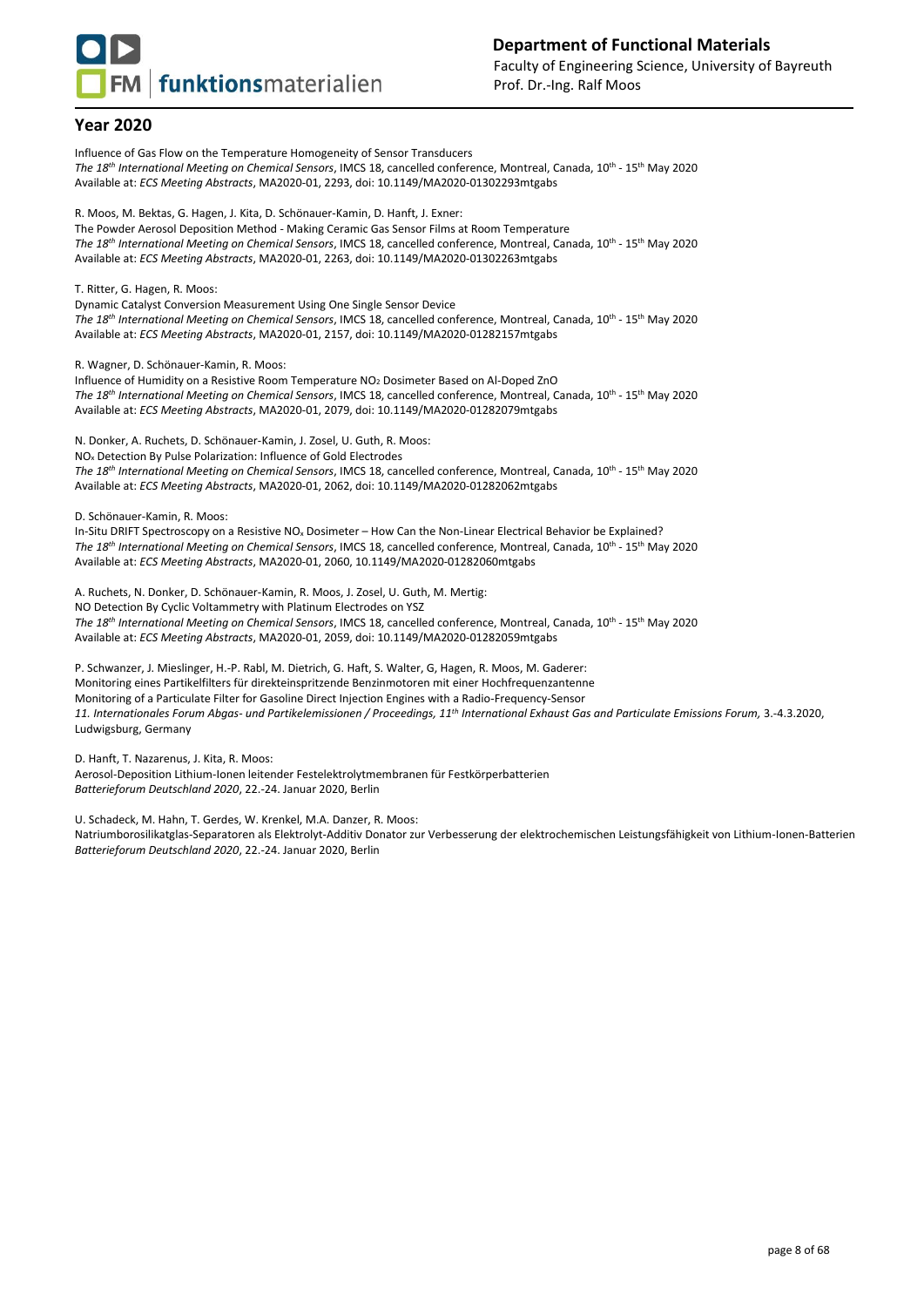

#### **Peer Reviewed Journals**

U. Schadeck, M. Hahn, T. Gerdes, W. Krenkel, M.A. Danzer, R. Moos: Sodium Borosilicate Glass Separators as an Electrolyte Additive Donor for Improving the Electrochemical Performance of Lithium-Ion Batteries *Journal of the Electrochemical Society*, **166**, A3416-A3424 (2019), doi: 10.1149/2.1011914jes

R. Wagner, D. Schönauer-Kamin, R. Moos: Novel Operation Strategy to Obtain a Fast Gas Sensor for Continuous ppb-Level NO<sub>2</sub> Detection at Room Temperature Using ZnO-A Concept Study with Experimental Proof *Sensors*, **19**, 4104 (2019), doi: 10.3390/s19194104

M. Schubert, D. Hanft, T. Nazarenus, J. Exner, M. Schubert, P. Nieke, P. Glosse, N. Leupold, J. Kita, R. Moos: Powder aerosol deposition method — novel applications in the field of sensing and energy technology *Functional Materials Letters*, **12**, 1930005 (2019), doi: 10.1142/S1793604719300056

N. Müller, S. Lang, R. Moos:

Influence of Ambient Conditions on Electrical Partial Discharge Resistance of Epoxy Anhydride Based Polymers Using IEC 60343 Method *IEEE Transactions on Dielectrics and Electrical Insulation*, **26**, 1463-1470 (2019), doi: 10.1109/TDEI.2019.008070

N. Leupold, K. Schötz, S. Cacovich, I. Bauer, M. Schultz, M. Daubinger, L. Kaiser, A. Rebai, J. Rousset, A. Köhler, P. Schulz, R. Moos, F. Panzer: High Versatility and Stability of Mechanochemically Synthesized Halide Perovskite Powders for Optoelectronic Devices *ACS Applied Materials & Interfaces*, **11**, 30259-30268 (2019), doi: 10.1021/acsami.9b09160

C. Steiner, V. Malashchuk, D. Kubinski, G. Hagen, R. Moos:

Catalyst State Diagnosis of Three-Way Catalytic Converters Using Different Resonance Parameters—A Microwave Cavity Perturbation Study *Sensors*, **19**, 3559 (2019), doi: 10.3390/s19163559

J. Exner, J. Kita, R. Moos: In- and through-plane conductivity of 8YSZ films produced at room temperature by aerosol deposition *Journal of Materials Science*, **54**, 13619-13634 (2019), doi: 10.1007/s10853-019-03844-7

S. Bresch, B. Mieller, D. Schönauer-Kamin, R. Moos, F. Giovanelli, T. Rabe: Influence of pressure assisted sintering and reaction sintering on microstructure and thermoelectric properties of bi-doped and undoped calcium cobaltite *Journal of Applied Physics*, **126**, 075102 (2019), doi: 10.1063/1.5107476

T. Ritter, J. Lattus, G. Hagen, R. Moos:

On the influence of the NO<sub>x</sub> equilibrium reaction on mixed potential sensor signals: A comparison between FE modelling and experimental data *Sensors and Actuators B: Chemical*, **296**, 126627 (2019), doi: 10.1016/j.snb.2019.126627

M. Schubert, J. Kita, C. Münch, R. Moos:

Investigation of the in situ calcination of aerosol co-deposited NiO-Mn<sub>2</sub>O<sub>3</sub> films *Functional Materials Letters*, **12**, 1950039 (2019), doi: 10.1142/S1793604719500395

M. Dietrich, G. Hagen, R. Moos:

Dielectric properties and temperature dependency of automotive catalyst coatings and substrate materials: Experimental results, influences and approximation approach *Functional Materials Letters*, **12**, 195024 (2019), doi: 10.1142/S1793604719500243

M. Schubert, C. Münch, S. Schuurman, V. Poulain, J. Kita, R. Moos: Novel Method for NTC Thermistor Production by Aerosol Co-Deposition and Combined Sintering *Sensors*, **19**, 1632 (2019), doi: 10.3390/s19071632

N. Donker, A. Ruchets, D. Schönauer-Kamin, J. Zosel, U. Guth, R. Moos: Influence of polarization time and polarization current of Pt|YSZ-based NO sensors utilizing the pulsed polarization when applying constant charge *Sensors and Actuators B: Chemical*, **290**, 28-33 (2019), doi: 10.1016/j.snb.2019.03.060

A. Ruchets, N. Donker, D. Schönauer-Kamin, R. Moos, J. Zosel, U. Guth, M. Mertig: Selectivity improvement towards hydrogen and oxygen of solid electrolyte sensors by dynamic electrochemical methods *Sensors and Actuators B: Chemical*, **290**, 53-58 (2019), doi: 10.1016/j.snb.2019.03.063

C. Steiner, A. Gänzler, M. Zehentbauer, G. Hagen, M. Casapu, S. Müller, J.-D. Grunwaldt, R. Moos: Oxidation State and Dielectric Properties of Ceria-Based Catalysts by Complementary Microwave Cavity Perturbation and X-Ray Absorption Spectroscopy Measurements *Topics in Catalysis*, **62**, 227-236 (2019), doi: 10.1007/s11244-018-1110-3

M. Dietrich, G. Hagen, R. Moos: Modelling Both the NH<sup>3</sup> Storage on Automotive SCR Catalysts and the Radio-Frequency-Based Response *Topics in Catalysis*, **62**, 172-178 (2019), doi: 10.1007/s11244-019-01140-x

S. Walter, L. Ruwisch, U. Göbel, G. Hagen, R. Moos: Radio Frequency-Based Determination of the Oxygen and the NO<sup>x</sup> Storage Level of NO<sup>x</sup> Storage Catalysts *Topics in Catalysis*, **62**, 157-163 (2019), doi: 10.1007/s11244-018-1079-y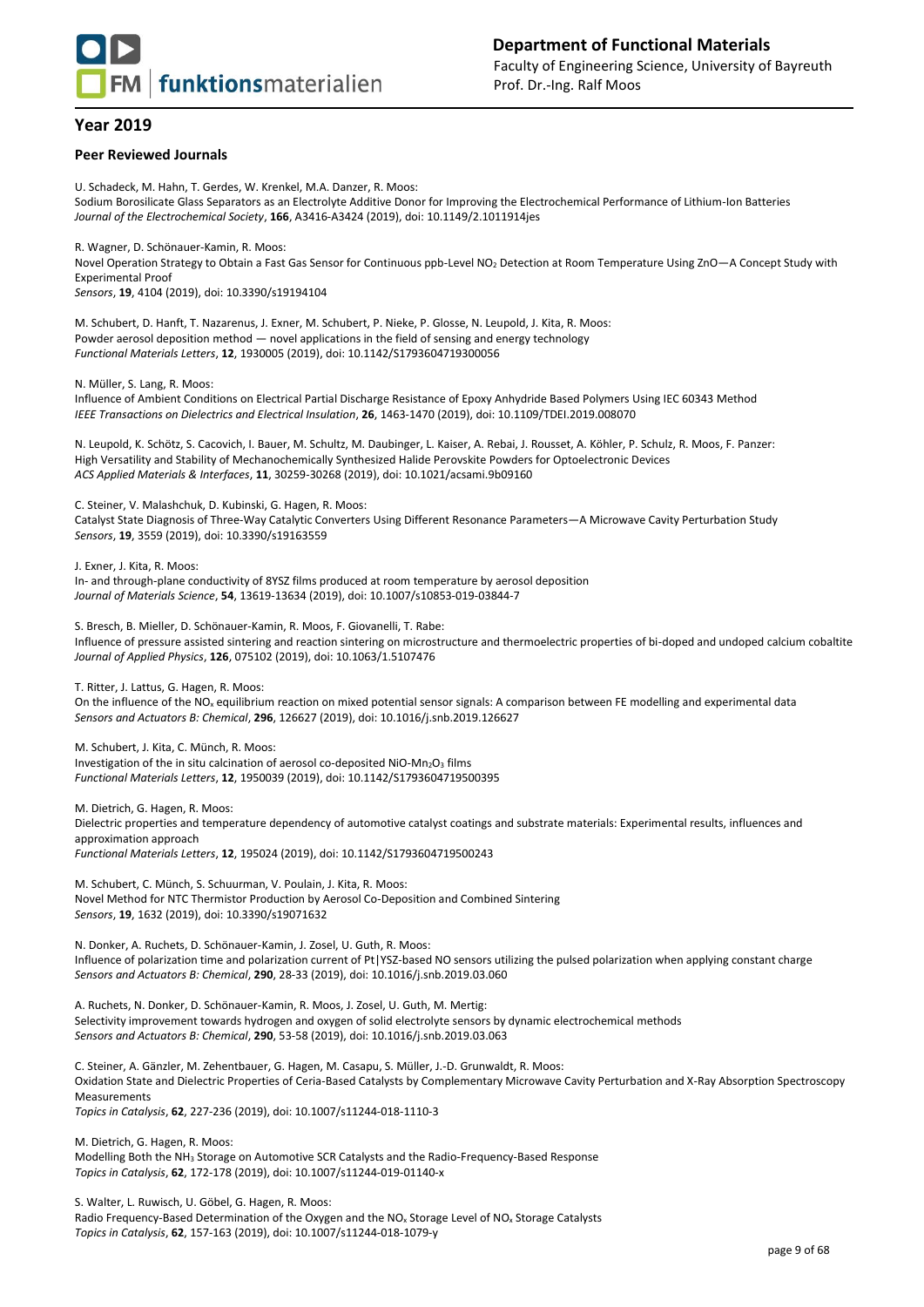

T. Ritter, M. Seibel, F. Hofmann, M. Weibel, R. Moos: Simulation of a NO*<sup>x</sup>* Sensor for Model-Based Control of Exhaust Aftertreatment Systems *Topics in Catalysis*, **62**, 150-156 (2019), doi: 10.1007/s11244-018-1102-3

T. Michlik, A. Rosin, T. Gerdes, R. Moos: Improved Discharge Capacity of Zinc Particles by Applying Bismuth-Doped Silica Coating for Zinc-Based Batteries *Batteries*, **5**, 32 (2019), doi: 10.3390/batteries5010032

M. Schubert, N. Leupold, J. Kita, R. Moos: Oxygen partial pressure dependency of the electrical conductivity of aerosol deposited alumina films between 650 °C and 900 °C *Materials Letters*, **245**, 208-210 (2019), doi: 10.1016/j.matlet.2019.02.094

T. Ritter, J. Lattus, G. Hagen, R. Moos: A finite element model for mixed potential sensors *Sensors and Actuators B: Chemical*, **287**, 476-485 (2019), doi: 10.1016/j.snb.2019.02.052

P. Chen, V. Rizzotto, A. Khetan, K. Xie, R. Moos, H. Pitsch, D. Ye, U. Simon: Mechanistic understanding of Cu-CHA catalyst as sensor for direct NH3-SCR monitoring: the role of Cu mobility *ACS Applied Materials & Interfaces*, **11**, 8097−8105 (2019), doi: 10.1021/acsami.8b22104

M.-L. Anke, M. Hämmerle, R. Moos, A. Jess: Operando Determination of the Thermal Decomposition of Supported Ionic Liquids by a Radio-Frequency-Based Method *ACS Omega*, **4**, 3351-3360 (2019), doi: 10.1021/acsomega.8b02421

P. Nieke, J. Kita, M. Häming, R. Moos: Manufacturing Dense Thick Films of Lunar Regolith Simulant EAC-1 at Room Temperature *Materials*, **12**, 487 (2019), doi: 10.3390/ma12030487

S. Walter, A. Bogner, G. Hagen, R. Moos: Novel radio-frequency-based gas sensor with integrated heater *Journal of Sensors and Sensor Systems*, **8**, 49-56 (2019), doi: 10.5194/jsss-8-49-2019

J. Exner, M. Schubert, D. Hanft, J. Kita, R. Moos:

How to treat powders for the room temperature aerosol deposition method to avoid porous, low strength ceramic films *Journal of the European Ceramic Society*, **39**, 592-600 (2019), doi: 10.1016/j.jeurceramsoc.2018.08.008

#### **Doctoral Theses**

M. Schubert:

Aerosolbasierte Kaltabscheidung für die Herstellung von schichtbasierten NTC-Thermistorbauteilen (Powder aerosol deposition for the production of film-type NTC thermistor devices) In: R. Moos, G. Fischerauer (Hrsg.), Bayreuther Beiträge zur Sensorik und Messtechnik, Bd. 29, Shaker-Verlag, Düren (2019), ISBN: 978-3-8440-7041-5

D. Hanft:

Aerosolbasierte Kaltabscheidung Lithium-Ionen leitender Festelektrolytschichten mit Granatstruktur (Powder aerosol-based deposition of lithium ion conducting solid electrolyte layers with garnet structure) In: R. Moos, G. Fischerauer (Hrsg.), Bayreuther Beiträge zu Materialien und Prozessen, Bd. 14, Shaker-Verlag, Düren (2019), ISBN: 978-3-8440-7044-6

A. Engelbrecht:

Ausgewählte Materialien und Methoden für die elektrochemische Reduktion von CO<sup>2</sup> (Materials and methods for the electrochemical reduction of  $CO<sub>2</sub>$ ) In: R. Moos, G. Fischerauer (Hrsg.), Bayreuther Beiträge zu Materialien und Prozessen, Bd. 13, Shaker-Verlag, Düren (2019), ISBN: 978-3-8440-7081-1

M. Feulner:

Methoden der Rußdetektion im Dieselabgas (Methods for soot detection in diesel exhausts) In: R. Moos, G. Fischerauer (Hrsg.), Bayreuther Beiträge zur Sensorik und Messtechnik, Bd. 28, Shaker-Verlag, Düren (2019), ISBN: 978-3-8440-6926-6

T. Ritter:

Untersuchung und Modellierung der elektrochemischen Vorgänge von Elektroden für Mischpotential-Sensoren (Investigation and modelling of electrochemical processes of electrodes for mixed potential sensors) In: R. Moos, G. Fischerauer (Hrsg.), Bayreuther Beiträge zur Sensorik und Messtechnik, Bd. 27, Shaker-Verlag, Düren (2019), ISBN: 978-3-8440-6906-8

Y. Zheng:

Untersuchung von Sauerstoffreaktionen an Pt-basierten Modellelektroden auf Yttriumoxid-stabilisiertem Zirconiumdioxid (Investigation of oxygen reactions at Pt- based model electrodes on yttria-stabilized zirconium dioxide) In: R. Moos, G. Fischerauer (Hrsg.), Bayreuther Beiträge zu Materialien und Prozessen, Bd. 12, Shaker-Verlag, Düren (2019), ISBN: 978-3-8440-6800-9

#### M. Schubert:

Die aerosolbasierte Kaltabscheidung von Aluminiumoxid: Verfahren, Hintergründe, Anwendungen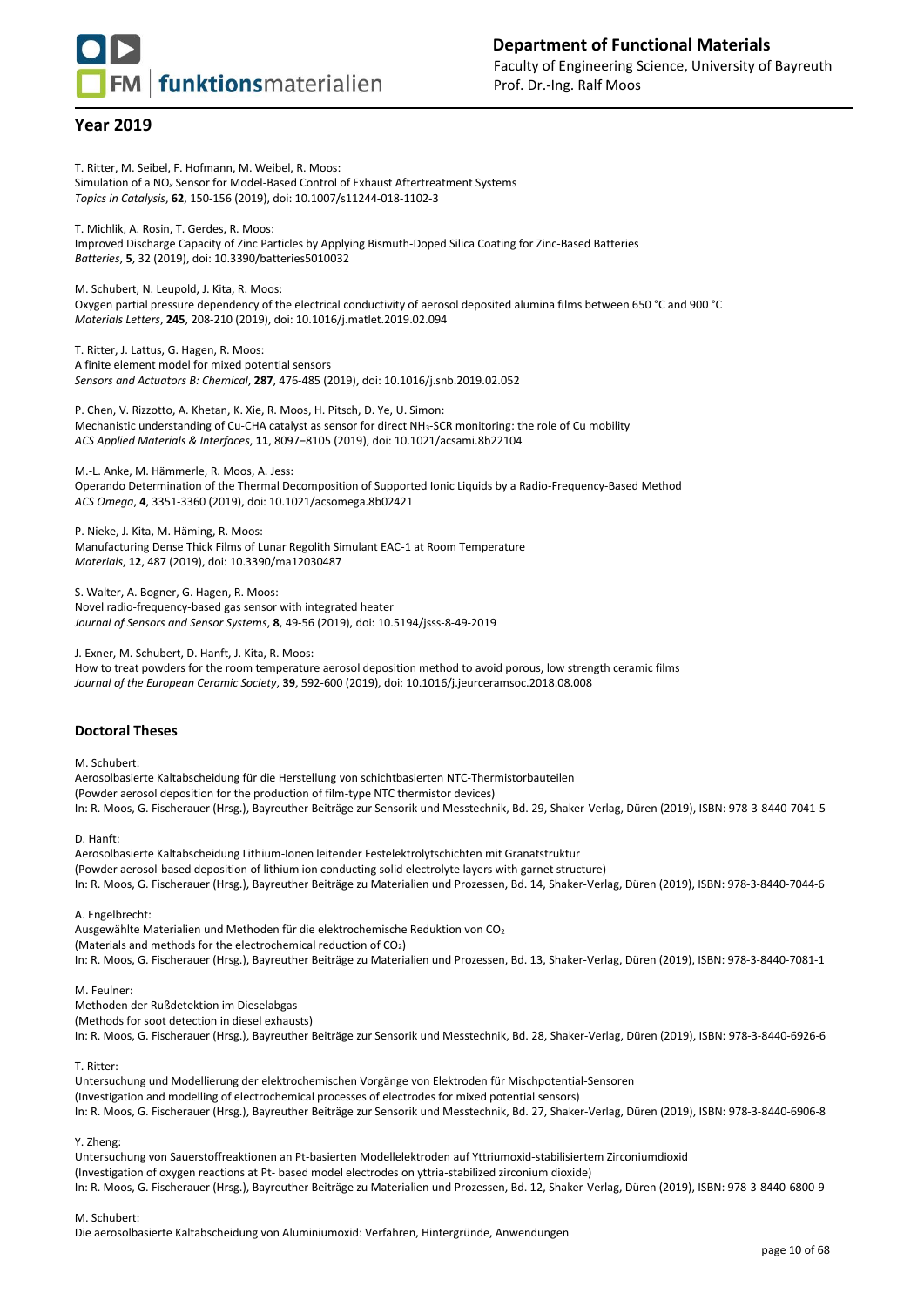

(Aerosol deposition of aluminum oxide: process, background, and applications) In: R. Moos, G. Fischerauer (Hrsg.), Bayreuther Beiträge zu Materialien und Prozessen, Bd. 11, Shaker-Verlag, Düren (2019), ISBN: 978-3-8440-6725-5

T.N.H. Hanus:

Herstellung und Charakterisierung von Aluminiumoxidschichten nach dem Verfahren der aerosolbasierten Kaltabscheidung (Production and characterization of aluminum oxide layers by the aerosol deposition method) In: R. Moos, G. Fischerauer (Hrsg.), Bayreuther Beiträge zu Materialien und Prozessen, Bd. 10, Shaker-Verlag, Düren (2019), ISBN: 978-3-8440-6663-0

T. Stöcker:

Delafossite für die thermoelektrische Energiewandlung bei hohen Temperaturen

(Delafossites for thermoelectric energy conversion at high temperatures)

In: R. Moos, G. Fischerauer (Hrsg.), Bayreuther Beiträge zu Materialien und Prozessen, Bd. 9, Shaker-Verlag, Düren (2019), ISBN: 978-3-8440-6496-4

M.L. Anke:

Bestimmung der thermischen Stabilität von ionischen Fluiden auf porösen Trägern und festen Katalysatoren mittels elektrischer Sensoren (Determination of the thermal stability of ionic fluids on porous supports and on solid catalysts by electrical sensors) In: R. Moos, G. Fischerauer (Hrsg.), Bayreuther Beiträge zur Sensorik und Messtechnik, Bd. 26, Shaker-Verlag, Düren (2019), ISBN: 978-3-8440-6508-4

#### J. Exner:

Aerosolbasierte Kaltabscheidung von Funktionskeramiken für neuartige Anwendungen im Bereich der Sensorik und Energiewandlung (Aerosol deposition of functional ceramics for novel applications in the field of sensor technology and energy conversion) In: R. Moos, G. Fischerauer (Hrsg.), Bayreuther Beiträge zu Materialien und Prozessen, Bd. 8, Shaker-Verlag, Düren (2019), ISBN: 978-3-8440-6399-8

#### **Invited Talks**

PACRIM 13, The 13th Pacific Rim Conference of Ceramic Societies, Okinawa, Japan, 27.10.-1.11.2019 R. Moos, M. Schubert, P. Nieke, N. Leupold, J. Kita, D. Hanft, T. Nazarenus, P. Glosse, J. Exner, M. Schubert: *The Aerosol Deposition Method: Novel Ideas for Functional Films*

Institutskolloquium, Fraunhofer-Institut für Schicht- und Oberflächentechnik (IST), Braunschweig, 30.04.2019 J. Exner, Ralf Moos: *Aerosol-Deposition - Abscheidung von dichten keramischen Schichten bei Raumtemperatur*

DGM Fortbildungsseminar Hochtemperatursensorik, Goslar, 14.2.-15.2.2019 C. Steiner: *Gas- und Zustandssensoren für den Automobilbereich*

Meeting of the ProcessNet/AMA-Section "Mess- und Sensortechnik", Frankfurt am Main, DECHEMA-Haus, 24.1.2019 R. Moos: *Is it possible to operate exhaust aftertreatment systems without exhaust gas sensors? About the possibilities of high-frequency-based catalyst state recognition*

#### **Published Conference Contributions**

N. Donker, J. Zander, A. Ruchets, D. Schönauer-Kamin, J. Zosel, U. Guth, R. Moos: Einfluss der Elektrodenmorphologie auf die NO-Detektion mittels Pulspolarisation *14. Dresdner Sensor-Symposium*, 2.-4. Dezember 2019, Dresden, p. 107-109, doi: 10.5162/14dss2019/P2.09

R. Wagner, D. Schönauer-Kamin, R. Moos:

Einfluss der Partikelmorphologie auf das Raumtemperaturdosimeterverhalten von ZnO zur NO<sub>2</sub>-Detektion *14. Dresdner Sensor-Symposium*, 2.-4. Dezember 2019, Dresden, p. 101-103, doi: 10.5162/14dss2019/P2.07

J. Wohlrab, G. Hagen, F. Noack, D. Bleicker, R. Moos: Multigassensor zur simultanen Detektion von Stickoxiden und Sauerstoff *14. Dresdner Sensor-Symposium*, 2.-4. Dezember 2019, Dresden, p. 47-48, doi: 10.5162/14dss2019/3.3

A. Ruchets, N. Donker, J. Zosel, D. Schönauer-Kamin, R. Moos, U. Guth, M. Mertig: Selektive Gasmessung mit cyclovoltammetrisch betriebenen Festelektrolytsensoren *14. Dresdner Sensor-Symposium*, 2.-4. Dezember 2019, Dresden, p. 30-33, doi: 10.5162/14dss2019/2.2

R. Moos, M. Schubert, P. Nieke, N. Leupold, J. Kita, D. Hanft, T. Nazarenus, P. Glosse, J. Exner, M. Schubert: The Aerosol Deposition Method: Novel Ideas for Functional Films *PACRIM 13*, *The 13 th Pacific Rim Conference of Ceramic Societies*, Okinawa, Japan, 27.10.-1.11.2019, 29-B1B-S33-25

N. Leupold, D. Lukas, T. Herrmannsdörfer, F. Panzer, R. Moos: Fabrication of lead halide perovskite films via aerosol deposition method for optoelectronic applications *PACRIM 13*, *The 13 th Pacific Rim Conference of Ceramic Societies*, Okinawa, Japan, 27.10.-1.11.2019, 29-B1B-S33-27

T. Nazarenus, D. Hanft, R. Moos:

Aerosol Deposition Method: A new way to fabricate conductive solid electrolytes for next generation Li ion batteries *PACRIM 13*, *The 13 th Pacific Rim Conference of Ceramic Societies*, Okinawa, Japan, 27.10.-1.11.2019, 28-B6-S16-14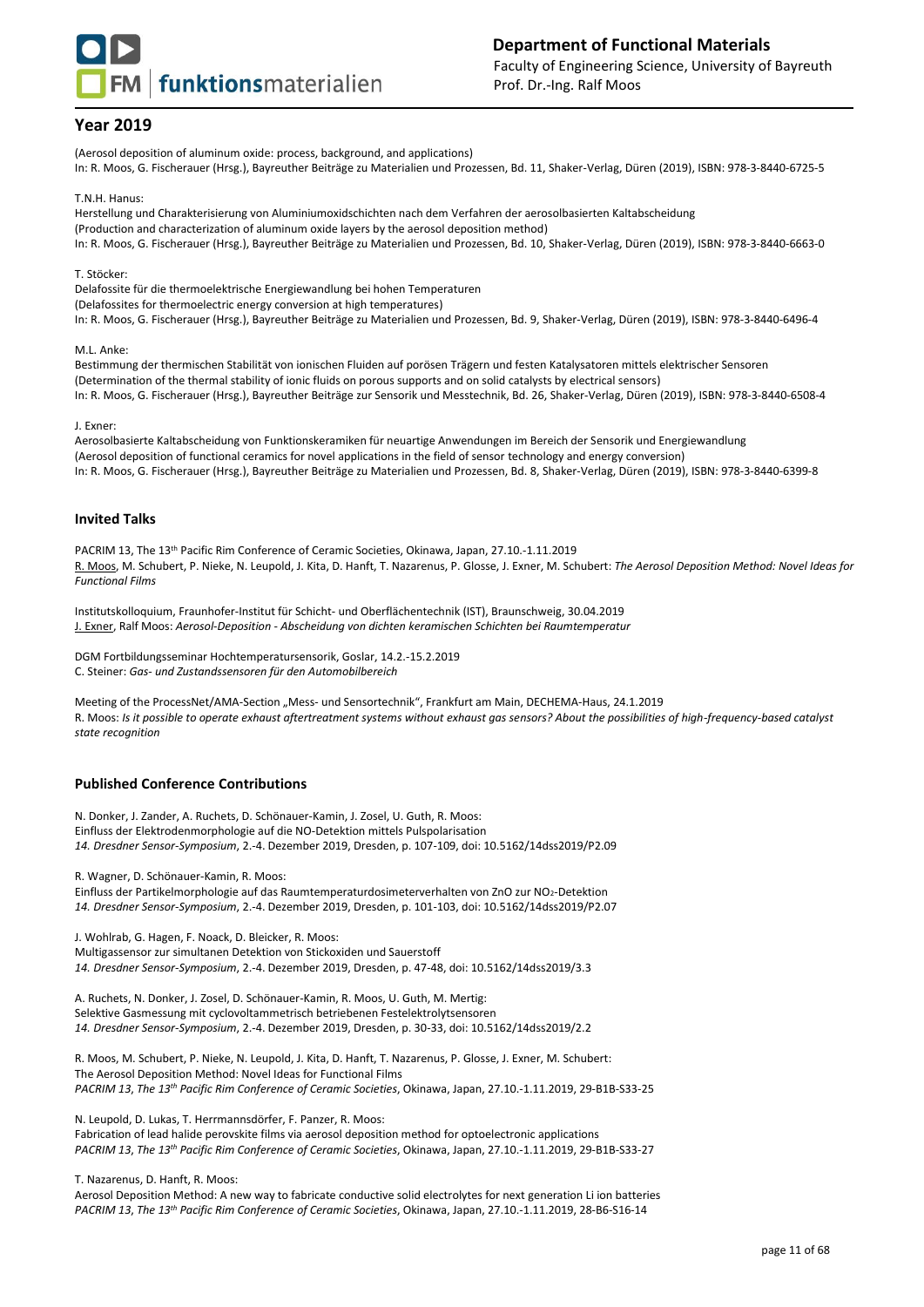

V. Malashchuk, C. Steiner, G. Hagen, R. Moos:

Simulation model for the radio frequency based state diagnosis of three-way catalytic converters *International Symposium on Modeling of Exhaust-Gas After-Treatment (MODEGAT VI)*, September 8-10, 2019, Bad Herrenalb/Karlsruhe, p. 54-55

T. Nazarenus, J. Exner, P. Glosse, D. Hanft, N. Leupold, P. Nieke, M. Schubert, M. Schubert, J. Kita, R. Moos: Aerosolbasierte Kaltabscheidung - Herstellung dichter keramischer Funktionsschichten bei Raumtemperatur *Werkstoffwoche 2019*, 18.09.-20.09.2019, Dresden, Vortrag 06.01

T. Nazarenus, P. Glosse, M. Schubert, J. Kita, R. Moos: Prozessierung dichter keramischer Funktionsschichten mittels Aerosolbasierter Kaltabscheidung *Werkstoffwoche 2019*, 18.09.-20.09.2019, Dresden, Poster 06-208

P. Glosse, S. Denneler, O. Stier, D. Hanft, R. Moos:

Shadow-optical visualization of the gas jet formation in the Aerosol Deposition Method *2 nd Global Forum on Advanced Materials and Technologies for Sustainable Development (GFMAT-2),* 21.-26.7.2019, Toronto, Canada, GFMAT-246-2019

D. Schönauer-Kamin, S. Ewinger, J. Exner, R. Moos: Planar Thermoelectric Generator Transducer for the High-Temperature Characterization of Materials Performance *38th International Conference on Thermoelectrics*, June 30 - July 4, 2019, Gyeongju, Korea

R. Werner, J. Kita, M. Gollner, F. Linseis, R. Moos:

Current State on the Development of a New Low Cost Measurement System for Conductivity, Hall Constant and Seebeck Coefficient at Temperatures up to 800 °C

*38th International Conference on Thermoelectrics*, June 30 - July 4, 2019, Gyeongju, Korea, P057

J. Wohlrab, G. Hagen, H. Kohler, R. Moos: CH4-Sensitivity of Thermoelectric Gas Sensors

*Sensoren und Messsysteme 2019*, 25.6.-26.6.2019, Nürnberg, P.1.23, Proceedings, p. 654-655, doi: 10.5162/sensoren2019/P1.23

D. Schönauer-Kamin, N. Donker, A. Ruchets, J. Zosel, U. Guth, R. Moos: Dynamic measurement methods for solid electrolyte gas sensors *Sensoren und Messsysteme 2019*, 25.6.-26.6.2019, Nürnberg, P.1.22, Proceedings, p. 651-653, doi: 10.5162/sensoren2019/P1.22

M. Schubert, C. Reichl, C. Münch, J. Kita, R. Moos: Mittels aerosolbasierter Kaltabscheidung bei Raumtemperatur hergestellte schichtförmige NTC-Thermistorbauelemente *Sensoren und Messsysteme 2019*, 25.6.-26.6.2019, Nürnberg, P1.15, Proceedings, p. 617-620, doi: 10.5162/sensoren2019/P1.15

N. Donker, A. Ruchets, D. Schönauer-Kamin, J. Zosel, U. Guth, R. Moos: Pulspolarisation: Einfluss der Polarisationsspannung auf die NO<sub>x</sub>-Detektion mit dem System Pt|YSZ *Sensoren und Messsysteme 2019*, 25.6.-26.6.2019, Nürnberg, P1.12, Proceedings, p. 601-605, doi: 10.5162/sensoren2019/P1.12

A. Ruchets, N. Donker, D. Schönauer-Kamin, R. Moos, J. Zosel, U. Guth, M. Mertig: Einsatz der Cyclovoltammetrie zur Steigerung der Selektivität von Festelektrolytsensoren *Sensoren und Messsysteme 2019*, 25.6.-26.6.2019, Nürnberg, 6.2.4, Proceedings, p. 492-497, doi: 10.5162/sensoren2019/6.2.4

G. Hagen, A. Müller, J. Lattus, J. Kita, R. Moos, F. Noack, D. Bleicker: Impedanz-basierter NOx-Sensor für Abgasanwendungen *Sensoren und Messsysteme 2019*, 25.6.-26.6.2019, Nürnberg, 2.4.4, Proceedings, p. 197-200, doi: 10.5162/sensoren2019/2.4.4

A. Wollbrink, H. Fritze, C. Steiner, R. Moos: Investigation for direct sensing the state of three-way-catalysts in the exhaust gas aftertreatment *Sensoren und Messsysteme 2019*, 25.6.-26.6.2019, Nürnberg, 2.4.1

R. Moos, M. Bektas, S. Püls, G. Hagen, J. Kita, J. Exner: Aerosol deposition method - a promising novel method to produce ceramic gas sensor films at room temperature *Eurosensors XXXIII*, June 23 - 27, 2019, Berlin, Germany, M3P.031, *20th International Conference on Solid-State Sensors, Actuators and Microsystems & Eurosensors XXXIII*, p. 1150-1152, doi: 10.1109/TRANSDUCERS.2019.8808270

R. Wagner, D. Schönauer-Kamin, R. Moos: Novel concept for room temperature NO<sub>2</sub> detection: Using metal oxides as resistive gas dosimeters *Eurosensors XXXIII*, June 23 - 27, 2019, Berlin, Germany, W3P.044, *20th International Conference on Solid-State Sensors, Actuators and Microsystems & Eurosensors XXXIII*, p. 1393-1394, doi: 10.1109/TRANSDUCERS.2019.8808409

S. Walter, M. Dietrich, G. Hagen, R. Moos: Simulative Modelling of the Location Dependent Soot Distribution in Gasoline Particle Filters and their Influence to the Soot Mass Determination by Radio Frequency and Differential Pressure Sensors *23rd ETH-Conference on Combustion Generated Nanoparticles*, Zurich, Switzerland, June 17-20, 2019.

J. Exner, M. Schubert, D. Hanft, T. Nazarenus, P. Nieke, P. Glosse, N. Leupold, M. Schubert, J. Kita, R. Moos: Aerosol Deposition – Dry spray coating of functional ceramic films directly at room temperature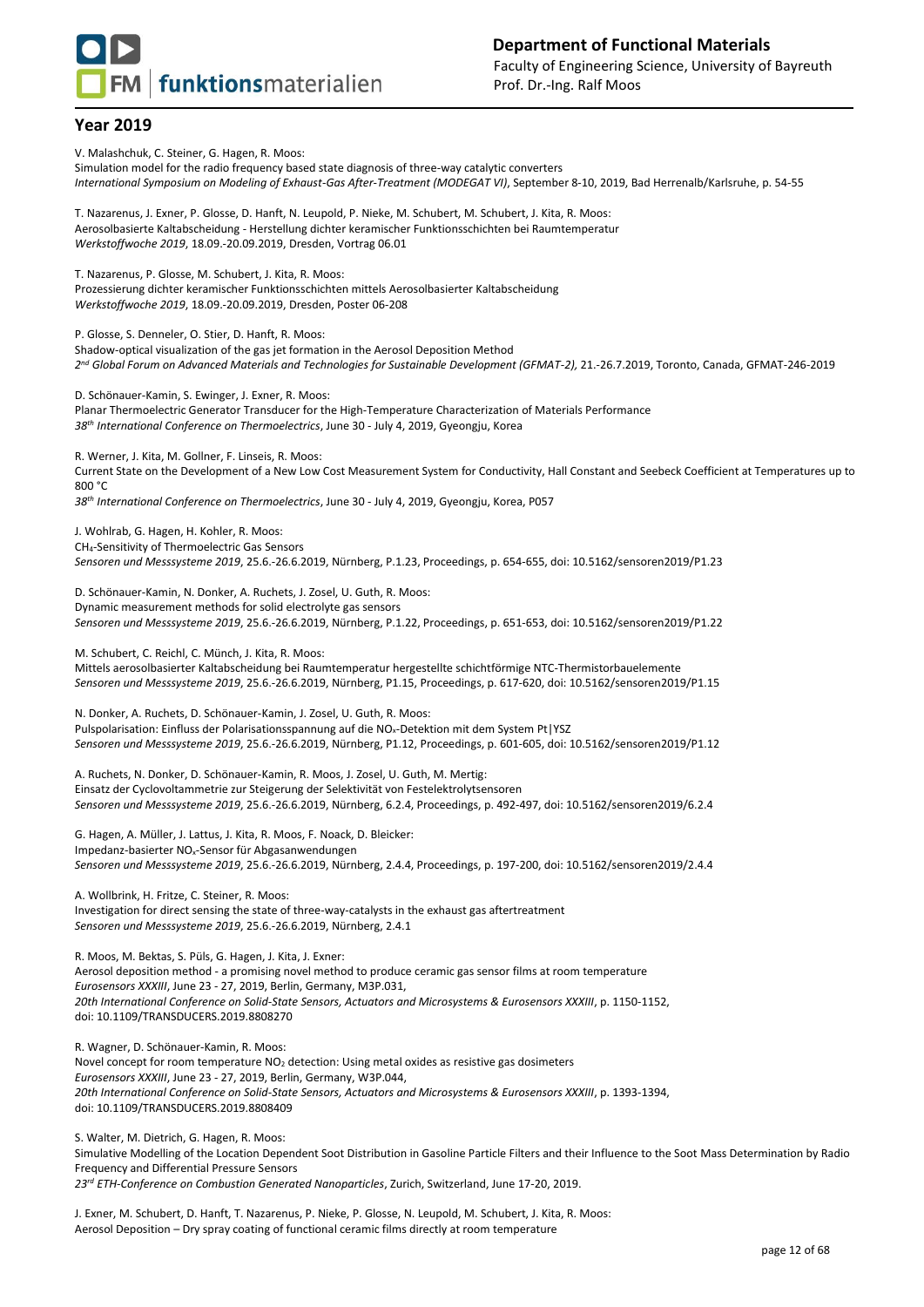

*Solid State Ionics 22*, June 16-21, 2019, Seoul, Korea, P-MON-006

P. Glosse, S. Denneler, O. Stier, D. Hanft, R. Moos:

Shadow optical investigation of the gas jet used for ceramic film formation by the Aerosol Deposition Method *The 15th International Conference on Fluid Control, Measurements and Visualization*, 27-30 May 2019, Naples, Italy, #162

N. Donker, A. Ruchets, D. Schönauer-Kamin, J. Zosel, U. Guth, R. Moos: Pulse polarization measurements on the system Pt|YSZ by varying the polarization voltage *7 th Regional Symposium on Electrochemistry of South-East Europe (RSE-SEE 7)*, May 27-30, Split, Croatia, KSS-O-8

A. Ruchets, N. Donker, D. Schönauer-Kamin, R. Moos, J. Zosel, U. Guth, M. Mertig: Selective multi-gas measurements with solid electrolyte cells operated by cyclovoltammetry *7 th Regional Symposium on Electrochemistry of South-East Europe (RSE-SEE 7)*, May 27-30, Split, Croatia, KSS-O-9

N. Donker, A. Ruchets, D. Schönauer-Kamin, J. Zosel, U. Guth, R. Moos: Effects of voltage variations in pulsed polarization measurements *2 nd Cross-Border Seminar on Electroanalytical Chemistry (CBSEC)*, 10.4.-12.4.2019, Budweis, Czech Republic, L2

A. Ruchets, N. Donker, D. Schönauer-Kamin, R. Moos, J. Zosel, U. Guth, M. Mertig: Use of cyclovoltammetry for selective solid electrolyte sensors *2 nd Cross-Border Seminar on Electroanalytical Chemistry (CBSEC)*, 10.4.-12.4.2019, Budweis, Czech Republic, L1

N. Leupold, M. Schulz, K. Schötz, R. Moos, F. Panzer: A completely solvent free route for hybrid perovskite film processing based on pressure treatment of perovskite powders - decoupling material synthesis and film formation

*DPG-Frühjahrstagung*, 31.03.-05.04.2019, Regensburg, HL 40.11

M. Schultz, N. Leupold, K. Schötz, R. Moos, F. Panzer: Impact of microstructure of hybrid perovskite powders on the mechanical properties of completely dry processed perovskite layers via pressing *DPG-Frühjahrstagung*, 31.03.-05.04.2019, Regensburg, CPP 37.6

U. Schadeck, T. Gerdes, W. Krenkel, R. Moos: Electrochemically active glass separators for lithium-ion batteries *Advanced Functional Materials Spectroscopy and Electrochemistry Congress*, March 24-27, 2019, Stockholm, Sweden, S14

U. Schadeck, K. Kyrgyzbaev, H. Zettl, T. Gerdes, R. Moos:

Flexible, heat-resistant and flame-retardant glass fiber nonwoven/glass platelet-composite separator for lithium-ion batteries *Advanced Functional Materials Spectroscopy and Electrochemistry Congress*, March 24-27, 2019, Stockholm, Sweden, P1-17

N. Leupold, M. Schultz, K. Schötz, R. Moos, F. Panzer:

A completely Solvent free Route for Hybrid Perovskite Film Processing Based on Pressure Treatment of Perovskite Powders – Decoupling Material Synthesis and Film Formation

*International Conference on Interfaces in Organic and Hybrid Thin-Film Optoelectronics (INFORM),* 05. – 07.03.2019, Valencia, Spain, doi: 10.29363/nanoge.inform.2019.028

M. Hämmerle, K. Hilgert, R. Moos:

Optimisation of a biocathode for  $O_2$  reduction based on multi-walled carbon nanotubes and laccase *2 nd European Biosensor Symposium*, 18-21 February 2019, Florence, Italy, PII.8, p. 162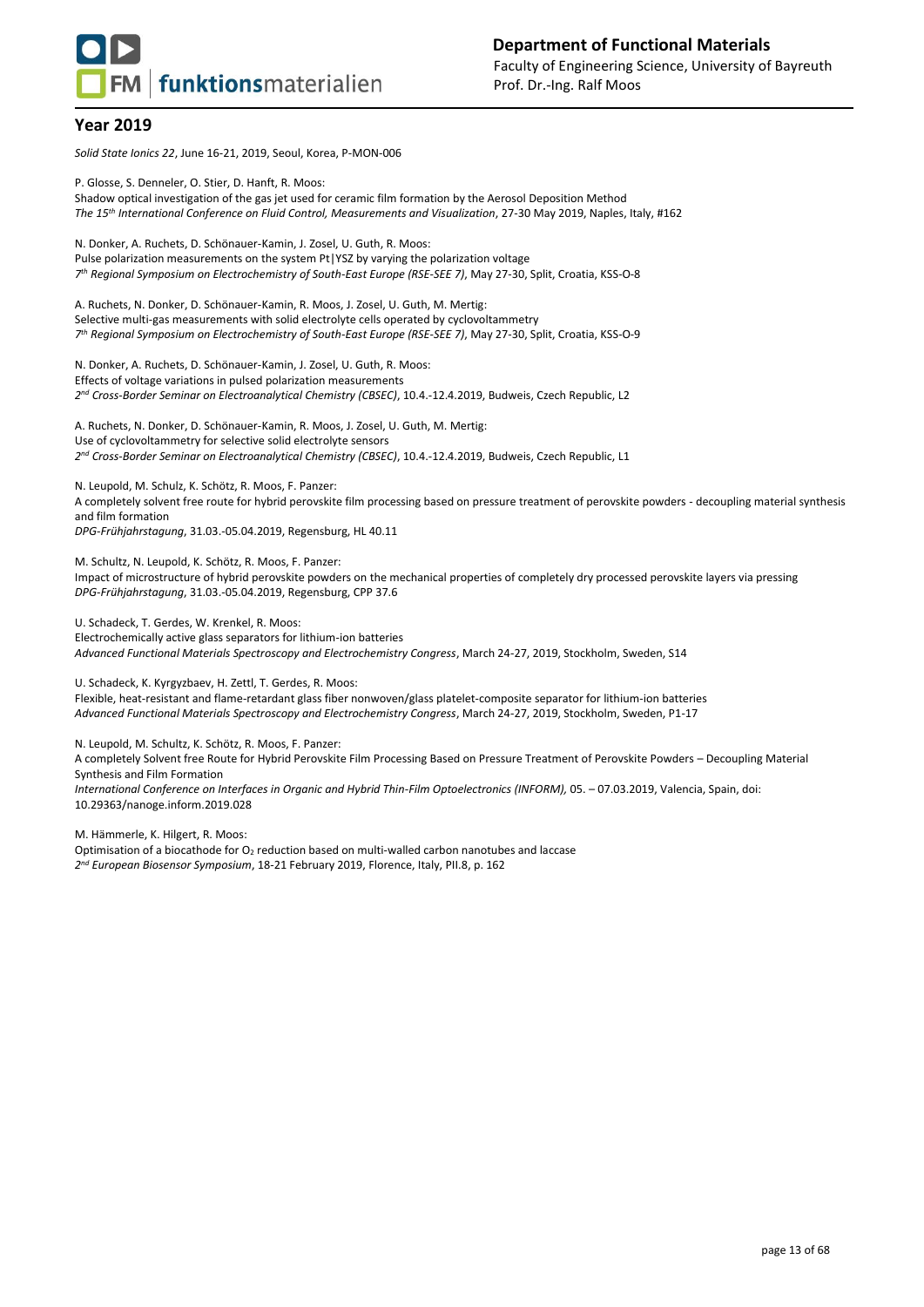

#### **Peer Reviewed Journals**

M. Streibl, R. Karmazin, R. Moos: Materials and Applications of Polymer Films for Power Capacitors with Special Respect to Nanocomposites *IEEE Transactions on Dielectrics and Electrical Insulation*, **25**, 2429-2442 (2018), doi: 10.1109/TDEI.2018.007392

T. Ritter, J. Lattus, G. Hagen, R. Moos: Effect of the Heterogeneous Catalytic Activity of Electrodes for Mixed Potential Sensors *Journal of the Electrochemical Society*, **165**, B795-B803 (2018), doi: 10.1149/2.0181816jes

M. Schubert, C. Münch, S. Schuurman, V. Poulain, J. Kita, R. Moos: Thermal Treatment of Aerosol Deposited NiMn<sub>2</sub>O<sub>4</sub> NTC Thermistors for Improved Aging Stability *Sensors*, **18**, 3982 (2018), doi: 10.3390/s18113982

J. Exner, H. Pöpke, F.-M. Fuchs, J. Kita, R. Moos: Annealing of Gadolinium-Doped Ceria (GDC) Films Produced by the Aerosol Deposition Method *Materials*, **11**, 2072 (2018), doi: 10.3390/ma11112072

G. Hagen, C. Spannbauer, M. Feulner, J. Kita, A. Müller, R. Moos: Conductometric Soot Sensors: Internally Caused Thermophoresis as an Important Undesired Side Effect *Sensors*, **18**, 3531 (2018), doi: 10.3390/s18103531

J. Zimmermann-Ptacek, M. Muggli, S. Wildhack, K. Hintzer, T. Gerdes, M. Willert-Porada, R. Moos: Thermal, dielectric, and mechanical properties of h‐BN‐filled PTFE composites *Journal of Applied Polymer Science*, **135**, 46859 (2018), doi: 10.1002/APP.46859

S. Bresch, B. Mieller, F. Delorme, C. Chen, M. Bektas, R. Moos, T. Rabe: Influence of Reaction-Sintering and Calcination Conditions on Thermoelectric Properties of Sm-doped Calcium Manganate CaMnO<sup>3</sup> *Journal of Ceramic Science and Technology*, **9**, 289-300 (2018), doi: 10.4416/JCST2018-00017

T. Stöcker, R. Moos:

Effect of Oxygen Partial Pressure on the Phase Stability of Copper-Iron Delafossites at Elevated Temperatures *Materials*, **11**, 1888 (2018), doi: 10.3390/ma11101888

A. Engelbrecht, C. Uhlig, O. Stark, M. Hämmerle, G. Schmid, E. Magori, K. Wiesner-Fleischer, M. Fleischer, R. Moos: On the Electrochemical CO<sup>2</sup> Reduction at Copper Sheet Electrodes with Enhanced Long-Term Stability by Pulsed Electrolysis *Journal of the Electrochemical Society*, **165**, J3059-J3068 (2018), doi: 10.1149/2.0091815jes

L. Vogel, R. Wagner, R. Moos, D. Schönauer-Kamin:

Investigations on the crystal growth mechanism of one-pot-synthesized Al-doped ZnO and its UV-enhanced room temperature NO<sup>2</sup> gas sensing characteristics *Functional Materials Letters*, **11**, 1850087 (2018), doi: 10.1142/S179360471850087X

D. Hanft, P. Glosse, S. Denneler, T. Berthold, M. Oomen, S. Kauffmann-Weiss, F. Weis, W. Häßler, B. Holzapfel, R. Moos: The Aerosol Deposition Method: A Modified Aerosol Generation Unit to Improve Coating Quality *Materials*, **11**, 1572 (2018), doi: 10.3390/ma11091572

D. Hanft, M. Bektas, R. Moos: Powder pre-treatment for aerosol deposition of tin dioxide coatings for gas sensors *Materials*, **11**, 1342 (2018), doi: 10.3390/ma11081342

M.-L. Anke, M. Hämmerle, A. Jess, R. Moos:

Radio frequency- and impedance-based sensing of ionic liquids supported on porous carriers and their limitations *Sensors and Actuators B: Chemical*, **273**, 1564-1571 (2018), doi: 10.1016/j.snb.2018.07.036

S. Bresch, B. Mieller, C. Selleng, T. Stöcker, R. Moos, T. Rabe: Influence of the calcination procedure on the thermoelectric properties of calcium cobaltite Ca3Co4O<sup>9</sup> *Journal of Electroceramics*, **40**, 225-234 (2018), doi: 10.1007/s10832-018-0124-3

M. Schubert, N. Leupold, J. Exner, J. Kita, R. Moos:

High-Temperature Electrical Insulation Behavior of Alumina Films Prepared at Room Temperature by Aerosol Deposition and Influence of Annealing Process and Powder Impurities *Journal of Thermal Spray Technology*, **27**, 870-879 (2018), doi: 10.1007/s11666-018-0719-x

O. Isakin, S. Hiltl, O. Struck, M. Willert-Porada, R. Moos:

High-Yield Preparation of ZnO Nanoparticles on Exfoliated Graphite as Anode Material for Lithium Ion Batteries and the Effect of Particle Size as well as of Conductivity on the Electrochemical Performance of Such Composites *Batteries*, **4**, 24 (2018), doi: 10.3390/batteries4020024

N. Leupold, M. Schubert, J. Kita, R. Moos:

Influence of high temperature annealing on the dielectric properties of alumina films prepared by the aerosol deposition method *Functional Materials Letters*, **11**, 1850022 (2018), doi: 10.1142/S1793604718500224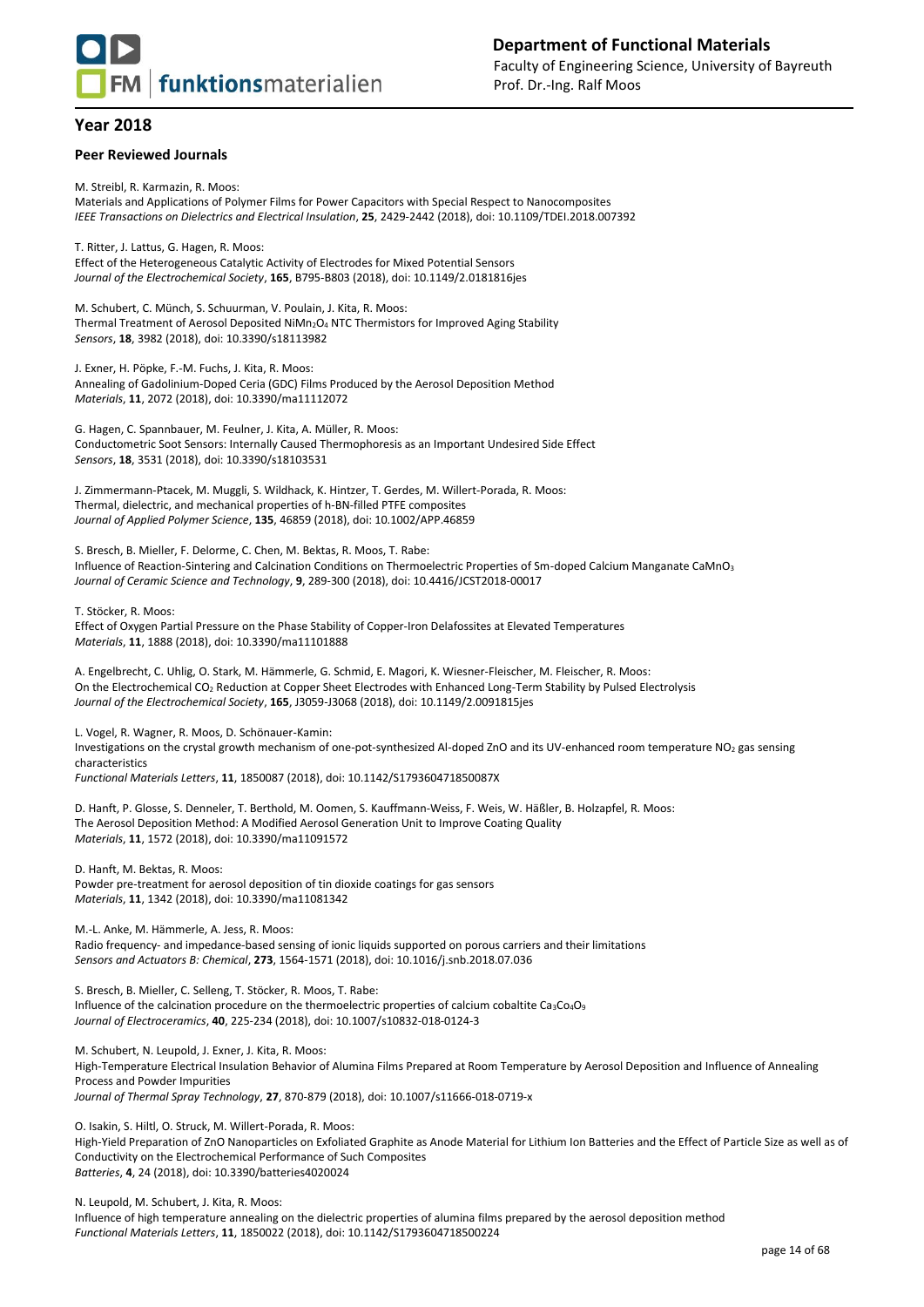**FM** funktionsmaterialien

## **Year 2018**

J. Metzner, K. Luckert, K. Lemuth, M. Hämmerle, R. Moos: Towards an Electrochemical Immunosensor System with Temperature Control for Cytokine Detection *Sensors*, **18**, 1309 (2018), doi: 10.3390/s18051309

U. Schadeck, K. Kyrgyzbaev, H. Zettl, T. Gerdes, R. Moos: Flexible, Heat-Resistant, and Flame-Retardant Glass Fiber Nonwoven/Glass Platelet Composite Separator for Lithium-Ion Batteries *Energies*, **11**, 999 (2018), doi: 10.3390/en11040999

M. Bektas, T. Stöcker, A. Mergner, G. Hagen, R. Moos: Combined resistive and thermoelectric oxygen sensor with almost temperature-independent characteristics *Journal of Sensors and Sensor Systems*, **7**, 289-297 (2018), doi: 10.5194/jsss-7-289-2018

S.A. Müller, D. Degler, C. Feldmann, M. Türk, R. Moos, K. Fink, F. Studt, D. Gerthsen, N. Bârsan, J.-D. Grunwaldt: Exploiting Synergies in Catalysis and Gas Sensing using Noble Metal-Loaded Oxide Composites *ChemCatChem*, **10**, 864-880 (2018), doi: 10.1002/cctc.201701545

T. Michlik, M. Schmid, A. Rosin, T. Gerdes, R. Moos: Mechanical Coating of Zinc Particles with Bi2O3-Li2O-ZnO Glasses as Anode Material for Rechargeable Zinc-Based Batteries *Batteries*, **4**, 12 (2018), doi: 10.3390/batteries4010012

G. Hagen, A. Harsch, R. Moos: A pathway to eliminate the gas flow dependency of a hydrocarbon sensor for automotive exhaust applications *Journal of Sensors and Sensor Systems*, **7**, 79-84 (2018), doi: 10.5194/jsss-7-79-2018

O. Isakin, S. Hiltl, R. Schneider, J. Bleisteiner, O. Struck, K. Schindler, M. Willert-Porada, R. Moos: Ultrasound-assisted one-pot syntheses of ZnO nanoparticles that are homogeneously adsorbed on exfoliated graphite and a simplified method to determine the graphite layer thickness in such composites *Journal of Materials Science*, **53**, 6586-6601 (2018), doi: 10.1007/s10853-018-2023-z

U. Schadeck, K. Kyrgyzbaev, T. Gerdes, M. Willert-Porada, R. Moos: Porous and non-porous micrometer-sized glass platelets as separators for lithium-ion batteries *Journal of Membrane Science*, **550**, 518-525 (2018), doi: 10.1016/j.memsci.2017.10.061

Y. Zheng, U. Sauter, R. Moos: Oxygen transport paths in screen-printed Pt-Al<sub>2</sub>O<sub>3</sub> composite model electrodes on YSZ *Solid State Ionics*, **316**, 53-58 (2018), doi: 10.1016/j.ssi.2017.12.026

M. Bektas, T. Stöcker, G. Hagen, R. Moos:

On the defect chemistry of BaFe0.89Al0.01Ta0.1O3-*δ*, a material for temperature independent resistive and thermoelectric oxygen sensors *Solid State Ionics*, **316**, 1-8 (2018), doi: 10.1016/j.ssi.2017.12.017

M. Schubert, C. Münch, S. Schuurman, V. Poulain, J. Kita, R. Moos: Characterization of Nickel Manganite NTC thermistor films prepared by Aerosol Deposition at room temperature *Journal of the European Ceramic Society*, **38**, 613-619 (2018), doi: 10.1016/j.jeurceramsoc.2017.09.005

T. Ritter, G. Hagen, J. Lattus, R. Moos: Solid state mixed potential sensors as direct conversion sensors for automotive catalysts *Sensors and Actuators B: Chemical*, **255**, 3025-3032 (2018), doi: 10.1016/j.snb.2017.09.126

#### **Doctoral Theses**

O. Isakin:

ZnO-Graphit-Komposite als Anodenmaterialien für Lithium-Ionen-Batterien (ZnO graphite composites as anode materials for lithium ion batteries) In: R. Moos, G. Fischerauer (Hrsg.), Bayreuther Beiträge zu Materialien und Prozessen, Bd. 7, Shaker-Verlag, Aachen (2018), ISBN: 978-3-8440-6279-3, doi: 10.2370/9783844062793

F. Schubert:

Tian-Calvet-Kalorimeter mit Wärmestromsensoren in keramischer Mehrlagentechnik (Tian-Calvet calorimeter with heat flow sensors in ceramic multilayer technology) In: R. Moos, G. Fischerauer (Hrsg.), Bayreuther Beiträge zur Sensorik und Messtechnik, Bd. 24, Shaker-Verlag, Aachen (2018), ISBN: 978-3-8440-6127-7

M. Dietrich:

Anwendung der hochfrequenzgestützten Zustandsdiagnose zur Überwachung und Regelung von SCR-Katalysatoren (Application of radio frequency-based techniques for monitoring and control of SCR catalysts) In: R. Moos, G. Fischerauer (Hrsg.), Bayreuther Beiträge zur Sensorik und Messtechnik, Bd. 23, Shaker-Verlag, Aachen (2018), ISBN: 978-3-8440-5782-9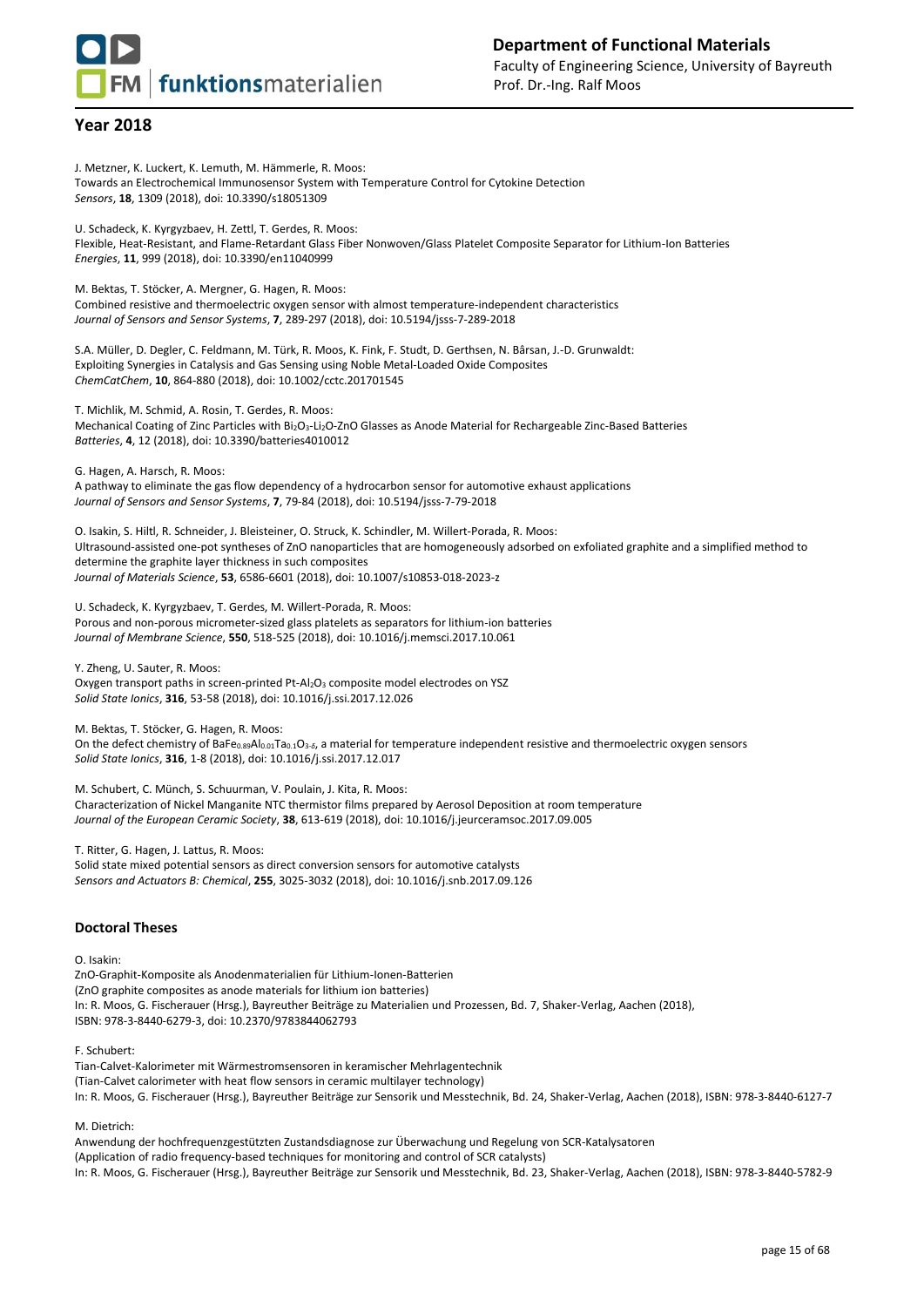

## **Book Contributions**

R. Moos, M. Dietrich:

Beladungsregelung eines NH3-SCR-Katalysator-Systems auf minimale NOx-Emissionen mittels Hochfrequenzsensorik In: T. Tille (Hrsg.), Automobil-Sensorik 2 - Systeme, Technologien und Applikationen, Springer-Verlag, Heidelberg (2018), p. 225-244, ISBN 978-3-662- 56309-0 (gedruckt), ISBN 978-3-662-56310-6 (online), doi: 10.1007/978-3-662-56310-6\_10

R. Moos:

Kap. 2.5 Elektrische Eigenschaften. In W. Kollenberg (Hrsg.): Technische Keramik, Vulkan-Verlag GmbH, Essen (2018), 133-147, 3. Auflage, ISBN 978-3-8027-2986-7

R. Moos: Kap. 4.9.5 Aerosol-Depositionsschichten. In W. Kollenberg (Hrsg.): Technische Keramik, Vulkan-Verlag GmbH, Essen (2018), 588-591, 3. Auflage, ISBN 978-3-8027-2986-7

R. Moos:

Kap. 5.4 Anwendungen keramischer Werkstoffe in der Technik: Elektronik. In W. Kollenberg (Hrsg.): Technische Keramik, Vulkan-Verlag GmbH, Essen (2018), 627-630, 3. Auflage, ISBN 978-3-8027-2986-7

#### **Invited Talks**

54th International Conference on Microelectronics, Devices and Materials with the Workshop on Sensors and Transducers, 3.-5.10.2018, Ljubljana, Slovenia.

J. Kita: *Multilayer Technologies and New Deposition Techniques in Sensors and Transducers Applications*

Materials Science and Engineering Congress (MSE), 26.-28.9.2018, Darmstadt, Germany R. Moos, J. Kita, M. Bektas, J. Exner, P. Glosse, D. Hanft, N. Leupold, T. Nazarenus, P. Nieke, M. Schubert, M. Schubert: *Dense films prepared at room temperature directly from the ceramic powder: An overview on the Aerosol Deposition Method (ADM)*

Eurosensors XXXII, September 9 - 12, 2018, Graz, Austria R. Moos, S. Walter, C. Steiner, G. Hagen: *Sensing catalytic converters and filters at work using radio frequencies*

5. Internationale Fachkonferenz Emissionsreduktion und Emissionssensoren, Stuttgart, 11.-12.7.2018 R. Moos: *Radio frequency sensors for catalyst control – an overview / RF-Sensoren zur Katalysator-Kontrolle – ein Überblick*

Sensoren im Automobil, München, 19.4.-20.4.2018

R. Moos, M. Dietrich: *Beladungsregelung eines NH3-SCR-Katalysator-Systems auf minimale NOx-Emissionen mittels Hochfrequenzsensorik*

## **Published Conference Contributions**

J. Exner, J. Kita, R. Moos: Influence of the Powder Crystallite Size on the Successful Film Formation Using Room Temperature Aerosol Deposition *8 th Tsukuba International Coating Symposium (TICS8)*, Tsukuba, Japan, 12.12.-13.12.2018, p. 57

T. Nazarenus, D. Hanft, J. Kita, R. Moos:

Fabrication of Lithium Ion Conductive Solid-Electrolytes by Aerosol Deposition *Third Bunsen Colloquium on Solid-State Batteries*, 14.11.2018 - 16.11.2018, Frankfurt/Main, P052

U. Schadeck, K. Kyrgyzbaev, H. Zettl, T. Gerdes, R. Moos: Flexible, Heat-Resistant and Flame-Retardant Glass Fiber Nonwoven/Glass Platelet Composite-Separator for Lithium-Ion Batteries *The Energy & Materials Research Conference (EMR 2018)*, November 8-9, 2018, Torremolinos, Spain

U. Schadeck, T. Gerdes, W. Krenkel, R. Moos: Electrochemically Active Glass Separators for Lithium-Ion Batteries *The Energy & Materials Research Conference (EMR 2018)*, November 8-9, 2018, Torremolinos, Spain

M. Dietrich, G. Hagen, R. Moos:

Modelling both the NH<sup>3</sup> Storage on Automotive SCR Catalysts and the Radio-Frequency-Based Response *CAPOC11 - 11th International Congress on Catalysis and Automotive Pollution Control*, Brussels, Belgium, Oct. 29 - 31, 2018, Vol. 1, p. 111-120

T. Ritter, M. Seibel, F. Hofmann, M. Weibel, R. Moos:

Simulation of a  $NO<sub>x</sub>$  sensor for model-based control of exhaust aftertreatment systems *CAPOC11 - 11th International Congress on Catalysis and Automotive Pollution Control*, Brussels, Belgium, Oct. 29 - 31, 2018, Vol. 1, p. 377-386

S. Walter, L. Ruwisch, U. Göbel, G. Hagen, R. Moos:

Radio-frequency-based determination of the oxygen and the NO<sub>x</sub> storage level of NO<sub>x</sub> storage catalysts *CAPOC11 - 11th International Congress on Catalysis and Automotive Pollution Control*, Brussels, Belgium, Oct. 29 - 31, 2018, Vol. 1, p. 387-390

C. Steiner, A. Gänzler, G. Hagen, M. Casapu, J.-D. Grunwaldt, R. Moos: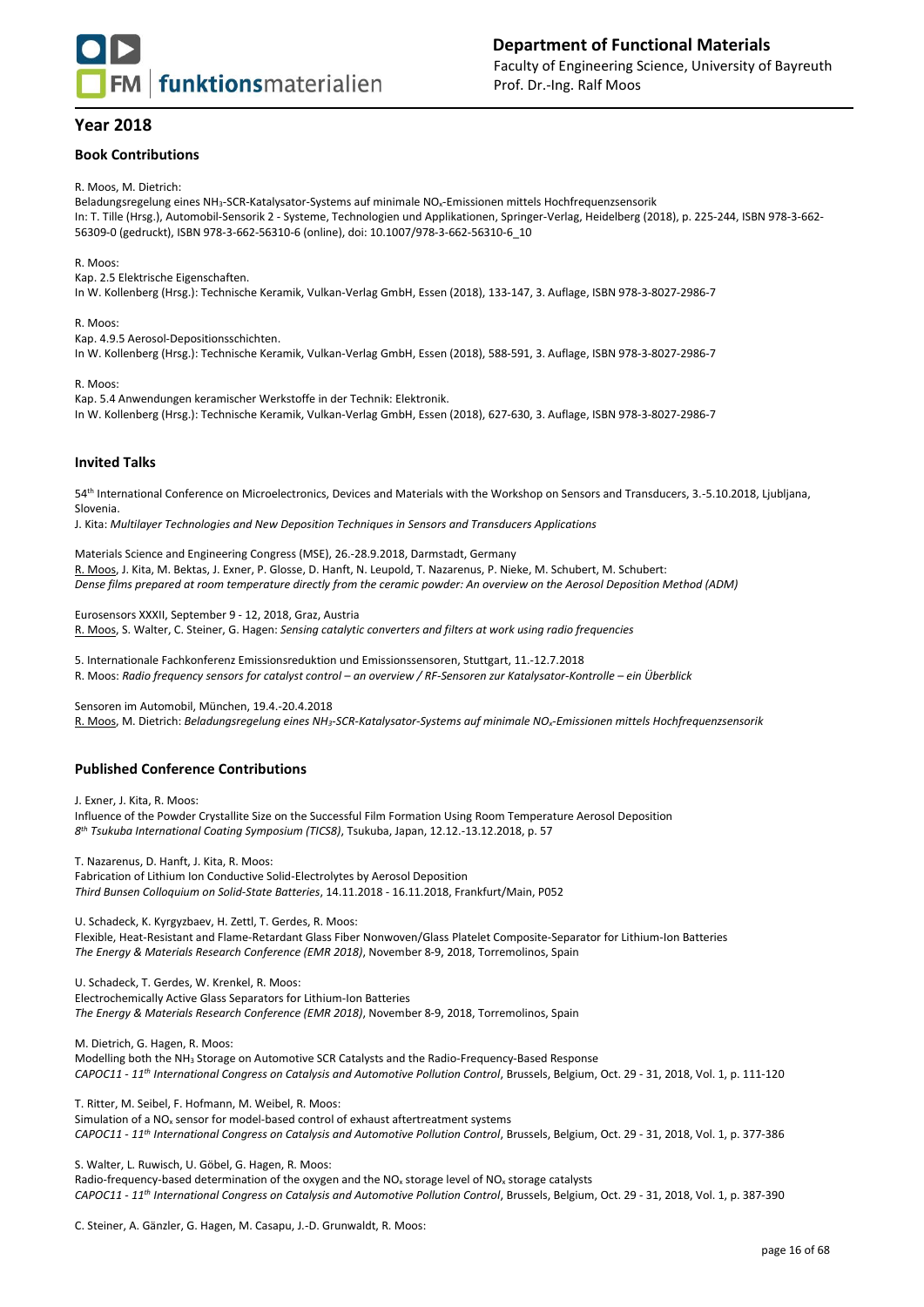

Oxidation state and dielectric properties of ceria-based catalysts by complementary microwave cavity perturbation and X-ray absorption spectroscopy measurements

*CAPOC11 - 11th International Congress on Catalysis and Automotive Pollution Control*, Brussels, Belgium, Oct. 29 - 31, 2018, Vol. 2, p. 81-94

J. Kita: Multilayer Technologies and New Deposition Techniques in Sensors and Transducers Applications *54th International Conference on Microelectronics, Devices and Materials with the Workshop on Sensors and Transducers*, 3.-5.10.2018, Ljubljana, Slovenia.

N. Leupold, K. Schötz, M. Daubinger, A. Dürrmann, I. Bauer, A. Köhler, R. Moos, F. Panzer: Large batch mechanochemically synthesized powders of hybrid perovskites for optoelectronic applications *4 th International Conference on Perovskite Solar Cells and Optoelectronics,* 30.09. - 02.10. 2018, Lausanne, Switzerland

R. Moos, J. Kita, M. Bektas, J. Exner, P. Glosse, D. Hanft, N. Leupold, T. Nazarenus, P. Nieke, M. Schubert, M. Schubert: Dense films prepared at room temperature directly from the ceramic powder: An overview on the Aerosol Deposition Method (ADM) *Materials Science and Engineering Congress (MSE)*, 26.-28.9.2018, Darmstadt, Germany

A. Wollbrink, C. Steiner, R. Moos, H. Fritze:

Non-stoichiometry and electrical impedance of thin-film ceria-zirconia solid solutions at elevated temperatures *Materials Science and Engineering Congress (MSE)*, 26.-28.92018, Darmstadt, Germany, F01

A. Engelbrecht, C. Uhlig, O. Stark, M. Hämmerle, G. Schmid, E. Magori, K. Wiesner-Fleischer, M. Fleischer, R. Moos: Electrochemical CO<sub>2</sub> reduction at copper electrodes with enhanced long-term stability by pulsed electrolysis *Electrochemistry*, 24.-26. September 2018, Ulm, Germany, H011

R. Moos, S. Walter, C. Steiner, G. Hagen: Sensing catalytic converters and filters at work using radio frequencies *Eurosensors XXXII*, September 9 - 12, 2018, Graz, Austria, ID 7580 also: R. Moos, S. Walter, C. Steiner, G. Hagen: Sensing Catalytic Converters and Filters at Work Using Radio Frequencies *Proceedings*, **13**, 1101 (2018), doi: 10.3390/proceedings2131101

Y. Zheng, U. Sauter, R. Moos: Low temperature characteristics of the Pt|YSZ electrode system *The 69th Annual Meeting of the International Society of Electrochemistry*, 2.-7.9.2018, Bologna, Italy, S21-054

T. Ritter, G. Hagen, R. Moos:

Mixed-potential based direct catalyst conversion sensor: Independency of the sensor response from oxygen, electrode material, and from the type of analyte

The 17<sup>th</sup> International Meeting on Chemical Sensors, IMCS 17, Vienna, Austria, 15<sup>th</sup> - 19<sup>th</sup> July 2018, p. 132-133, doi: 10.5162/IMCS2018/GS3.4

V. Rizzotto, P. Chen, G. Hagen, R. Moos, U. Simon:

A Gas Sensing Approach to Gain Insight into the Mechanism of DeNOx-SCR over Fe-ZSM-5 Catalysts The 17<sup>th</sup> International Meeting on Chemical Sensors, IMCS 17, Vienna, Austria, 15<sup>th</sup> - 19<sup>th</sup> July 2018, p. 134-135, doi: 10.5162/IMCS2018/GS3.5

J. Lattus, G. Hagen, J. Kita, D. Bleicker, F. Noack, R. Moos: NO<sub>x</sub> sensor for exhaust applications *The 17 th International Meeting on Chemical Sensors*, IMCS 17, Vienna, Austria, 15 th - 19 th July 2018, p. 438-439, doi: 10.5162/IMCS2018/P1AP.2

R. Wagner, L. Vogel, S. Schneider, D. Schönauer-Kamin, R. Moos: Room Temperature UV-Enhanced NO2-Gas Sensing of Doped and Undoped Sol-Gel-Synthesized ZnO *The 17 th International Meeting on Chemical Sensors*, IMCS 17, Vienna, Austria, 15 th - 19 th July 2018, p. 521-522, doi: 10.5162/IMCS2018/P1GS.1

D. Schönauer-Kamin, M. Schubert, Y. Jännsch, H. Kurz, I. Marr, R. Moos: Dosimeter for Low-Level NO<sup>x</sup> Detection – Influence of the Deposition Method of the NO<sup>x</sup> Storage Film The 17<sup>th</sup> International Meeting on Chemical Sensors, IMCS 17, Vienna, Austria, 15<sup>th</sup> - 19<sup>th</sup> July 2018, p. 558-559, doi: 10.5162/IMCS2018/P1GS.21

G. Hagen, C. Spannbauer, R. Moos:

Electrophoretic and thermophoretic effects on conductometric soot sensing: special challenges when using synthetic soot The 17<sup>th</sup> International Meeting on Chemical Sensors, IMCS 17, Vienna, Austria, 15<sup>th</sup> - 19<sup>th</sup> July 2018, p. 639-640, doi: 10.5162/IMCS2018/P1SM.1

A. Ruchets, N. Donker, D. Schönauer-Kamin, R. Moos, J. Zosel, M. Mertig: Dynamic methods for solid electrolyte sensors The 17<sup>th</sup> International Meeting on Chemical Sensors, IMCS 17, Vienna, Austria, 15<sup>th</sup> - 19<sup>th</sup> July 2018, p. 707-708, doi: 10.5162/IMCS2018/P2EC.3

N. Donker, A. Ruchets, J. Zosel, D. Schönauer-Kamin, R. Moos: Investigation of the pulsed-polarization sensor mechanism in YSZ-based gas sensors The 17<sup>th</sup> International Meeting on Chemical Sensors, IMCS 17, Vienna, Austria, 15<sup>th</sup> - 19<sup>th</sup> July 2018, p. 826-827, doi: 10.5162/IMCS2018/P2MM.1

R. Werner, J. Kita, M. Gollner, F. Linseis, R. Moos: On the development of a new measurement system for conductivity, Hall constant and Seebeck coefficient *37th International and 16th European Conference on Thermoelectrics*, 1.7.-5.7.2018, Caen, France, P.25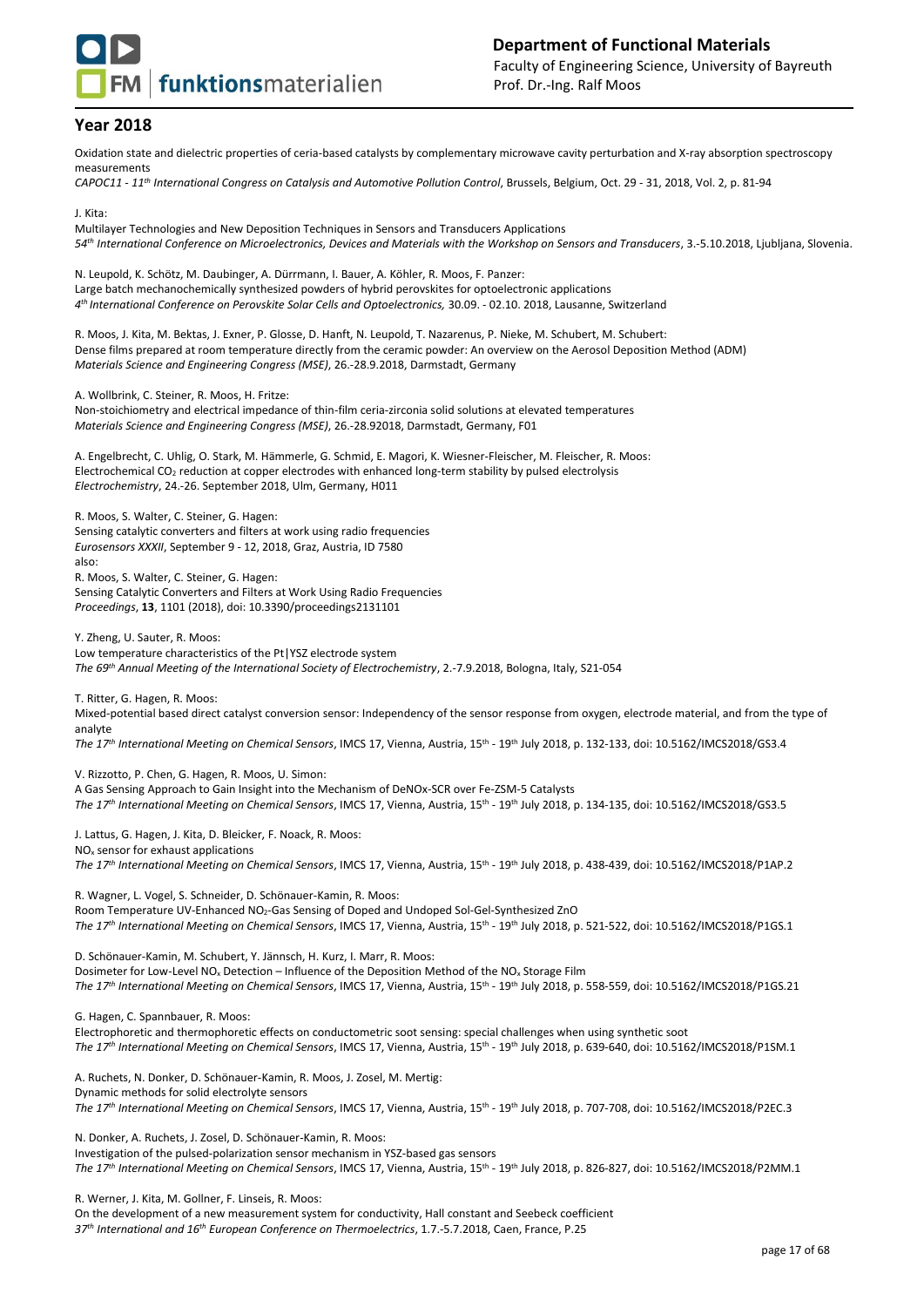S. Walter, A. Bogner, R. Moos, G. Hagen: Beheizbarer planarer Hochfrequenz-Sensor *Sensoren und Messsysteme 2018*, 26.6.-27.6.2018, Nürnberg, p. 69-72, ISBN 978-3-8007-4683-5

M. Bektas, S. Püls, G. Hagen, R. Moos: Resistiver Sauerstoffsensor mit temperaturunabhängiger Kennlinie *Sensoren und Messsysteme 2018*, 26.6.-27.6.2018, Nürnberg, p. 77-79, ISBN 978-3-8007-4683-5

M. Schubert, C. Münch, J. Kita, R. Moos:

Untersuchung der Langzeitstabilität von NTCR-Dickschicht-Sensoren hergestellt mittels aerosolbasierter Kaltabscheidung *Sensoren und Messsysteme 2018*, 26.6.-27.6.2018, Nürnberg, p. 269-272, ISBN 978-3-8007-4683-5

F. Weis, D. Hanft, P. Glosse, S. Denneler, T. Berthold, M. Oomen, S. Kauffmann-Weiss, E. Günther, M. Weiss, W. Häßler, B. Holzapfel, R. Moos: Synthesis of superconducting MgB2-Films by aerosol deposition method (ADM) *Aerosol Technology 2018*, 18.-20.06.2018, Bilbao, Spain

R. Wagner, J. Bauer, B. Plochmann, S. Lang, D. Schönauer-Kamin, R. Moos: Effect of ambient conditions on the resistance of metal oxides as a novel material for outer corona protection systems *36th Electrical Insulation Conference (EIC)*, San Antonio, TX, USA, 17.-20.6.2018, p. 73-76, ISBN 978-1-5386-4178-1, doi: 10.1109/EIC.2018.8481102

M. Anke, M. Hämmerle, R. Moos, A. Jess: Microwave-based in operando measurements of the thermal stability and the catalytic activity of supported ionic liquid catalysts during the selective hydrogenation of 1,3-butadiene *ProcessNet Jahrestreffen Reaktionstechnik 2018*, Würzburg, Deutschland, 7.-9.5.2018, P01

S. Bresch, B. Mieller, R. Moos, T. Rabe: Lowering the sintering temperature of calcium manganate for thermoelectric applications *93. DKG Jahrestagung / Symposium Hochleistungskeramik 2018*, München, 10.4.-13.4.2018, p. 27

J. Exner, M. Schubert, D. Hanft, J. Kita, R. Moos:

Annealing of conductive films formed at room temperature by powder Aerosol Deposition to improve their electrical properties *42nd International Conference and Expo on Advanced Ceramics and Composites*, ICACC18, 21.-26.1.2018, Daytona Beach, USA, p. 72, ICACC-S2-024-2018

M. Schubert, R. Wang, J. Kita, R. Moos:

Influence of Carrier Gas Species on the Room Temperature Powder Aerosol Deposition Process *42nd International Conference and Expo on Advanced Ceramics and Composites*, ICACC18, 21.-26.1.2018, Daytona Beach, p. 72, USA, ICACC-S2-023-2018

J. Exner, T. Nazarenus, H. Pöpke, F. Fuchs, J. Kita, R. Moos:

Aerosol Deposition of barium-based perovskites as solid electrolyte film for fuel cells

*42nd International Conference and Expo on Advanced Ceramics and Composites*, ICACC18, 21.-26.1.2018, Daytona Beach, USA, p. 97, ICACC-S3-P014-2018

M. Schubert, N. Leupold, J. Kita, R. Moos:

High Temperature Insulating Properties of Aerosol Deposited Alumina Films

*42nd International Conference and Expo on Advanced Ceramics and Composites*, ICACC18, 21.-26.1.2018, Daytona Beach, USA, p. 95, ICACC-S2-P003-2018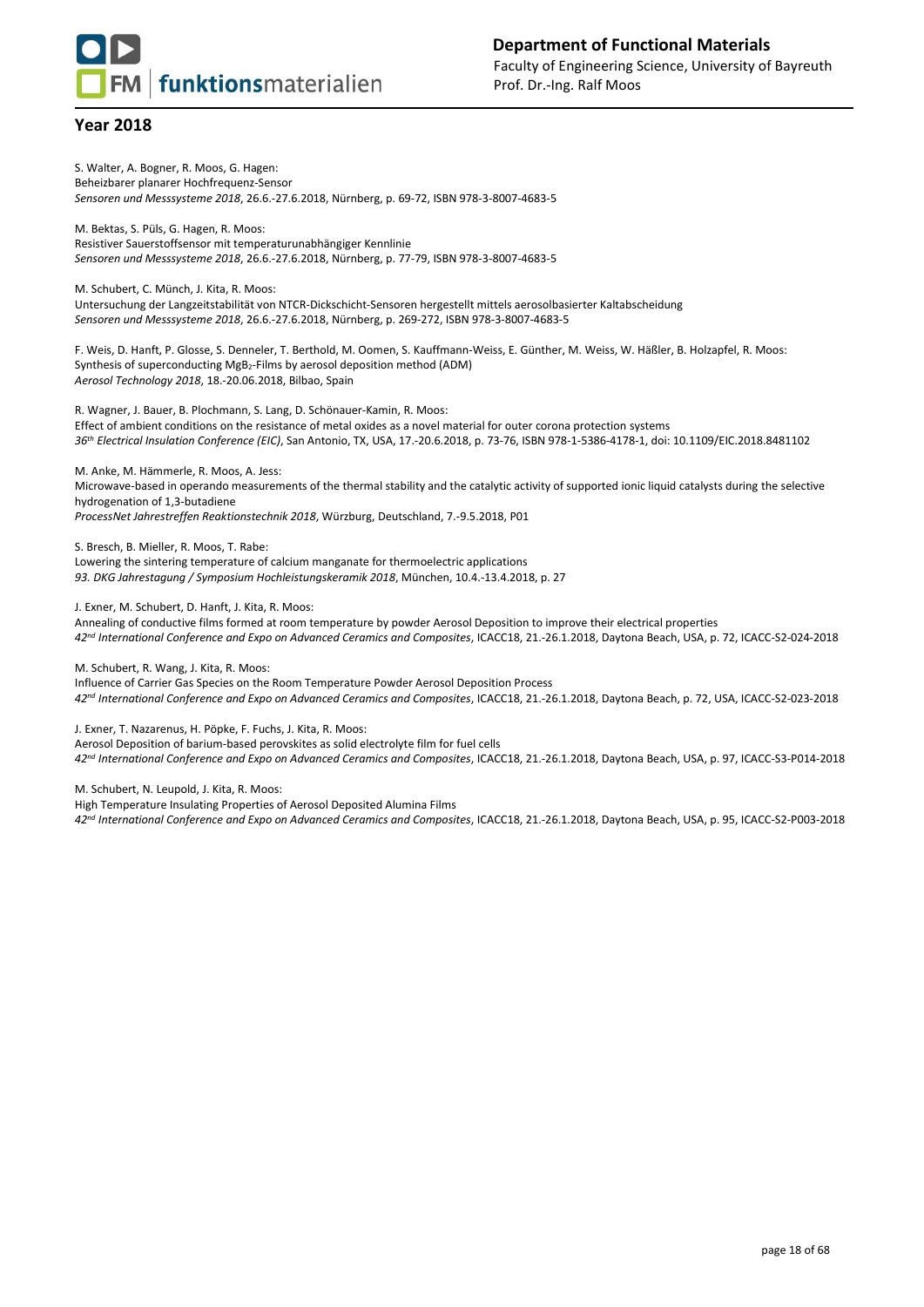

#### **Peer Reviewed Journals**

M. Schubert, J. Kita, C. Münch, R. Moos: Analysis of the characteristics of thick-film NTC thermistor devices manufactured by screen-printing and firing technique and by room temperature aerosol deposition method (ADM) *Functional Materials Letters*, **10**, 1750073 (2017), doi: 10.1142/S1793604717500734

T. Ritter, S. Wiegärtner, G. Hagen, R. Moos:

Simulation of a thermoelectric gas sensor that determines hydrocarbon concentrations in exhausts and the light-off temperature of catalyst materials *Journal of Sensors and Sensor Systems*, **6**, 395-405 (2017), doi: 10.5194/jsss-6-395-2017

M. Dietrich, G. Hagen, W. Reitmeier, K. Burger, M. Hien, P. Grass, D. Kubinski, J. Visser, R. Moos: Radio-Frequency-Controlled Urea Dosing for NH3-SCR Catalysts: NH<sup>3</sup> Storage Influence to Catalyst Performance under Transient Conditions *Sensors*, **17**, 2746 (2017), doi: 10.3390/s17122746

A. Bogner, C. Steiner, S. Walter, J. Kita, G. Hagen, R. Moos: Planar Microstrip Ring Resonators for Microwave-Based Gas Sensing: Design Aspects and Initial Transducers for Humidity and Ammonia Sensing *Sensors*, **17**, 2422 (2017), doi: 10.3390/s17102422

M. Dietrich, C. Steiner, G. Hagen, R. Moos:

Radio-Frequency-Based Urea Dosing Control for Diesel Engines with Ammonia SCR Catalysts *SAE International Journal of Engines*, **10**, 1638-1645 (2017), doi: 10.4271/2017-01-0945

M. Daab, P. Loch, W. Milius, D. Schönauer-Kamin, M. Schubert, A. Wunder, R. Moos, F.E Wagner, J. Breu: Single-Crystal Structure and Electronic Conductivity of Melt Synthesized Fe-rich, near End-Member Ferro-Kinoshitalite *Zeitschrift für anorganische und allgemeine Chemie*, **643**, 1661-1667, (2017) doi: 10.1002/zaac.201700265

M.-L. Anke, M. Hämmerle, J. Gerchau, R. Moos, A. Jess: Radio Frequency-Based in situ Determination of the Mass Loss of Supported Ionic Liquids *Chemical Engineering and Technology*, **40**, 1660-1665 (2017), doi: 10.1002/ceat.201700190

M. Schubert, M. Hahn, J. Exner, J. Kita, R. Moos:

Effect of substrate hardness and surface roughness on the film formation of aerosol-deposited ceramic films *Functional Materials Letters*, **10**, 1750045 (2017), doi: 10.1142/S179360471750045X

J. Exner, G. Albrecht, D. Schönauer-Kamin, J. Kita, R. Moos:

Pulsed Polarization-Based NO<sup>x</sup> Sensors of YSZ Films Produced by the Aerosol Deposition Method and by Screen-Printing *Sensors*, **17**, 1715 (2017), doi: 10.3390/s17081715

M. Dietrich, G. Hagen, W. Reitmeier, K. Burger, M. Hien, P. Grass, D. Kubinski, J. Visser, R. Moos: Radio-Frequency-Based NH3-Selective Catalytic Reduction Catalyst Control: Studies on Temperature Dependency and Humidity Influences *Sensors*, **17**, 1615 (2017), doi: 10.3390/s17071615

O. Isakin, R. Schneider, M. Ringl, O. Struck, T. Gerdes, M. Willert-Porada, R. Moos: High-yield synthesis of ZnO nanoparticles homogeneously coated on exfoliated graphite and simplified method to determine the surface coverage *Surface and Coatings Technology*, **325**, 445-453 (2017), doi: 10.1016/j.surfcoat.2017.07.002

D. Hanft, J. Exner, R. Moos:

Thick-films of garnet-type lithium ion conductor prepared by the Aerosol Deposition Method: The role of morphology and annealing treatment on the ionic conductivity

*Journal of Power Sources*, **361**, 61-69 (2017), doi: 10.1016/j.jpowsour.2017.06.061

T. Ritter, G. Hagen, J. Kita, S. Wiegärtner, F. Schubert, R. Moos: Self-Heated HTCC-based Ceramic Disc for Mixed Potential Sensors and for Direct Conversion Sensors for Automotive Catalysts *Sensors and Actuators B: Chemical*, **248**, 793-802 (2017), doi: 10.1016/j.snb.2016.11.079

I. Marr, R. Moos:

Resistive NO<sub>x</sub> dosimeter to detect very low NO<sub>x</sub> concentrations – Proof-of-principle and comparison with classical sensing devices *Sensors and Actuators B: Chemical*, **248**, 848-855 (2017), doi: 10.1016/j.snb.2016.12.112

M. Schütt, M. Gallinger, R. Moos:

Particulate Filter Substrates with SCR-Functionality Manufactured by Co-extrusion of Ceramic Substrate and SCR Active Material *Topics in Catalysis*, **60**, 204-208 (2017), doi: 10.1007/s11244-016-0598-7

D. Rauch, M. Dietrich, T. Simons, U. Simon, A. Porch, R. Moos: Microwave Cavity Perturbation Studies on H-form and Cu Ion-Exchanged SCR Catalyst Materials: Correlation of Ammonia Storage and Dielectric Properties *Topics in Catalysis*, **60**, 243-249 (2017), doi: 10.1007/s11244-016-0605-z

G. Hagen, N. Leupold, S. Wiegärtner, R. Moos: Sensor Tool for Fast Catalyst Material Characterization *Topics in Catalysis*, **60**, 312-317 (2017), doi: 10.1007/s11244-016-0617-8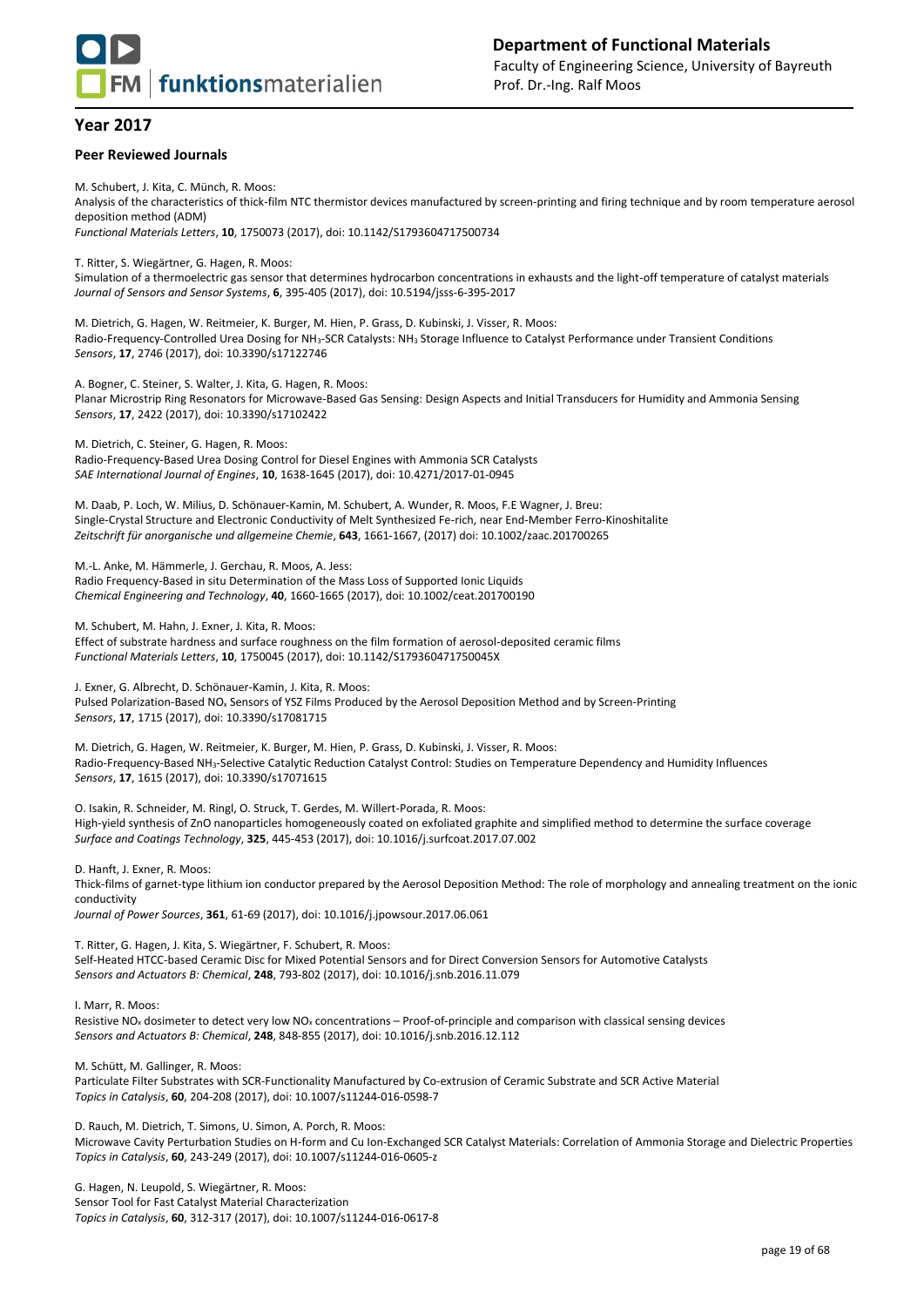



Faculty of Engineering Science, University of Bayreuth Prof. Dr.-Ing. Ralf Moos

## **Year 2017**

M. Feulner, F. Seufert, A. Müller, G. Hagen R. Moos:

Influencing Parameters on the Microwave-Based Soot Load Determination of Diesel Particulate Filters *Topics in Catalysis*, **60**, 374-380 (2017), doi: 10.1007/s11244-016-0626-7

S. Kauffmann-Weiss, W. Hässler, E. Guenther, J. Scheiter, S. Denneler, P. Glosse, T. Berthold, M. Oomen, T. Arndt, T. Stöcker, D. Hanft, R. Moos, M. Weiss, F. Weis, B. Holzapfel:

Superconducting properties of thick films on Hastelloy prepared by the Aerosol Deposition Method with ex-situ MgB<sup>2</sup> powder *IEEE Transactions on Applied Superconductivity*, **27**, 6200904 (2017), doi: 10.1109/TASC.2017.2669479

M. Feulner, G. Hagen, K. Hottner, S. Redel, A. Müller, R. Moos:

Comparative Study of Different Methods for Soot Sensing and Filter Monitoring in Diesel Exhausts *Sensors*, **17**, 400 (2017), doi: 10.3390/s17020400

A. Engelbrecht, M. Hämmerle, R. Moos, M. Fleischer, G. Schmid:

Improvement of the selectivity of the electrochemical conversion of CO<sub>2</sub> to hydrocarbons using cupreous electrodes with in-situ oxidation by oxygen *Electrochimica Acta*, **224**, 642-648 (2017), doi: 10.1016/j.electacta.2016.12.059

#### **Doctoral Theses**

D. Rauch:

Mikrowellengestützte Untersuchung des NH3-Speicherverhaltens von SCR-Katalysatormaterialien (Microwave-based Characterization of the Ammonia Loading of SCR Catalysts Materials) In: R. Moos, G. Fischerauer (Hrsg.), Bayreuther Beiträge zur Sensorik und Messtechnik, Bd. 20, Shaker-Verlag, Aachen (2017), ISBN: 978-3-8440-5081-3

I. Marr:

Materialien für dosimeterartige Gassensoren zur Detektion im ppm- und Sub-ppm-Bereich (Materials for dosimeter-type gas sensors for ppm- and sub-ppm-detection) In: R. Moos, G. Fischerauer (Hrsg.), Bayreuther Beiträge zur Sensorik und Messtechnik, Bd. 19, Shaker-Verlag, Aachen (2017), ISBN: 978-3-8440-5022-6

#### G. Beulertz:

Anwendung der hochfrequenzgestützten Zustandsdiagnose für Dreiwegekatalysatoren (Application of the microwave-based state diagnosis for three way catalysts) In: R. Moos, G. Fischerauer (Hrsg.), Bayreuther Beiträge zur Sensorik und Messtechnik, Bd. 18, Shaker-Verlag, Aachen (2017), ISBN: 978-3-8440-4988-6

#### **Invited Talks**

15. FAD-Konferenz: Herausforderung - Abgasnachbehandlung für Dieselmotoren, Radebeul bei Dresden, 8.-9.11.2017 R. Moos: *Regelung von Diesel-Abgasnachbehandlungssystemen mittels Hochfrequenztechnik - ein Überblick über den Stand der Entwicklung beim SCR-Katalysator und beim Diesel-Partikelfilter*

7. Sitzung des Arbeitskreises "Funktionskeramik" des Gemeinschaftsausschusses Hochleistungskeramik von DGM und DKG, 19.10.2017 R. Moos: *Der keramische Abgassensor - vom einfachen Keramikteil zum komplexen Sensor mit hoher Funktionalität*

Workshop Sensorik trifft Feuerungstechnik 2017: Neue Sensorik- und Regelungskonzepte für Holzfeuerungsanlagen – Aktuelle Ergebnisse und weiterer Forschungsbedarf, Karlsruhe, 20.10.2017

G. Hagen, H. Kohler: *Thermoelektrische Sensoren zur Detektion reduzierender Gase: Potenzial der Anwendung in Kleinfeuerungsanlagen*

41th International Microelectronics and Packaging IMAPS Conference, Warsaw, Poland, 11. - 13.09.2017 M. Bruckner, J. Kita, C. Münch, R. Moos: *Aerosol Deposition Method vs. Screen-Printing Technique – Novel Manufacturing Process for NTCR Thermistor Devices*

Emissions 2017, Am Buesing Palais Frankfurt, Germany, 12.9.-13.9.2017 R. Moos: *Overview on Recent Developments on Engine Control by Radio Frequency-Based Catalyst and Filter Monitoring*

4. Internationale Fachkonferenz Sensoren zur Abgasreinigung und CO2-Reduktion, Augsburg, 28.-29.6.2017 R. Moos: *SCR Control using Radio Frequency Sensors / Regelung eines SCR-Systems mit Mikrowellensensoren*

8 th International Conference on Electroceramics (ICE2017), Nagoya, Japan, 28.5.-31.5.2017 R. Moos: *Ceramic Exhaust Gas Sensors: Recent Developments*

Institutskolloquium, National Institute of Advanced Industrial Science and Technology (AIST), Advanced Coating Technology Research Center, Tsukuba Japan, Mai 19th, 2017

R. Moos: *Overview on Aerosol Deposition Method at the Department of Functional Materials*

## **Published Conference Contributions**

G. Hagen, B. Ojha, J. Wohlrab, H. Kohler, R. Moos: Anwendung eines thermoelektrischen Gassensors zur Erfassung reduzierender Komponenten in Verbrennungsabgasen von Kleinfeuerungsanlagen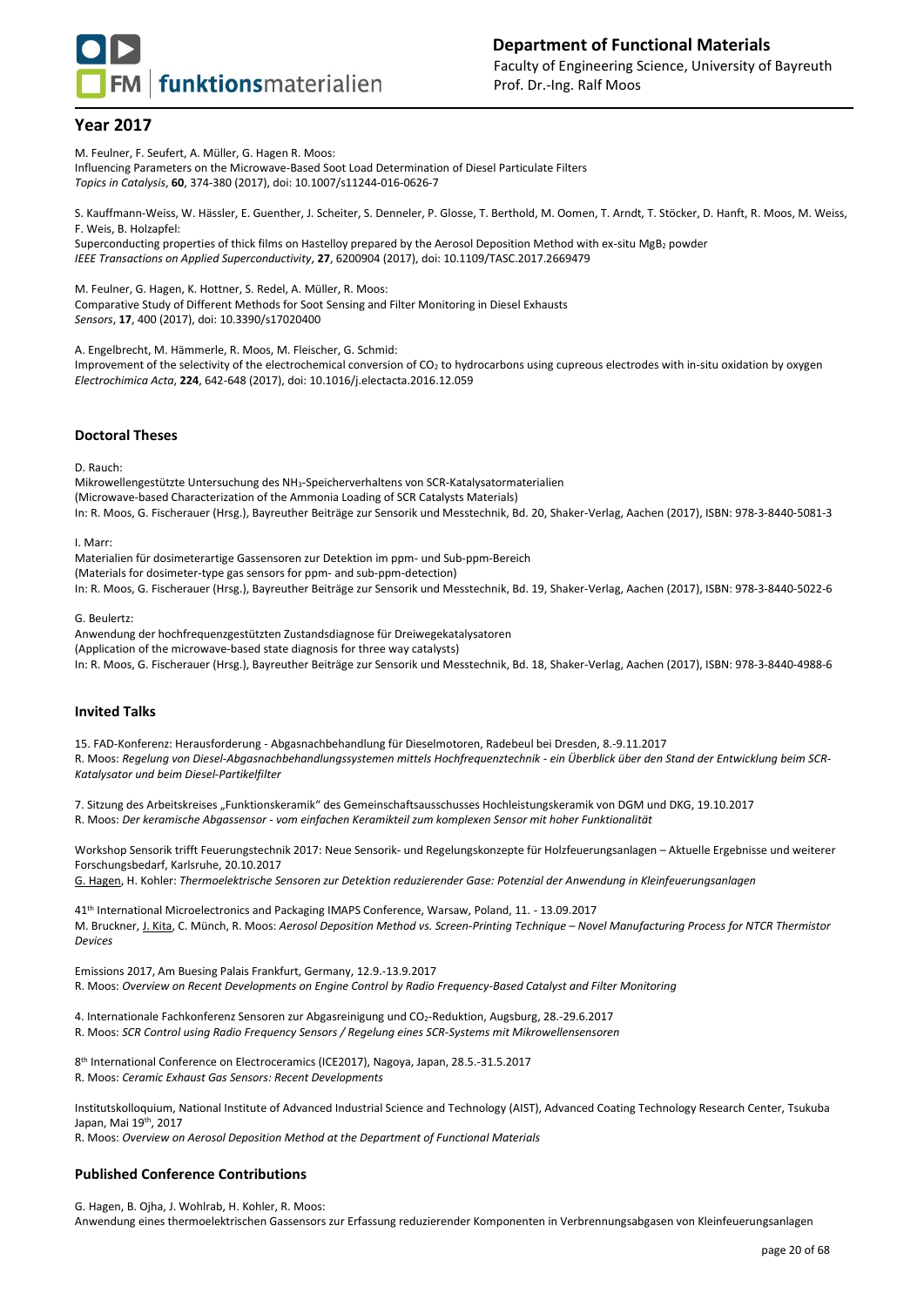

*13. Dresdner Sensor-Symposium*, 4.-6. Dezember 2017, Dresden, p. 111-113, doi: 10.5162/13dss2017/3.5

R. Wagner, D. Schönauer-Kamin, R. Moos:

Sol-Gel-Synthese von aluminiumdotiertem Zinkoxid für UV-unterstützte resistive Raumtemperatur-Stickoxidsensoren *13. Dresdner Sensor-Symposium*, 4.-6. Dezember 2017, Dresden, p. 269-271, doi: 10.5162/13dss2017/P4.01

#### R. Moos:

Regelung von Diesel-Abgasnachbehandlungssystemen mittels Hochfrequenztechnik - ein Überblick über den Stand der Entwicklung beim SCR-Katalysator und beim Diesel-Partikelfilter

*15. FAD-Konferenz: Herausforderung - Abgasnachbehandlung für Dieselmotoren*, Radebeul bei Dresden, 8.-9.11.2017, p. 39-48

S. Bresch, B. Mieller, R. Moos, T. Rabe: Pressure-assisted sintering of tape casted calcium cobaltite Ca<sub>3</sub>Co<sub>4</sub>O<sub>9</sub> with varied powder compositions *15th European Conference on Thermoelectrics*, Padova, Italy, September 25-27, 2017

M. Bruckner, J. Kita, C. Münch, R. Moos: Aerosol Deposition Method vs. Screen-Printing Technique – Novel Manufacturing Process for NTCR Thermistor Devices *41th International Microelectronics and Packaging IMAPS Conference, Warsaw*, Poland, 11. - 13.09.2017

J. Kita, G. Hagen, C. Schmitt, R. Moos: Sensitivity Improvement of Thermoelectric Hydrocarbon Sensors: Combination of Glass-Ceramic Tapes and Alumina Substrates *Eurosensors XXXI*, September 3 - 6, 2017, Paris, France *Proceedings*, **1**, 403 (2017), doi: 10.3390/proceedings1040403

A. Bogner, C. Steiner, S. Walter, J. Kita, G. Hagen, R. Moos: Planar Microstrip Ring Resonator Structure for Gas Sensing and Humidity Sensing Purposes *Eurosensors XXXI*, September 3 - 6, 2017, Paris, France *Proceedings*, **1**, 414 (2017), doi: 10.3390/proceedings1040414

T. Ritter, G. Hagen, R. Moos: Direct Catalyst Conversion Sensor in Form of a Single Self-Heated Mixed-Potential Device *Eurosensors XXXI*, September 3 - 6, 2017, Paris, France *Proceedings*, **1**, 424 (2017), doi: 10.3390/proceedings1040424

D. Schönauer-Kamin, Y. Li, W. Wlodarski, S. Ippolito, R. Moos: 2D  $SnS<sub>2</sub> - A Material for Impedance-Based Low Temperature NO<sub>x</sub> Sensing?$ *Eurosensors XXXI*, September 3 - 6, 2017, Paris, France *Proceedings*, **1**, 455 (2017), doi: 10.3390/proceedings1040455

B. Ojha, G. Hagen, H. Kohler, R. Moos: Exhaust Gas Analysis of Firewood Combustion Processes: Application of a Robust Thermoelectric Gas Sensor *Eurosensors XXXI*, September 3 - 6, 2017, Paris, France *Proceedings*, **1**, 457 (2017), doi: 10.3390/proceedings1040457

S. Bresch, B. Mieller, R. Moos, T. Rabe: Pressure assisted sintering of tape casted calcium cobaltite *15 th International Conference of the European Ceramic Society*, July 9-13, 2017, Budapest, Hungary, p. 422-423

M. Bektas, T. Stöcker, G. Hagen, R. Moos: Initial Defect Model of Gas Sensitive BaFe1-*x*Ta*x*O3-*<sup>δ</sup>* Films *Solid State Ionics 21*, June 18-23, 2017, Padua, Italy, I-12\_45/O, Proceedings, p. 370-371

Y. Zheng, U. Sauter, R. Moos: Oxygen transport paths in screen-printed dense Pt electrodes on YSZ *Solid State Ionics 21*, June 18-23, 2017, Padua, Italy, I-12\_22/O, Proceedings, p. 363-364

G. Hagen, A. Harsch, R. Moos:

Setup to eliminate the gas flow dependency of a hydrocarbon sensor for automotive exhaust applications Sensor 2017, Proceedings of the 18<sup>th</sup> International Conference on Sensors and Measurement Technology, 30.5.-1.6.2017, Nürnberg, doi: 10.5162/sensor2017/A4.1

T. Ritter, G. Hagen, R. Moos:

Novel mixed potential sensor device to compare two gas compartments and to determine directly the conversion of an automotive catalyst Sensor 2017, Proceedings of the 18<sup>th</sup> International Conference on Sensors and Measurement Technology, 30.5.-1.6.2017, Nürnberg, doi: 10.5162/sensor2017/A6.4

M. Bruckner, C. Münch, S. Schuurman, V. Poulain, J. Kita, R. Moos: Dense Ceramic NTC Thermistor Films Produced at Room Temperature by the Novel Aerosol Deposition Method (ADM) for Temperature Sensor Applications Sensor 2017, Proceedings of the 18<sup>th</sup> International Conference on Sensors and Measurement Technology, 30.5.-1.6.2017, Nürnberg, doi: 10.5162/sensor2017/P1.4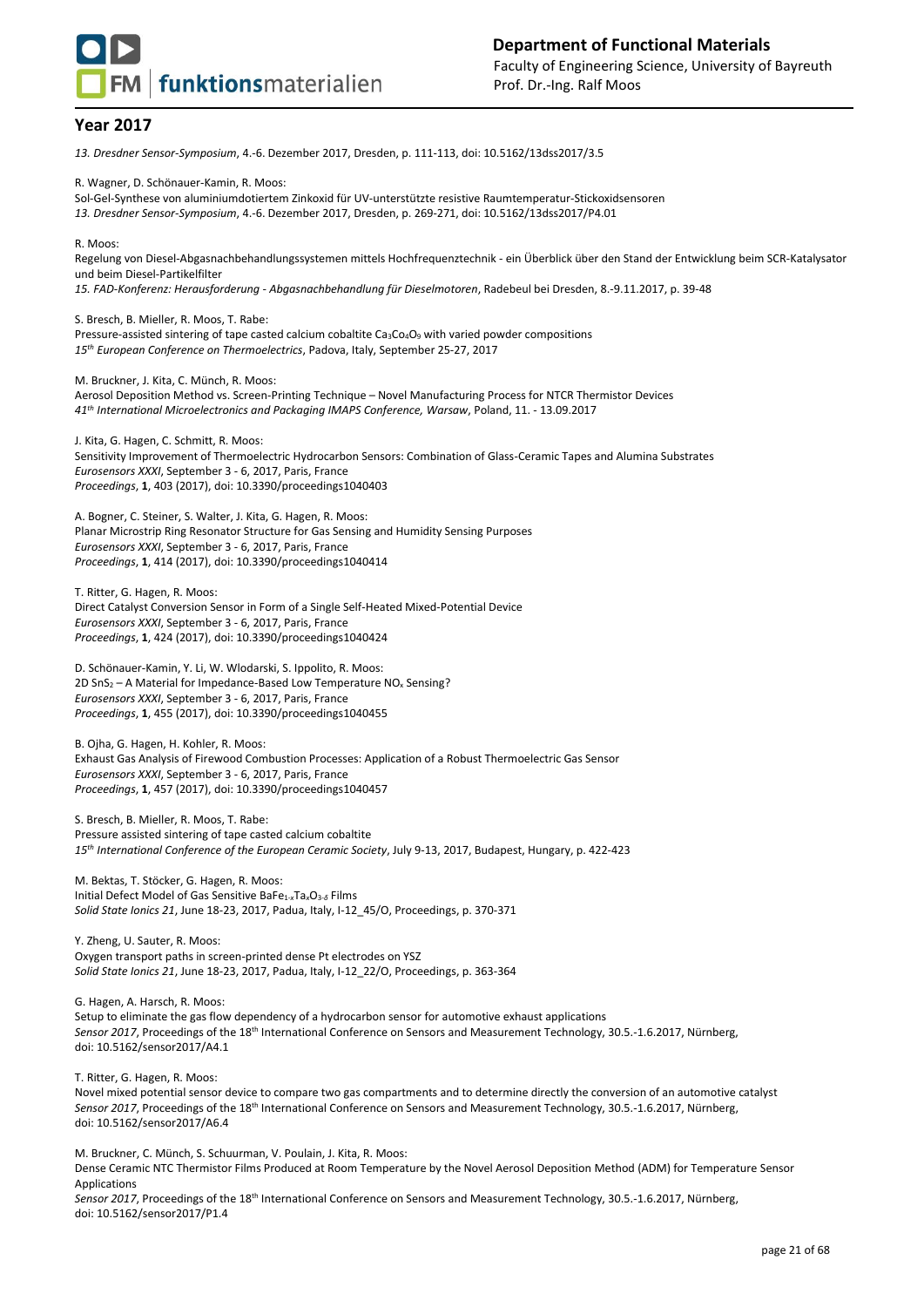

**FM** funktionsmaterialien

Faculty of Engineering Science, University of Bayreuth Prof. Dr.-Ing. Ralf Moos

## **Year 2017**

T. Ritter, S. Wiegärtner, G. Hagen, R. Moos:

Simulation of a thermoelectric gas sensor to determine hydrocarbons in exhaust gases and to characterize catalyst materials Sensor 2017, Proceedings of the 18<sup>th</sup> International Conference on Sensors and Measurement Technology, 30.5.-1.6.2017, Nürnberg, doi: 10.5162/sensor2017/P5.7

M. Bektas, T. Stöcker, G. Hagen, R. Moos: Thermopower and Conductivity of Aerosol Deposited Gas Sensitive BaFe<sub>1-x</sub>Ta<sub>x</sub>O<sub>3-δ</sub> Films Sensor 2017, Proceedings of the 18<sup>th</sup> International Conference on Sensors and Measurement Technology, 30.5.-1.6.2017, Nürnberg, doi: 10.5162/sensor2017/P5.9

J. Exner, M. Schubert, D. Hanft, M. Bruckner, P. Fuierer, R. Moos: Ceramic Composite Films formed by Aerosol Co-Deposition – Overview and Potential Applications *8 th International Conference on Electroceramics (ICE2017)*, Nagoya, Japan, 28.5.-31.5.2017, p. 108

R. Moos:

Ceramic Exhaust Gas Sensors: Recent Developments *8 th International Conference on Electroceramics (ICE2017)*, Nagoya, Japan, 28.5.-31.5.2017, p. 186

J. Exner, H. Pöpke, F.-M. Fuchs, J. Kita, R. Moos: Influence of Powder Pretreatment for Aerosol Deposition of Ceria based Diffusion Barrier Layers for Solid Oxide Fuel Cells *8 th International Conference on Electroceramics (ICE2017)*, Nagoya, Japan, 28.5.-31.5.2017, p. 216

R. Moos, M. Schubert, J. Exner, M. Hahn, N. Leupold, J. Kita: Some novel aspects when manufacturing alumina films by the Aerosol Deposition Method (ADM) *PACRIM 12*, *The 12 th Pacific Rim Conference on Ceramic and Glass Technology*, Waikoloa, Hawaii, 21.5.-26.5.2017, p. 165, S14-007-2017

D. Hanft, R. Moos:

The role of the Aerosol Deposition process on the film properties of Li<sub>7</sub>La<sub>3</sub>Zr<sub>2</sub>O<sub>12</sub> thick-films *PACRIM 12*, *The 12 th Pacific Rim Conference on Ceramic and Glass Technology*, Waikoloa, Hawaii, 21.5.-26.5.2017, p. 233, S14-026-2017

D. Hanft, T. Stöcker, P. Glosse, S. Denneler, T. Berthold, M. P. Oomen, S. Kauffmann-Weiss, E. Günther, F. Weis, M. Weiss, W. Häßler, B. Holzapfel, R. Moos: Aerosol Deposition of MgB<sub>2</sub> as a novel processing method for superconducting tapes *PACRIM 12*, *The 12 th Pacific Rim Conference on Ceramic and Glass Technology*, Waikoloa, Hawaii, 21.5.-26.5.2017, p. 134, P-047-2017

M. Dietrich, C. Steiner, G. Hagen, R. Moos:

Radio-Frequency-Based Urea Dosing Control for Diesel Engines with Ammonia SCR Catalysts *2017 SAE World Congress*, April 4-6, 2017, Detroit, Michigan, USA, *SAE paper* 2017-01-0945 (2017), doi: 10.4271/2017-01-0945

M. Hämmerle, K. Hilgert, R. Moos:

Gas diffusion biocathode for oxygen reduction based on direct electron transfer between carbon nanotubes and laccase *1 st European & 10th German BioSensor Symposium*, Potsdam, 20.3.-23.3.2017, p. 130

J. Metzner, K. Luckert, R. Moos, M. Hämmerle:

A novel biosensor platform for inflammation analysis - assessment of platform feasibility *1 st European & 10th German BioSensor Symposium*, Potsdam, 20.3.-23.3.2017, p. 205

M. Bruckner, C. Münch, S. Schuurman, V. Poulain, J. Kita, R. Moos: Spinel-based NiMn2O<sup>4</sup> negative temperature coefficient (NTC) thermistor thick films produced by the Aerosol Deposition Method (ADM) *92. DKG Jahrestagung / Symposium Hochleistungskeramik 2017*, Berlin, 19.3.-22.3.2017, p. 33

S. Schönebaum, P. Chen, J. Simböck, D. Rauch, T. Simons, R. Palkovits, R. Moos, U. Simon: Monitoring NH<sup>3</sup> storage and conversion in Cu-ZSM-5 and Cu-SAPO-34 catalysts for NH3-SCR by simultaneous impedance and DRIFT spectroscopy *50. Jahrestreffen Deutscher Katalytiker*, 15. - 17. März 2017, Weimar

M. Deluca, R. Wimmer-Teubenbacher, M. Bruckner, J. Kita, R. Moos, K. Reichmann, G.A. Maier: Alternative spray-based processing methods for dielectric and piezoelectric film deposition *Electronic Materials and Applications 2017*, Orlando, Florida, Jan 18-20, 2017, EMA-S2-025-2017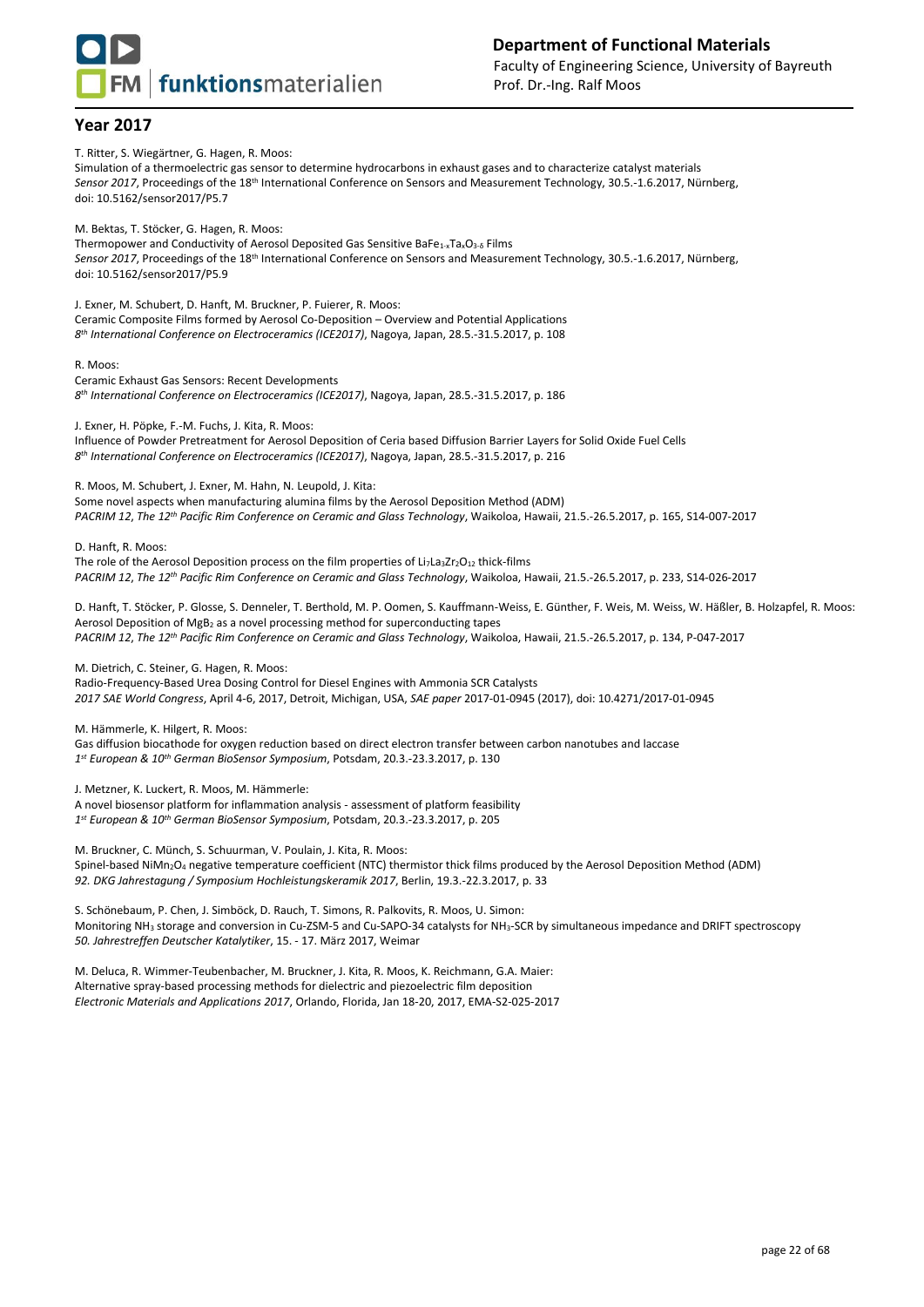

#### **Peer Reviewed Journals**

P. Chen, R. Moos, U. Simon: Metal Loading Affects the Proton Transport Properties and the Reaction Monitoring Performance of Fe-ZSM-5 and Cu-ZSM-5 in NH3-SCR *Journal of Physical Chemistry C*, **120**, 25361-25370 (2016), doi: 10.1021/acs.jpcc.6b07353

F. Schubert, M. Gollner, J. Kita, F. Linseis, R. Moos: Optimization of a sensor for a Tian-Calvet calorimeter with LTCC-based sensor discs *Journal of Sensors and Sensors Systems*, **5**, 381-388 (2016), doi: 10.5194/jsss-5-381-2016

P. Chen, M. Jablońska, P. Weide, T. Caumanns, T. Weirich, M. Muhler, R. Moos, R. Palkovits, U. Simon: Formation and Effect of NH<sub>4</sub><sup>+</sup> Intermediates in NH<sub>3</sub>-SCR over Fe-ZSM-5 Zeolite Catalysts *ACS Catalysis*, **6**, 7696-7700 (2016), doi: 10.1021/acscatal.6b02496

G. Hagen, M. Feulner, R. Werner, M. Schubert, A. Müller, G. Rieß, D. Brüggemann, R. Moos: Capacitive soot sensor for diesel exhausts *Sensors and Actuators B: Chemical*, **236**, 1020-1027 (2016), doi: 10.1016/j.snb.2016.05.006

P. Chen, J. Simböck, S. Schönebaum, D. Rauch, T. Simons, R. Palkovits, R. Moos, U. Simon: Monitoring NH<sup>3</sup> storage and conversion in Cu-ZSM-5 and Cu-SAPO-34 catalysts for NH3-SCR by simultaneous impedance and DRIFT spectroscopy *Sensors and Actuators B: Chemical*, **236**, 1075–1082 2016), doi: 10.1016/j.snb.2016.05.164

R. Moos, D. Rauch, M. Votsmeier, D. Kubinski: Review on Radio Frequency Based Monitoring of SCR and Three Way Catalysts *Topics in Catalysis*, **59**, 961-969 (2016), doi: 10.1007/s11244-016-0575-1

F. Panzer, S. Baderschneider, T. Gujar, T. Unger, S. Bagnich, H. Bässler, M. Jakoby, S. Hüttner, J. Köhler, R. Moos, M. Thelakkat, R. Hildner, A. Köhler: Reversible Laser-Induced Amplified Spontaneous Emission from Coexisting Tetragonal and Orthorhombic Phases in Hybrid Lead Halide Perovskites *Advanced Optical Materials*, **4**, 917-928 (2016), doi: 10.1002/adom.201500765

F. Schubert, M. Gollner, J. Kita, F. Linseis, R. Moos:

First steps to develop a sensor for a Tian-Calvet calorimeter with increased sensitivity *Journal of Sensors and Sensors Systems*, **5**, 205-212 (2016), doi: 10.5194/jsss-5-205-2016

Y. Zheng, U. Sauter, R. Moos:

Investigation of Oxygen Transport Paths in Geometrically Defined Thick-Film Composite Pt Electrodes on YSZ *Journal of the Electrochemical Society*, **163**, F877-F884 (2016), doi: 10.1149/2.1081608jes

P. Chen, D. Rauch, P. Weide, S. Schönebaum, T. Simons, M. Muhler, R. Moos, U. Simon: The effect of Cu and Fe cations on NH<sub>3</sub>-supported proton transport in DeNO<sub>x</sub>-SCR zeolite catalysts *Catalysis Science & Technology*, **6**, 3362-3366 (2016), doi: 10.1039/C6CY00452K

F. Panzer, D. Hanft, T.P. Gujar, F.-J. Kahle, M. Thelakkat, A. Köhler, R. Moos: Compact Layers of Hybrid Halide Perovskites Fabricated via the Aerosol Deposition Process – Uncoupling Material Synthesis and Layer Formation *Materials*, **9**, 277 (2016), doi: 10.3390/ma9040277

T. Stöcker, J. Exner, M. Schubert, M. Streibl, R. Moos: Influence of Oxygen Partial Pressure during Processing on the Thermoelectric Properties of Aerosol-Deposited CuFeO<sup>2</sup> *Materials*, **9**, 227 (2016), doi: 10.3390/ma9040227

J. Exner, M. Schubert, D. Hanft, T. Stöcker, P. Fuierer, R. Moos: Tuning of the electrical conductivity of Sr(Ti,Fe)O<sub>3</sub> oxygen sensing films by aerosol co-deposition with Al<sub>2</sub>O<sub>3</sub> *Sensors and Actuators B: Chemical*, **230**, 427-433 (2016), doi: 10.1016/j.snb.2016.02.033

A. Brandenburg, E. Wappler, J. Kita, R. Moos:

Miniaturized ceramic DSC device with strain gauge-based mass detection - First steps to realize a fully integrated DSC/TGA device *Sensors and Actuators A: Physical*, **241**, 145-151 (2016), doi: 10.1016/j.sna.2016.02.011

F. Schubert, S. Wollenhaupt, J. Kita, G. Hagen, R. Moos:

Platform to develop exhaust gas sensors manufactured by glass-solder-supported joining of sintered yttria-stabilized zirconia *Journal of Sensors and Sensor Systems*, **5**, 25-32 (2016), doi: 10.5194/jsss-5-25-2016

D. Ortolino, J. Kita, K. Beart, R. Wurm, S. Kleinewig, A. Pletsch, R. Moos: Failure of electrical vias manufactured in thick-film technology when loaded with short high current pulses *Microelectronics Reliability*, **56**, 121-128 (2016), doi: 10.1016/j.microrel.2015.10.011

I. Pricha, W. Rossner, R. Moos:

Layered Ceramic Phosphors Based on CaAlSiN3:Eu and YAG:Ce for White Light-Emitting Diodes *Journal of the American Ceramic Society*, **99**, 211–217 (2016), doi: 10.1111/jace.13948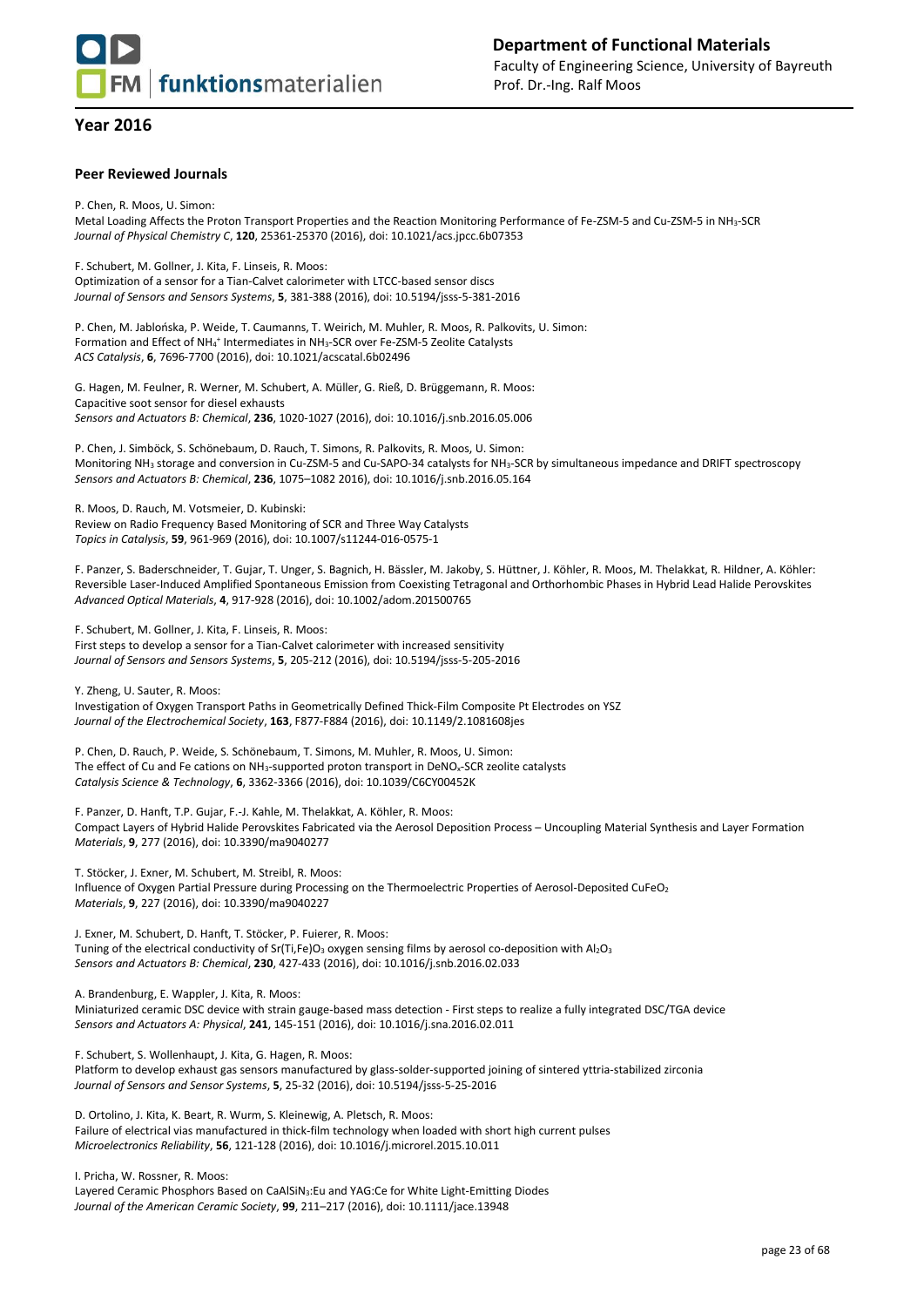

T. Simons, P. Chen, D. Rauch, R. Moos, U. Simon:

Sensing catalytic conversion: Simultaneous DRIFT and impedance spectroscopy for *in situ* monitoring of NH3–SCR on zeolites *Sensors and Actuators B: Chemical*, **224**, 492-499 (2016), doi: 10.1016/j.snb.2015.10.069

#### **Book Contributions**

R. Moos:

Mikrowellengestützte Systeme zur Zustandserkennung von Abgaskatalysatoren und Abgasfiltern im Überblick In: T. Tille (Hrsg.), Automobil-Sensorik - Ausgewählte Sensorprinzipien und deren automobile Anwendung, Springer-Verlag, Heidelberg (2016), p. 115-132, ISBN 978-3-662-48943-7 (gedruckt), ISBN 978-3-662-48944-4 (online), doi: 10.1007/978-3-662-48944-4\_6

P. Fuierer, K. Ring, J. Exner, R. Moos:

BICU(TI)VOX as a Low/Intermediate Temperature SOFC Electrolyte: Another Look In: T. Pfeifer, J. Matyáš, P. Balaya, D. Singh, J. Wei (Eds.): Ceramics for Energy Conversion, Storage, and Distribution Systems: Ceramic Transactions, Volume 255, John Wiley & Sons, Inc., Hoboken, New Jersey, USA, (2016), p. 29-40, ISBN: 978-1-119-23448-7 (print), ISSN: 1042-1122, doi: 10.1002/9781119234531.ch3

#### **Doctoral Theses**

S. Fischer:

Neuartiges Sensorprinzip basierend auf einer Spannungs-Puls-Methode zur Detektion von Stickoxiden an Zirkondioxid (Novel zirconia sensor principle based on a voltage pulse method to detect nitrogen oxides) In: R. Moos, G. Fischerauer (Hrsg.), Bayreuther Beiträge zur Sensorik und Messtechnik, Bd. 17, Shaker-Verlag, Aachen (2016), ISBN: 978-3-8440-4478-2

#### A. Groß:

Einfluss von NO<sub>x</sub> auf die elektrische Leitfähigkeit von NO<sub>x</sub>-Speichermaterialien und die Anwendung dieser Materialien für neuartige NO<sub>x</sub>-Dosimeter (The effect of NO<sup>x</sup> on the electrical conductivity of NO<sup>x</sup> storage materials and the application of these materials for novel NO<sup>x</sup> dosimeters) In: R. Moos, G. Fischerauer (Hrsg.), Bayreuther Beiträge zur Sensorik und Messtechnik, Bd. 16, Shaker-Verlag, Aachen (2016), ISBN: 978-3-8440-4217-7

W. Missal:

Miniaturisiertes Dynamisches Differenzkalorimeter in Mehrlagenkeramiktechnologie (Miniaturized dynamic differential scanning calorimeter manufactured in low temperature co-fired ceramic multilayer technology) In: R. Moos, G. Fischerauer (Hrsg.), Bayreuther Beiträge zur Sensorik und Messtechnik, Bd. 15, Shaker-Verlag, Aachen (2016), ISBN: 978-3-8440-4182-8

#### **Invited Talks**

Deutsche Keramische Gesellschaft e.V. (DKG), Fachausschusses FA III Verfahrenstechnik, Erlangen, 30.11.-1.12.2016 J. Kita, A. Brandenburg, F. Schubert, R. Moos: *Unkonventionelle Verarbeitung keramischer Folien für sensorische Anwendungen*

4 th International Conference on Real Driving Emissions, Berlin, Germany, 25.-27.10.2016 G. Hagen, R. Moos (tandem presentation): *OBM-PEMS made of chemical sensors – illusion or probable perspective?*

40th International Microelectronics and Packaging IMAPS Conference, Książ Castle, Poland, 25. - 28.09.2016 J. Kita: Cold film deposition of ceramic functional materials using the Aerosol-Deposition-Method - an overview

Institutskolloquium, College of Electronic Science and Engineering, Jilin University, Changchun, China, July 15th, 2016 R. Moos: *Chemical gas sensors with electrical readout: novel principles and novel materials*

Sensoren im Automobil, München, 5.4.-6.4.2016

R. Moos: *Mikrowellengestützte Systeme zur Zustandserkennung von Abgaskatalysatoren und Abgasfiltern im Überblick*

91. DKG Jahrestagung / Symposium Hochleistungskeramik 2016, Freiberg, 7.3.-9.3.2016 R. Moos: *Automotive exhaust gas sensors from an electroceramics point of view / Stand der Abgassensorik aus keramischer Sicht*

DGM Fortbildungsseminar Hochtemperatursensorik, Goslar, 25.2.-26.2.2016 R. Moos: *Gas- und Zustandssensoren für den Automobilbereich*

## **Published Conference Contributions**

S. Denneler, P. Glosse, M. Oomen, T. Berthold, T. Stöcker, D. Hanft, R. Moos, S. Kauffmann-Weiss, B. Holzapfel, W. Häßler, M. Weiss, F. Weis: Superconducting MgB<sup>2</sup> films prepared by the Aerosol Deposition Method *The 7th Tsukuba International Coating Symposium 2016*, Tsukuba, Japan, 8.12.-9.12.2016

D. Hanft, R. Moos:

Solid-Electrolyte Garnet-type Thick-Films by Aerosol Deposition *Bunsen-Kolloquium Solid-State Batteries II - from Fundamentals to Application*, 23.11.-25.11.2016, Frankfurt, Germany, p. 57-58

G. Hagen, R. Moos:

OBM-PEMS made of chemical sensors – illusion or probable perspective? *4 th International Conference on Real Driving Emissions*, Berlin, Germany, 25.-27.10.2016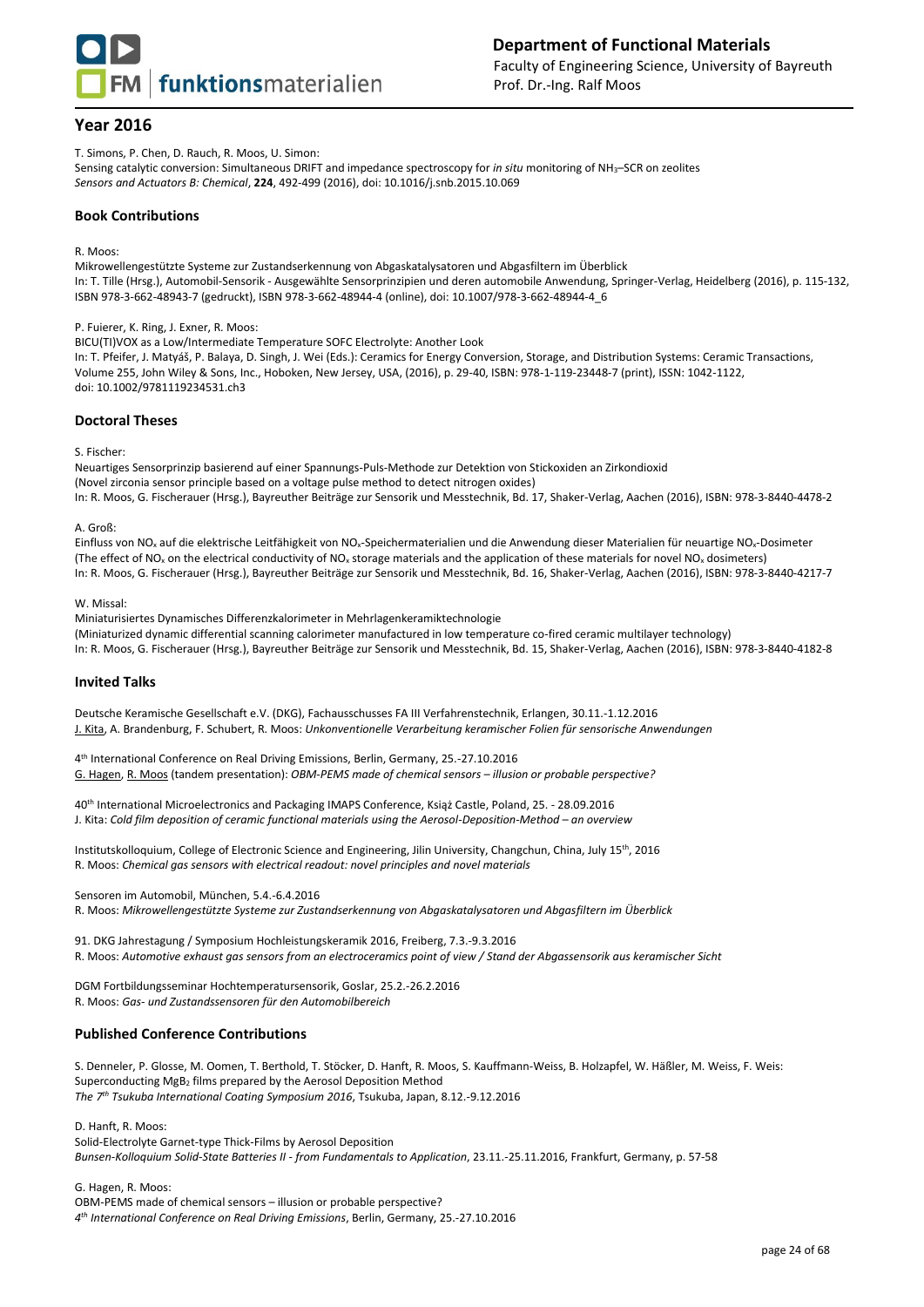## **Department of Functional Materials**

**FM** funktionsmaterialien

Faculty of Engineering Science, University of Bayreuth Prof. Dr.-Ing. Ralf Moos

## **Year 2016**

D. Schönauer-Kamin, I. Marr, R. Moos: Dosimeter-Type Sensor for sub-ppm NOx Detection *COST Action TD1105 EuNetAir, J. Heyrovsky Institute of Physical Chemistry*, Prague, Czech Republic, 5-7 October 2016 *Final Meeting at PRAGUE (CZ) on New Sensing Technologies for Air Quality Monitoring*, Prague, Czech Republic S. Kauffmann-Weiss, W. Hässler, E. Guenther, J. Scheiter, S. Denneler, P. Glosse, T. Berthold, M. Oomen, T. Arndt, T. Stöcker, R. Moos, M. Weiss, F. Weis, B. Holzapfel: MgB<sup>2</sup> superconducting films on Hastelloy prepared by Aerosol Deposition Method *Applied Superconductivity Conference 2016, ASC2016*, Denver, Colorado, Sep. 4-9, 2016, 3MPo2B-02 M. Oomen, T. Arndt, P. van Hasselt, M. Frank, S. Denneler, P. Glosse, T. Stoecker, S. Kauffmann-Weiss, W. Haessler: HTS Technology for High-Field Persistent-Current Magnet Systems *Applied Superconductivity Conference 2016, ASC2016*, Denver, Colorado, Sep. 4-9, 2016, 5LOr1A-02 M. Bektas, T. Stöcker, G. Hagen, R. Moos: Thermopower and conductivity of aerosol deposited BaFe<sub>1-x</sub>Ta<sub>x</sub>O<sub>3-δ</sub> films *Nonstoichiometric Compounds VI*, September 4-8, 2016, Santa Fe, New Mexico, USA P. Glosse, S. Denneler, S. Kauffmann-Weiss, M. Oomen, R. Moos: MgB<sub>2</sub> superconducting films prepared by the aerosol deposition method *6 th International Congress on Ceramics*, 21.-25.8.2016, Dresden, Germany, S. 134 M. Schubert, M. Hahn, J. Exner, J. Kita, R. Moos: Influence of substrate hardness and surface roughness on the formation of aerosol deposited films *6 th International Congress on Ceramics*, 21.-25.8.2016, Dresden, Germany, S. 290 J. Exner, G. Albrecht, M. Schubert, T. Stöcker, D. Hanft, R. Moos: NO<sup>x</sup> detection by pulsed polarization of YSZ films prepared by aerosol deposition *6 th International Congress on Ceramics*, 21.-25.8.2016, Dresden, Germany, S. 300 T. Stöcker, J. Exner, M. Schubert, R. Moos: Thermoelectric properties of copper based oxide materials processed with the novel aerosol deposition method *6 th International Congress on Ceramics*, 21.-25.8.2016, Dresden, Germany, S. 335 G. Hagen, R. Werner, M. Feulner, M. Schubert, A. Müller, D. Brüggemann, R. Moos: Soot Sensing: Modelling and Real Gas Test of a Capacitive Approach *The 16 th International Meeting on Chemical Sensors*, IMCS 16, Jeju, Korea, 10 th - 13 th July 2016, 3.5.7 I. Marr, R. Moos: Conductometric NO<sup>x</sup> Dosimeter to Detect Very Low NO<sup>x</sup> Concentrations - Comparison with Established Sensing Devices The 16<sup>th</sup> International Meeting on Chemical Sensors, IMCS 16, Jeju, Korea, 10<sup>th</sup> - 13<sup>th</sup> July 2016, 5.2.2 T. Ritter, G. Hagen, J. Kita, F. Schubert, S. Wiegärtner, R. Moos: Self-heated Direct Conversion Sensor for Automotive Catalysts Manufactured in HTCC Technology *The 16 th International Meeting on Chemical Sensors*, IMCS 16, Jeju, Korea, 10 th - 13 th July 2016, 5.2.4 D. Schönauer-Kamin, I. Marr, M. Zehentbauer, C. Zängle, R. Moos: Characterization of the Sensitive Material for a Resistive NO<sup>x</sup> Gas Dosimeter by DRIFT Spectroscopy *The 16 th International Meeting on Chemical Sensors*, IMCS 16, Jeju, Korea, 10 th - 13 th July 2016, 5.2.5 D. Schönauer-Kamin, S. Fischer, J. Kita, R. Moos: Temperature Independent Resistive Oxygen Sensors on Flexible Steel substrates *The 16 th International Meeting on Chemical Sensors*, IMCS 16, Jeju, Korea, 10 th - 13 th July 2016, P1.4.8

G. Hagen, C. Spannbauer, M. Feulner, J. Kita, A. Müller, D. Brüggemann, R. Moos: Conductometric Soot Sensors: Influence of Voltage and Temperature on the Soot Deposition *The 16 th International Meeting on Chemical Sensors*, IMCS 16, Jeju, Korea, 10 th - 13 th July 2016, P2.3.2

T. Ritter, S. Wiegärtner, G. Hagen, R. Moos: Modelling of a Temperature Modulated Thermoelectric Hydrocarbon Gas Sensor The 16<sup>th</sup> International Meeting on Chemical Sensors, IMCS 16, Jeju, Korea, 10<sup>th</sup> - 13<sup>th</sup> July 2016, P2.4.2

P. Chen, S. Schönebaum, D. Rauch, R. Moos, U. Simon: Proton transport in Fe-ZSM-5 and Cu-ZSM-5 zeolites for NH3-SCR: an in situ impedance-DRIFT spectroscopy study *16th International Congress on Catalysis* (ICC 16), July 3-8, 2016, Beijing, China, OD01

A. Engelbrecht, M. Hämmerle, R. Moos, M. Fleischer, G. Schmid:

Improvement of the selectivity of the electrochemical conversion of  $CO<sub>2</sub>$  to hydrocarbons using cupreous electrodes with in-situ oxidation by oxygen 6<sup>th</sup> Baltic Electrochemistry Conference, 15<sup>th</sup> - 17<sup>th</sup> June, 2016, Helsinki, Finland, p. 60

M. Hämmerle, K. Hilgert, R. Moos: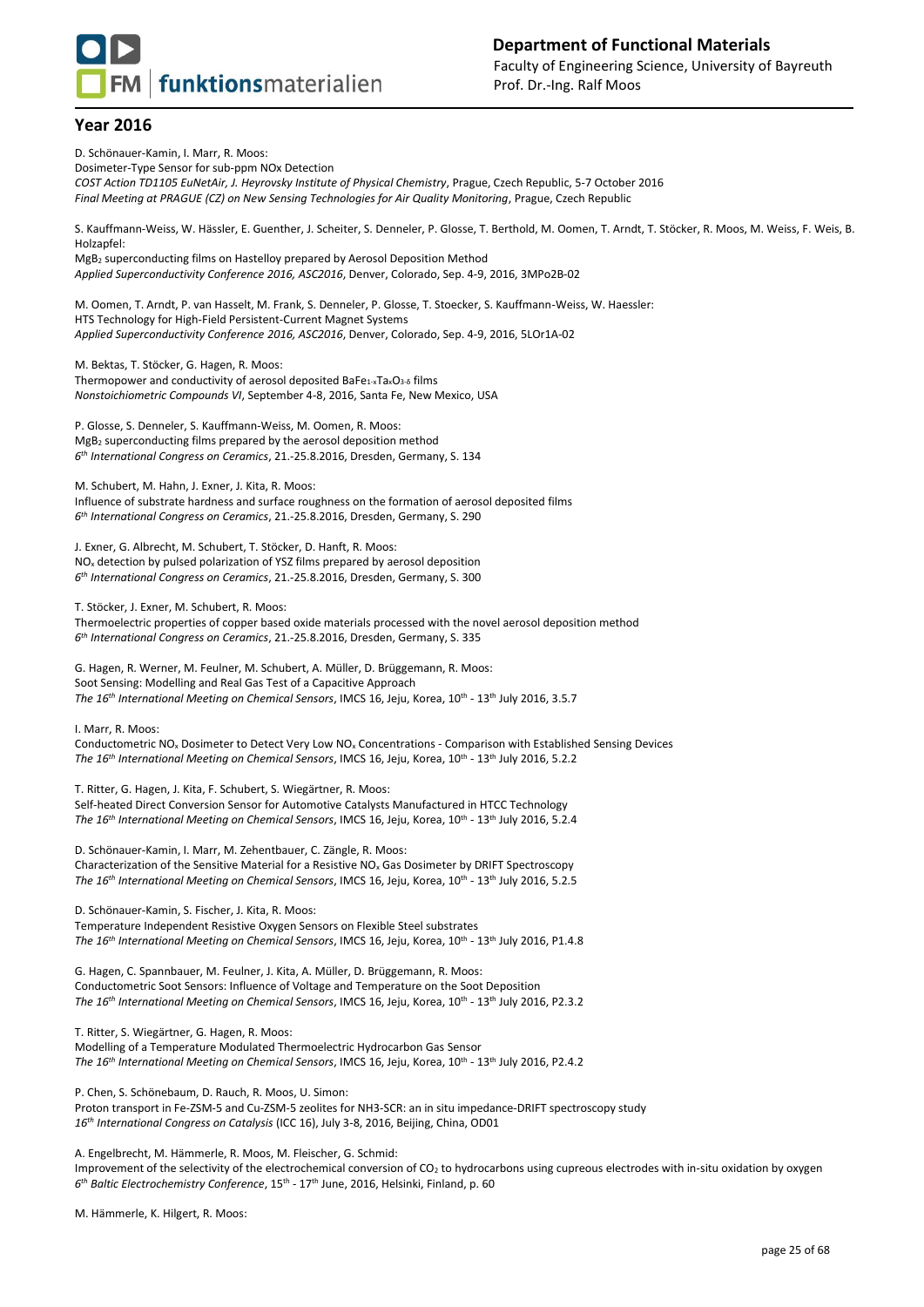

Electrochemistry of laccase at multi-walled carbon nanotube modified electrodes: investigation of various immobilisation conditions and electrode configurations

*Biosensors 2016, 26th Anniversary World Congress on Biosensors*, May 25.-27., 2016, Gothenburg, Sweden, P3.001

F. Schubert, M. Gollner, J. Kita, F. Linseis, R. Moos: Optimierung eines neuentwickelten Sensorkopfes für ein Tian-Calvet-Kalorimeter *Sensoren und Messsysteme 2016*, 10.5.-11.5.2016, Nürnberg, p. 50-52, doi: 10.5162/sensoren2016/1.2.2

S. Wiegärtner, G. Hagen, J. Kita, D. Schönauer-Kamin, W. Reitmeier, K. Burger, P. Grass, M. Kaspar, H.-P. Rabl, A. Prince, P. Weigand, R. Moos: Thermoelektrischer Kohlenwasserstoffsensor in Dickschichttechnik mit Pt|PtRh Thermopile zur On-Board-Diagnose eines Diesel-Oxidations-Katalysators *Sensoren und Messsysteme 2016*, 10.5.-11.5.2016, Nürnberg, p. 126-129, doi: 10.5162/sensoren2016/2.2.3

G. Hagen, R. Werner, M. Feulner, A. Müller, R. Moos: Grundlegende Betrachtungen zu kapazitiven Rußsensoren *Sensoren und Messsysteme 2016*, 10.5.-11.5.2016, Nürnberg, p. 173-176, doi: 10.5162/sensoren2016/3.2.2

P. Chen, S. Schönebaum, D. Rauch, R. Moos, U. Simon: Molecular understanding of catalyst as sensor: an in situ impedance-DRIFT spectroscopy study of NH<sub>3</sub>-SCR reaction on zeolites *EMRS Spring Meeting 2016*, May 2-6, 2016, Lille, France X.XI.7

F. Schubert, J. Kita, M. Gollner, F. Linseis, R. Moos: Sensor Stack for Tian-Calvet Calorimeter made in LTCC-Technology *IMAPS/ACerS 12th International Conference and Exhibition on Ceramic Interconnect and Ceramic Microsystems Technologies* (CICMT 2016), Denver, April 19-21, 2016, p. 19-23, doi: 10.4071/2016CICMT-TP1A2

J. Kita, S. Wiegärtner, A. Prince, P. Weigand, R. Moos: Evaluation of screen-printable type S (Pt-PtRh) thermocouples on different ceramic substrates *IMAPS/ACerS 12th International Conference and Exhibition on Ceramic Interconnect and Ceramic Microsystems Technologies* (CICMT 2016), Denver, April 19-21, 2016, p. 53-57, doi: 10.4071/2016CICMT-TP1B1

M. Anke, R. Moos, A. Jess: Determination of the mass loss through evaporation of supported ionic liquids by a contactless microwave-based method *49. Jahrestreffen Deutscher Katalytiker*, 16. - 18. März 2016, Weimar

P. Chen, S. Schönebaum, D. Rauch, R. Moos, U. Simon: Proton transport in Fe-ZSM-5 and Cu-ZSM-5 zeolites for NH<sub>3</sub>-SCR: the role of NH<sub>4</sub>NO<sub>3</sub> intermediate *49. Jahrestreffen Deutscher Katalytiker*, 16. - 18. März 2016, Weimar

R. Moos:

Automotive exhaust gas sensors from an electroceramics point of view *91. DKG Jahrestagung / Symposium Hochleistungskeramik 2016*, Freiberg, 7.3.-9.3.2016, p. 181

M. Schubert, J. Exner, T. Stöcker, D. Hanft, R. Moos:

Effect of annealing on the permittivity of ceramic films manufactured by the Aerosol Deposition Method *91. DKG Jahrestagung / Symposium Hochleistungskeramik 2016*, Freiberg, 7.3.-9.3.2016, p. 144

J. Exner, M. Schubert, D. Hanft, T. Stöcker, P. Fuierer, R. Moos: Tuning of the electrical conductivity of Sr(TiFe)O<sub>3</sub> oxygen sensing films by aerosol codeposition with Al<sub>2</sub>O<sub>3</sub> *91. DKG Jahrestagung / Symposium Hochleistungskeramik 2016*, Freiberg, 7.3.-9.3.2016, p. 139

S. Schönebaum, P. Chen, J. Simböck, D. Rauch, T. Simons, R. Palkovits R. Moos, U. Simon: Monitoring NH<sup>3</sup> storage and conversion in Cu-SAPO-34 catalyst for NH3-SCR by simultaneous impedance and DRIFT spectroscopy *28. Deutsche Zeolith-Tagung*, 2.3.- 4.3.2016, Gießen, P 021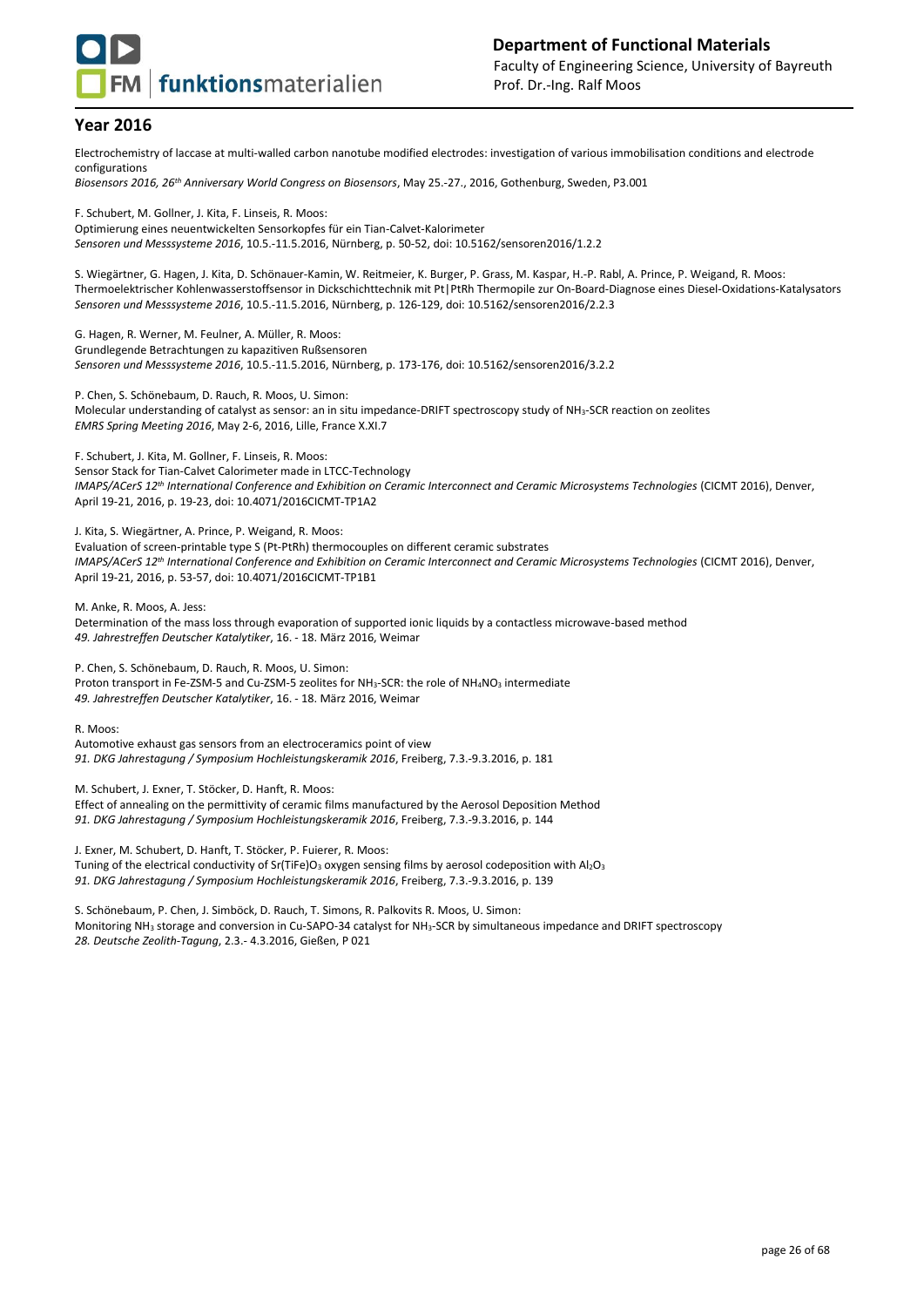

#### **Peer Reviewed Journals**

S. Fischer, D. Schönauer-Kamin, R. Pohle, M. Fleischer, R. Moos: Influence of operation temperature variations on NO measurements in low concentrations when applying the pulsed polarization technique to thimbletype lambda probes *Journal of Sensors and Sensor Systems*, **4**, 321-329 (2015), doi: 10.5194/jsss-4-321-2015 P. Chen, S. Schönebaum, T. Simons, D. Rauch, M. Dietrich, R. Moos, U. Simon:

Correlating the Integral Sensing Properties of Zeolites with Molecular Processes by Combining Broadband Impedance and DRIFT Spectroscopy—A New Approach for Bridging the Scales *Sensors*, **15**, 28915-28941 (2015), doi: 10.3390/s151128915

M. Feulner, G. Hagen, A. Müller, A. Schott, C. Zöllner, D. Brüggemann, R. Moos: Conductometric Sensor for Soot Mass Flow Detection in Exhausts of Internal Combustion Engines *Sensors*, **15**, 28796-28806 (2015), doi: 10.3390/s151128796

D. Hanft, J. Exner, M. Schubert, T. Stöcker, P. Fuierer, R. Moos: An Overview of the Aerosol Deposition Method: Process Fundamentals and New Trends in Materials Applications *Journal of Ceramic Science and Technology*, **6**, 147-182 (2015), doi: 10.4416/JCST2015-00018

P. Fremerey, A. Jess, R. Moos:

Why does the Conductivity of a Nickel Catalyst Increase during Sulfidation? An Exemplary Study Using an *In Operando* Sensor Device *Sensors*, **15**, 27021-27034 (2015), doi: 10.3390/s151027021

M. Dietrich, D. Rauch, U. Simon, A. Porch, R. Moos: Ammonia Storage Studies on H-ZSM-5 Zeolites by Microwave Cavity Perturbation: Correlation of Dielectric Properties with Ammonia Storage *Journal of Sensors and Sensor Systems*, **4**, 263-269 (2015), doi: 10.5194/jsss-4-263-2015

M. Dietrich, C. Jahn, P. Lanzerath, R. Moos: Microwave-Based Oxidation State and Soot Loading Determination on Gasoline Particulate Filters with Three-Way Catalyst Coating for Homogenously Operated Gasoline Engines *Sensors*, **15**, 21971-21988 (2015), doi: 10.3390/s150921971

G. Beulertz, M. Votsmeier, R. Moos: In operando Detection of Three-Way Catalyst Aging by a Microwave-Based Method: Initial Studies *Applied Sciences, 5, 174-186 (2015), doi: 10.3390/app5030174*

J. Exner, M. Hahn, M. Schubert, D. Hanft, P. Fuierer, R. Moos: Powder requirements for aerosol deposition of alumina films *Advanced Powder Technology*, **26**, 1143-1151 (2015), doi: 10.1016/j.apt.2015.05.016

R. Moos:

Microwave-Based Catalyst State Diagnosis - State of the Art and Future Perspectives *SAE International Journal of Engines*, **8**, 1240-1245 (2015), doi: 10.4271/2015-01-1042

D. Rauch, D. Kubinski, G. Cavataio, D. Upadhyay, R. Moos: Ammonia Loading Detection of Zeolite SCR Catalysts using a Radio Frequency based Method *SAE International Journal of Engines*, **8**, 1126-1135 (2015), doi: 10.4271/2015-01-0986

G. Hagen, K. Burger, S. Wiegärtner, D. Schönauer-Kamin, R. Moos: A mixed potential based sensor that measures directly catalyst conversion - A novel approach for catalyst on-board diagnostics *Sensors and Actuators B: Chemical*, **217**, 158-164 (2015), doi: 10.1016/j.snb.2014.10.004

S. Wiegärtner, G. Hagen, J. Kita, W. Reitmeier, M. Hien, P. Grass, R. Moos: Thermoelectric hydrocarbon sensor in thick-film technology for on-board-diagnostics of a diesel oxidation catalyst *Sensors and Actuators B: Chemical*, **214**, 234-240 (2015), doi: 10.1016/j.snb.2015.02.083

P. Fremerey, A. Jess, R. Moos: Is it possible to detect in situ the sulfur loading of a fixed bed catalysts with a sensor? *Journal of Sensors and Sensor Systems*, **4**, 143-149 (2015), doi: 10.5194/jsss-4-143-2015

J. Kita, A. Engelbrecht, F. Schubert, A. Groß, F. Rettig, R. Moos: Some practical points to consider with respect to thermal conductivity and electrical resistivity of ceramic substrates for high-temperature gas sensors *Sensors and Actuators B: Chemical*, **213**, 541-546 (2015), doi: 10.1016/j.snb.2015.01.041

I. Pricha, W. Rossner, R. Moos: Pressureless sintering of luminescent CaAlSiN<sub>3</sub>:Eu ceramics *Journal of Ceramic Science and Technology*, **6**, 63-68 (2015), doi: 10.4416/JCST2014-00047

J. Exner, P. Fuierer, R. Moos: Aerosol Codeposition of Ceramics: Mixtures of Bi<sub>2</sub>O<sub>3</sub>-TiO<sub>2</sub> and Bi<sub>2</sub>O<sub>3</sub>-V<sub>2</sub>O<sub>5</sub> *Journal of the American Ceramic Society*, **98**, 717-723 (2015), doi: 10.1111/jace.13364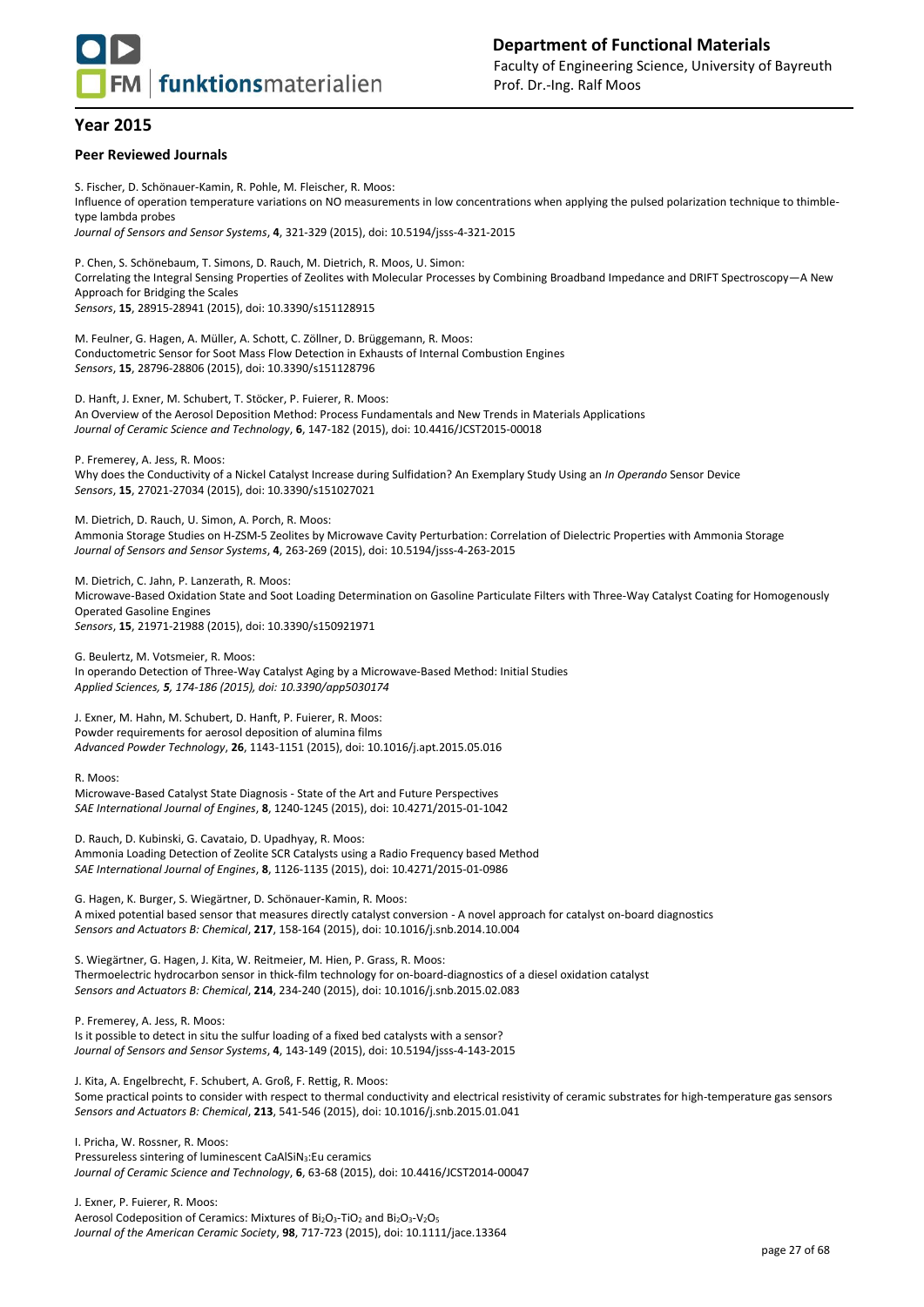

R. Moos, G. Fischerauer: Automotive Catalyst State Diagnosis Using Microwaves *Oil & Gas Science and Technology*, **70**, 55-65 (2015), doi: 10.2516/ogst/2013203

G. Beulertz, M. Votsmeier, R. Moos:

Effect of propene, propane, and methane on conversion and oxidation state of three-way catalysts: A microwave cavity perturbation study *Applied Catalysis B: Environmental*, **165**, 369-377 (2015), doi: 10.1016/j.apcatb.2014.09.068

D. Rauch, G. Albrecht, D. Kubinski, R. Moos:

A microwave-based method to monitor the ammonia loading of a vanadia-based SCR catalyst *Applied Catalysis B: Environmental*, **165**, 36-42 (2015), doi: 10.1016/j.apcatb.2014.09.059

#### **Invited Talks**

CAPOC10 - 10<sup>th</sup> International Congress on Catalysis and Automotive Pollution Control, Brussels, Belgium, Oct. 28 - 30, 2015 R. Moos, D. Rauch, M. Votsmeier, D. Kubinski: *Radio frequency based monitoring of SCR and three way catalysts - a novel tool to get insight into catalyst behavior: Update on recent advances* 

PACRIM 11, The 11th Pacific Rim Conference of Ceramic Societies, Jeju, Korea, 30.8.-4.9.2015, p. 396, WeD2-2 R. Moos: *Applications for Aerosol Deposition in the field of gas sensing*

2. Internationale Fachkonferenz Sensoren zur Abgasreinigung und CO2-Reduktion, Nürnberg, 24.-25.6.2015 R. Moos: *Status of the microwave-supported catalyst condition recognition / Stand der mikrowellengestützten Katalysatorzustandserkennung*

90. DKG Jahrestagung / Symposium Hochleistungskeramik 2015, Bayreuth, 15.3.-19.3.2015 R. Moos, J. Exner, D. Hanft, T. Stöcker, M. Bektas, M. Schubert: *Die Aerosol-Depositions-Methode (ADM): Ein neuartiges Verfahren zur Abscheidung dichter keramischer Schichten*

Workshop "Catalysis meets Sensing", KIT, Karlsruhe, 6.2.2015 R. Moos: *Microwave-based determination of the oxidation state of ceria in three-way catalysts*

#### **Doctoral Theses**

D. Ortolino:

Hochstromdurchkontaktierungen für die Hybridtechnik (Electrical high load vias in hybrid thick-film technology) In: R. Moos, G. Fischerauer (Hrsg.), Bayreuther Beiträge zu Materialien und Prozessen, Bd. 6, Shaker-Verlag, Aachen (2015), ISBN: 978-3-8440-4089-0

#### P. Fremerey:

In-situ-Sensorik zur Bestimmung der Schwefel- und Koksbeladung auf Festbettkatalysatoren (In situ sensor to determine sulfur and coke loading on fixed bed catalyst) In: R. Moos, G. Fischerauer (Hrsg.), Bayreuther Beiträge zur Sensorik und Messtechnik, Bd. 14, Shaker-Verlag, Aachen (2015), ISBN: 978-3-8440-3473-8

I. Pricha:

Vollkeramische Leuchtstoffkomposite für weißemittierende Leuchtdioden (Ceramic Composite Phosphors for White Light Emitting Diodes) In: R. Moos, G. Fischerauer (Hrsg.), Bayreuther Beiträge zu Materialien und Prozessen, Bd. 5, Shaker-Verlag, Aachen (2015), ISBN: 978-3-8440-3409-7

D. Schönauer-Kamin:

Neuartiger Mischpotentialsensor zur Detektion von Ammoniak in Abgasen (Novel Mixed Potential Sensor for the Detection of Ammonia in Exhaust Gases) In: R. Moos, G. Fischerauer (Hrsg.), Bayreuther Beiträge zur Sensorik und Messtechnik, Bd. 13, Shaker-Verlag, Aachen (2015), ISBN: 978-3-8440-3346-5

#### **Published Conference Contributions**

F. Schubert, M. Gollner, J. Kita, F. Linseis, R. Moos: Neuentwicklung eines Sensorkopfes für ein Tian-Calvet-Kalorimeter G. Gerlach, A. Schütze (Hrsg.), *12. Dresdner Sensor-Symposium*, 7.-9. Dezember 2015, Dresden, p. 222-226, doi: 10.5162/12dss2015/P7.2

G. Hagen, N. Leupold, S. Wiegärtner, J. Kita, R. Moos:

Neuartige Sensoranwendung zur Katalysator-Materialcharakterisierung

G. Gerlach, A. Schütze (Hrsg.), *12. Dresdner Sensor-Symposium*, 7.-9. Dezember 2015, Dresden, p. 230-233, doi: 10.5162/12dss2015/P7.5

J. Exner, R. Moos:

Ermittlung spezifischer Materialkennwerte von Schichten mittels Interdigital-Elektroden

G. Gerlach, A. Schütze (Hrsg.), *12. Dresdner Sensor-Symposium*, 7.-9. Dezember 2015, Dresden, p. 256-259, doi: 10.5162/12dss2015/P7.10

R. Moos, D. Rauch, M. Votsmeier, D. Kubinski:

Radio frequency based monitoring of SCR and three way catalysts - a novel tool to get insight into catalyst behavior: Update on recent advances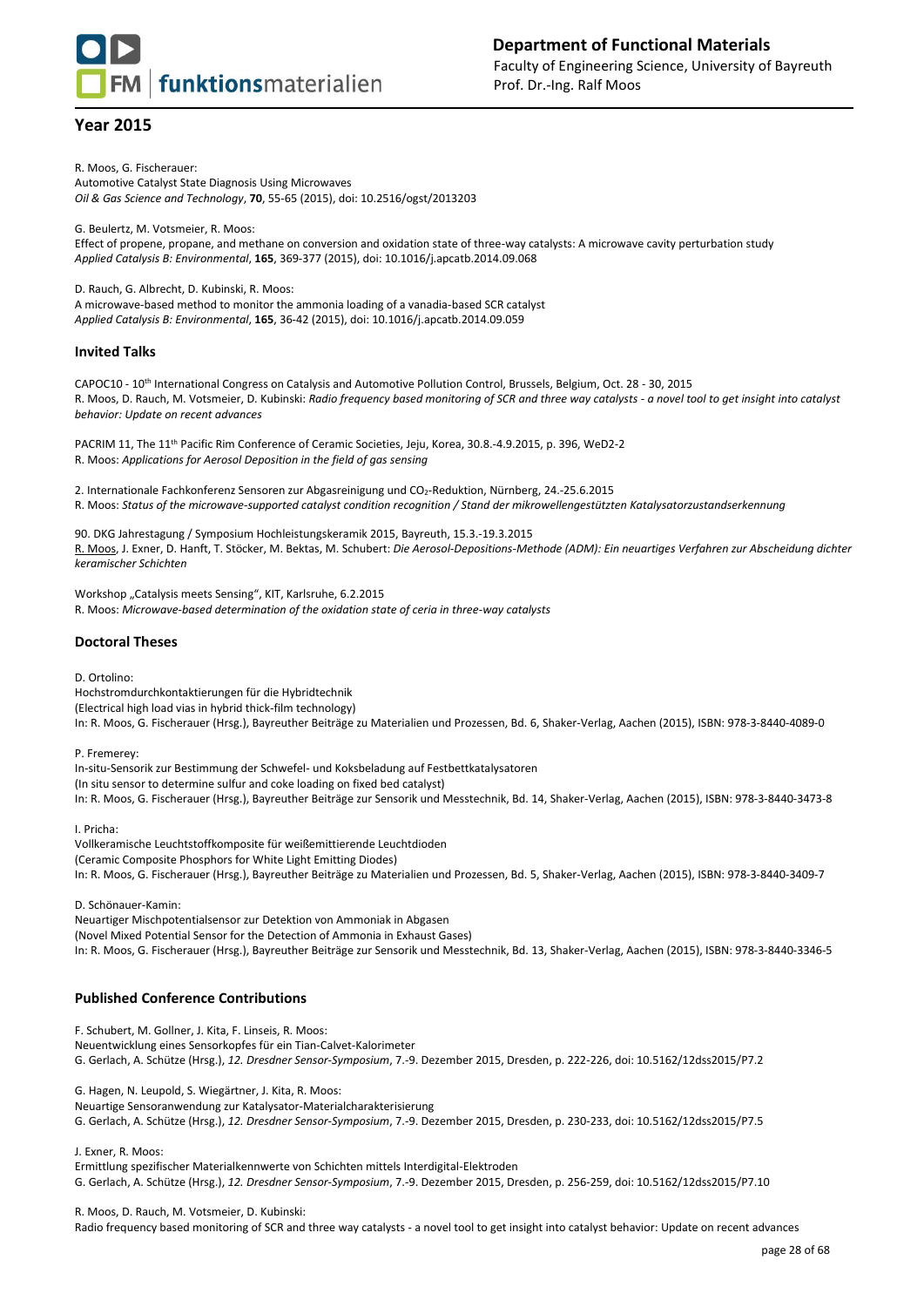

*CAPOC10 - 10th International Congress on Catalysis and Automotive Pollution Control*, Brussels, Belgium, Oct. 28 - 30, 2015, Vol. 1, p. 79-93

M. Schütt, M. Gallinger, R. Moos:

Particulate filter substrates with SCR-functionality manufactured by co-extrusion of ceramic substrate and SCR active material *CAPOC10 - 10th International Congress on Catalysis and Automotive Pollution Control*, Brussels, Belgium, Oct. 28 - 30, 2015, Vol. 1, p. 249-258

D. Rauch, D. Kubinski, R. Moos: In operando monitoring of the ammonia storage behavior of Cu Chabazite SCR catalysts using a radio frequency based method *CAPOC10 - 10th International Congress on Catalysis and Automotive Pollution Control*, Brussels, Belgium, Oct. 28 - 30, 2015, Vol. 1, p. 259-262

D. Rauch, M. Dietrich, T. Simons, U. Simon, A. Porch, R. Moos: Microwave cavity perturbation studies on ion-exchanged and H-form SCR catalyst materials: correlation of ammonia storage and dielectric properties *CAPOC10 - 10th International Congress on Catalysis and Automotive Pollution Control*, Brussels, Belgium, Oct. 28 - 30, 2015, Vol. 1, p. 407-418

G. Hagen, N. Leupold, S. Wiegärtner, R. Moos: Sensor Tool for Fast Catalyst Material Light-off Characterization *CAPOC10 - 10th International Congress on Catalysis and Automotive Pollution Control*, Brussels, Belgium, Oct. 28 - 30, 2015, Vol. 2, p. 283-293

M. Feulner, F. Seufert, A. Müller, G. Hagen, R. Moos: Influencing Parameters on the Microwave-Based Soot Load Determination of Diesel Particulate Filters *CAPOC10 - 10th International Congress on Catalysis and Automotive Pollution Control*, Brussels, Belgium, Oct. 28 - 30, 2015, Vol. 2, p. 417-429

A. Brandenburg, E. Wappler, J. Kita, R. Moos: First approaches to integrate a strain gauge-based mass detection system into a miniaturized DSC-device *Eurosensors XXIX*, September 6 - 9, 2015, Freiburg, Germany, BS02-3 *Procedia Engineering*, **120**, 116-119 (2015), doi: 10.1016/j.proeng.2015.08.579

G. Hagen, G. Rieß, M. Schubert, M. Feulner, A. Müller, D. Brüggemann, R. Moos: Capacitive Soot Sensor *Eurosensors XXIX*, September 6 - 9, 2015, Freiburg, Germany, BS08-3 *Procedia Engineering*, **120**, 241-244 (2015), doi: 10.1016/j.proeng.2015.08.590

P. Chen, S. Schönebaum, T. Simons, D. Rauch, R. Moos, U. Simon: In situ monitoring of DeNOx-SCR on zeolite catalysts by means of simultaneous impedance and DRIFT spectroscopy *Eurosensors XXIX*, September 6 - 9, 2015, Freiburg, Germany, BS09-2 *Procedia Engineering*, **120**, 257-260 (2015), doi: 10.1016/j.proeng.2015.08.600

J. Kita, S. Wiegärtner, R. Moos, P. Weigand, A. Pliscott, M.H. LaBranche, H.D. Glicksman: Screen-printable type S thermocouple for thick-film technology *Eurosensors XXIX*, September 6 - 9, 2015, Freiburg, Germany, MP-K03 *Procedia Engineering*, **120**, 828-831 (2015), doi: 10.1016/j.proeng.2015.08.692

M. Schubert, J. Exner, T. Stöcker, R. Moos: Effect of annealing on the permittivity of ceramic films prepared by the Aerosol Deposition Method *PACRIM 11*, *The 11th Pacific Rim Conference of Ceramic Societies*, Jeju, Korea, 30.8.-4.9.2015, p. 966, WP1-54

D. Hanft, M. Bektas, M. Schubert, J. Exner, R. Moos: Aerosol Deposition (AD) of doped and undoped SnO<sub>2</sub> films – Investigation of film formation and film properties *PACRIM 11*, *The 11th Pacific Rim Conference of Ceramic Societies*, Jeju, Korea, 30.8.-4.9.2015, p. 968, WP1-56

R. Moos:

Applications for Aerosol Deposition in the field of gas sensing *PACRIM 11*, *The 11th Pacific Rim Conference of Ceramic Societies*, Jeju, Korea, 30.8.-4.9.2015, p. 396, WeD2-2

T. Stöcker, J. Exner, D. Hanft, M. Schubert, R. Moos:

The Aerosol-Deposition - a novel method to process dense ceramic thermoelectrics

*34th Annual Conference on Thermoelectrics (ICT 2015) and 13th European Conference on Thermoelectrics (ECT 2015)*, Dresden, 28.6.-2.7.2015, PA069

P.A. Fuierer, K. Ring, J. Exner, R. Moos:

BIMEVOX ceramics as an intermediate temperature SOFC electrolyte: Another look *11th International Conference on Ceramic Materials and Components for Energy and Environmental Applications*, Vancouver, Canada, 14.6.-19.6.2015

J. Exner, G. Albrecht, P. Fuierer, R. Moos:

NO<sup>2</sup> Detection by Pulsed Polarization of Doped Bismuth Vanadate films prepared by the Aerosol Deposition Method *7 th International Conference on Electroceramics (ICE2015)*, State College, PA, USA, 13.5.-16.5.2015, p. 3-O-02

J. Exner, P. Fuierer, R. Moos: Aerosol Co-deposition of Ceramics: Composites of SrTi $_{0.65}$ Fe $_{0.35}$ O<sub>3-δ</sub> and Al<sub>2</sub>O<sub>3</sub> *7 th International Conference on Electroceramics (ICE2015)*, State College, PA, USA, 13.5.-16.5.2015, p. PS-10

F. Schubert, S. Wollenhaupt, J. Kita, G. Hagen, R. Moos:

Switching-Type Lambda Sensor Manufactured by Joining of Sintered Zirconia via Glass Solder Paste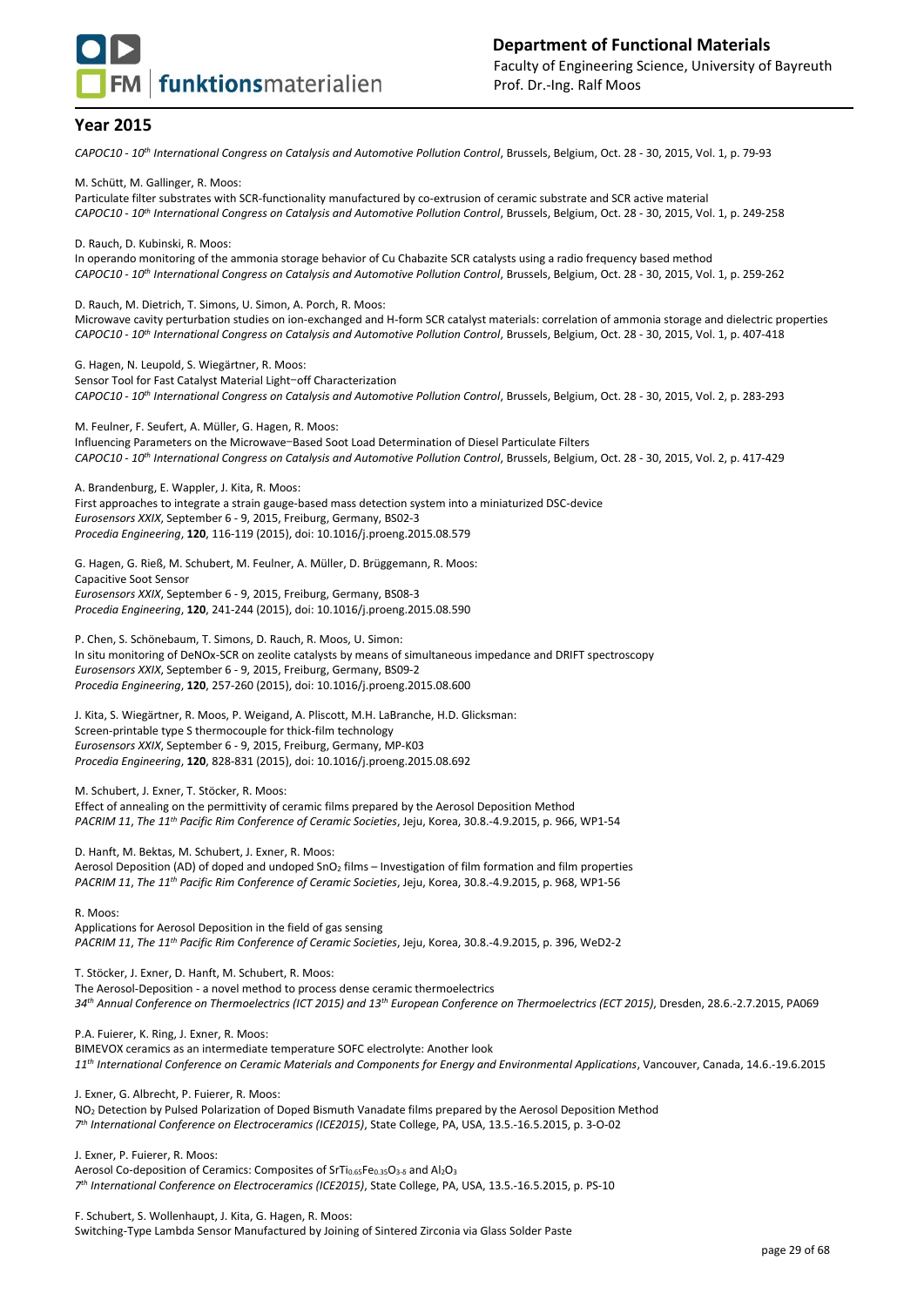

Sensor 2015, Proceedings of the 17<sup>th</sup> International Conference on Sensors and Measurement Technology, 19.-21. May 2015, Nürnberg, p. 842 - 844 doi: 10.5162/sensor2015/E8.4

G. Hagen, N. Leupold, S. Wiegärtner, H. Wittmann, R. Moos: Temperature Modulated Thermoelectric Gas Sensors Sensor 2015, Proceedings of the 17<sup>th</sup> International Conference on Sensors and Measurement Technology, 19.-21. May 2015, Nürnberg, p. 704 - 707 doi: 10.5162/sensor2015/E7.2

M. Dietrich, D. Rauch, U. Simon, A. Porch, R. Moos:

Correlation of Ammonia Storage and Dielectric Properties of SCR Catalyst Materials by Microwave Cavity Perturbation Sensor 2015, Proceedings of the 17<sup>th</sup> International Conference on Sensors and Measurement Technology, 19.-21. May 2015, Nürnberg, p. 683 - 687 doi: 10.5162/sensor2015/E6.2

#### R. Moos:

Microwave-based catalyst state diagnosis – state of the art and future perspective *2015 SAE World Congress*, April 21-23, 2015, Detroit, Michigan, USA, *SAE paper* 2015-01-1042 (2015), doi: 10.4271/2015-01-1042

D. Rauch, D. Kubinski, G. Cavataio, D. Upadhyay, R. Moos: Ammonia loading detection of zeolite SCR catalysts using a radio frequency based method *2015 SAE World Congress*, April 21-23, 2015, Detroit, Michigan, USA, *SAE paper* 2015-01-0986 (2015), doi: 10.4271/2015-01-0986

J. Kita, A. Brandenburg, I. Sudina, R. Moos:

3D-Shaping of Ceramic Tapes to Manufacture a High-Temperature Miniaturized Furnace *IMAPS/ACerS 11th International Conference and Exhibition on Ceramic Interconnect and Ceramic Microsystems Technologies* (CICMT 2015), Dresden, Germany, April 20-23, 2015, p. 288-292, doi: 10.4071/CICMT-THA15

M. Bektas, D. Hanft, D. Schönauer-Kamin, T. Stöcker, G. Hagen, R. Moos: Conductometric temperature independent oxygen and NO sensors of BaFe $_{0.7}$ Ta $_{0.3}$ O<sub>3-δ</sub> produced by aerosol deposition method (ADM) *90. DKG Jahrestagung / Symposium Hochleistungskeramik 2015*, Bayreuth, 15.3.-19.3.2015, p. 20

J. Exner, M. Hahn, M. Schubert, D. Hanft, R. Moos, P. Fuierer: Powder requirements for Aerosol Deposition of alumina films *90. DKG Jahrestagung / Symposium Hochleistungskeramik 2015*, Bayreuth, 15.3.-19.3.2015, p. 51

D. Hanft, M. Schubert, J. Exner, R. Moos:

Room temperature aerosol deposition (AD) for dense ceramic coatings – overview of a novel process *90. DKG Jahrestagung / Symposium Hochleistungskeramik 2015*, Bayreuth, 15.3.-19.3.2015, p. 73

F. Schubert, S. Wollenhaupt, J. Kita, G. Hagen, R. Moos:

Lessons learned during the development of a manufacturing process for switching-type lambda sensors as a basis for new exhaust gas sensors *90. DKG Jahrestagung / Symposium Hochleistungskeramik 2015*, Bayreuth, 15.3.-19.3.2015, p. 167

M. Schubert, J. Exner, R. Moos:

Influence of Carrier Gas Composition on the Stress of Alumina Coatings Prepared by the Aerosol Deposition Method *90. DKG Jahrestagung / Symposium Hochleistungskeramik 2015*, Bayreuth, 15.3.-19.3.2015, p. 168

T. Stöcker, P. Dauner, R. Moos:

Thermoelectric properties of the different phases of CuFe<sub>2</sub>O<sub>4</sub> prepared by aerosol deposition *90. DKG Jahrestagung / Symposium Hochleistungskeramik 2015*, Bayreuth, 15.3.-19.3.2015, p. 176

P. Chen, T. Simons, R. Moos, U. Simon:

In situ monitoring of DeNOx-SCR on zeolite catalysts by simultaneous DRIFT and impedance spectroscopy studies *48. Jahrestreffen Deutscher Katalytiker*, 11. - 13. März 2015, Weimar

R. Fraas, M. Hämmerle, R. Moos:

Enzymatisches Fließinjektionsanalyse-System mit elektrochemischer NADH-Detektion: Glucosebestimmung in Fruchtsäften *9. Deutsches BioSensor Symposium*, 11.-13. März 2015, München, p. 128-129

T. Simons, P. Chen, R. Moos, U. Simon:

Simultaneous DRIFT and impedance spectroscopy: a complementary approach for in situ monitoring of DeNOx SCR on zeolite catalyst *27. Deutsche Zeolith-Tagung*, 25. - 27. Februar 2015, Oldenburg, DZT12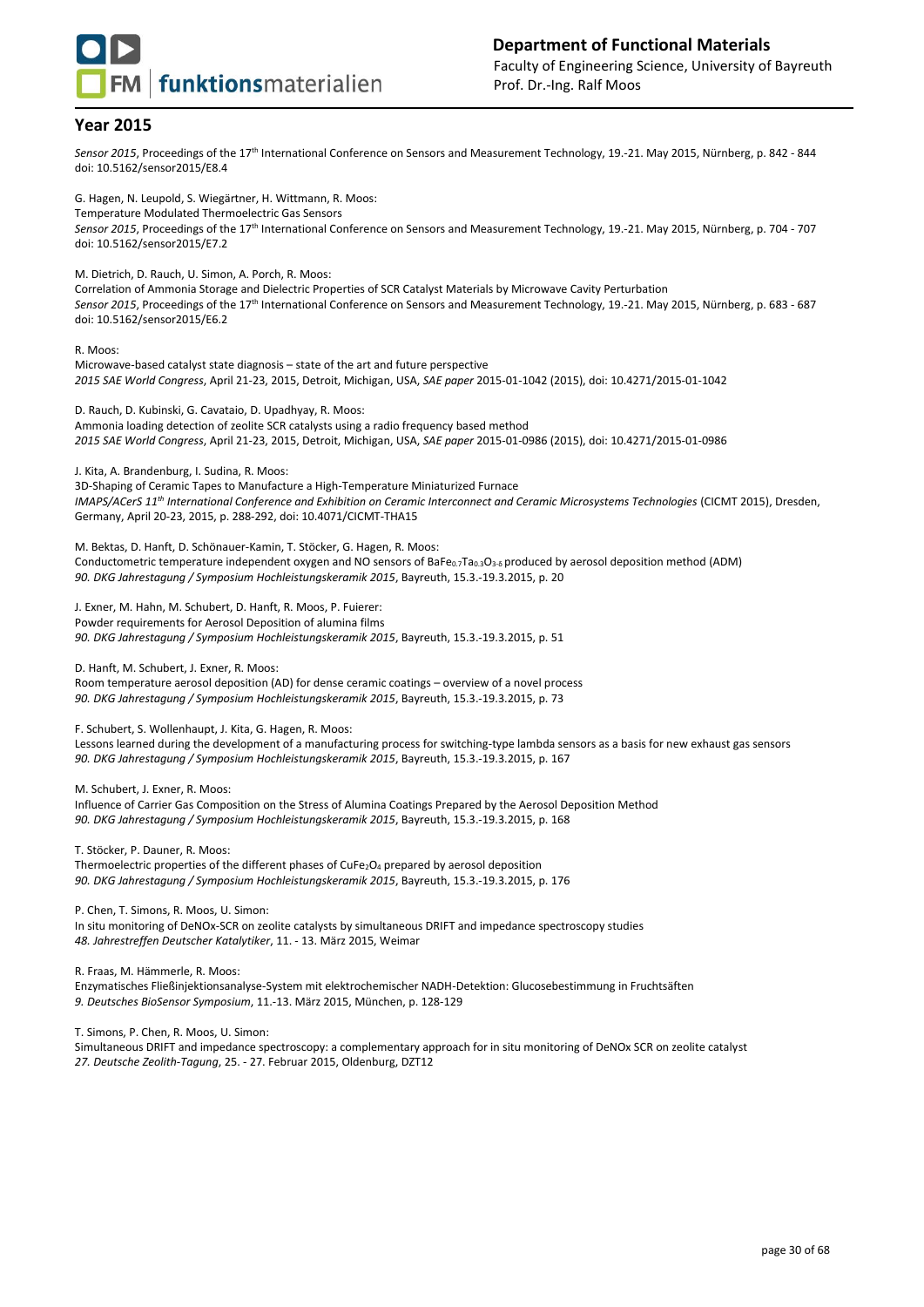

#### **Peer Reviewed Journals**

D. Ortolino, A. Engelbrecht, H. Lauterbach, M. Bräu, J. Kita, R. Moos: Effect of Repeated Firing on the Resistance of Screen-Printed Thick Film Conductors *Journal of Ceramic Science and Technology*, **5**, 317-326 (2014), doi: 10.4416/JCST2014-00029

J. Exner, P. Fuierer, R. Moos: Aerosol Deposition of (Cu,Ti) substituted Bismuth Vanadate Films *Thin Solid Films*, **573**, 185-190 (2014), doi: 10.1016/j.tsf.2014.11.037

S. Schödel, R. Moos, M. Votsmeier, G. Fischerauer: SI-Engine Control with Microwave-Assisted Direct Observation of Oxygen Storage Level in Three-Way Catalysts *IEEE Transactions on Control Systems Technology*, **22**, 2346-2353 (2014), doi: 10.1109/TCST.2014.2305576

M. Bektas, D. Hanft, D. Schönauer-Kamin, T. Stöcker, G. Hagen, R. Moos: Aerosol-deposited BaFe<sub>0.7</sub>Ta<sub>0.3</sub>O<sub>3-δ</sub> for nitrogen monoxide and temperature-independent oxygen sensing *Journal of Sensors and Sensor Systems*, **3**, 223-229 (2014), doi: 10.5194/jsss-3-223-2014

I. Marr, K. Neumann, M. Thelakkat, R. Moos: Undoped and Doped Poly(tetraphenylbenzidine) as Sensitive Material for an Impedimetric Nitrogen Dioxide Gas Dosimeter *Applied Physics Letters*, **105**, 133301 (2014), doi: 10.1063/1.4896847

M. Dietrich, D. Rauch, A. Porch, R. Moos: A laboratory test setup for in situ measurements of the dielectric properties of catalyst powder samples under reaction conditions by microwave cavity perturbation: set up and initial tests *Sensors*, **14**, 16856-16868 (2014), doi: 10.3390/s140916856

D. Rauch, D. Kubinski, U. Simon, R. Moos: Detection of the ammonia loading of a Cu Chabazite SCR catalyst by a radio frequency-based method *Sensors and Actuators B: Chemical*, **205**, 88-93 (2014), doi: 10.1016/j.snb.2014.08.019

M. Schubert, J. Exner, R. Moos: Influence of Carrier Gas Composition on the Stress of Al<sub>2</sub>O<sub>3</sub> Coatings Prepared by the Aerosol Deposition Method *Materials*, **7**, 5633-5642 (2014), doi: 10.3390/ma7085633

D. Schönauer-Kamin, M. Fleischer, R. Moos: Influence of the V<sub>2</sub>O<sub>5</sub> content of the catalyst layer of a non-Nernstian NH<sub>3</sub> sensor *Solid State Ionics*, **262**, 270-273 (2014), doi: 10.1016/j.ssi.2013.08.035

S. Fischer, R. Pohle, E. Magori, M. Fleischer, R. Moos: Detection of NO by Pulsed Polarization of Pt | YSZ *Solid State Ionics*, **262**, 288-291 (2014), doi: 10.1016/j.ssi.2014.01.022

D. Chen, A. Groß, D.C. Bono, J. Kita, R. Moos, H.L. Tuller: Electrical conductivity relaxation measurements: Application of low thermal mass heater stick *Solid State Ionics*, **262**, 914-917 (2014), doi: 10.1016/j.ssi.2014.01.023

J.C. Brendel, M.M. Schmidt, G. Hagen, R. Moos, M. Thelakkat: Controlled Synthesis of Water-Soluble Conjugated Polyelectrolytes Leading to Excellent Hole Transport Mobility *Chemistry of Materials*, **26**, 1992-1998 (2014), doi: 10.1021/cm500500t

T. Tesfamichael, M. Ahsan, M. Notarianni, A. Groß, G. Hagen, R. Moos, M. Ionescu, J. Bell: Gas Sensing of Ruthenium Implanted Tungsten Oxide Thin Films *Thin Solid Films*, **558**, 416-422 (2014), doi: 10.1016/j.tsf.2014.02.084

I. Marr, A. Groß, R. Moos: Overview on Conductometric Solid-State Gas Dosimeters *Journal of Sensors and Sensor Systems*, **3**, 29-46 (2014), doi: 10.5194/jsss-3-29-2014

B. Plochmann, S. Lang, R. Rüger, R. Moos: Optimization of thermoelectric properties of metal-oxide based polymer composites *Journal of Applied Polymer Science*, **131**, 40038 (2014), doi: 10.1002/app.40038

P. Fuierer, M. Maier, J. Exner, R. Moos: Anisotropy and thermal stability of hot-forged BICUTIVOX oxygen ion conducting ceramics *Journal of the European Ceramic Society*, **34**, 943-951 (2014), doi: 10.1016/j.jeurceramsoc.2013.10.016

M. Bektas, D. Schönauer-Kamin, G. Hagen, A. Mergner, C. Bojer, S. Lippert, W. Milius, J. Breu, R. Moos: BaFe<sub>1-x</sub>Ta<sub>x</sub>O<sub>3-δ</sub> - A material for temperature independent resistive oxygen sensors *Sensors and Actuators B: Chemical*, **190**, 208-213 (2014), doi: 10.1016/j.snb.2013.07.106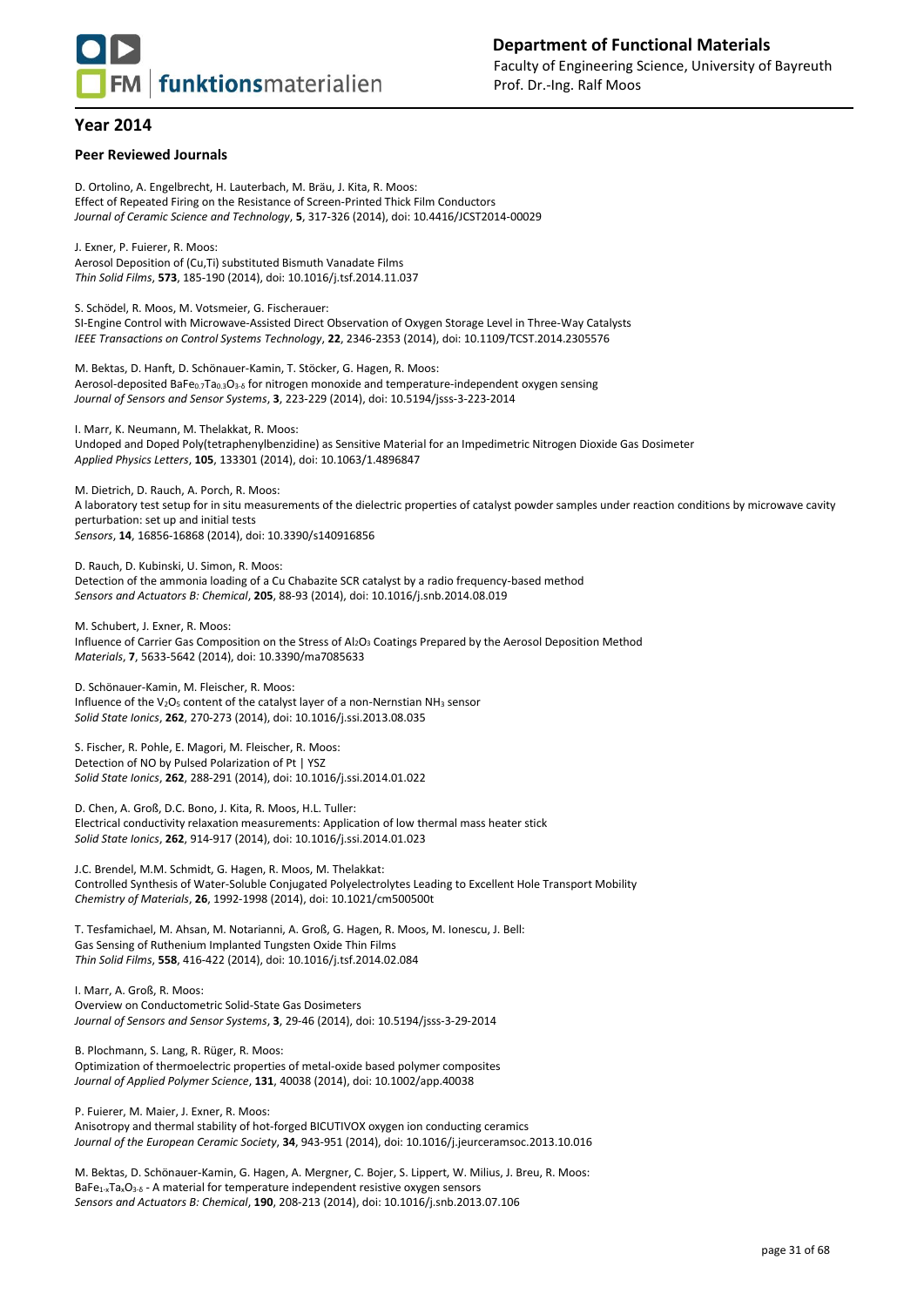

#### **Invited Talks**

Deutsche Keramische Gesellschaft e.V. (DKG), Fachausschusses FA III Verfahrenstechnik, Erlangen, 26.11.2014 M. Schubert, J. Exner, D. Hanft, R. Moos: *Aerosol-Deposition: Kalte Abscheidung keramischer Schichten*

Offene Sitzung des AMA Wissenschaftsrats, Hannover, 30.9.2014 R. Moos: *Neue Sensorprinzipien für die Abgas- und Umweltsensorik*

8. Internationales Forum Abgas- und Partikelemissionen / *8 th International Exhaust Gas and Particulate Emissions Forum*, Ludwigsburg, 1.-2.4.2014 R. Moos: Mikrowellenbasierte Beladungserkennung von Abgasnachbehandlungssystemen – ein Überblick über den Stand der Entwicklung */ Microwavebased monitoring of exhaust gas aftertreatment systems - an overview (with simultaneous translation)* 

DGM Fortbildungsseminar Hochtemperatursensorik, Goslar, 20.2.-21.2.2014 R. Moos: *Gas- und Zustandssensoren für den Automobilbereich*

Institutskolloquium, Lehrstuhl für Analytische Chemie der TU München, 19.2.2014 R. Moos: *Sensors for Automotive Emission Control*

#### **Published Conference Contributions**

M. Bektas, D. Hanft, D. Schönauer-Kamin, T. Stöcker, G. Hagen, R. Moos Aerosol Deposited Thick Film BaFe $_{0.7}$ Ta $_{0.3}$ O<sub>3- $\delta$ </sub> Ceramic for Nitrogen Monoxide Sensing *COST Action TD1105 EuNetAir, European Environment Agency (EEA)*, Istanbul, 3 - 5 December 2014 *International Meeting on New Sensing Technologies and Methods for Air-Pollution Monitoring*, Istanbul, Turkey

J. Exner, D. Hanft, P. Fuierer, R. Moos:

Room temperature aerosol deposition process for dense ceramic coatings - functional principle and applications *The 26th Rio Grande Symposium on Advanced Materials*, Albuquerque, New Mexico, Oct. 6, 2014, P 24

A. Engelbrecht, M. Hämmerle, R. Moos, M. Fleischer, G. Schmid: Electrochemical Carbon Dioxide Reduction at Copper Electrodes: Online Gas Chromatographic Analysis of Volatile Products *Electrochemistry 2014*, Sep. 22-24, 2014, Mainz, Germany, p. 300

J. Kita, A. Brandenburg, I. Sudina, R. Moos:

High-Temperature Miniaturized Furnace manufactured in HTCC-Technology *38th International Microelectronics and Packaging IMAPS Conference, Rzeszów-Czarna*, Poland, 21. - 24.09.2014

A. Brandenburg, E. Wappler, R. Moos, J. Kita:

Development and optimization of a novel miniaturized ceramic differential scanning calorimeter *Thermal Analysis and Calorimetry in Industry and Research - 40 Years of GEFTA*, Berlin, Germany, September 16 - 19, 2014, p. E2

A. Brandenburg, E. Wappler, J. Kita, R. Moos:

Influence of the temperature distribution on the thermal resolution of a miniaturized ceramic differential scanning calorimeter *Thermal Analysis and Calorimetry in Industry and Research - 40 Years of GEFTA*, Berlin, Germany, September 16 - 19, 2014, p. P6

G. Hagen, A. Müller, M. Feulner, A. Schott, C. Zöllner, D. Brüggemann, R. Moos: Determination of the soot mass by conductometric soot sensors *Eurosensors XXVIII*, September 7 - 10, 2014, Brescia, Italy, A4P-F15, *Procedia Engineering*, **87**, 244-247 (2014), doi: 10.1016/j.proeng.2014.11.646

J. Kita, A. Brandenburg, R. Moos: FEM-based modeling of the temperature distribution influence on melting process in ceramic differential micro-calorimeter *Eurosensors XXVIII*, September 7 - 10, 2014, Brescia, Italy, A4P-H05 *Procedia Engineering*, **87**, 412-415 (2014), doi: 10.1016/j.proeng.2014.11.277

S. Wiegärtner, G. Hagen, J. Kita, D. Schönauer-Kamin, W. Reitmeier, M. Hien, P. Grass, R. Moos: Thermoelectric Hydrocarbon Sensor in Thick-film Technology for On-Board-Diagnostics of a Diesel Oxidation Catalyst *Eurosensors XXVIII*, September 7 - 10, 2014, Brescia, Italy, B1L-A05 *Procedia Engineering*, **87**, 616-619 (2014), doi: 10.1016/j.proeng.2014.11.564

S. Fischer, R. Pohle, E. Magori, M. Fleischer, R. Moos: Detection of NO by pulsed polarization technique using Pt interdigital electrodes on yttria-stabilized zirconia *Eurosensors XXVIII*, September 7 - 10, 2014, Brescia, Italy, B1L-A06 *Procedia Engineering*, **87**, 620-623 (2014), doi: 10.1016/j.proeng.2014.11.565

S. Wiegärtner, J. Kita, G. Hagen, C. Schmaus, A. Kießig, E. Glaser, A. Bolz, R. Moos: Development and application of a fast solid-state potentiometric CO<sub>2</sub>-Sensor in thick-film technology *Eurosensors XXVIII*, September 7 - 10, 2014, Brescia, Italy, B4P-F10 *Procedia Engineering*, **87**, 1031-1034 (2014), doi: 10.1016/j.proeng.2014.11.337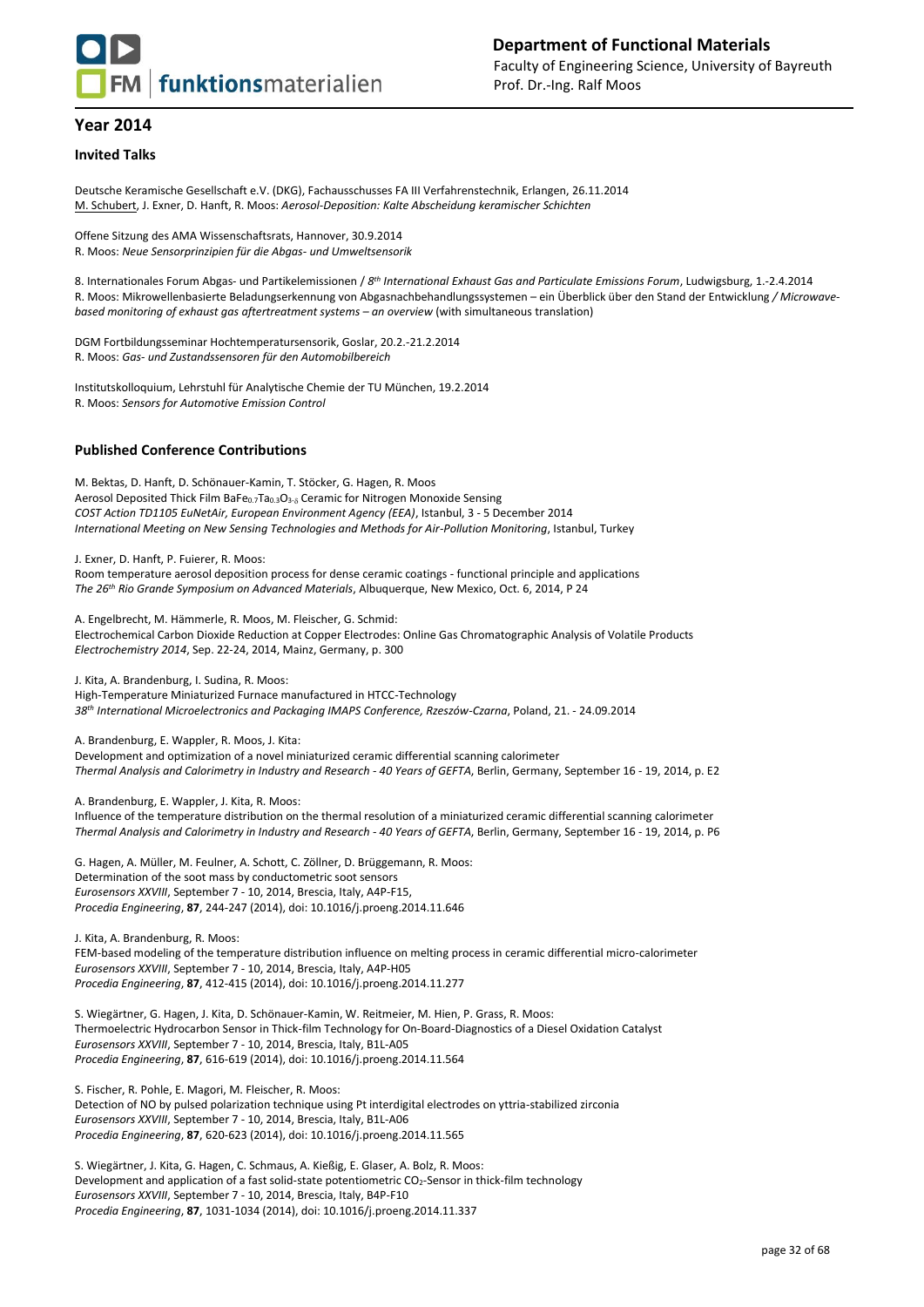

J. Kita, F. Schubert, F. Rettig, A. Engelbrecht, A. Groß, R. Moos: Ceramic Alumina Substrates for High-Temperature Gas Sensors – Implications for Applicability *Eurosensors XXVIII*, September 7 - 10, 2014, Brescia, Italy, C2L-A04 *Procedia Engineering*, **87**, 1505-1508 (2014), doi: 10.1016/j.proeng.2014.11.584 Y. Zheng, U. Sauter, G, Oehler, M. Streeb, R. Moos: Identification of Oxygen Exchange Mechanisms on Geometrically Defined Pt|YSZ Electrodes 65th Annual Meeting of the International Society of Electrochemistry, 31.8.-5.9.2014, Lausanne, Switzerland, p. s13-057 T. Stöcker, B. Plochmann, S. Lang, R. Rüger, R. Moos: Materials for a novel thermoelectric generator with a high degree of design freedom *ICT2014: International Conference on Thermoelectrics*, Nashville, USA, July 6-10, 2014, PC4-001 T. Stöcker, J. Exner, R. Moos: Influence of oxygen on the thermoelectric properties of aerosol-deposited CuFeO<sub>2</sub> *ICT2014: International Conference on Thermoelectrics*, Nashville, USA, July 6-10, 2014, PA4-003 M. Feulner, R. Stöber, G. Fischerauer, R. Moos: How the humidity of a DPF effects the microwave based soot load determination *18th ETH Conference on Combustion Generated Nanoparticles*, June 22- 25, 2014, Zurich, Switzerland J. Exner, P. Fuierer, R. Moos: Aerosol Co-Deposition of Bi<sub>2</sub>O<sub>3</sub> and TiO<sub>2</sub> and in-situ formation of Bi<sub>4</sub>Ti<sub>3</sub>O<sub>12</sub> *Electroceramics XIV*, June 16-20, 2014, Bucharest, Romania, p. 357-358 D. Hanft, J. Exner, M. Schubert, R. Moos: Room temperature aerosol deposition process for dense ceramic coatings *Aerosol Technology 2014*, 16.6.-18.6.2014, Karlsruhe, Germany, T240A04 T.N.H. Nguyen, S. Denneler, M. Ahlstedt, C.Schuh, R. Moos: Fabrication and Characterization of Optical Ceramic Layers using the Aerosol Deposition Method *CIMTEC 13th International Ceramics Congress*, June 8-13, 2014, Montecatini Terme, Italy, CI-1:L10 S. Wiegärtner, G. Hagen, J. Kita, D. Schönauer-Kamin, R. Moos, M. Hien, W. Reitmeier, P. Grass: Thermoelektrischer Kohlenwasserstoffsensor in Dickschichttechnik zur On-Board-Diagnose eines Diesel-Oxidations-Katalysators *Sensoren und Messsysteme 2014*, 3.6.-4.6.2014, Nürnberg, ISBN 978-3-8007-3622-5 A. Brandenburg , J. Kita, E. Wappler, R. Moos: Optimierung eines LTCC-basierten miniaturisierten dynamischen Wärmestromdifferenzkalorimeters *Sensoren und Messsysteme 2014*, 3.6.-4.6.2014, Nürnberg, ISBN 978-3-8007-3622-5 M. Bektas, D. Hanft, D. Schönauer-Kamin, T. Stöcker, G. Hagen, R. Moos: Resistive temperature independent oxygen and NO sensors of BaFe<sub>1-x</sub>TaxO<sub>3- $\delta$ </sub> produced by aerosol deposition method E-MRS 2014 Spring Meeting, Lille, France, May 26-30, 2014, B.IX 2 I. Marr: Gasdosimeter zur NOx-Detektion 5. Doktorandentreffen der Gassensorik/Gasmesstechnik, 9.4.-10.4.2014, Aachen M. Bektas: Resistive temperature independent oxygen and NO sensors of  $BaFe_{1x}Ta_xO_{3-\delta}$  produced by aerosol deposition method 5. Doktorandentreffen der Gassensorik/Gasmesstechnik, 9.4.-10.4.2014, Aachen R. Moos: Überblick über den Stand der Abgassensorik *Sensoren im Automobil*, 7.4.-8.4.2013, München, Germany, in: T. Tille et al.: Sensoren im Automobil V, expert Verlag 2014, p. 1 - 14, ISBN 978-3-8169-3207-9 R. Moos: *monitoring of exhaust gas aftertreatment systems – an overview (in German and English)* 

Mikrowellenbasierte Beladungserkennung von Abgasnachbehandlungssystemen – ein Überblick über den Stand der Entwicklung */ Microwave-based Beiträge, 8. Internationales Forum Abgas- und Partikelemissionen / Proceedings, 8th International Exhaust Gas and Particulate Emissions Forum,* Ludwigsburg, Germany, 1.-2.4.2014, ISBN 978-3-00-039634-2, p. 71-79

D. Rauch, D. Kubinski, U. Simon, R. Moos: Detection of the ammonia loading of a zeolite SCR-catalyst by a radio frequency-based method *The 15th International Meeting on Chemical Sensors*, IMCS 15, Buenos Aires, Argentina, 16th - 19th March 2014, M-SA-1-02

I. Marr, A. Groß, R. Moos:

Conductometric Gas Dosimeters for NO<sup>x</sup> Sensing *The 15th International Meeting on Chemical Sensors*, IMCS 15, Buenos Aires, Argentina, 16th - 19th March 2014, T-MCI-2-01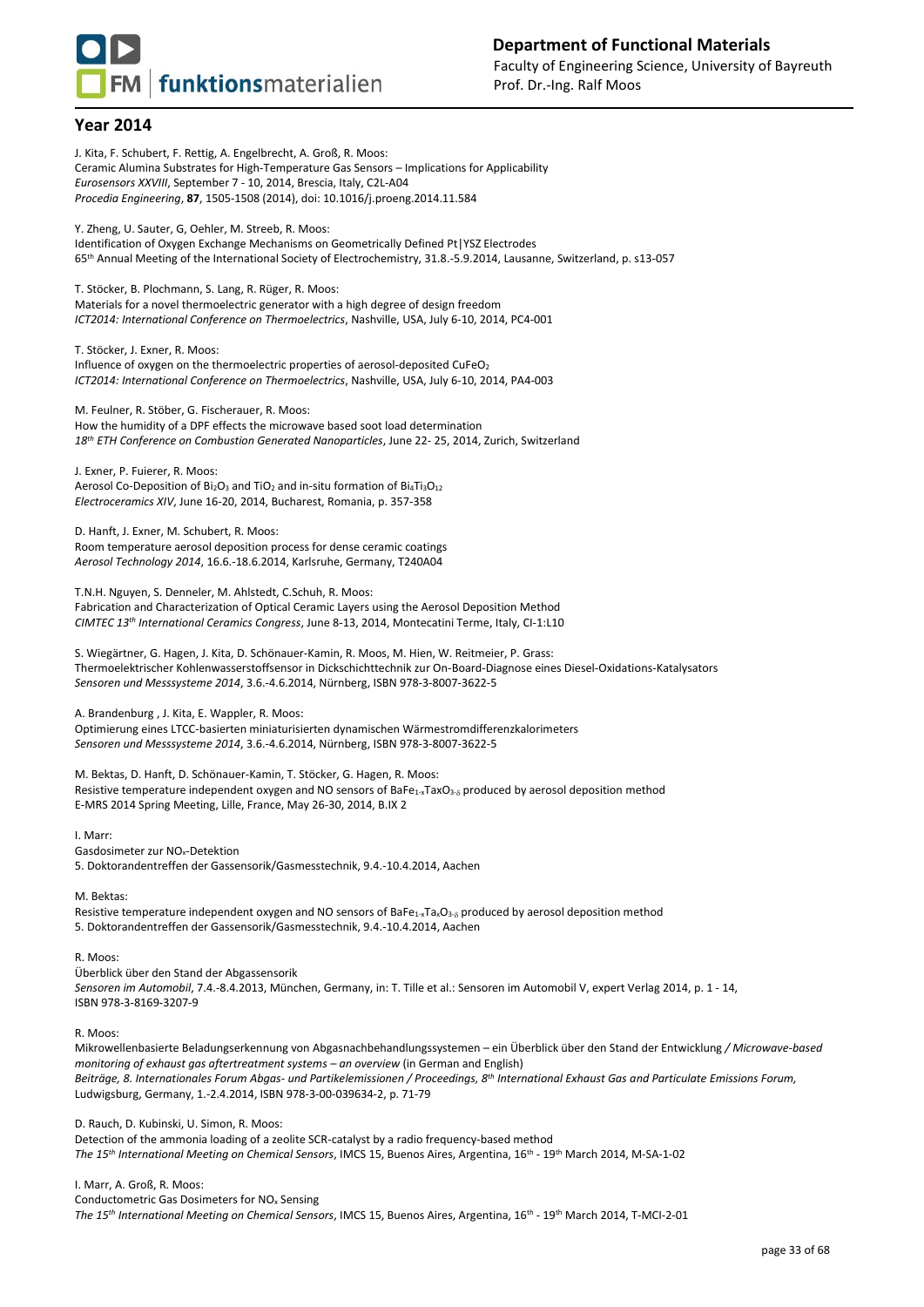

G. Hagen, K. Burger, S. Wiegärtner, D. Schönauer-Kamin, R. Moos:

A novel approach for catalyst OBD – Comparing directly the up- and downstream atmospheres of a catalyst using a special solid electrolyte mixed-potential setup

*The 15th International Meeting on Chemical Sensors*, IMCS 15, Buenos Aires, Argentina, 16th - 19th March 2014, M-MCII-2-01

S. Fischer, R. Moos, D. Schönauer-Kamin, R. Pohle, J. Janek, M. Fleischer: Why can we detect selectively NOx with Pt/YSZ by applying the pulsed polarization technique – a first model approach *The 15th International Meeting on Chemical Sensors*, IMCS 15, Buenos Aires, Argentina, 16th - 19th March 2014, M-SA-1-02

D. Rauch, G. Albrecht, D. Kubinski, R. Moos:

A microwave-based method to monitor the ammonia loading of a vanadia doped tungsten-titania SCR catalyst *The 15th International Meeting on Chemical Sensors*, IMCS 15, Buenos Aires, Argentina, 16th - 19th March 2014, MPS-T2-7

R. Moos, D. Rauch, T. Simons, U. Simon:

Can we monitor the catalytic properties of zeolite-based automotive catalysts by electrical measurements in situ? *26. Deutsche Zeolith-Tagung*, March, 26.2.-28.2.2014, Paderborn, p. 17-18

#### **Doctoral Theses**

B. Plochmann:

Polymer-Oxid-Verbundwerkstoffe für neuartige thermoelektrische Generatoren mit großer Designfreiheit (Polymer-Oxide-Composites for Novel Thermoelectric Generators with a Large Degree of Design Freedom) In: R. Moos, G. Fischerauer (Hrsg.), Bayreuther Beiträge zu Materialien und Prozessen, Bd. 4, Shaker-Verlag, Aachen (2014), ISBN: 978-3-8440-3033-4

P. Bartscherer:

Entwicklung einer elektrisch leitfähigen keramischen Funktionsschicht für Abgassensoren

(Development of a Conductive Ceramic Functional Layer for Exhaust Gas Sensors)

In: R. Moos, G. Fischerauer (Hrsg.), Bayreuther Beiträge zur Sensorik und Messtechnik, Bd. 11, Shaker-Verlag, Aachen (2014), ISBN: 978-3-8440-2912-3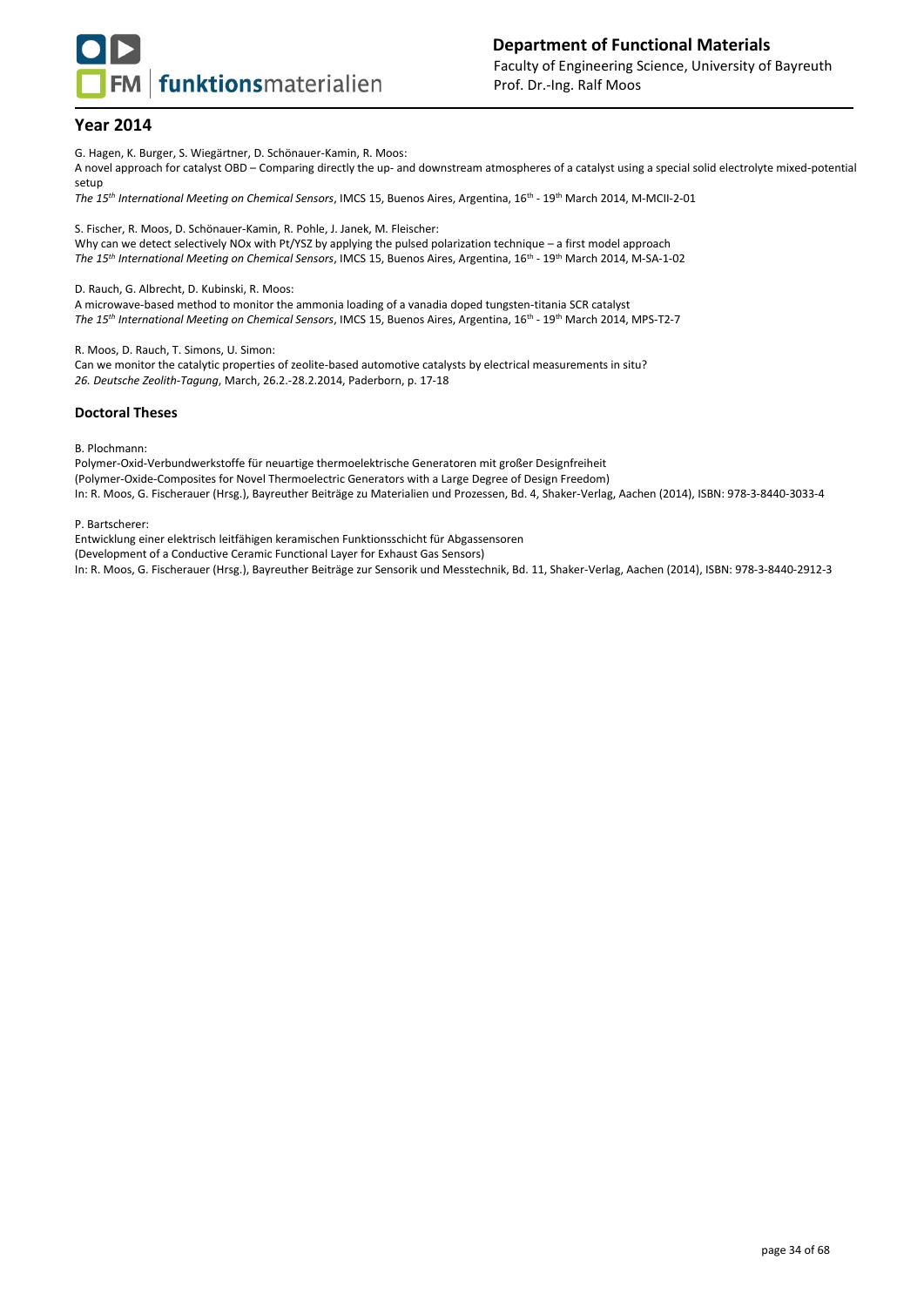

#### **Paper Awards**

Best Paper Award 2013 S. Achmann, G. Hagen, J. Kita, I.M. Malkowsky, C. Kiener, R. Moos: Metal-Organic Frameworks for Sensing Applications in the Gas Phase *Sensors*, **9**, 1574-1589 (2009), doi: 10.3390/s90301574 Details about the award: *Sensors*, **13**, 2113-2116 (2013), doi: 10.3390/s130202113

#### **Peer Reviewed Journals**

S. Fischer, D. Schönauer-Kamin, R. Pohle, M. Fleischer, R. Moos: NO Detection by Pulsed Polarization of Lambda Probes - Influence of the Reference Atmosphere *Sensors*, **13**, 16051-16064 (2013), doi: 10.3390/s131216051

J. Kita, W. Missal, E. Wappler, F. Bechtold, R. Moos: Development of a Miniaturized Ceramic Differential Calorimeter Device in LTCC Technology *Journal of Ceramic Science and Technology*, **4**, 137-144 (2014), doi: 10.4416/JCST2013-00008

A. Brandenburg, J. Kita, A. Groß, R. Moos:

Novel tube-type LTCC transducers with buried heaters and inner interdigitated electrodes as a platform for gas sensing at various high temperatures *Sensors and Actuators B: Chemical*, **189**, 80-88 (2013), doi: 10.1016/j.snb.2012.12.119

A. Groß, T. Weller, H.L. Tuller, R. Moos: Electrical Conductivity Study of NO<sub>x</sub> Trap Materials BaCO<sub>3</sub> and K<sub>2</sub>CO<sub>3</sub>/La-Al<sub>2</sub>O<sub>3</sub> during NO<sub>x</sub> Exposure *Sensors and Actuators B: Chemical*, **187**, 461-470 (2013), doi: 10.1016/j.snb.2013.01.083

M.Z. Ahmad, A.Z. Sadek, K. Latham, J. Kita, R. Moos, W. Wlodarski: Chemically synthesized one-dimensional zinc oxide nanorods for ethanol sensing *Sensors and Actuators B: Chemical*, **187**, 295-300 (2013), doi: 10.1016/j.snb.2012.11.042

G. Hagen, J. Kita, N. Izu, U. Röder-Roith, D. Schönauer-Kamin, R. Moos: Planar platform for temperature dependent four-wire impedance spectroscopy – A novel tool for the characterization of functional materials *Sensors and Actuators B: Chemical*, **187**, 174-183 (2013), doi: 10.1016/j.snb.2012.10.068

A. Groß, D. Hanft, G. Beulertz, I. Marr, D. Kubinski, J. Visser, R. Moos: The Effect of  $SO_2$  on the Sensitive Layer of a  $NO<sub>x</sub>$  Dosimeter *Sensors and Actuators B: Chemical*, **187**, 153-161 (2013), doi: 10.1016/j.snb.2012.10.039

R. Moos: Special issue IMCS 2012, in Nuremberg, Germany *Sensors and Actuators B: Chemical*, **187**, 1 (2013), doi: 10.1016/j.snb.2013.03.027

N. Izu, G. Hagen, F. Schubert, D. Schönauer-Kamin, R. Moos: Effect of a porous Pt/alumina cover layer for  $V_2O_5/WO_3/TiO_2$  resistive SO<sub>2</sub> sensing materials *Journal of the Ceramic Society of Japan*, **121**, 734-737 (2013), doi: 10.2109/jcersj2.121.734

P. Bartscherer, R. Moos: Improvement of the sensitivity of a conductometric soot sensor by adding a conductive cover layer *Journal of Sensors and Sensor Systems,* **2**, 95-102 (2013), doi: 10.5194/jsss-2-95-2013

R. Moos, G. Beulertz, S. Reiß, G. Hagen, G. Fischerauer, M. Votsmeier, J. Gieshoff: Overview: Status of the microwave-based automotive catalyst state diagnosis *Topics in Catalysis*, **56**, 358-364 (2013), doi: 10.1007/s11244-013-9980-x

G. Beulertz, M. Fritsch, G. Fischerauer, F. Herbst, J. Gieshoff, M. Votsmeier, G. Hagen, R. Moos: Microwave Cavity Perturbation as a Tool for Laboratory In Situ Measurement of the Oxidation State of Three Way Catalysts *Topics in Catalysis*, **56**, 405-409 (2013), doi: 10.1007/s11244-013-9987-3

M. Feulner, G. Hagen, A. Piontkowski, A. Müller, G. Fischerauer, D. Brüggemann, R. Moos: In-Operation Monitoring of the Soot Load of Diesel Particulate Filters - Initial Tests *Topics in Catalysis*, **56**, 483-488 (2013), doi: 10.1007/s11244-013-0002-9

D. Schönauer-Kamin, M. Fleischer, R. Moos:

Half-cell potential analysis of an ammonia sensor with the electrochemical cell Au | YSZ | Au, VWT *Sensors*, **13**, 4760-4780 (2013), doi: 10.3390/s130404760

A. Groß, M. Kremling, I. Marr, D.J. Kubinski, J.H. Visser, H.L. Tuller, R. Moos: Dosimeter-type NO<sup>x</sup> sensing properties of KMnO<sup>4</sup> and its electrical conductivity during temperature programmed desorption *Sensors*, **13**, 4428-4449 (2013), doi: 10.3390/s130404428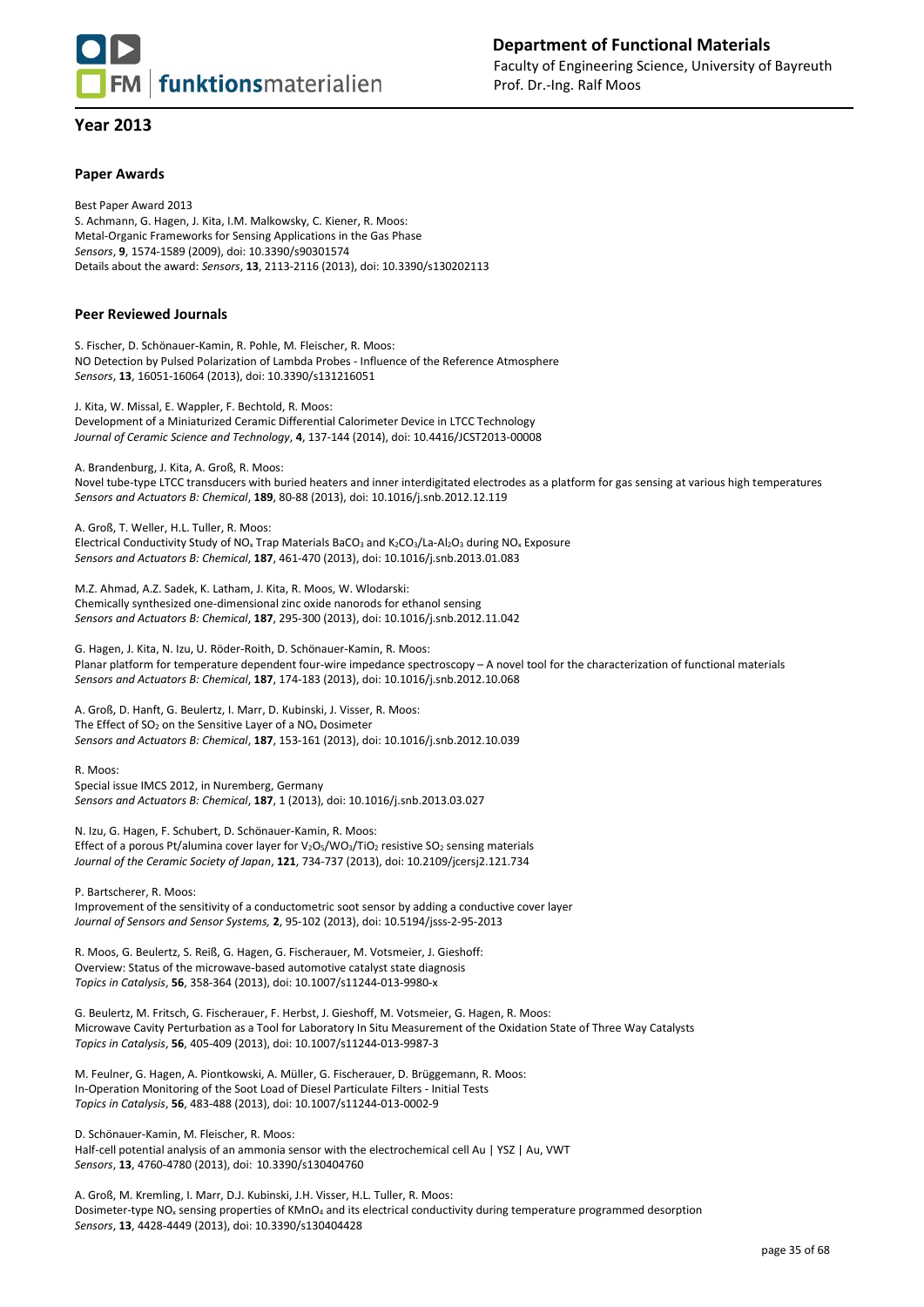

## **Department of Functional Materials** Faculty of Engineering Science, University of Bayreuth Prof. Dr.-Ing. Ralf Moos

## **Year 2013**

D. Rauch, P. Fremerey, A. Jess, R. Moos:

In situ detection of coke deposits on fixed-bed catalysts by a radio frequency-based method *Sensors and Actuators B: Chemical*, **181**, 681-689 (2013), doi: 10.1016/j.snb.2013.01.022

## **Invited Talks**

22. Diskussionstagung Anorganisch-Technische Chemie, 28.2.-1.3. 2013, Frankfurt R. Moos: *ZrO2-basierte Gassensoren für Anwendungen im Abgas*

#### **Book Contributions**

F. Rettig, R. Moos: Semiconducting direct thermoelectric gas sensors In: R. Jaaniso, O.K. Tan (eds.), Semiconductor gas sensors, Woodhead Publishing Ltd., Cambridge, UK (2013), p. 261-296, ISBN 978-0-85709-236-6 (print), ISBN 978-0-85709-866-5 (online), doi: 10.1533/9780857098665.2.261

## **Published Conference Contributions**

S. Fischer, D. Schönauer-Kamin, R. Pohle, E. Magori, M. Fleischer, R. Moos: NOx-Detektion mittels Spannungs-Puls-Messung am System Pt | YSZ G. Gerlach, A. Schütze (Hrsg.), *11. Dresdner Sensor-Symposium*, 9.-11. Dezember 2013, Dresden, p. 28-33, doi: 10.5162/11dss2013/2.1

M. Feulner, A. Müller, R. Stöber, G. Fischerauer, R. Moos: Messungen zum Einfluss von Wasser auf die Beladungserkennung von Dieselpartikelfiltern mit Mikrowellentechnik G. Gerlach, A. Schütze (Hrsg.), *11. Dresdner Sensor-Symposium*, 9.-11. Dezember 2013, Dresden, p. 239-242, doi: 10.5162/11dss2013/B8

A. Brandenburg, J. Kita, E. Wappler, R. Moos:

Optimierung eines miniaturisierten dynamischen Wärmestromdifferenzkalorimeters in LTCC-Technologie G. Gerlach, A. Schütze (Hrsg.), *11. Dresdner Sensor-Symposium*, 9.-11. Dezember 2013, Dresden, p. 300-303, doi: 10.5162/11dss2013/E9

P. Fremerey, A. Jess, R. Moos:

Sensor für die In-situ-Bestimmung der Schwefelbeladung auf Festbettkatalysatoren G. Gerlach, A. Schütze (Hrsg.), *11. Dresdner Sensor-Symposium*, 9.-11. Dezember 2013, Dresden, p. 308-312, doi: 10.5162/11dss2013/F1

G. Hagen, J. Kita, D. Schönauer-Kamin, R. Moos:

Planarer Vierleiter-Transducer für impedanzspektroskopische Material- und Sensorcharakterisierung G. Gerlach, A. Schütze (Hrsg.), *11. Dresdner Sensor-Symposium*, 9.-11. Dezember 2013, Dresden, p. 313-316, doi: 10.5162/11dss2013/F2

I. Marr, T. Stöcker, R. Moos: Resistives Gasdosimeter auf Basis von PEDOT:PSS zur Detektion von NO und NO<sup>2</sup> G. Gerlach, A. Schütze (Hrsg.), *11. Dresdner Sensor-Symposium*, 9.-11. Dezember 2013, Dresden, p. 317-320, doi: 10.5162/11dss2013/F3

Y. Zheng, U. Sauter, C. Dormann, G. Oehler, M. Streeb, K. Sahner, L. Kunz, U. Glanz, R. Moos: Investigation of Oxygen Reactions in a Screen-printed Pt/YSZ-Model Electrode System *ECS Transactions*, **58**, 37-43 (2014), doi: 10.1149/05822.0037ecst

Y. Zheng, U. Sauter, L. Kunz, M. Streeb, G. Oehler, K. Sahner, R. Moos: Investigation of Oxygen Reactions in a Screen-printed Pt/YSZ-Model Electrode System *224th ECS Meeting*, October 27 - November 1, 2013, San Francisco, USA, Abstract 2705

I. Marr, A. Groß, R. Moos: Conductometric Gas Dosimeter for NO<sub>2</sub> Detection *COST Action TD1105 EuNetAir, European Environment Agency (EEA)*, Copenhagen, 3 - 4 October 2013 *International Meeting on New Sensing Technologies and Methods for Air-Pollution Monitoring*, Copenhagen

A. Brandenburg, J. Kita, E. Wappler, R. Moos:

Optimization of a miniaturized ceramic differential scanning calorimeter device *37th International Microelectronics and Packaging IMAPS Conference, Kraków*, Poland 22. - 25.09.2013, p. 102

I. Marr:

Das integrierende Messverfahren – Beispiele für Gasdosimeter 4. Doktorandentreffen der Gassensorik/Gasmesstechnik, 19.9.-20.9.2013, Tübingen

I. Pricha, U. Liepold, M. Ahlstedt, W. Rossner, R. Moos: Processing of luminescent multilayer converter ceramics for light emitting diodes *13th International Conference of the European Ceramic Society*, June 23-26, 2013, Limoges, France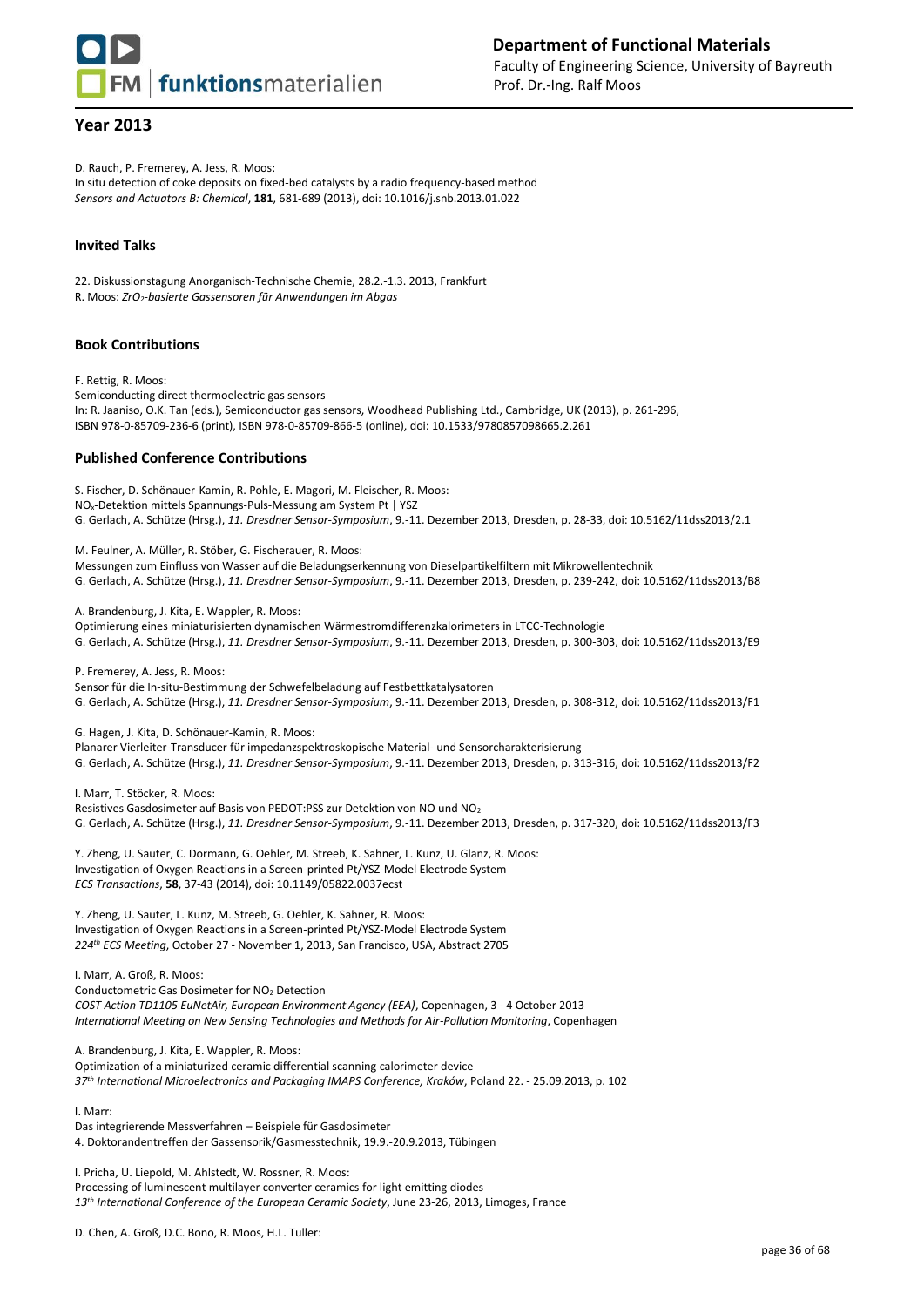

Electrical conductivity relaxation measurements: Application of low thermal mass heater stick *Solid State Ionics 19*, June 2-7, 2013, Kyoto, Japan, Abstracts, p. 20

D. Schönauer-Kamin, M. Fleischer, R. Moos: Influence of V<sub>2</sub>O<sub>5</sub> content of the catalyst layer of a non-Nernstian NH<sub>3</sub> sensor *Solid State Ionics 19*, June 2-7, 2013, Kyoto, Japan, Abstracts, p. 38

S. Fischer, R. Pohle, E. Magori, M. Fleischer, R. Moos: Detection of NO by Pulsed Polarization of Pt | YSZ *Solid State Ionics 19*, June 2-7, 2013, Kyoto, Japan, Abstracts, p. 100

J. Exner, M. Maier, P. Fuierer, R. Moos: Aerosol Deposition of Bismuth Vanadates *Solid State Ionics 19*, June 2-7, 2013, Kyoto, Japan, Abstracts, p. 132

A. Groß, I. Marr, R. Moos:

Overview on solid-state dosimeter-type gas sensors *Sensor 2013*, Proceedings of the 16th International Conference on Sensors and Measurement Science, 14.-16. May 2013, Nürnberg, p. 650 - 655 doi: 10.5162/sensor2013/E6.3

S. Wiegärtner, G. Hagen, J. Kita, R. Moos, E. Glaser, J. Spallek, A. Bolz, C. Schmaus, A. Kießig: A solid-state potentiometric  $CO_2$ -sensor in thick film technology for breath analysis *Sensor 2013*, Proceedings of the 16th International Conference on Sensors and Measurement Science, 14.-16. May 2013, Nürnberg, p. 717 - 719 doi: 10.5162/sensor2013/P2.3

S. Fischer, R. Pohle, E. Magori, B. Farber, M. Fleischer, R. Moos: Pulsed polarization of lambda probes – evaluation of the polarization current *Sensor 2013*, Proceedings of the 16th International Conference on Sensors and Measurement Science, 14.-16. May 2013, Nürnberg, p. 732 - 735 doi: 10.5162/sensor2013/P2.7

M. Feulner, A. Müller, G. Hagen, D. Brüggemann, R. Moos:

Microwave-Based Diesel Particulate Filter Monitoring – Soot Load Determination and Influencing Parameters Sensor 2013, Proceedings of the 16<sup>th</sup> International Conference on Sensors and Measurement Science, 14.-16. May 2013, Nürnberg, p. 753 - 756 doi: 10.5162/sensor2013/P4.1

P. Fremerey, D. Rauch, A. Jess, R. Moos:

In operando detection of coke deposits on a fixed-bed catalyst by a contactless microwave method *Sensor 2013*, Proceedings of the 16th International Conference on Sensors and Measurement Science, 14.-16. May 2013, Nürnberg, p. 761 - 765 doi: 10.5162/sensor2013/P4.3

T. Stöcker, R. Moos, R. Rüger:

Defect chemistry and thermoelectric properties of doped Delafossite-type oxide CuFeO<sub>2</sub> *2 nd International Conference on Materials for Energy*, EnMat II, Karlsruhe, Germany, May 12-16, 2013, 1.02-04

P. Fremerey, D. Rauch, A. Jess, R. Moos:

Direkte Bestimmung der Koksbeladung von Festbettkatalysatoren mit einem Mikrowellenmessverfahren *Jahrestreffen Reaktionstechnik 2013*, 6.-8. Mai 2013, Würzburg, P13

J. Kita, A. Brandenburg, R. Moos:

Application of Cylindrical Pipe-Type LTCC Substrates as a Platform for Multi-Array Gas Sensors *IMAPS/ACerS 9th International Conference and Exhibition on Ceramic Interconnect and Ceramic Microsystems Technologies* (CICMT 2013), Orlando, Florida, April 23-25, 2013, p. 288-292, doi: 10.4071/CICMT-THA46

D. Ortolino, J. Kita, R. Moos, R. Wurm, A. Pletsch, K. Beart:

Modeling the Failure Mechanism of Electrical Vias Manufactured in Thick-Film Technology *IMAPS/ACerS 9th International Conference and Exhibition on Ceramic Interconnect and Ceramic Microsystems Technologies* (CICMT 2013), Orlando, Florida, April 23-25, 2013, p. 149-154, doi: 10.4071/CICMT-2013-WP23

M. Hämmerle, K. Hilgert, R. Moos: Papierbasierter enzymatischer Gassensor *8. Deutsches Biosensor Symposium 2013*, 10.-13. März 2013, Wildau, P29

I. Marr, G. Hagen, R. Moos: Sensing the zeolites' functionalities and zeolites for sensing applications - an overview Proceedings *25. Deutsche Zeolith-Tagung*, March, 6.-8. 2013, Hamburg, P019, p. 104-105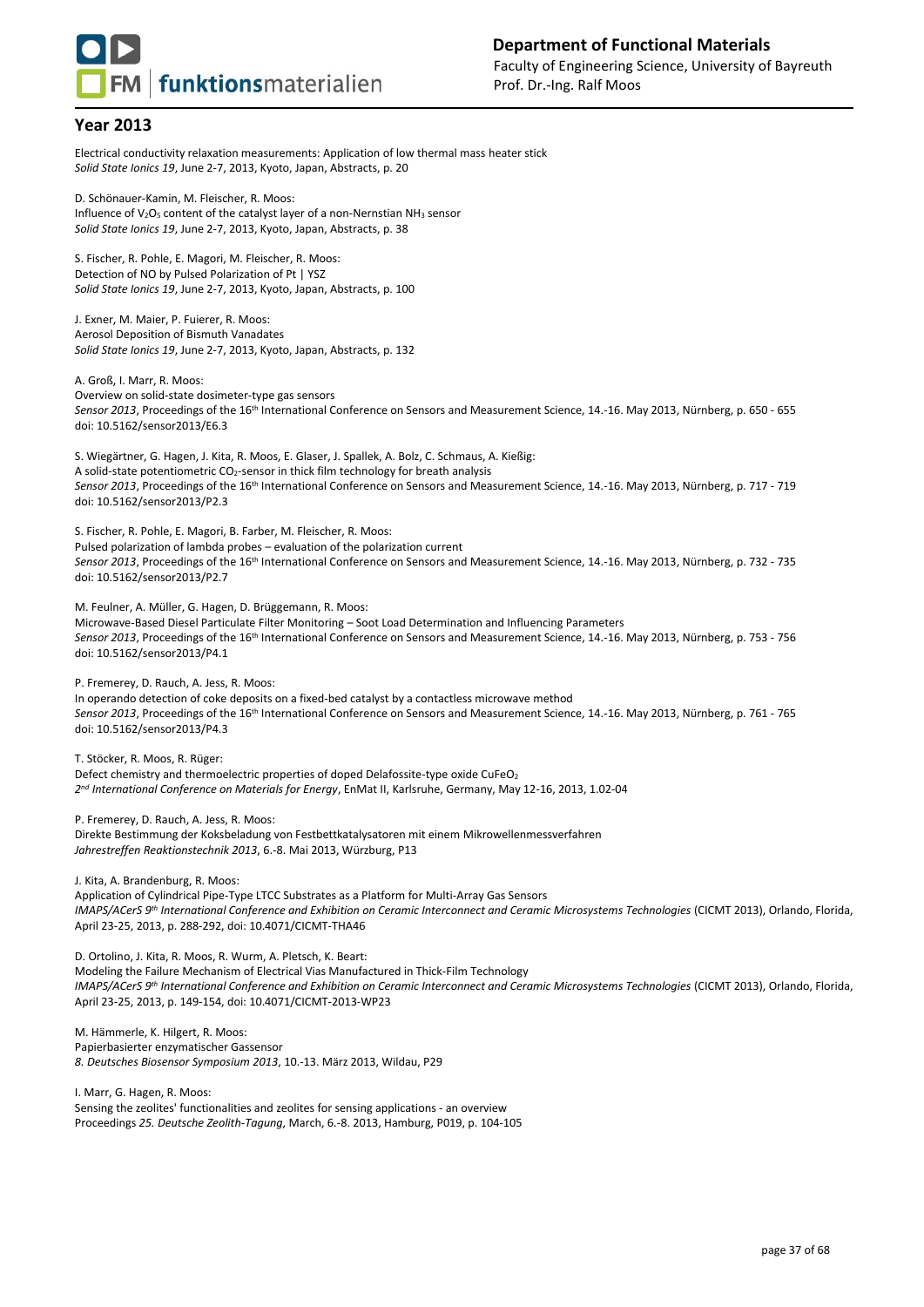

#### **Peer Reviewed Journals**

G. Beulertz, A. Groß, R. Moos, D.J. Kubinski, J.H. Visser: Determining the Total Amount of  $NO_x$  in a Gas Stream - Advances in the Accumulating Gas Sensor Principle *Sensors and Actuators B: Chemical*, **175**, 157-162 (2012), doi: 10.1016/j.snb.2012.02.017

S. Fischer, R. Pohle, E. Magori, D. Schönauer-Kamin, M. Fleischer, R. Moos: Pulsed Polarization of Platinum Electrodes on YSZ *Solid State Ionics*, **225**, 371-375 (2012), doi: 10.1016/j.ssi.2012.03.020

A. Groß, S.R. Bishop, D.J. Yang, H.L. Tuller, R. Moos: The Electrical Properties of  $NO<sub>x</sub>$ -storing Carbonates during  $NO<sub>x</sub>$  exposure *Solid State Ionics*, **225**, 317-323 (2012), doi: 10.1016/j.ssi.2012.05.009

C. Schlangen, M. Hämmerle, R. Moos: Amperometric enzyme electrodes for the determination of volatile alcohols in the headspace above fruit and vegetable juices *Microchimica Acta*, **179**, 115-121 (2012), doi: 10.1007/s00604-012-0867-5

A. Groß, M. Richter, D.J. Kubinski, J.H. Visser, R. Moos: The Effect of the Thickness of the Sensitive Layer on the Performance of the Accumulating NO<sup>x</sup> Sensor *Sensors*, **12**, 12329-12346 (2012), doi: 10.3390/s120912329

S. Denneler, C. Schuh, K. Benkert, R. Moos: Influence of sintering conditions on doped PZT ceramics for base-metal electrode multilayer actuators *Functional Materials Letters*, **5**, 1250022 (2012), doi: 10.1142/S1793604712500221

W. Missal, J. Kita, E. Wappler, F. Bechtold, R. Moos: Calorimetric Sensitivity and Thermal Resolution of a Novel Miniaturized Ceramic DSC Chip in LTCC Technology *Thermochimica Acta*, **543**, 142-149 (2012), doi: 10.1016/j.tca.2012.05.019

T. Stöcker, A. Köhler, R. Moos: Why does the electrical conductivity in PEDOT: PSS decrease with PSS content? A study combining thermoelectric measurements with impedance spectroscopy *Journal of Polymer Science Part B: Polymer Physics,* **50**, 976-983 (2012), doi: 10.1002/polb.23089

A. Groß, G. Beulertz, I. Marr, D.J. Kubinski, J.H. Visser, R. Moos: Dual Mode NO<sup>x</sup> Sensor: Measuring Both the Accumulated Amount and Instantaneous Level at Low Concentrations *Sensors*, **12**, 2831-2850 (2012), doi: 10.3390/s120302831

#### **Book Contributions**

R. Moos:

New approaches for exhaust gas sensing. In: M. Lehmann, M. Fleischer (eds.), Solid State Gas Sensors: Industrial Application, Springer, Berlin (2012), p. 173-188, ISBN 978-3-642-28092-4, doi: 10.1007/5346\_2011\_6

#### **Invited Talks**

European Network on New Sensing Technologies for Air-Pollution Control and Environmental Sustainability - EuNetAir, Rome, Italy, 4 - 6 Dec. 2012 Daniela Schönauer-Kamin: *Examples of applications of SCR-catalyst materials for exhaust gas monitoring in Germany*

E-COSM'12, IFAC Workshop on Engine and Powertrain Control, Simulation and Modeling, Rueil-Malmaison, France, October 23-25, 2012 R. Moos: *Overview of the status of the automotive catalyst state diagnosis using microwave-based techniques*

CAPOC9, 9th International Congress on Catalysis and Automotive Pollution Control, Brussels, Belgium, August 29 - 31, 2012 R. Moos, G. Beulertz, S. Reiß, G. Hagen, G. Fischerauer, M. Votsmeier, J. Gieshoff: *Status of the microwave-based automotive catalyst state diagnosis* 

DGM Fortbildungsseminar Hochtemperatursensorik, Goslar, 23.2.-24.2.2012 R. Moos: *Gas- und Zustandssensoren für den Automobilbereich*

36th Intl. Conference on Advanced Ceramics and Composites, Daytona Beach, Florida, 22.-27.1.2012 R. Moos: *Sensors and Catalysts in Automotive Exhaust Gas Aftertreatment - an Overview on recent developments and research trends*

#### **Published Conference Contributions**

R. Moos:

Overview of the status of the automotive catalyst state diagnosis using microwave-based techniques *E-COSM'12, IFAC Workshop on Engine and Powertrain Control, Simulation and Modeling*, Rueil-Malmaison, France, October 23-25, 2012, p. 409-414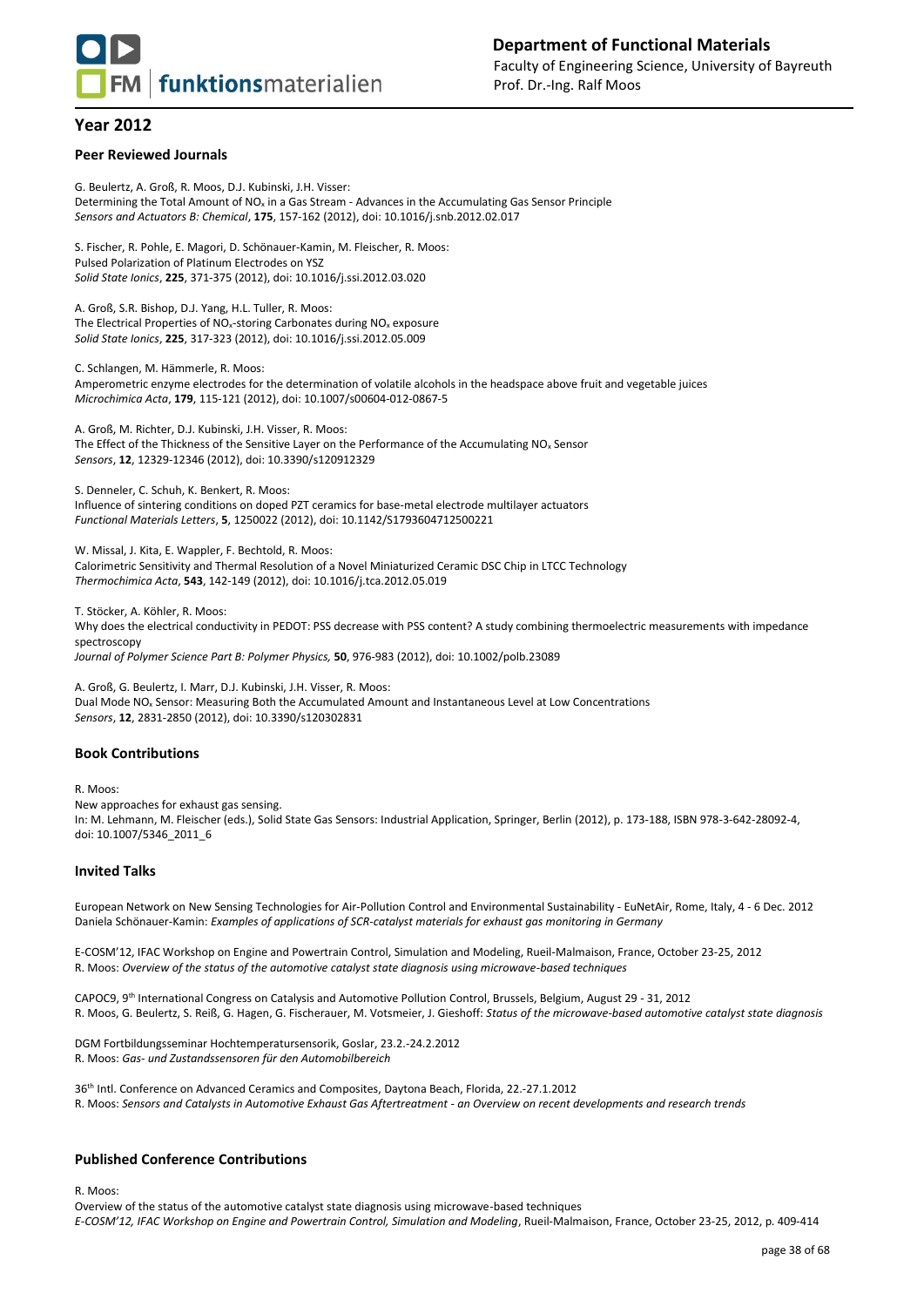# **FM** funktionsmaterialien

## **Department of Functional Materials** Faculty of Engineering Science, University of Bayreuth Prof. Dr.-Ing. Ralf Moos

## **Year 2012**

I. Marr:

Integrierendes Messprinzip am Beispiel eines NOx-Speichermaterials

2. Doktorandentreffen der Gassensorik/Gasmesstechnik, 8.10.- 9.10.2012, Saarbrücken

P. Fremerey:

Katalysatorüberwachung mittels Hochfrequenztechnik am Beispiel der Koksbeladung von Festbettkatalysatoren 2. Doktorandentreffen der Gassensorik/Gasmesstechnik, 8.10.- 9.10.2012, Saarbrücken

J. Kita, A. Brandenburg, A. Groß, R. Moos:

Novel tube-type LTCC transducers with buried heaters and inner electrodes for high-temperatures gas sensors *Eurosensors XXVI*, September 9 - 12, 2012, Cracow, Poland, *Procedia Engineering*, **47**, 60-63 (2012), doi: 10.1016/j.proeng.2012.09.084

R. Moos, G. Beulertz, S. Reiß, G. Hagen, G. Fischerauer, M. Votsmeier, J. Gieshoff: Status of the microwave-based automotive catalyst state diagnosis *CAPOC9 - 9 th International Congress on Catalysis and Automotive Pollution Control*, Brussels, Belgium, Aug. 29 - 31, 2012, Vol. 1, p. 33-44

G. Beulertz, M. Fritsch, G. Fischerauer, F. Herbst, J. Gieshoff, M. Votsmeier, G. Hagen, R. Moos: In-situ three-way-catalyst characterization for a laboratory test bench *CAPOC9 - 9 th International Congress on Catalysis and Automotive Pollution Control*, Brussels, Belgium, Aug. 29 - 31, 2012, Vol. 3, p. 321-329

M. Feulner, G. Hagen, A. Piontkowski, A. Müller, G. Fischerauer, D. Brüggemann, R. Moos: In-operation monitoring of the soot load of diesel particulate filters - initial tests *CAPOC9 - 9 th International Congress on Catalysis and Automotive Pollution Control*, Brussels, Belgium, Aug. 29 - 31, 2012, Vol. 3, p. 431-439

K. Grimmel, D. Otte, E. Glaser, S. Wiegärtner, G. Hagen, J. Kita, C. Schmaus, A. Kießig, R. Moos, A. Bolz: Praktifizierung eines neuartigen Kapnometriesensors für die Fehlintubationserkennung *26. Treffpunkt Medizintechnik*, Charité - Universitätsmedizin Berlin, 7. Juni 2012

P. Fremerey, D. Rauch, R. Moos, A. Jess

Detection of coke loading on fixed bed catalyst by a contactless microwave-based method *15th International Congress on Catalysis 2012*, Munich, Germany, July 01 - 06, 2012, P1.01\_6875

D. Rauch, P. Fremerey, A. Jess, R. Moos:

Detection of coke deposits on a fixed-bed catalyst by a contactless microwave method: first measurements *The 14th International Meeting on Chemical Sensors*, IMCS 14, Nuremberg, Germany, 20th -23rd May 2012, p. 76-79, doi: 10.5162/IMCS2012/1.1.5

M. Z. Ahmad, A.Z. Sadek, K. Latham, J. Kita, R. Moos, W. Wlodarski: Chemically synthesized one-dimensional zinc oxide nanorods for ethanol sensing *The 14th International Meeting on Chemical Sensors*, IMCS 14, Nuremberg, Germany, 20th -23rd May 2012, p. 283-286, doi: 10.5162/IMCS2012/3.3.3

D. Schönauer-Kamin, R. Moos:

SCR-Catalyst Materials for Exhaust Gas Detection The 14<sup>th</sup> International Meeting on Chemical Sensors, IMCS 14, Nuremberg, Germany, 20<sup>th</sup> -23<sup>rd</sup> May 2012, p. 387-390, doi: 10.5162/IMCS2012/4.4.4

A. Groß, D. Hanft, M. Richter, G. Beulertz, D. Kubinski, J. Visser, R. Moos: The influence of SO<sub>2</sub> and the thickness of the sensitive layer on the performance of the Integrating NO<sub>x</sub> Sensor *The 14th International Meeting on Chemical Sensors*, IMCS 14, Nuremberg, Germany, 20th -23rd May 2012, p. 436-439, doi: 10.5162/IMCS2012/5.2.2

S. Fischer, D. Schönauer-Kamin, R. Pohle, E. Magori, B. Farber, M. Fleischer, R. Moos: NOx-detection by pulsed polarization of lambda probes The 14<sup>th</sup> International Meeting on Chemical Sensors, IMCS 14, Nuremberg, Germany, 20<sup>th</sup> -23<sup>rd</sup> May 2012, p. 1050-1053, doi: 10.5162/IMCS2012/P1.6.4

M.Z. Ahmad, J. Chang, A.Z. Sadek, J. Kita, E.R. Waclawik, R. Moos, W. Wlodarski: Non-aqueous synthesis of In<sub>2</sub>O<sub>3</sub> nanoparticles and its NO<sub>2</sub> gas sensing properties *The 14th International Meeting on Chemical Sensors*, IMCS 14, Nuremberg, Germany, 20th -23rd May 2012, p. 1060-1063, doi: 10.5162/IMCS2012/P1.7.3

P. Fremerey, A. Jess, R. Moos:

Direct in-situ detection of sulfur loading on fixed bed catalysts *The 14th International Meeting on Chemical Sensors*, IMCS 14, Nuremberg, Germany, 20th -23rd May 2012, p. 1209-1212, doi: 10.5162/IMCS2012/P1.9.17

P.J. Smith, L. Cavanagh, R. Binions, G. Hagen, S. Wiegärtner:

A Feasibility Study on a Two-Component Metal Oxide Sensor for Engine NO<sup>x</sup> Detection *The 14th International Meeting on Chemical Sensors*, IMCS 14, Nuremberg, Germany, 20th -23rd May 2012, p. 1308-1311, doi: 10.5162/IMCS2012/P2.0.15

C. Schlangen, M. Hämmerle, K. Hilgert, R. Moos:

Determination of Volatile Alcohols in Fruit and Vegetable Juices by an Amperometric Enzyme Electrode Measuring in the Headspace above the Liquid *The 14th International Meeting on Chemical Sensors*, IMCS 14, Nuremberg, Germany, 20th -23rd May 2012, p. 1397-1398, doi: 10.5162/IMCS2012/P2.1.23

M. Feulner, G. Hagen, A. Müller, D. Brüggemann, R. Moos:

In-Operation Monitoring of the Soot Load of Diesel Particulate Filters with a Microwave Method

The 14<sup>th</sup> International Meeting on Chemical Sensors, IMCS 14, Nuremberg, Germany, 20<sup>th</sup> -23<sup>rd</sup> May 2012, p. 1422-1425, doi: 10.5162/IMCS2012/P2.2.6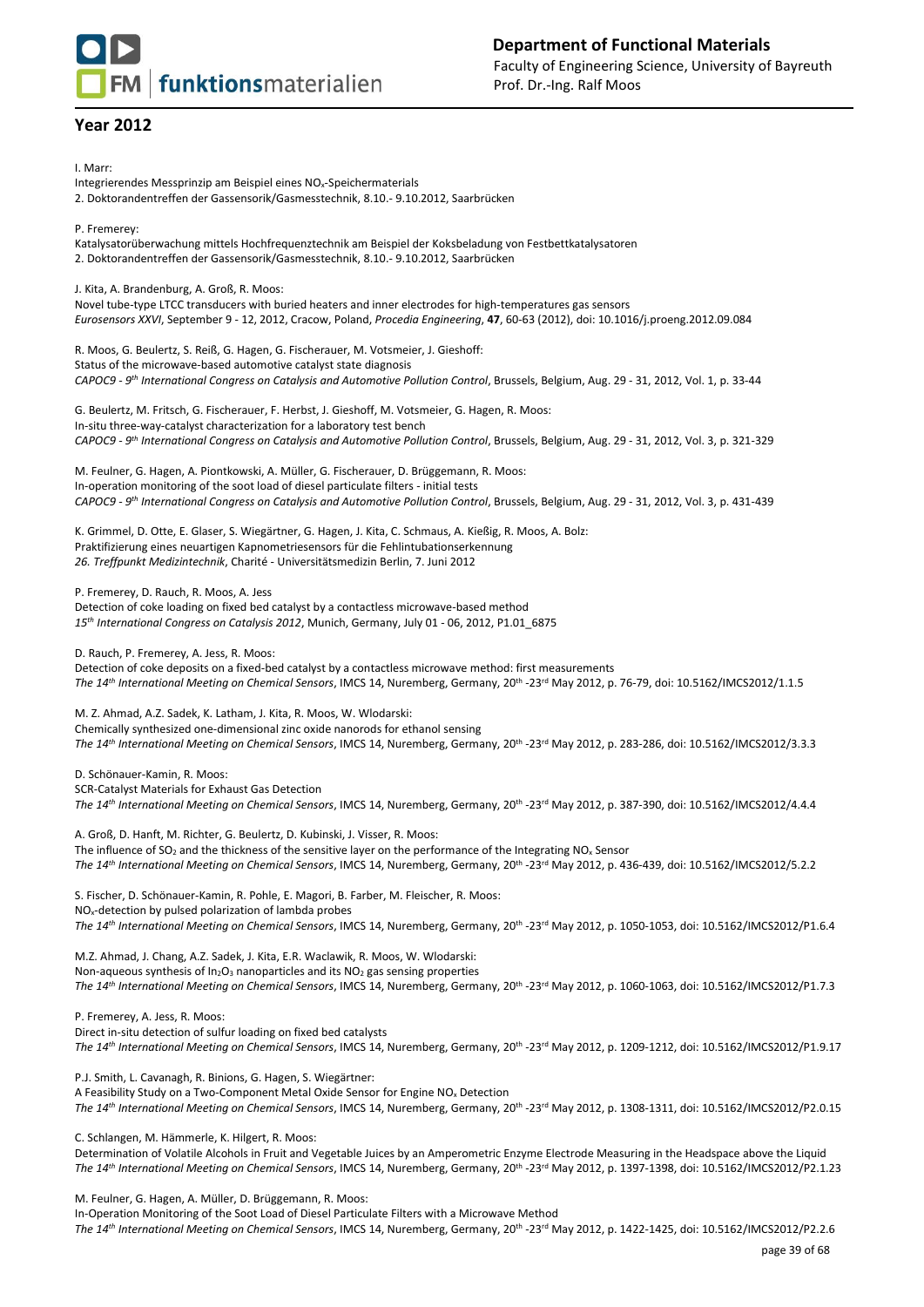**FM** funktionsmaterialien

## **Year 2012**

G. Beulertz, M. Votsmeier, F. Herbst, R. Moos: Replacing the lambda probe by radio frequency-based in-operando three-way catalyst oxygen loading detection *The 14th International Meeting on Chemical Sensors*, IMCS 14, Nuremberg, Germany, 20th -23rd May 2012, p. 1426-1428, doi: 10.5162/IMCS2012/P2.2.7 D. Schönauer-Kamin, M. Fleischer, R. Moos: Half-cell characterization of a novel NH<sub>3</sub> gas sensor

*The 14th International Meeting on Chemical Sensors*, IMCS 14, Nuremberg, Germany, 20th -23rd May 2012, p. 1601-1604, doi: 10.5162/IMCS2012/P2.6.5

I. Marr, A. Nützel, D. Schönauer-Kamin, R. Moos:

Sensing of NO, NO2, and NH<sup>3</sup> with Zeolite-Based Impedimetric Gas Sensors

*The 14th International Meeting on Chemical Sensors*, IMCS 14, Nuremberg, Germany, 20th -23rd May 2012, p. 1660-1663, doi: 10.5162/IMCS2012/P2.8.5

A. Groß, T. Weller, H.L. Tuller, R. Moos: Study of the electrical conductivities of the NO<sub>x</sub> trap materials BaCO<sub>3</sub> and K<sub>2</sub>CO<sub>3</sub>/La-Al<sub>2</sub>O<sub>3</sub> during NO<sub>x</sub> exposure as sensitive layers or for in-situ characterization of catalyst systems *The 14th International Meeting on Chemical Sensors*, IMCS 14, Nuremberg, Germany, 20th -23rd May 2012, p. 1664-1667, doi: 10.5162/IMCS2012/P2.8.6

G. Hagen, J. Kita, N. Izu, U. Röder-Roith, D. Schönauer-Kamin, R. Moos: Temperature-controlled sensor transducer for planar four-wire impedance spectroscopy *The 14th International Meeting on Chemical Sensors*, IMCS 14, Nuremberg, Germany, 20th -23rd May 2012, p. 1735-1736, doi: 10.5162/IMCS2012/P2.9.13

G. Beulertz, S. Reiß, G. Hagen, G. Fischerauer, M. Votsmeier, J. Gieshoff, R. Moos: In situ Katalysator-Charakterisierung mittels Hochfrequenzmesstechnik *45. Jahrestreffen Deutscher Katalytiker*, Weimar, 14. - 16. März 2012

A. Groß:

Integrierende Gassensoren

1. Doktorandentreffen der Gassensorik/Gasmesstechnik, 9.4.-10.4.2014, Hannover

I. Marr, D. Schönauer-Kamin, A. Nützel, M. Schwidder, R. Moos: Detection of NO<sup>x</sup> and NH<sup>3</sup> by an impedimetric sensor based on Fe-ZSM-5 and Fe-SAPO-5 24. Deutsche Zeolith-Tagung, Magdeburg, 7.-9.3.2012, p. 275-276

R. Moos:

Sensors and Catalysts in Automotive Exhaust Gas Aftertreatment - an Overview on recent developments and research trends Abstracts of the *36th International Conference on Advanced Ceramics and Composites*, Daytona Beach, Florida, January 22-27, 2012, p. 146

#### **Doctoral Theses**

U. Röder-Roith:

Elektrochemische Entstickung von Abgasen und direkte thermoelektrische Gassensoren: Beispiele für neuartige Anwendungen von Feststoff-Ionenleitern (Electrochemical Removal of NO<sup>x</sup> from Exhausts and Direct Thermoelectric Gas Sensors: Examples for Novel Applications of Solid Ion Conductors) In: R. Moos, G. Fischerauer (Hrsg.), Bayreuther Beiträge zu Materialien und Prozessen, Bd. 3, Shaker-Verlag, Aachen (2012), ISBN: 978-3-8440-1003-9

S. Reiß:

Direkte Zustandssensorik von Automobilabgaskatalysatoren

(Direct diagnosis of automotive exhaust gas catalysts)

In: R. Moos, G. Fischerauer (Hrsg.), Bayreuther Beiträge zur Sensorik und Messtechnik, Bd. 9, Shaker-Verlag, Aachen (2012), ISBN: 978-3-8440-0841-8

S. Denneler:

Piezoelektrische Vielschichtaktoren mit kupferbasierten Innenelektroden

(Piezoelectric multilayer actuators with copper-based internal electrodes)

In: R. Moos, G. Fischerauer (Hrsg.), Bayreuther Beiträge zu Materialien und Prozessen, Bd. 2, Shaker-Verlag, Aachen (2012), ISBN: 978-3-8440-0747-3, doi: 10.2370/9783844007473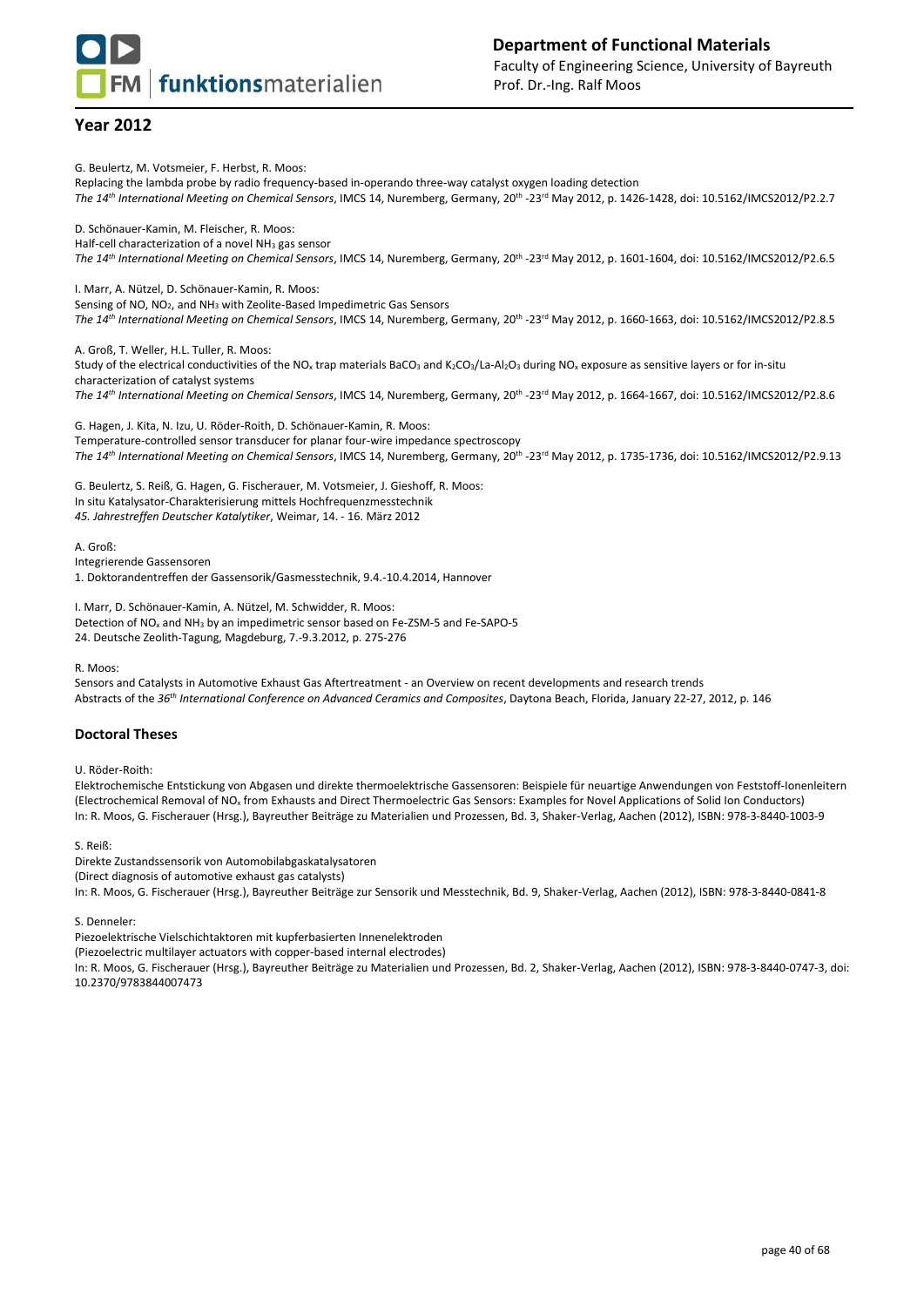

#### **Peer Reviewed Journals**

W. Missal, J. Kita, E. Wappler, F. Gora, A. Kipka, T. Bartnitzek, F. Bechtold, D. Schabbel, B. Pawlowski, R. Moos: Miniaturized Ceramic Differential Scanning Calorimeter with Integrated Oven and Crucible in LTCC Technology *Sensors and Actuators A: Physical,* **172**, 21-26 (2011), doi: 10.1016/j.sna.2011.01.025

N. Izu, G. Hagen, D. Schönauer, U. Röder-Roith, R. Moos:

Planar potentiometric SO<sub>2</sub> gas sensor for high temperatures using NASICON electrolyte combined with V<sub>2</sub>O<sub>5</sub>/WO<sub>3</sub>/TiO<sub>2</sub> + Au or Pt electrode *Journal of the Ceramic Society of Japan*, **119**, 687-691 (2011), doi: 10.2109/jcersj2.119.687

P. Fremerey, S. Reiß, A. Geupel, G. Fischerauer, R. Moos:

Determination of the NO<sub>x</sub> Loading of an Automotive Lean NO<sub>x</sub> Trap by Directly Monitoring the Electrical Properties of the Catalyst Material Itself *Sensors*, **11**, 8261-8280 (2011), doi: 10.3390/s110908261

N. Müller, S. Reiß, P. Fremerey, A. Jess, R. Moos: Initial tests to detect quantitatively the coke loading of reforming catalysts by a contactless microwave method *Chemical Engineering and Processing*, **50**, 729-731 (2011), doi: 10.1016/j.cep.2011.07.002

I. Marr, S. Reiß, G. Hagen, R. Moos: Planar Zeolite Film-Based Potentiometric Gas Sensors Manufactured by a Combined Thick-Film and Electroplating Technique *Sensors*, **11**, 7736-7748 (2011), doi: 10.3390/s110807736

M. Hämmerle, K. Hilgert, M.A. Horn, R. Moos:

Analysis of volatile alcohols in apple juices by an electrochemical biosensor measuring in the headspace above the liquid *Sensors and Actuators B: Chemical*, **158**, 313-318 (2011), doi: 10.1016/j.snb.2011.06.026

D. Schönauer, T. Nieder, K. Wiesner, M. Fleischer, R. Moos: Investigation of the Electrode Effects in Mixed Potential Type Ammonia Exhaust Gas Sensors *Solid State Ionics*, **192**, 38-41 (2011), doi: 10.1016/j.ssi.2010.03.028

U. Röder-Roith, F. Rettig, K. Sahner, T. Röder, J. Janek, R. Moos: Perovskite-Type Proton Conductor for Novel Direct Ionic Thermoelectric Hydrogen Sensor *Solid State Ionics*, **192**, 101-104 (2011), doi: 10.1016/j.ssi.2010.05.044

D. Ortolino, J. Kita, R. Wurm, E. Blum, K. Beart, R. Moos: Investigation of the short-time high-current behavior of vias manufactured in hybrid thick-film technology *Microelectronics Reliability*, **34**, 1257-263 (2011), doi: 10.1016/j.microrel.2011.02.025

P.A. Fuierer, R. Maier, U. Röder-Roith, R. Moos:

Processing Issues Related to the Bi-dimensional Ionic Conductivity of BIMEVOX Ceramics *Journal of Materials Science*, **46**, 5447-545 (2011), doi: 10.1007/s10853-011-5486-8

D. Schönauer, I. Sichert, R. Moos: Vanadia doped tungsten-titania SCR catalysts as functional materials for exhaust gas sensor applications *Sensors and Actuators B: Chemical*, **155**, 199-205 (2011), doi: 10.1016/j.snb.2010.11.046

S. Reiß, D. Schönauer, G. Hagen, G. Fischerauer, R. Moos: Monitoring the ammonia loading of zeolite-based ammonia SCR catalysts by a microwave method *Chemical Engineering and Technology*, **34**, 791-796 (2011), doi: 10.1002/ceat.201000546

R. Moos, N. Izu, F. Rettig, S. Reiß, W. Shin, I. Matsubara: Resistive Oxygen Gas Sensors for Harsh Environments *Sensors*, **11**, 3439-3465 (2011), doi: 10.3390/s110403439

D. Biskupski, B. Herbig, G. Schottner, R. Moos: Nanosized titania derived from a novel sol-gel process for ammonia gas sensor applications *Sensors and Actuators B: Chemical*, **153**, 329-334 (2011), doi: 10.1016/j.snb.2010.10.029

G. Hagen, I. Marr, R. Moos: Potentiometric  $CO<sub>2</sub>$  gas sensor based on zeolites *Sensor Letters*, **9**, 902-906 (2011), doi: 10.1166/sl.2011.1640

N. Izu, G. Hagen, D. Schönauer, U. Röder-Roith, R. Moos: Application of  $V_2O_5/WO_3/TiO_2$  for resistive-type SO<sub>2</sub> sensors *Sensors,* **11**, 2982-2991 (2011), doi: 10.3390/s110302982

S. Reiß, M. Wedemann, M. Spörl, G. Fischerauer, R. Moos: Effects of  $H_2O$ ,  $CO_2$ ,  $CO$ , and flow rates on the RF-based monitoring of three-way catalysts *Sensor Letters*, **9**, 316-320 (2011), doi: 10.1166/sl.2011.1472

A. Geupel, D.J. Kubinski, S. Mulla, T.H. Ballinger, H.Y. Chen, J.H. Visser, R. Moos: Integrating NOx Sensor for Automotive Exhausts - a Novel Concept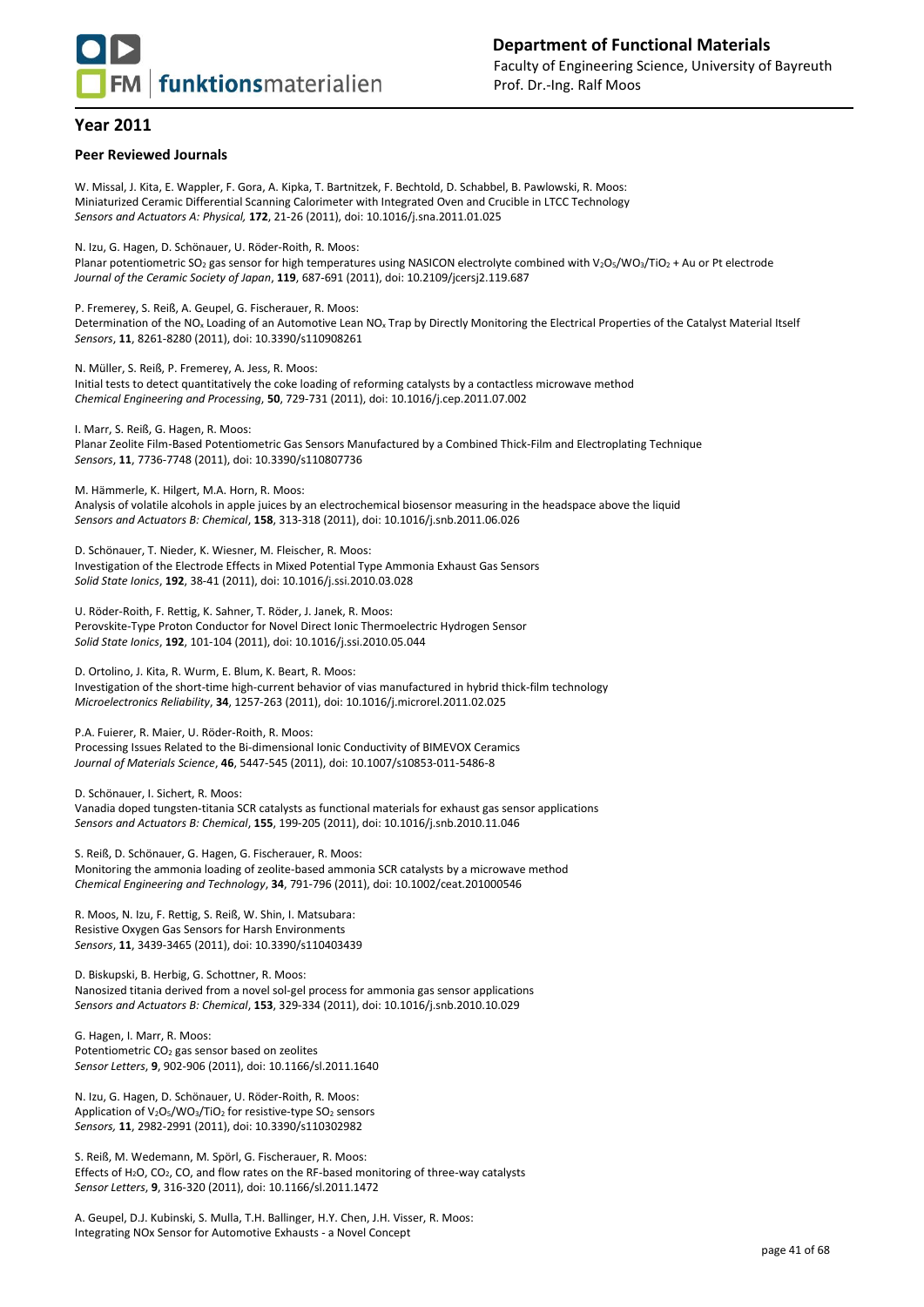

*Sensor Letters*, **9**, 311-315 (2011), doi: 10.1166/sl.2011.1471

G. Hagen, R. Moos: Planar zeolite-based potentiometric gas sensors *Sensor Letters*, **9**, 110-113 (2011), doi: 10.1166/sl.2011.1430

A. Fischerauer, G. Fischerauer, G. Hagen, R. Moos: Integrated impedance based hydro-carbon gas sensors with Na-zeolite/Cr<sub>2</sub>O<sub>3</sub> thin-film interfaces: From physical modeling to devices *physica status solidi (a)*, **208**, 404-415 (2011), doi: 10.1002/pssa.201026606

S. Reiß, M. Spörl, G. Hagen, G. Fischerauer, R. Moos: Combination of Wirebound and Microwave Measurements for In Situ Characterization of Automotive Three-Way Catalysts *IEEE Sensors Journal* **11**, 434-438 (2011), doi: 10.1109/JSEN.2010.2058798

#### **Invited Talks**

Kolloquium Chemie- und Bioingenieurwesen der Technischen Fakultät der Universität Erlangen, 15.12.2011, Erlangen R. Moos: *Katalysatoren als Sensoren - ein neuer Ansatz in der Autoabgasnachbehandlung*

10. Dresdner Sensor-Symposium, 5.-7. Dezember 2011, Dresden R. Moos: *Hochtemperaturgassensoren: Neue Prinzipien, neue Materialien*

Int'l AIST Workshop, Nagoya, Japan, Nov., 18th, 2011 R. Moos: *High Temperature Gas Sensors - Novel Approaches from the Bayreuth FM-Lab*

3 rd International Workshop "Novel Developments and Applications in Sensor Technology", 14.-16.9. 2011, Coburg. R. Moos: *Sensors in the Automotive Exhaust - Status and Future Trends*

4. Internationales CTI Forum Emissionsrelevante Sensorik, Nürnberg, 12.-13.7.2011 R. Moos: *Catalyst Diagnosis Using Microwaves / Katalysatordiagnose mit Mikrowellen*

Sensor 2011, 15th International Conference on Sensors and Measurement Science, Nürnberg, 7.-9.6.2011 N. Izu, G. Hagen, D. Schönauer, U. Röder-Roith, R. Moos: *Potential-type sulfur dioxide planar gas sensor for high temperature application*

#### **Published Conference Contributions**

S. Wiegärtner, G. Hagen, J. Kita, M. Seufert, E. Glaser, K. Grimmel, C. Schmaus, A. Kießig, A. Bolz, R. Moos: Potentiometrischer CO<sub>2</sub>-Sensor in Dickschichttechnologie zur Atemgasanalyse G. Gerlach, A. Schütze (Hrsg.), *10. Dresdner Sensor-Symposium*, 5.-7. Dezember 2011, Dresden, p. 343 - 346, doi: 10.5162/10dss2011/17.2

S. Reiß, C. Bodensteiner, C. Hitzke, T. Lorösch, D. Schönauer, R. Moos: Kontaktlose hochfrequenzbasierte Qualitätsanalyse von Harnstoff-Wasser-Lösungen für SCR-Anwendungen G. Gerlach, A. Schütze (Hrsg.), *10. Dresdner Sensor-Symposium*, 5.-7. Dezember 2011, Dresden, p. 257 - 260, doi: 10.5162/10dss2011/12.15

G. Beulertz, A. Geupel, I. Marr, D.J. Kubinski, J.H. Visser R. Moos: Das akkumulierende Messprinzip in der Gassensorik, vom konzentrations- zum mengenintegrierenden Verhalten G. Gerlach, A. Schütze (Hrsg.), *10. Dresdner Sensor-Symposium*, 5.-7. Dezember 2011, Dresden, p. 203 - 206, doi: 10.5162/10dss2011/12.2

G. Hagen, A. Piontkowski, A. Müller, D. Brüggemann, R. Moos: Ortsaufgelöste in-situ Beladungsdiagnose von Diesel-Partikelfiltern G. Gerlach, A. Schütze (Hrsg.), *10. Dresdner Sensor-Symposium*, 5.-7. Dezember 2011, Dresden, p. 199 - 202, doi: 10.5162/10dss2011/12.1

S. Fischer, R. Moos, R. Pohle, E. Magori, M. Fleischer, B. Farber: NO<sup>x</sup> - Detektion an YSZ-Sensoren mittels Spannungspulsen G. Gerlach, A. Schütze (Hrsg.), *10. Dresdner Sensor-Symposium*, 5.-7. Dezember 2011, Dresden, p. 185 - 188, doi: 10.5162/10dss2011/11.4

I. Marr, G. Hagen, R. Moos: Potentiometrischer Sensor für reduzierende Gase auf Basis von Zeolithen G. Gerlach, A. Schütze (Hrsg.), *10. Dresdner Sensor-Symposium*, 5.-7. Dezember 2011, Dresden, p. 181 - 184, doi: 10.5162/10dss2011/11.3

D. Schönauer-Kamin, I. Sichert, D. Forberg, M. Schwidder, R. Moos: Impedimetrische Gassensoren auf Basis von Fe-Zeolithen und Fe-SAPO zur NH3- oder NOx-Detektion G. Gerlach, A. Schütze (Hrsg.), *10. Dresdner Sensor-Symposium*, 5.-7. Dezember 2011, Dresden, p. 177 - 180, doi: 10.5162/10dss2011/11.2

P. Fremerey, A. Düsel, R. Moos, A. Jess: Sensorbasierte direkte Bestimmung von Schwefeldepositen auf festen Katalysatoren – erste Versuche G. Gerlach, A. Schütze (Hrsg.), *10. Dresdner Sensor-Symposium*, 5.-7. Dezember 2011, Dresden, p. 159 - 162, doi: 10.5162/10dss2011/10.2

S. Fischer, S. Achmann, D. Schönauer, R. Moos: Detection of the Dynamics of Lambda Probes by Cyclic Voltammetry *9 th Asian Conference on Chemical Sensors*, 14-17 November 2011, Taipei, Taiwan, p. 169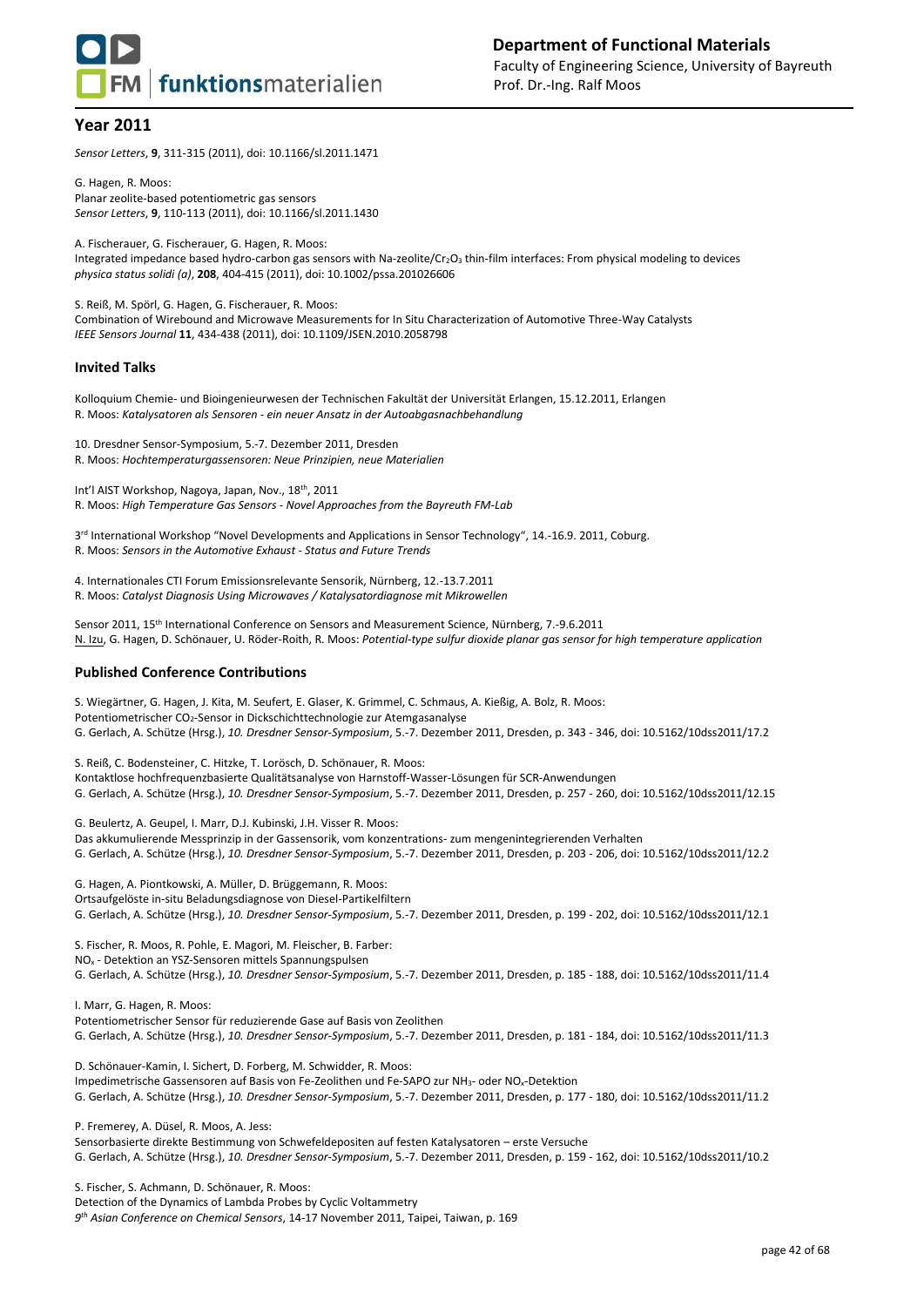

S. Fischer, R. Pohle, B. Farber, M. Fleischer, R. Moos: Pulsed Polarization of YSZ-Sensors for Gas Detection *9 th Asian Conference on Chemical Sensors*, 14-17 November 2011, Taipei, Taiwan, p. 168

G. Hagen, A. Piontkowski, A. Müller, D. Brüggemann, R. Moos: Locally resolved in-situ detection of the soot loading in diesel particulate filters *IEEE SENSORS 2011 Conference*, October 28-31, 2011, Limerick, Ireland, p. 1021-1023, doi: 10.1109/ICSENS.2011.6126979

S. Wiegärtner, G. Hagen, J. Kita, R. Moos, M. Seufert, K. Grimmel, A. Bolz, C. Schmaus, A. Kießig: Solid-state potentiometric CO<sub>2</sub>-sensor in thick film technology for breath analysis *IEEE SENSORS 2011 Conference*, October 28-31, 2011, Limerick, Ireland, p. 1014-1016, doi: 10.1109/ICSENS.2011.6126959

J. Kita, R. Moos, W. Missal, T. Bartnitzek, F. Bechtold, F. Gora, A. Kipka, D. Schabbel, B. Pawlowski, E. Wappler: Einweg-DSC-Chip in der LTCC-Technologie *IMAPS Herbstkonferenz 2011*, München, 18.10.-19.10.2011

A. Düsel, P. Fremerey, N. Müller, R. Moos, A. Jess: Direct detection of sulfur deposits on fixed bed catalysts by electrical sensors *8 th European Congress of Chemical Engineering*, September 25-29, 2011, Berlin, Germany, P 19.16

S.J. Aschauer, F. Pöhlmann, L. Schilder, D. Schönauer, R. Moos, A. Jess: Solubility of 1-olefins, 2-olefins, n-paraffins and iso-paraffins in Lewis acidic chloroaluminate ionic liquids (BMIM-AlCl4) *8 th European Congress of Chemical Engineering*, September 25-29, 2011, Berlin, Germany, P 17.05

J. Kita, F. Leweling, R. Moos: Cylindrical LTCC Substrates for Gas Sensors - First Steps *35th International Microelectronics and Packaging IMAPS Conference, Gdansk*, Poland 21. - 24.09.2011, p. 139-142

D. Ortolino, J. Kita, R. Wurm, E. Blum, K. Beart, R. Moos: Investigation of non-symmetric contacting and voids in electrical vias produced in hybrid thick-film technology *35th International Microelectronics and Packaging IMAPS Conference*, Gdansk, Poland 21. - 24.09.2011, p. 289-292

G. Beulertz, A. Geupel, R. Moos, D.J. Kubinski, J.H. Visser: Accumulating gas sensor principle - how to come from concentration integration to real amount measurements *Eurosensors XXV*, September 4 - 7, 2011, Athens, Greece, *Procedia Engineering*, **25**, 1109-1112 (2011), doi: 10.1016/j.proeng.2011.12.273

A. Geupel, S.R. Bishop, D.J. Yang, H.L. Tuller, R. Moos: The electrical properties of carbonate-based NOx-storage materials for in-situ characterization of catalyst systems *Solid State Ionics 18*, July 3-8, 2011, Warsaw, Poland, Oral abstracts, p. 41

S. Fischer, R. Pohle, M. Fleischer, R. Moos: Cyclic Voltammetry of Pt Electrodes on YSZ *Solid State Ionics 18*, July 3-8, 2011, Warsaw, Poland, Oral abstracts, p. 248

S. Fischer, R. Pohle, M. Fleischer, R. Moos: Pulsed Polarisation of Pt Electrodes on YSZ *Solid State Ionics 18*, July 3-8, 2011, Warsaw, Poland, Poster abstracts, p. 256

A. Geupel, G. Beulertz, D.J. Kubinski, J.H. Visser, R. Moos: A novel sensor principle for the detection of low levels of NO and NO<sup>2</sup> *Solid State Ionics 18*, July 3-8, 2011, Warsaw, Poland, Poster abstracts, p. 260

S. Fischer, R. Pohle, U. Guth, B. Farber, M. Fleischer, R. Moos: Pulsed-potential method for NO<sub>x</sub> detection using standard zirconia-based lambda sensors *Sensor 2011*, Proceedings of the 15th International Conference on Sensors and Measurement Science, 7.-9. June 2011, Nürnberg, p. 538-542, doi: 10.5162/sensor11/d3.4

N. Izu, G. Hagen, D. Schönauer, U. Röder-Roith, R. Moos: Potential-type sulfur dioxide planar gas sensor for high temperature application *Sensor 2011*, Proceedings of the 15th International Conference on Sensors and Measurement Science, 7.-9. June 2011, Nürnberg, p. 568-573, doi: 10.5162/sensor11/d2.1

S. Reiß, G. Fischerauer, R. Moos:

Radio frequency-based determination of the oxygen loading of automotive three-way catalysts *Sensor 2011*, Proceedings of the 15th International Conference on Sensors and Measurement Science, 7.-9. June 2011, Nürnberg, p. 574-577 doi: 10.5162/sensor11/d4.1

A. Geupel, R. Moos, D.J. Kubinski, J.H. Visser: Integrating NOx Gas Sensor: Concept, Sensitivity to NO/NO<sup>2</sup> and Benefits of the Integrating Sensing Principle *Sensor 2011*, Proceedings of the 15th International Conference on Sensors and Measurement Science, 7.-9. June 2011, Nürnberg, p. 578-582, doi: 10.5162/sensor11/d4.2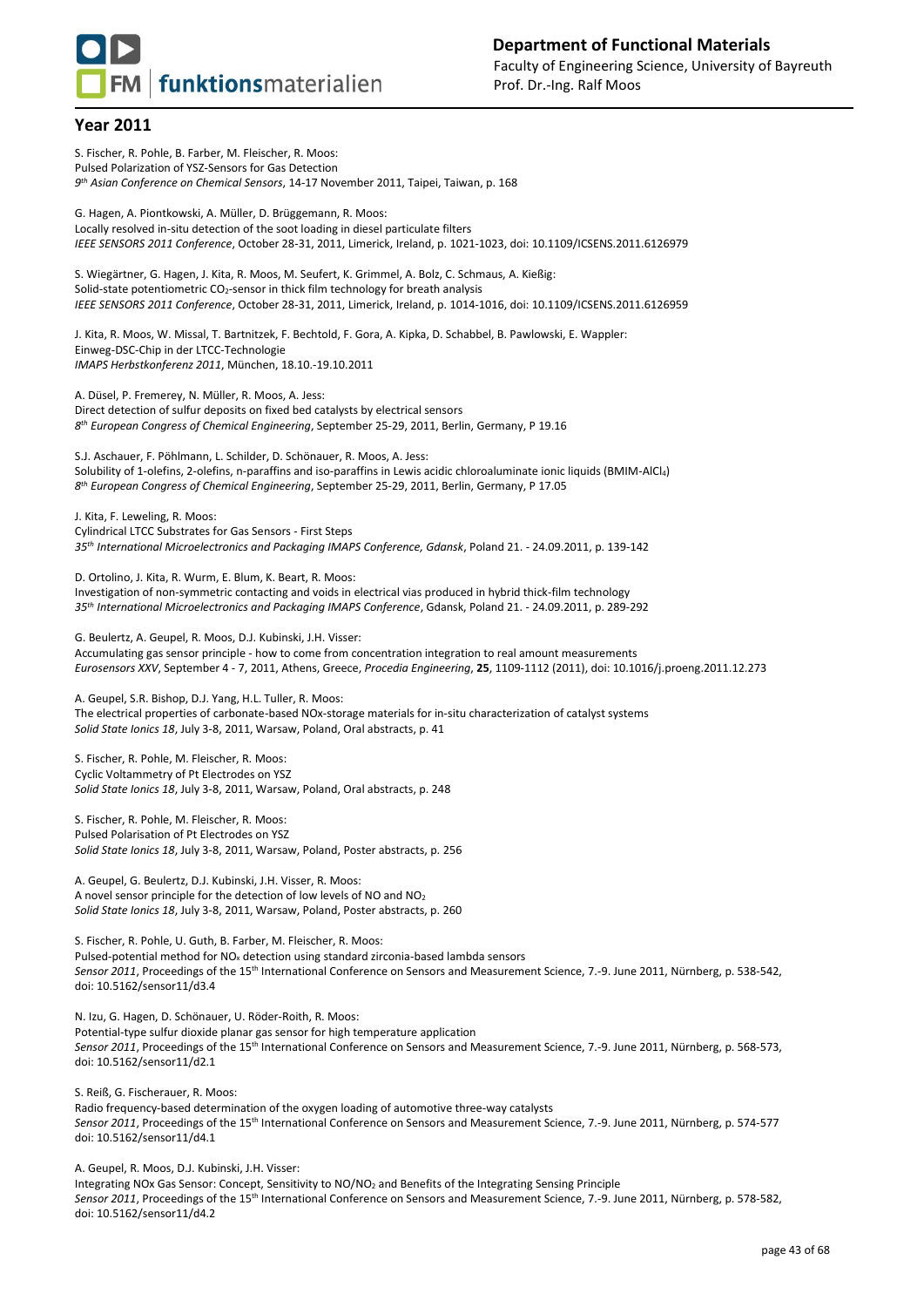

S. Wiegärtner, G. Hagen, D. Biskupski, J. Kita, R. Moos, M. Seufert, T. Carlson, N. Jörns, A. Bolz, C. Schmaus, A. Kießig: Solid-state potentiometric CO<sub>2</sub>-Sensor in thick-film technology *Sensor 2011*, Proceedings of the 15th International Conference on Sensors and Measurement Science, 7.-9. June 2011, Nürnberg, p. 650-653, doi: 10.5162/sensor11/d7.3 R. Moos, W. Missal, J. Kita, E. Wappler, F. Gora, A. Kipka, T. Bartnitzek, F. Bechtold, D. Schabbel, B. Pawlowski:

Einweg-DSC-Chip *Sensor 2011*, fms-Sondersession 2011, Workshop Sensorforschung für Medizin und Technik. Ergebnisse aus der industriellen Gemeinschaftsforschung, im Rahmen der Sensor + Test 2011, 9. Juni 2011, Nürnberg, p. 4-9

A. Geupel, G. Beulertz, D.J. Kubinski, J.H. Visser, R. Moos:

Cumulative Measurement Principle for the Detection of Small Amounts of Gaseous Species *ISOEN 2011 - International Symposium on Olfaction and Electronic Nose*, New York City, USA, May 2 - 5, 2011, p. 209-210, doi: 10.1063/1.3626362

J. Kita, W. Missal, E. Wappler, T. Bartnitzek, B. Pawlowski, A. Kipka, R. Moos: Development of a Novel LTCC-Chip for Fast DSC-Analysis IMAPS/ACerS 7th Int'l Conference and Exhibition on Ceramic Interconnect and Ceramic Microsystems Technologies (CICMT 2011), San Diego, California, 5.4-7.4.2011

S. Reiß, D. Schönauer, G. Fischerauer, R. Moos: Ammoniak-Beladungserkennung bei SCR-Katalysatoren *Sensoren im Automobil*, 5.4.-6.4.2011, München, Germany, in: T. Tille et al.: Sensoren im Automobil IV, expert Verlag 2011, p. 113-126, ISBN 978-3-8169-3066-2

C. Schlangen, M. Hämmerle, R. Moos:

Bestimmung von flüchtigen Alkoholen in Frucht und Gemüsesäften mit einer amperometrischen Enzymelektrode durch Analyse des Gasraums über der Probe

*7. Deutsches Biosensor Symposium 2011*, 3.-6. April 2011, Heilbad Heiligenstadt

N. Izu, G. Hagen, D. Schönauer, U. Röder-Roith, R. Moos: Resistive-type  $SO_2$  sensors based on  $V_2O_5/WO_3/TiO_2$ Proceedings of the *51st Chemical Sensor Symposium*, Kanagawa, March 29-31, 2011. *Chemical Sensors*, **27**, Suppl. A, 154-157 (2011)

#### **Book Contributions**

G. Fischerauer, A. Gollwitzer, A. Nerowski, M. Spörl, S. Reiß, R. Moos: Monitoring of Electrochemical Processes in Catalysts by Microwave Methods. In: S. Lindenmeier, R. Weigel (eds.), Electromagnetics and Network Theory and their Microwave Technology Applications, Springer, Berlin (2011), p. 119- 132, ISBN: 978-3-642-18374-4, doi: 10.1007/978-3-642-18375-1\_9

R. Moos, K. Sahner:

Chemical sensors based on zeolites.

In: J. Schwank, G. Korotcenkov (eds.), Chemical sensors: fundamentals of sensing materials, Volume 2: nanostructured materials, Chapter 7, J. Watson, Series Comprehensive Sensors Technology, Momentum Press, LLC, New York (2011), p. 311-334, ISBN: 978-1-60650-106-1

#### **Doctoral Theses**

N. Müller:

Direkte Bestimmung von Koksdepositen auf Festbettkatalysatoren durch elektrische Sensoren (Direct determination of coke deposits on fixed bed catalysts by electrical sensors) In: R. Moos, G. Fischerauer (Hrsg.), Bayreuther Beiträge zur Sensorik und Messtechnik, Bd. 8, Shaker-Verlag, Aachen (2011), ISBN: 978-3-8322-9931-6

D. Biskupski:

Plattform zur Eliminierung der Sauerstoffabhängigkeit von Hochtemperaturgassensoren (Platform for the elimination of the oxygen dependency of high temperature gas sensors) In: R. Moos, G. Fischerauer (Hrsg.), Bayreuther Beiträge zur Sensorik und Messtechnik, Bd. 7, Shaker-Verlag, Aachen (2011), ISBN: 978-3-8322-9870-8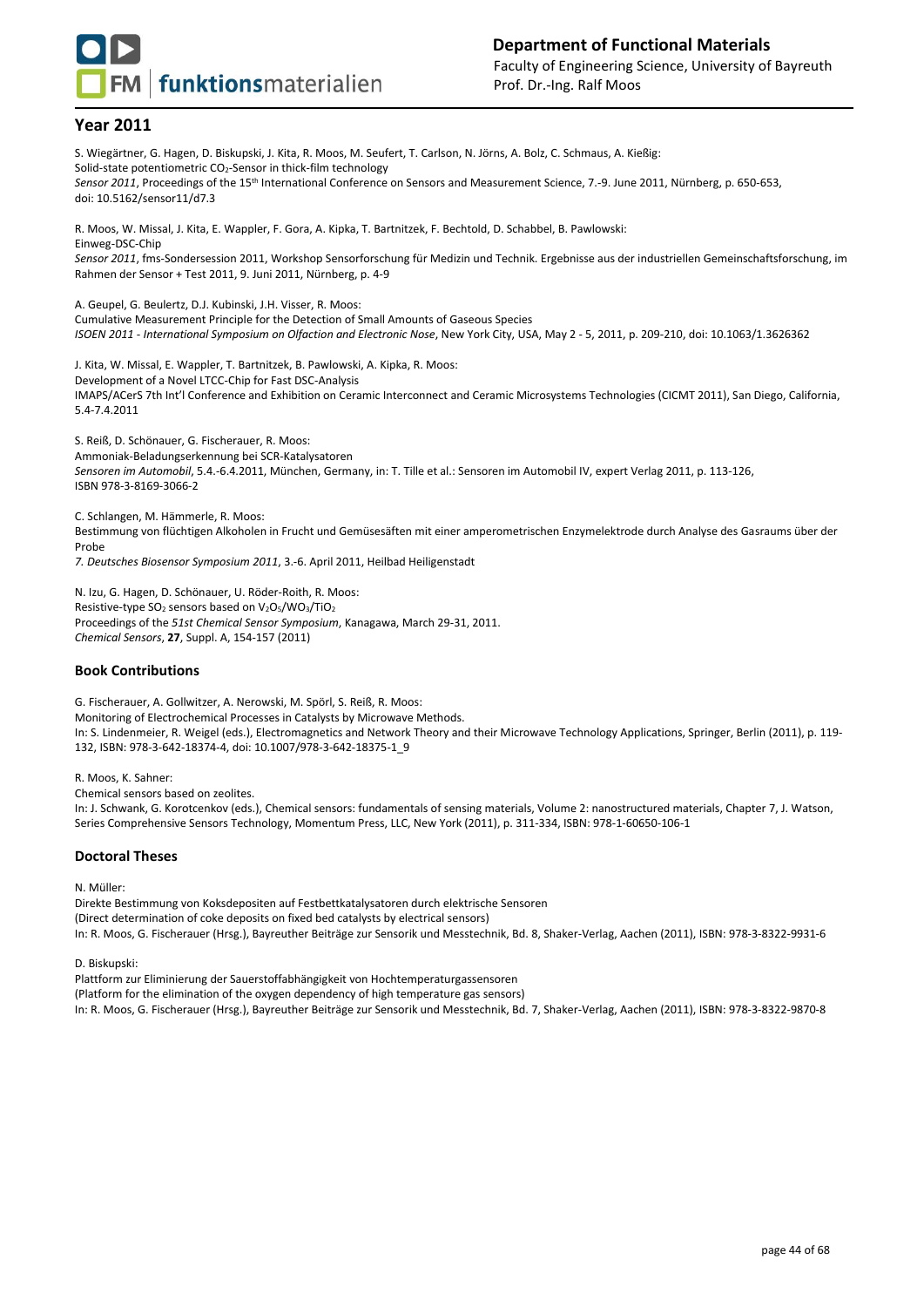

#### **Peer Reviewed Journals**

R. Moos: Catalysts as Sensors - A Promising Novel Approach in Automotive Exhaust Gas Aftertreatment *Sensors*, **10**, 6773-6787 (2010), doi: 10.3390/s100706773

G. Fischerauer, M. Spörl, S. Reiß, R. Moos:

Mikrowellengestützte Aufklärung elektrochemischer Vorgänge in Katalysatoren und verwandten Systemen Microwave-Based Investigation of Electrochemical Processes in Catalysts and Related Systems *Technisches Messen*, **77**, 419-427 (2010), doi: 10.1524/teme.2010.0066

D. Schönauer, R. Moos: Detection of water droplets on exhaust gas sensors *Sensors and Actuators B: Chemical*, **148**, 624-629 (2010), doi: 10.1016/j.snb.2010.05.060

N. Müller, C. Kern, R. Moos, A. Jess: Direct detection of coking and regeneration of single particles and fixed bed reactors by electrical sensors *Applied Catalysis A: General*, **382**, 254-262 (2010), doi: 10.1016/j.apcata.2010.05.001

S. Fischer, R. Pohle, B. Farber, R. Proch, J. Kaniuk, M. Fleischer, R. Moos: Method for detection of NO<sub>x</sub> in exhaust gases by pulsed discharge measurements using standard zirconia-based lambda sensors *Sensors and Actuators B: Chemical*, **147**, 780-785 (2010), doi: 10.1016/j.snb.2010.03.092

A. Geupel, D. Schönauer, U. Röder-Roith, D.J. Kubinski, S. Mulla, T.H. Ballinger, H.-Y. Chen, J.H. Visser, R. Moos: Integrating nitrogen oxide sensor: a novel concept for measuring low concentrations in the exhaust gas *Sensors and Actuators B: Chemical*, **145**, 756-761 (2010), doi: 10.1016/j.snb.2010.01.036

F. Rettig, R. Moos:

α-iron oxide: an intrinsically semiconducting oxide material for direct thermoelectric oxygen sensors *Sensors and Actuators B: Chemical*, **145**, 685-690 (2010), doi: 10.1016/j.snb.2010.01.023

G. Hagen, C. Feistkorn, S. Wiegärtner, A. Heinrich, D. Brüggemann, R. Moos: Conductometric Soot Sensor for Automotive Exhausts: Initial Studies *Sensors*, **10**, 1589-1598 (2010), doi: 10.3390/s100301589

G. Fischerauer, M. Förster, R. Moos:

Sensing the Soot Load in Automotive Diesel Particulate Filters by Microwave Methods *Measurement Science and Technology*, **21**, 035108 (2010), doi: 10.1088/0957-0233/21/3/035108

N. Müller, A. Jess, R. Moos: Direct detection of coke deposits on fixed bed catalysts by electrical sensors *Sensors and Actuators B: Chemical*, **144**, 437-442 (2010), doi: 10.1016/j.snb.2009.03.008

S. Achmann, G. Hagen, M. Hämmerle, I.M. Malkowsky, C. Kiener, R. Moos: Sulfur Removal from Low-Sulfur Gasoline and Diesel Fuel by Metal-Organic Frameworks *Chemical Engineering and Technology*, **33**, 275-280 (2010), doi: 10.1002/ceat.200900426

M. Hämmerle, K. Hilgert, S. Achmann, R. Moos: Direct Monitoring of organic vapours with amperometric enzyme gas sensors *Biosensors and Bioelectronics*, **25**, 1521-1525 (2010), doi: 10.1016/j.bios.2009.10.022

N. Müller, R. Moos, A. Jess: In-situ monitoring of coke deposits during coking and regeneration of solid catalysts by electrical impedance-based sensors *Chemical Engineering and Technology*, **33**, 103-112 (2010), doi: 10.1002/ceat.200900380

#### **Invited Talks**

The Jožef Stefan Institute, Ljubljana, Slovenia, 19.10.2010 R. Moos: *Inorganic Materials - from Sensors and Catalysts*

Conference SEMTO 2010 / Sensors and Actuators, Ljubljana, Slovenia, 20.-21.10.2010 R. Moos: *Sensors in the automotive exhaust – technology, status and future trends*

The 13<sup>th</sup> International Meeting on Chemical Sensors, IMCS 13, Perth, Australia, 11<sup>th</sup> - 14<sup>th</sup> July, 2010, plenary talk R. Moos: *Automotive exhaust gas aftertreatment: Is the catalyst itself the best sensor ?*

Internationales CTI Forum Emissionsrelevante Sensorik, Stuttgart, 8.7.2010 R. Moos: *Exhaust gas sensor technology: trends from a research point of view / Trends in der Abgassensorik aus Forschungssicht*

#### **Published Conference Contributions**

R. Moos: Sensors in the automotive exhaust – technology, status and future trends *Conference SEMTO 2010 / Sensors and Actuators*, Ljubljana, Slovenia, 20.-21.10.2010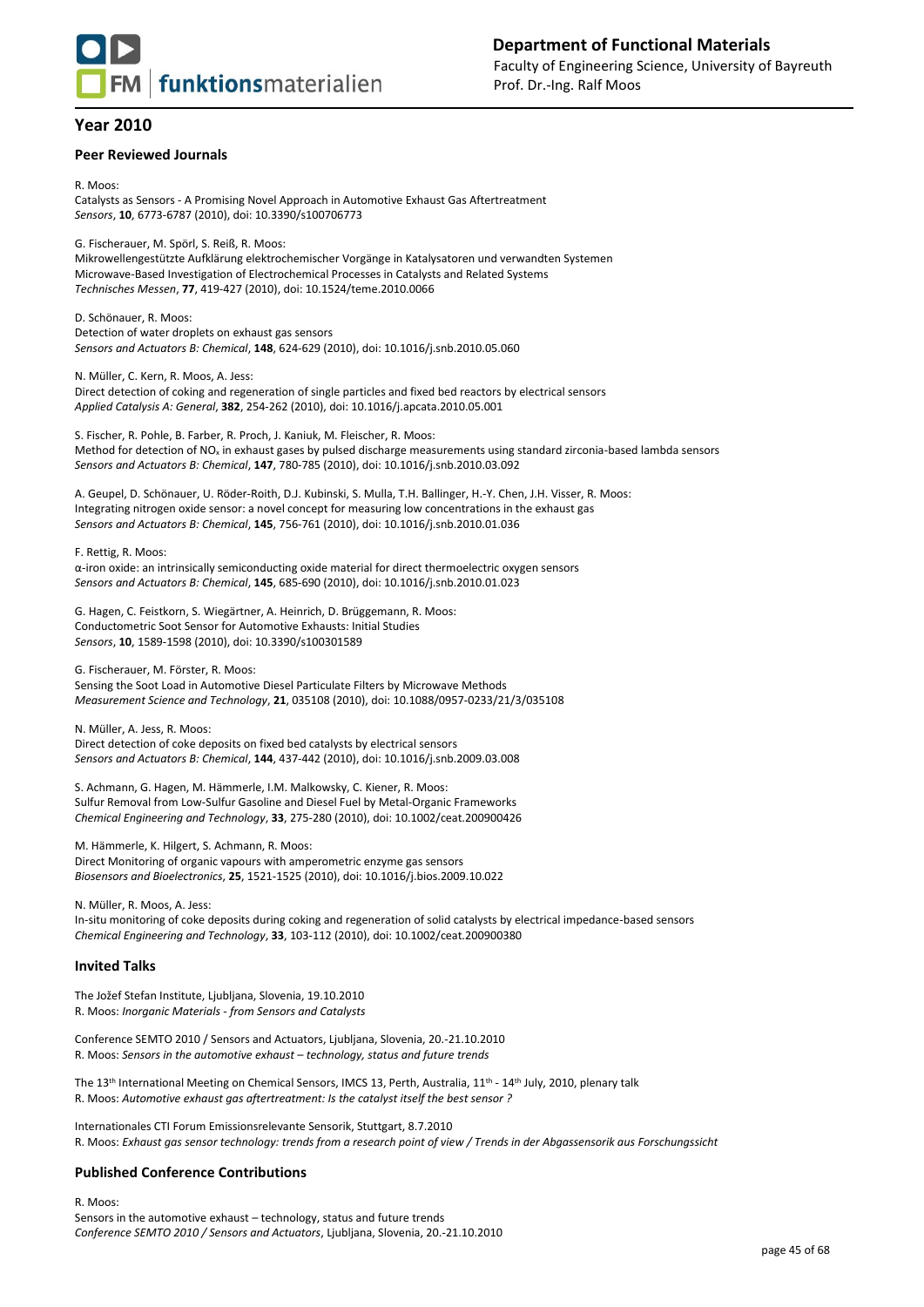M. Hämmerle, T. Falkner, K. Hilgert, A. Lauterbach, R. Moos: Kapillarelektrophorese auf einem Chip mit elektrochemischer Detektion in LTCC- Technologie *15. Heiligenstädter Kolloquium, "Technische Systeme für die Lebenswissenschaften*", 27.-29.09.2010, Heiligenstadt, Germany, P 39 J. Kita, W. Missal, E. Wappler, R. Moos: DSC-Chip in LTCC Technology – Feasibility Study *34th International Microelectronics and Packaging IMAPS Conference*, Wrocław, Poland 22. - 25.09.2010, p. 182 D. Ortolino, J. Kita, R. Wurm, E. Blum, K. Beart, R.Moos: Measurement and modeling of the high-current resistance behavior of vias in thick-film technology *34th International Microelectronics and Packaging IMAPS Conference*, Wrocław, Poland 22. - 25.09.2010, p. 218 M. Herling, G. Hagen, R. Moos, J. Breu: Gas sensitivity of pillared and non-pillared layered silicates *15. Vortragstagung der GdCh-Fachgruppe Festkörperchemie und Materialforschung*, Berlin, 20.-22.9.2010, P126, *Z. Anorg. Allg. Chem.* 2010, p. 2112, doi: 10.1002/zaac.201009128 W. Missal, J. Kita, E. Wappler, F. Gora, A. Kipka, T. Bartnitzek, F. Bechtold, D. Schabbel, B. Pawlowski, R. Moos: Miniaturized Ceramic Differential Scanning Calorimeter with Integrated Oven and Crucible in LTCC Technology *Eurosensors XXIV*, September 5 - 8, 2010, Linz, Austria, *Procedia Engineering*, **5**, 940-943 (2010), doi: 10.1016/j.proeng.2010.09.263 A. Geupel, R. Moos: Review: Lean NO<sup>x</sup> Trap Materials as Sensitive Elements for NO<sup>x</sup> Sensors *MSE 2010 - Materials Science and Engineering*, 24.08.-26.08.2010, Darmstadt, Germany R. Moos: Automotive exhaust gas aftertreatment: Is the catalyst itself the best sensor ? *The 13th International Meeting on Chemical Sensors*, IMCS 13, Perth, Australia, 11th -14th July, 2010 S. Reiß, M. Spörl, G. Fischerauer, M. Rösch, R. Moos: In situ characterization of three-way catalysts: Combination of conductivity and radio frequency measurements *The 13th International Meeting on Chemical Sensors*, IMCS 13, Perth, Australia, 11th -14th July, 2010, p. 92 G. Hagen, I. Marr, R. Moos: Solid-state CO<sub>2</sub> gas sensor based on zeolites: *The 13th International Meeting on Chemical Sensors*, IMCS 13, Perth, Australia, 11th -14th July, 2010, p. 98 G. Hagen, C. Feistkorn, S. Wiegärtner, A. Heinrich, D. Brüggemann, R. Moos: Soot detection in automotive exhausts *The 13th International Meeting on Chemical Sensors*, IMCS 13, Perth, Australia, 11th -14th July, 2010, p. 252 R. Moos: Exhaust gas sensor technology: trends from a research point of view / Trends in der Abgassensorik aus Forschungssicht (with simultaneous translation) *Internationales CTI Forum Emissionsrelevante Sensorik*, Stuttgart, 8.7.2010 S. Denneler, C. Schuh, K. Benkert, R. Moos: Piezoelectric ceramic compositions for oxygen poor sintering conditions *Electroceramics XII*, June 13-16, 2010, Trondheim, Norway M. Hämmerle, T. Falkner, K. Hilgert, S. Achmann, R. Moos: Sensitivity and long-term stability of an amperometric enzyme gas sensor for formaldehyde *Biosensors 2010, 20th Anniversary World Congress on Biosensors*, 26-28 May, 2010, Glasgow, UK, P3.2.021 N. Müller, A. Jess, R. Moos: Online in-situ Sensorik des Koks- und Schwefelgehaltes von heterogenen Festbettkatalysatoren mittels Impedanzspektroskopie *Sensoren und Messsysteme 2010*, 18.-20.5.2010, Nürnberg, ISBN 978-3-8007-3260-9 W. Missal, J. Kita, E. Wappler, R. Moos: Neuartige DSC-Messzelle mit integriertem Ofen und Tiegel in LTCC-Technologie *Sensoren und Messsysteme 2010*, 18.-20.5.2010, Nürnberg, ISBN 978-3-8007-3260-9 I. Marr, G. Hagen, R. Moos: Planar potentiometric zeolite-based gas sensors *22. Deutsche Zeolith-Tagung*, München, 3. -5. März 2010, p. 150-151 **Miscellaneous** 

R. Werthschützky, V. Großer, D. Heydenbluth, R. Moos, D. Rein, J. Sauerer, T. Simmons, W. Sinn, J. Wilde: *Sensor-Trends 2014 - Trends in zukunftsorientierten Sensortechnologien*, Hrsg.: Wissenschaftsrat des AMA-Fachverbandes für Sensorik e.V., Berlin 2010 *Sensor-Trends 2014 - Trends in Future-Oriented Sensor Technologies*, Hrsg.: Wissenschaftsrat des AMA-Fachverbandes für Sensorik e.V., Berlin 2010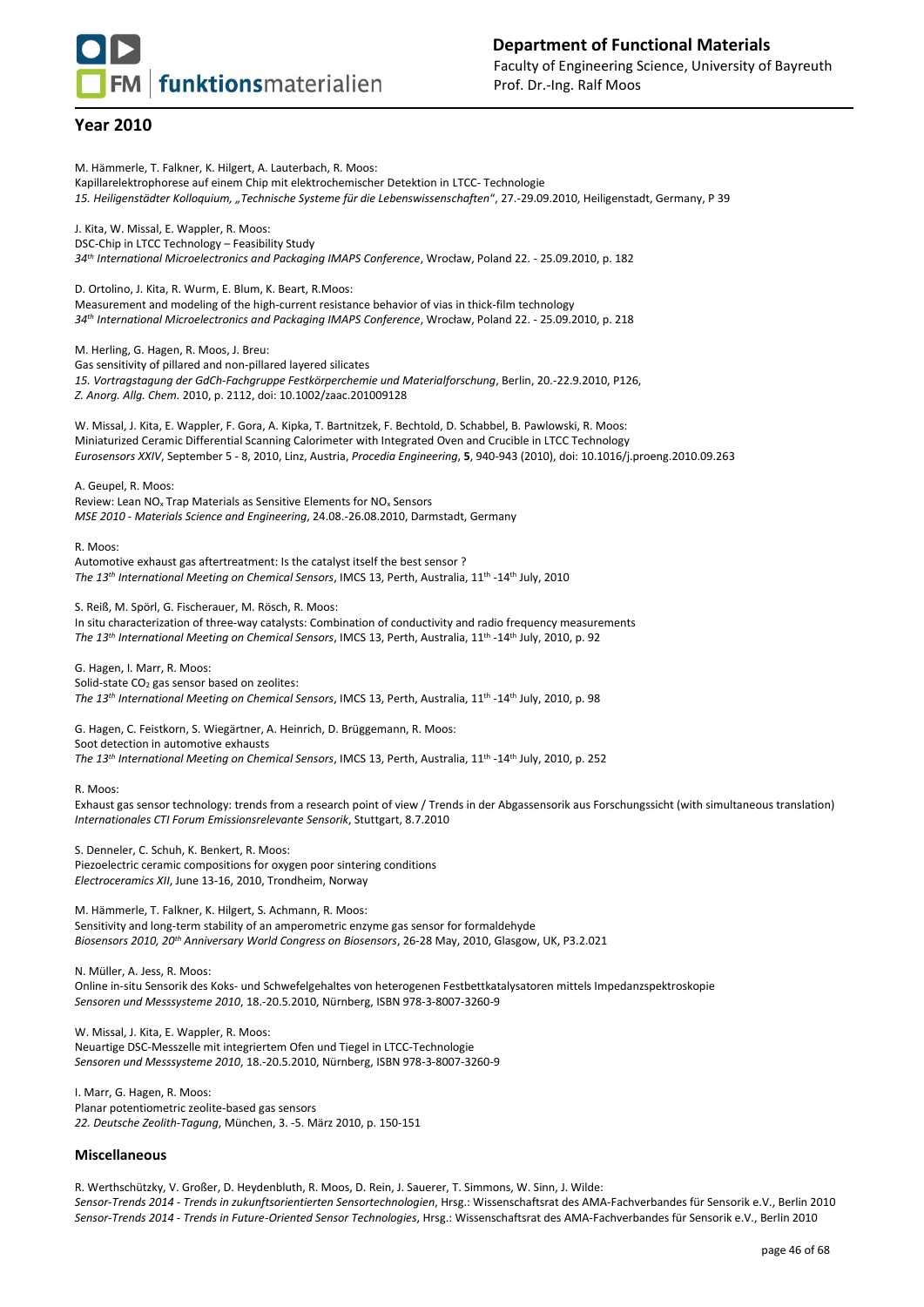

#### **Year 2009 Peer Reviewed Journals**

R. Moos, M. Wedemann, M. Spörl, S. Reiß, G. Fischerauer: Direct Catalyst Monitoring by Electrical Means: An Overview on Promising Novel Principles *Topics in Catalysis*, **52**, 2035-2040 (2009), doi: 10.1007/s11244-009-9399-6

S. Reiß, M. Wedemann, R. Moos, M. Rösch: Electrical In-situ Characterization of Three-Way Catalyst Coatings *Topics in Catalysis*, **52**, 1898-1902 (2009), doi: 10.1007/s11244-009-9366-2

D. Biskupski, A. Geupel, K. Wiesner, M. Fleischer, R. Moos: Platform for a hydrocarbon exhaust gas sensor utilizing a pumping cell and a conductometric sensor *Sensors*, **9**, 7498-7508 (2009), doi: 10.3390/s90907498

D. Schönauer, K. Wiesner, M. Fleischer, R. Moos: Selective Mixed Potential Ammonia Exhaust Gas Sensor *Sensors and Actuators B: Chemical*, **140**, 585-590 (2009), doi: 10.1016/j.snb.2009.04.064

R. Moos, K. Sahner, M. Fleischer, U. Guth, N. Barsan, U. Weimar: Solid State Gas Sensor Research in Germany - a Status Report *Sensors*, **9**, 4323-4365 (2009), doi: 10.3390/s90604323

M. Hrovat, D. Belavič, J. Kita, J. Holc, J. Cilenšek, S. Drnovšek: Thick-film NTC thermistors and LTCC materials: The dependence of the electrical and microstructural characteristics on the firing temperature *Journal of the European Ceramic Society*, **29**, 3265–3271 (2009), doi: 10.1016/j.jeurceramsoc.2009.05.019

K. Sahner, M. Kaspar, R. Moos: Assessment of the novel aerosol deposition method for room temperature preparation of metal oxide gas sensor films *Sensors and Actuators B: Chemical*, **139**, 394-399 (2009), doi: 10.1016/j.snb.2009.03.011

D. Nowak, E. Miś, A. Dziedzic, J. Kita: Fabrication and electrical properties of laser-shaped thick-film and LTCC microresistors *Microelectronics Reliability*, **49**, 600-606 (2009), doi: 10.1016/j.microrel.2009.02.019

F. Rettig, R. Moos:

Temperature-modulated direct thermoelectric gas sensors: thermal modeling and results for fast hydrocarbon sensors *Measurement Science and Technology*, **20**, 065205 (2009), doi: 10.1088/0957-0233/20/6/065205

T. Richter, C. Schuh, E. Suvaci, R. Moos: Single crystal growth in PMN-PT and PMN-PZT *Journal of Materials Science*, **44**, 1757-1763 (2009), doi: 10.1007/s10853-009-3286-1

S. Achmann, G. Hagen, J. Kita, I.M. Malkowsky, C. Kiener, R. Moos: Metal-Organic Frameworks for Sensing Applications in the Gas Phase *Sensors*, **9**, 1574-1589 (2009), doi: 10.3390/s90301574 Received the Best Paper Award 2013: Details: *Sensors*, **13**, 2113-2116 (2013), doi: 10.3390/s130202113

U. Röder-Roith, F. Rettig, T. Röder, J. Janek, R. Moos, K. Sahner: Thick-film solid electrolyte oxygen sensors using the direct ionic thermoelectric effect *Sensors and Actuators B: Chemical*, **136**, 530-535 (2009), doi: 10.1016/j.snb.2008.12.024

#### **Book Contributions**

R. Moos:

Kap. 2.5 Elektrische Eigenschaften. In W. Kollenberg (Hrsg.): Technische Keramik, Vulkan-Verlag GmbH, Essen (2009), 121-135, 2. Auflage, ISBN 978-3-8027-2953-9

R. Moos: Kap. 5.3 Anwendungen keramischer Werkstoffe in der Technik: Elektronik. In W. Kollenberg (Hrsg.): Technische Keramik, Vulkan-Verlag GmbH, Essen (2009), 605-609, 2. Auflage, ISBN 978-3-8027-2953-9

## **Doctoral Theses**

G. Hagen:

Impedimetrische Gassensoren auf Zeolith-Basis (Impedimetric zeolite-based gas sensors) In: R. Moos, G. Fischerauer (Hrsg.), Bayreuther Beiträge zur Sensorik und Messtechnik, Bd. 5, Shaker-Verlag, Aachen (2009), ISBN: 978-3-8322-8410-7

#### S. Achmann:

Enzymbasierter Gassensor zur selektiven, direkten und kontinuierlichen Detektion von Formaldehyd (Enzyme-based gas sensor for the selective, direct and continuous detection of formaldehyde) In: R. Moos, G. Fischerauer (Hrsg.), Bayreuther Beiträge zur Sensorik und Messtechnik, Bd. 4, Shaker-Verlag, Aachen (2009), ISBN: 978-3-8322-8378-1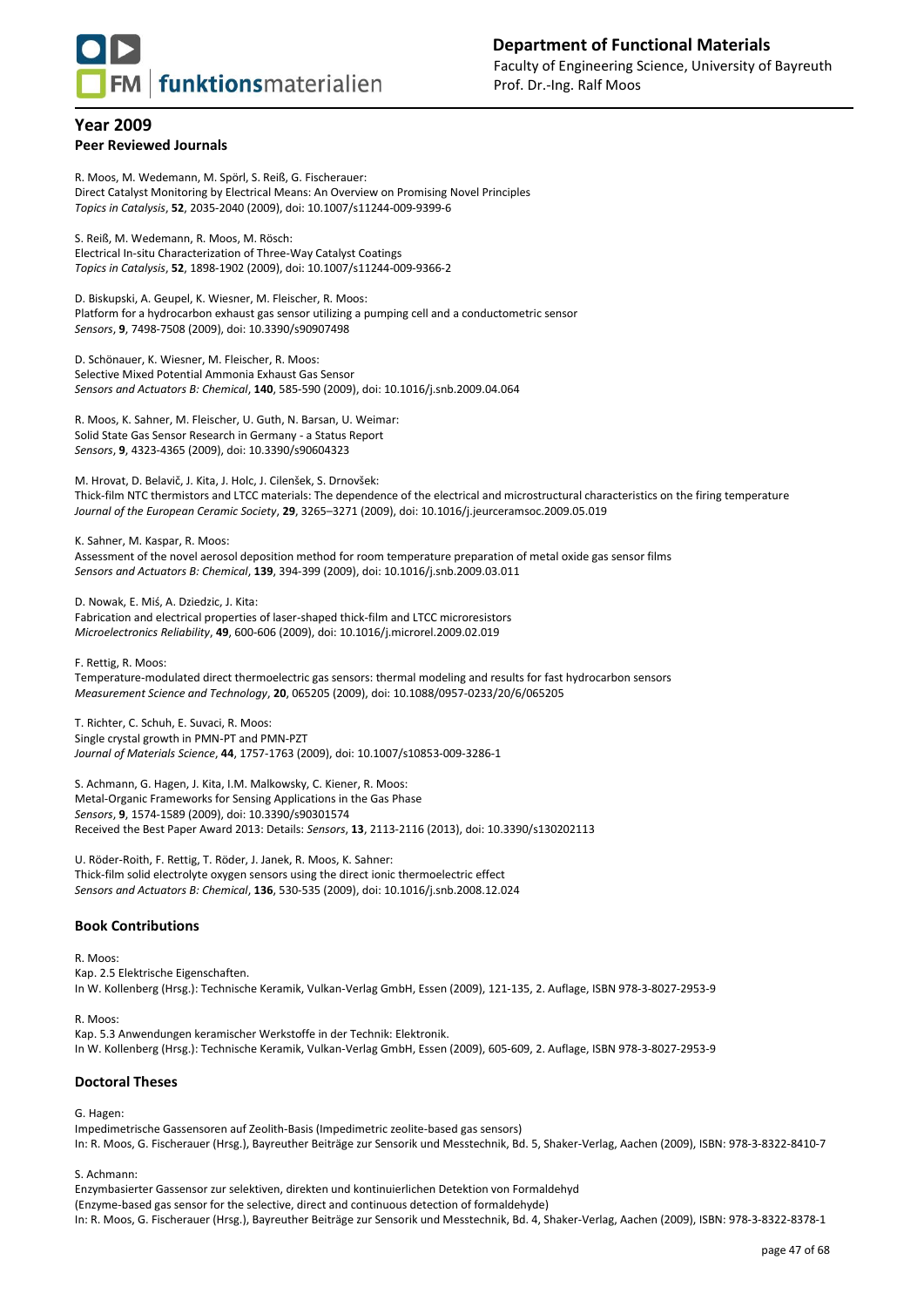

#### **Invited Talks**

Motortechnisches Seminar 2009/2010, Lehrstuhl für Verbrennungskraftmaschinen, RWTH Aachen, 14.12.2009 R. Moos: *Abgasnachbehandlung im Automobil: Ist der Katalysator selbst der beste Sensor ?*

9. Dresdner Sensor-Symposium, 7.-9. Dezember 2009, Dresden R. Moos: *Neue Ansätze bei der Automobil-Abgassensorik*

IMAPS Poland, Gliwice – Pszczyna, September 21-24, 2009 J. Kita, R. Moos: *Properties and Applications of Zero-Shrinkage LTCC*

2 nd MacroNano-Colloquium on Ceramic Microsystems, Ilmenau University of Technology, 9.-10.9.2009, J. Kita: *Advanced Processing of LTCC-Materials - Possibilities and Limitations*

Sensor 2009, 14th International Conference on Sensors, Technologies, Electronics and Applications, Nürnberg, 26.-28.5.2009 R. Moos: *Recent Developments in Automotive Exhaust Gas Sensing*

3. Gassensor-Workshop - Neue Technologien und Anwendungen, 19.3.2009, Freiburg R. Moos: *Zeolithe in der Gassensorik - ein Überblick*

CAPOC8, 8th International Congress on Catalysis and Automotive Pollution Control, Brussels, Belgium, April 15 - 17, 2009 R. Moos, M. Wedemann, M. Spörl, S. Reiß, G. Fischerauer: *Direct Catalyst Monitoring by Electrical Means - an Overview on Promising Novel Principles* 

#### **Miscellaneous**

R. Moos, G. Hagen: Neue Wege in der Abgasnachbehandlung *Powerworld*, 03/2009, p. 6 - p. 9

R. Moos: Modellierung bei konduktometrischen Gassensoren *Workshop im Rahmen des SPP 1296* vom 13.-14.10.2009, Bayreuth

#### **Published Conference Contributions**

R. Moos: Neue Ansätze bei der Automobil-Abgassensorik G. Gerlach, P. Hauptmann (Hrsg.), *9. Dresdner Sensor-Symposium*, 7.-9. Dezember 2009, Dresden, p. 21-27

A. Geupel, D.J. Kubinski, S. Mulla, T. Ballinger, H.Y. Chen, J.H. Visser, R. Moos: Integrierender NO<sup>x</sup> Sensor für Automobilabgas. Ein neuartiges Konzept G. Gerlach, P. Hauptmann (Hrsg.), *9. Dresdner Sensor-Symposium*, 7.-9. Dezember 2009, Dresden, p. 33-36

S. Achmann, M. Hämmerle, P. Gouma, R. Moos:

Elektrospinnen reaktiver Polymere als Immobilisationsmatrix in enzymbasierten Gassensoren

G. Gerlach, P. Hauptmann (Hrsg.), *9. Dresdner Sensor-Symposium*, 7.-9. Dezember 2009, Dresden, p. 145-148

A. Ernstberger, M. Hämmerle, S. Achmann, R. Moos: Biosensor für gasförmiges Formaldehyd: kovalente Enzymimmobilisierung an einer Membran G. Gerlach, P. Hauptmann (Hrsg.), *9. Dresdner Sensor-Symposium*, 7.-9. Dezember 2009, Dresden, p. 177-180

S. Reiß, M. Spörl, G. Fischerauer, R. Moos: Realabgastauglichkeit einer HF-gestützten Automobilabgasdiagnose G. Gerlach, P. Hauptmann (Hrsg.), *9. Dresdner Sensor-Symposium*, 7.-9. Dezember 2009, Dresden, p. 263-266

D. Schönauer, K. Wiesner, M. Fleischer, R. Moos: Einfluss der Katalysatorzusammensetzung auf das Verhalten eines mischpotentialbasierten Ammoniaksensors G. Gerlach, P. Hauptmann (Hrsg.), *9. Dresdner Sensor-Symposium*, 7.-9. Dezember 2009, Dresden, p. 341-344

G. Hagen, R. Moos: Potentiometrische Gassensoren auf Zeolith-Basis G. Gerlach, P. Hauptmann (Hrsg.), *9. Dresdner Sensor-Symposium*, 7.-9. Dezember 2009, Dresden, p. 315-318

A. Geupel, D.J. Kubinski, S. Mulla, T. Ballinger, H.Y. Chen, J.H. Visser, R. Moos: Integrating NOx Sensor for Automotive Exhausts - a Novel Concept *The 8th Asian Conference on Chemical Sensors* (ACCS 2009), Daegu, Korea, 11.-14.11.2009, p. 59

S. Reiß, M. Wedemann, M. Spörl, G. Fischerauer, R. Moos: Study of Influence Effects on an RF-based Three-Way Catalyst Monitoring System *The 8th Asian Conference on Chemical Sensors* (ACCS 2009), Daegu, Korea, 11.-14.11.2009, p. 60 G. Hagen, R. Moos: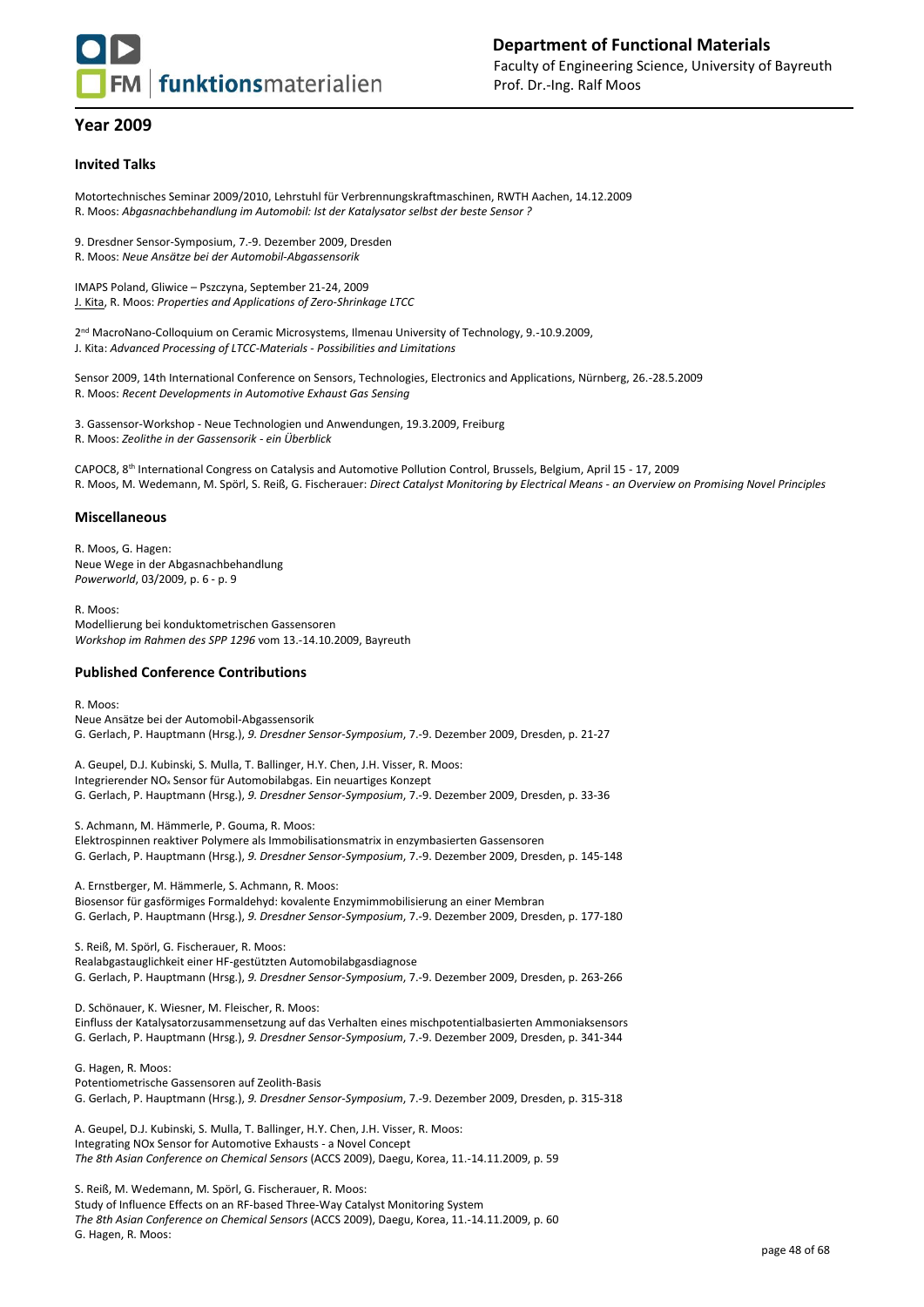

Planar zeolite-based potentiometric gas sensors *The 8th Asian Conference on Chemical Sensors* (ACCS 2009), Daegu, Korea, 11.-14.11.2009, p. 146

N. Müller, A. Jess, R. Moos:

Direct sensing of coke deposits on fixed bed catalysts and the modeling of the electrical impedance and reaction kinetics *11th International Symposium on CATALYST DEACTIVATION*, Delft, October 25 - 28, 2009, Delft, The Netherlands, p. 96-97

J. Kita, R. Moos:

Properties and Applications of Zero-Shrinkage LTCC

*XXXIII Int'l Conference of International Microelectronics and Packaging Society* IMAPS Poland, Gliwice – Pszczyna, September 21-24, 2009, p. 183-189

D. Nowak, A. Dziedzic, T. Piasecki, J. Kita: Laser-Shaped Thick-film Inductors Embedded in Ferrite Material *XXXIII Int'l Conference of International Microelectronics and Packaging Society* IMAPS Poland, Gliwice – Pszczyna, September 21-24, 2009, p. 273-276

N. Müller, A. Jess, R. Moos:

Abhängigkeit des Impedanzsignals von den Versuchsbedingungen bei der Bestimmung von Koksdepositen in Festbettkatalysatoren *ProcessNet-Jahrestagung 2009*, 8.-10. September 2009, Mannheim, Germany

S. Fischer, R. Pohle, M. Fleischer, R. Moos:

Method for reliable detection of different exhaust gas components by pulsed discharge measurements using standard zirconia based sensors Proceedings *Eurosensors XXIII*, Lausanne, Switzerland, 6.-9.9.2009, in *Procedia Chemistry*, **1**, 585–588 (2009), doi: 10.1016/j.proche.2009.07.146

A.S. Kumar, P. Suresh, M.M. Kumar, M.L. Post, K. Sahner, R. Moos, S. Srinath: Magnetic and ferroelectric properties of Fe doped SrTiO $_3$  film *International Conference on Magnetism - ICM 2009*, Karlsruhe, Germany, July 26-31, 2009, *Journal of Physics: Conference Series* 200 (2010) 092010, doi: 10.1088/1742-6596/200/9/092010

U. Röder-Roith, F. Rettig, K. Sahner, T, Röder, J. Janek, R. Moos: Dependence of the Thermopower of a Perovskite-Type Proton Conductor on the Hydrogen Partial Pressure *Solid State Ionics 17*, June 28 - July 3, 2009, Toronto, Canada, p. 250

D. Schönauer, K. Wiesner, M. Fleischer, R. Moos: Mixed Potential Type Ammonia Exhaust Gas Sensor for Harsh Environments *Solid State Ionics 17*, June 28 - July 3, 2009, Toronto, Canada, p. 120

N. Müller, A. Jess, R. Moos: Direkte Bestimmung von Koksdepositen auf Festbettkatalysatoren *Jahrestreffen Reaktionstechnik 2009*, 8.-10. Juni 2009, Würzburg, P6

M. Hrovat, D. Belavič, H. Uršič, J. Kita, J. Holc, S. Drnovšek, J. Cilenšek, M.S. Zarnik, M. Kosec: Thick-Film Pressure / Force Sensors on Different LTCC Substrates; a Characterization and Evaluation Proc. of *2009 IMAPS/ACerS, 5th Intern. Conf. on Ceramic Interconnect and Ceramic Microsystems Technologies (CICMT)*, Denver, Colorado, 21.4-23.4.2009

R. Moos:

Recent Developments in Automotive Exhaust Gas Sensing *Sensor 2009*, Proceedings of the 14th International Conference, 26.-28. May 2009, in Nürnberg, Vol. I, p. 227-231, doi: 10.5162/sensor09/v1/b5.1

S. Reiß, R. Moos, M. Wedemann, M. Spörl, A. Nerowski, G. Fischerauer: RF-probing of Automotive Catalysts *Sensor 2009*, Proceedings of the 14th International Conference, 26.-28. May 2009, in Nürnberg, Vol. II, p. 113-116, doi: 10.5162/sensor09/v2/b7.1

U. Röder-Roith, F. Rettig, K. Sahner, T. Röder, J. Janek, R. Moos: YSZ Thick Film Oxygen Gas Sensor Using the Direct Ionic Thermoelectric Effect *Sensor 2009*, Proceedings of the 14th International Conference, 26.-28. May 2009, in Nürnberg, Vol. II, p. 129-132, doi: 10.5162/sensor09/v2/b7.4

N. Müller, A. Jess, R. Moos:

Direct sensing of coke deposits on fixed bed catalysts in refinery processes

*Sensor 2009*, Proceedings of the 14th International Conference, 26.-28. May 2009, in Nürnberg, Vol. II, p. 329-331, doi: 10.5162/sensor09/v2/p3.3

G. Hagen, R. Moos: Zeolite-Based Selective Potentiometric Hydrogen Sensor *Sensor 2009*, Proceedings of the 14th International Conference, 26.-28. May 2009, in Nürnberg, Vol. II, p. 383-386, doi: 10.5162/sensor09/v2/p5.1

D. Schönauer, A. Nauwerck, T. Gysin, R. Moos: Detection of Water Condensation on Exhaust Gas Sensors *Sensor 2009*, Proceedings of the 14th International Conference, 26.-28. May 2009, in Nürnberg, Vol. II, p. 403-406, doi: 10.5162/sensor09/v2/p5.5

D. Schönauer, R. Moos, K. Wiesner, M. Fleischer: Selective Mixed Potential Ammonia Exhaust Gas Sensor for Harsh Environments

*Sensor 2009*, Proceedings of the 14th International Conference, 26.-28. May 2009, in Nürnberg, Vol. II, p. 407-410, doi: 10.5162/sensor09/v2/p5.6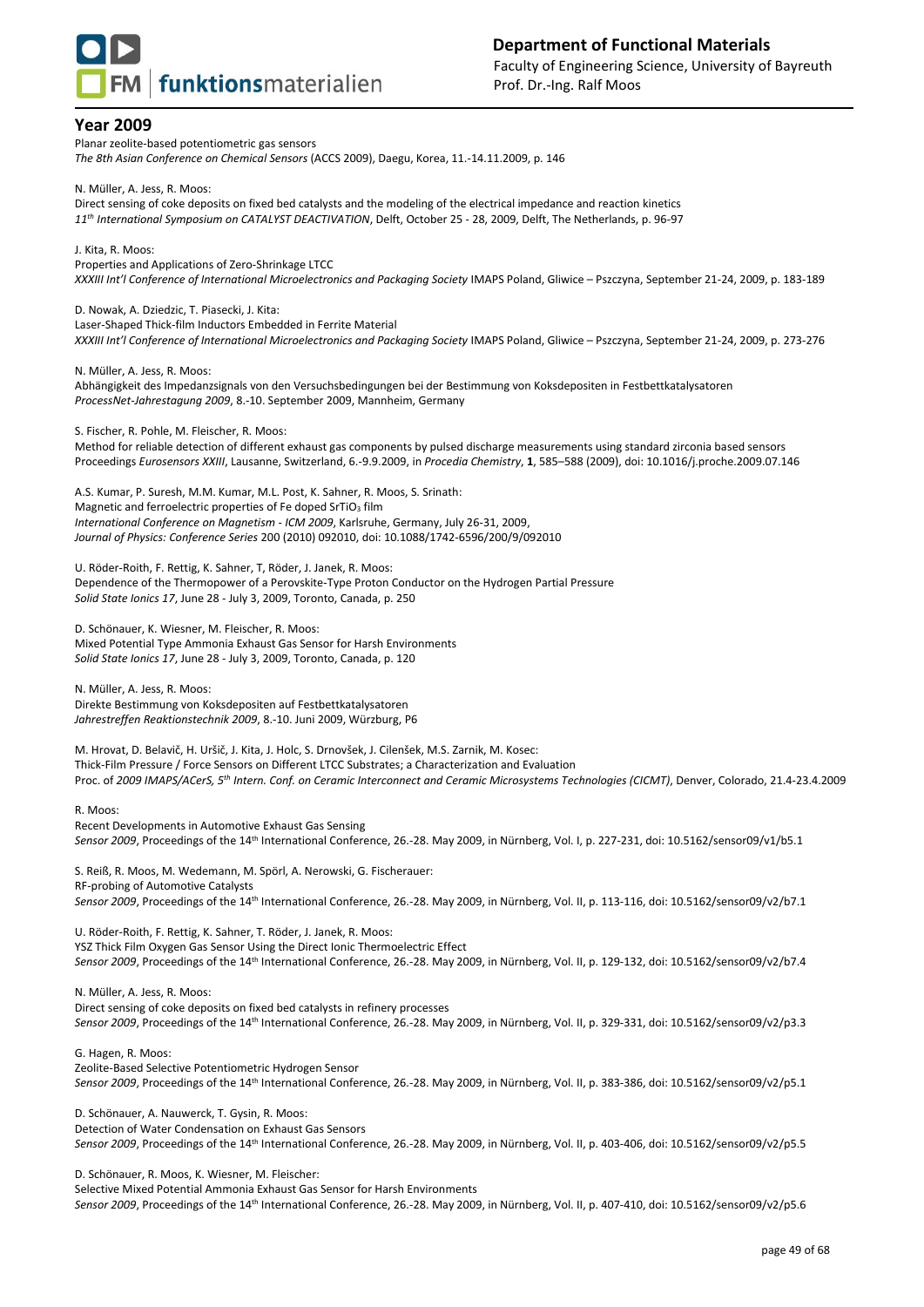

S. Achmann, G. Hagen, R. Moos, I. Malkowsky, C. Kiener: Metal-Organic Frameworks for Sensing Applications in the Gas Phase *Sensor 2009*, Proceedings of the 14th International Conference, 26.-28. May 2009, in Nürnberg, Vol. II, p. 417-420, doi: 10.5162/sensor09/v2/p5.8

R. Moos, M. Wedemann, M. Spörl, S. Reiß, G. Fischerauer: Direct Catalyst Monitoring by Electrical Means - an Overview on Promising Novel Principles *CAPOC8 - 8 th International Congress on Catalysis and Automotive Pollution Control*, Brussels, Belgium, April 15 - 17, 2009, Vol. 1, p. 41-51

S. Reiß, M. Wedemann, R. Moos, M. Rösch: Electrical In-situ Characterization of Three-Way Catalyst Coatings *CAPOC8 - 8 th International Congress on Catalysis and Automotive Pollution Control*, Brussels, Belgium, April 15 - 17, 2009, Vol. 3, p. 67-74

M. Hämmerle, K. Hilgert, S. Achmann, R. Moos: Bestimmung von Ethanol-Dämpfen mit einem amperometrischen Enzym-Biosensor *6. Deutsches Biosensor Symposium 2009*, Freiburg, 29. März - 1. April 2009, p. 73

S. Achmann, J. Kita, M. Hämmerle, R. Moos:

Miniaturisierung eines enzymbasierten Biosensors zur direkten amperometrischen Detektion von Formaldehyd aus der Gasphase *6. Deutsches Biosensor Symposium 2009*, Freiburg, 29. März - 1. April 2009, p. 71

G. Fischerauer, A. Gollwitzer, A. Nerowski, M. Spörl, R. Moos: On the inverse problem associated with the observation of electrochemical processes by the RF cavity perturbation method *6 th International Multi-Conf. on Systems, Signals and Devices (SSD '09)*, Djerba, Tunisia, March 23-26, 2009, doi: 10.1109/SSD.2009.4956751

D. Schönauer, R. Moos, K. Wiesner, M. Fleischer:

Selektiver neuartiger Ammoniakabgassensor auf Mischpotentialbasis *Sensoren im Automobil*, 17.3.-18.3.2009, München, in: T. Tille et al.: Sensoren im Automobil III, expert Verlag 2009, p. 80-96 ISBN 978-3-8169-2889-8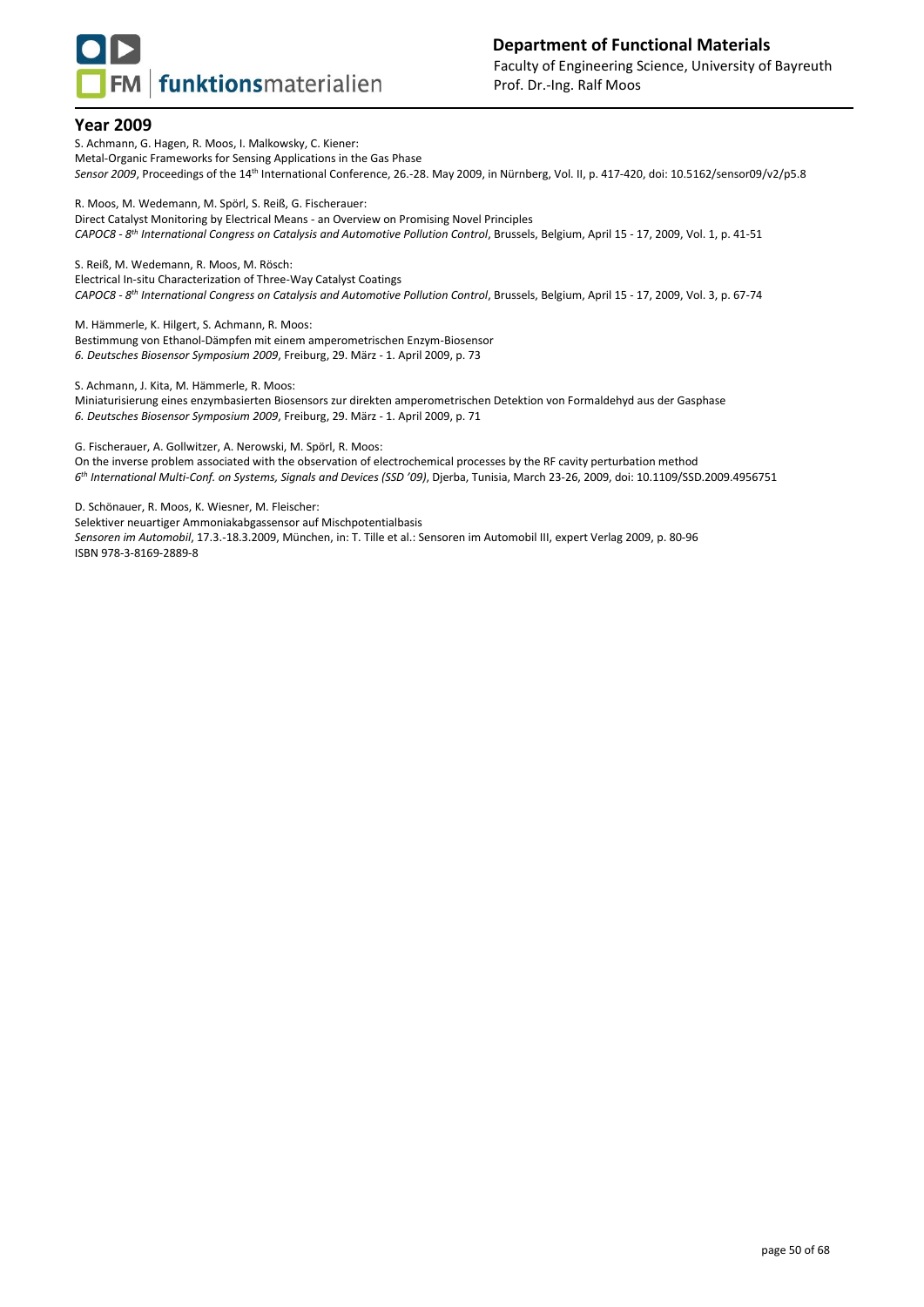

#### **Year 2008 Peer Reviewed Journals**

D. Biskupski, K. Wiesner, J. Kita, M. Fleischer, R. Moos: Automotive Exhaust Gas Sensor Based on a Combination of an Electrochemical Pumping Cell and a Resistive Gas Sensor *Sensor Letters,* **6**, 803-807 (2008), doi: 10.1166/sl.2008.505

K. Sahner, R. Moos: P-type semiconducting perovskite sensors for reducing gases – model description *Sensor Letters,* **6**, 808-811 (2008), doi: 10.1166/sl.2008.506

R. Moos, D. Schönauer: Recent Developments in the Field of Automotive Exhaust Gas Ammonia Sensing *Sensor Letters,* **6**, 821-825 (2008), doi: 10.1166/sl.2008.509

A. Fischerauer, A. Gollwitzer, F. Thalmayr, G. Hagen, R. Moos, G. Fischerauer: An initial physics-based model for the impedance spectrum of a hydrocarbon sensor with a zeolite/Cr<sub>2</sub>O<sub>3</sub> interface *Sensor Letters,* **6**, 1019-1022 (2008), doi: 10.1166/sl.2008.553

J. Kita, R. Moos: Development of LTCC-Materials and their Applications - an Overview *Informacije MIDEM - Journal of Microelectronics Electronic Components and Materials*, **38**, 219-224 (2008)

K. Sahner, G. Hagen, D. Schönauer, S. Reiß, R. Moos: Zeolites - Versatile Materials for Gas Sensors *Solid State Ionics,* **179**, 2416-2423 (2008), doi: 10.1016/j.ssi.2008.08.012

S. Reiß, G. Hagen, R. Moos: Zeolite-based Impedimetric Gas Sensor Device in Low-cost Technology for Hydrocarbon Gas Detection *Sensors*, **8**, 7904-7916 (2008), doi: 10.3390/s8127904

F. Rettig, R. Moos:

Morphology dependence of thermopower and conductance in semiconducting oxides with space charge regions *Solid State Ionics,* **179**, 2299-2307 (2008), doi: 10.1016/j.ssi.2008.08.006

S. Achmann, M. Hämmerle, J. Kita, R. Moos:

Miniaturized low temperature co-fired ceramics (LTCC) biosensor for amperometric gas sensing *Sensors and Actuators B: Chemical*, **135**, 89-95 (2008), doi: 10.1016/j.snb.2008.07.024

M. Hämmerle, S. Achmann, R. Moos: Gas diffusion electrodes for use in an amperometric enzyme biosensor *Electroanalysis*, **20**, 2279-2286 (2008), doi: 10.1002/elan.200804321

G. Fischerauer, M. Spörl, A. Gollwitzer, M. Wedemann, R. Moos: Catalyst State Observation via the Perturbation of a Microwave Cavity Resonator *Frequenz*, **62**, 180-184 (2008), doi: 10.1515/FREQ.2008.62.7-8.180

K. Sahner, A. Schulz, J. Kita, R. Merkle, J. Maier, R. Moos: CO<sup>2</sup> Selective Potentiometric Sensor in Thick-film Technology *Sensors*, **8**, 4774-4785 (2008), doi: 10.3390/s8084774

K. Sahner, D. Schönauer, P. Kuchinke, R. Moos: Zeolite cover layer for selectivity enhancement of p-type semiconducting hydrocarbon sensors *Sensors and Actuators B: Chemical*, **133**, 502-508 (2008), doi: 10.1016/j.snb.2008.03.014

T. Richter, C. Schuh, R. Moos, E. Suvaci: Single Crystal Growth and Texturing of Lead-Based Piezoelectric Ceramics via Templated Grain Growth Process *Functional Materials Letters*, **1**, 127-132, (2008), doi: 10.1142/S1793604708000204

S.A. Meiss, M. Rohnke, F. Rettig, R. Moos, J. Janek: Ion-Conducting Probes for Low Temperature Plasmas *Contributions to Plasma Physics*, **48**, 473-479 (2008), doi: 10.1002/ctpp.200810076

E. Miś, A. Dziedzic, T. Piasecki, J. Kita, R. Moos: Geometrical, electrical and stability properties of thick-film and LTCC microcapacitors *Microelectronics International*, **25**, 37-41 (2008), doi: 10.1108/13565360810875994

A. Dubbe:

Influence of the sensitive zeolite material on the characteristics of a potentiometric hydrocarbon gas sensor *Solid State Ionics*, **179**, 1645-1647 (2008)

R. Moos, M. Spörl, G. Hagen, A. Gollwitzer, M. Wedemann, G. Fischerauer: TWC: lambda control and OBD without lambda probe - an initial approach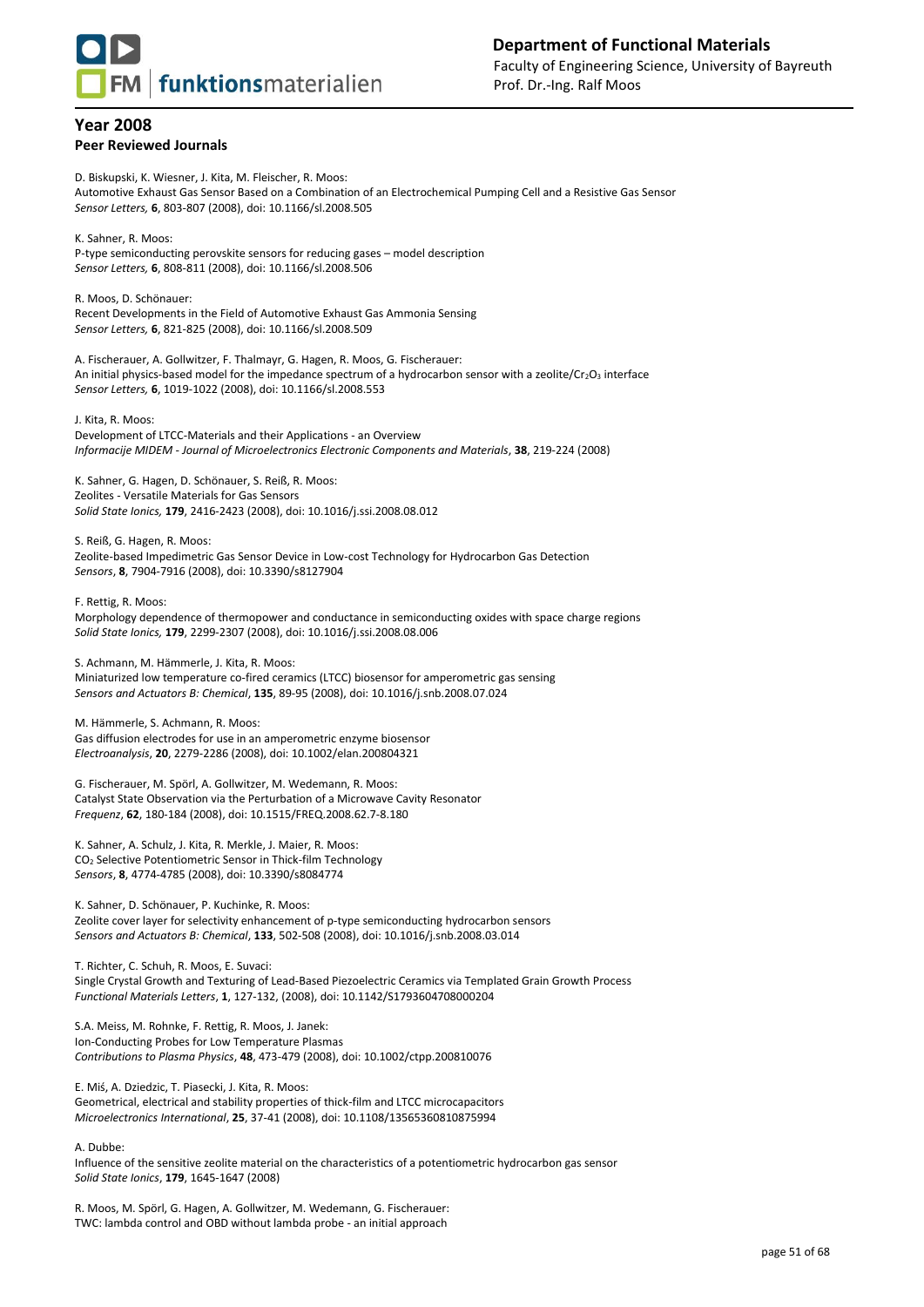

*SAE paper* 2008-01-0916 (2008), doi: 10.4271/2008-01-0916

R. Moos, C. Zimmermann, T. Birkhofer, A. Knezevic, C. Plog, M.R. Busch, T. Ried: Sensor for directly determining the state of a NOx storage catalyst *SAE paper* 2008-01-0447 (2008), doi: 10.4271/2008-01-0447

S. Achmann, M. Hermann, F. Hilbrig, V. Jérôme, M. Hämmerle, R. Freitag, R. Moos: Direct Detection of Formaldehyde in Air by a Novel NAD<sup>+</sup>- and Glutathione Independent Formaldehyde Dehydrogenase-Based Biosensor *Talanta*, **75**, 786-791 (2008), doi: 10.1016/j.talanta.2007.12.015

T. Richter, S. Denneler, C. Schuh, E. Suvaci, R. Moos: Textured PMN-PT and PMN-PZT *J. Am. Ceram. Soc.*, **91**, 929-933 (2008), doi: 10.1111/j.1551-2916.2007.02216.x

A. Zampieri, A. Dubbe, W. Schwieger, A. Avhale, R. Moos: ZSM-5 zeolite films on Si substrates grown by in-situ seeding and secondary crystal growth and application in an electrochemical hydrocarbon gas sensor *Microporous and Mesoporous Materials*, **111**, 530-535 (2008), doi: 10.1016/j.micromeso.2007.08.026

K. Sahner, D. Schönauer, M. Matam, M. Post, R. Moos: Selectivity enhancement of p-type semiconducting hydrocarbon sensors - the use of sol-precipitated nano-powders *Sensors and Actuators B: Chemical*, **130**, 470-476 (2008), doi: 10.1016/j.snb.2007.09.024

A. Dubbe, R. Moos: Potentiometric hydrocarbon gas sensing characteristics of sodium ion conducting zeolite ZSM-5 *Sensors and Actuators B: Chemical*, **130**, 546-550 (2008), doi: 10.1016/j.snb.2007.09.067

S. Achmann, M. Hämmerle, R. Moos:

Amperometric Enzyme-based Biosensor for Direct Detection of Formaldehyde in the Gas Phase: Dependence on Electrolyte Composition *Electroanalysis*, **20**, 410-417 (2008), doi: 10.1002/elan.200704069

S. Achmann, M. Hämmerle, R. Moos: Amperometric Enzyme-based Gas Sensor for Formaldehyde: Impact of Possible Interferences *Sensors*, **8**, 1351-1365 (2008), doi: 10.3390/s8031351

#### **Doctoral Theses**

F. Rettig:

Direkte thermoelektrische Gassensoren (Direct thermoelectric gas sensors) In: R. Moos, G. Fischerauer (Hrsg.), Bayreuther Beiträge zur Sensorik und Messtechnik, Bd. 3, Shaker-Verlag, Aachen (2008), ISBN: 978-3-8322-7631-7

T. Richter:

Piezoelektrische Einkristalle und texturierte Piezokeramik im System Pb(Mg1/3Nb2/3)O3-PbTiO3-PbZrO3 In: R. Moos, G. Fischerauer (Hrsg.), Bayreuther Beiträge zu Materialien und Prozessen, Bd. 1, Shaker-Verlag, Aachen (2008), ISBN: 978-3-8322-7128-2

#### **Invited Talks**

44th International Conference on Microelectronics, Devices and Materials, Fiesa - Slovenia, 17.-19. September 2008 J. Kita, R. Moos: *Development of LTCC-Materials and Their Applications – an Overview*

The 12th International Meeting on Chemical Sensors, IMCS 12, Columbus, Ohio, 13th-16th July 2008 F. Rettig, R. Moos: *Direct Thermoelectric Gas Sensors - An Overview on a Very Promising Principle*

2nd International cti-Forum, Frankfurt, 1.4.-2.4.2008

R. Moos: *Neue Trends in der Abgassensorik aus Forschungssicht / New trends in exhaust gas technology from a research point of view* (with simultaneous translation)

5. Internationales Forum Abgas- und Partikelemissionen, Ludwigsburg, 19.-20.2.2008 R. Moos: *Abgassensoren für NOx-Speicherkatalysatoren und Ammoniak-SCR-Systeme / Exhaust Gas Sensors for NOx Storage Catalysts and Ammonia-SCR Systems* (with simultaneous translation)

#### **Miscellaneous**

R. Moos:

Klassische und neue Abgasnachbehandlungsverfahren für das Automobil - vom geregelten Drei-Wege-Katalysator zum Harnstoff-SCR-Verfahren. Ingenieurwissenschaftliches Kolloquium, Universität des Saarlandes, Saarbrücken, 12.2.2008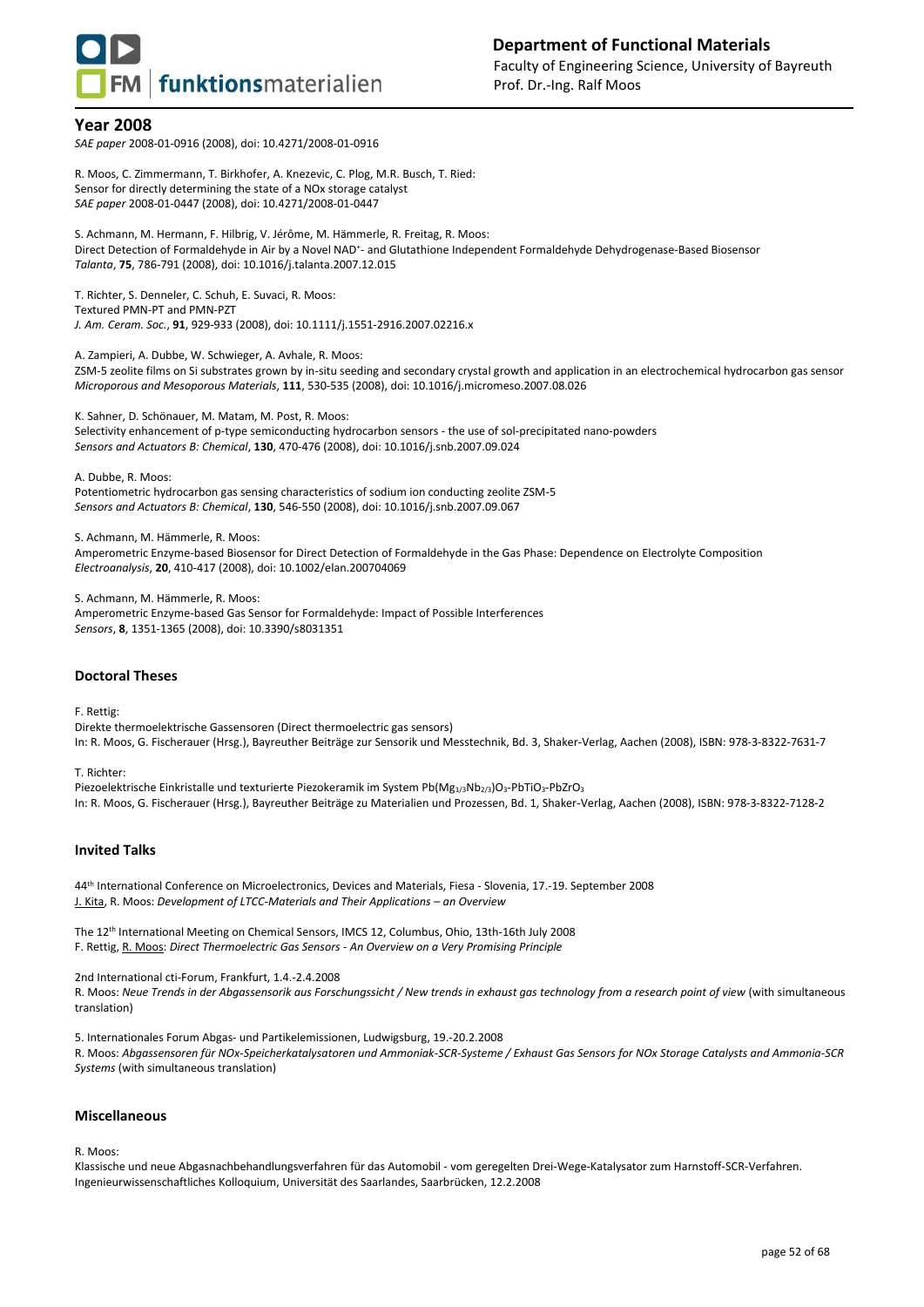

## **Year 2008 Published Conference Contributions**

T. Röder, U. Röder, F. Rettig, K. Sahner, R. Moos, J. Janek: A "Real" Direct Thermoelectric Gas Oxygen Sensor Based on YSZ - First Results of an Entropy Sensor *GdCh-Jahrestagung 2008 der Fachgruppe Angewandte Elektrochemie, "Electrochemistry: Crossing Boundaries "*, 6. - 8.10.2008, Gießen G. Fischerauer, A. Gollwitzer, A. Nerowski, M. Spörl, M. Wedemann, R. Moos: Monitoring of Electrochemical Processes by Microwave Methods *IEEE MTT-S International Mini-Symposium on Electromagnetic and Network Theory and their Microwave Technology Applications*, Munich, 8.-9. Oct. 2008, in honor of Prof. M. Russer U. Röder, K. Sahner, R. Moos: Elektrochemische Reduktion von Stickoxiden im Abgas durch Kombination von Ionenleitern mit NOx-Speicher-Materialien *14. Vortragstagung der GdCh-Fachgruppe Festkörperchemie und Materialforschung*, Bayreuth, 24.-26.9.2008, B24, und *Z. Anorg. Allg. Chem.* 2008, 634, p. 2071, doi: 10.1002/zaac.200870126 D. Schönauer, I. Sichert, R. Moos: Zeolithe zur Ammoniakdetektion in Abgasen *14. Vortragstagung der GdCh-Fachgruppe Festkörperchemie und Materialforschung*, Bayreuth, 24.-26.9.2008, B36, und *Z. Anorg. Allg. Chem.* 2008, 634, p. 2077, doi: 10.1002/zaac.200870138 J. Kita, R. Moos: Development of LTCC-Materials and Their Applications – an Overview Proceedings *44th International Conference on Microelectronics, Devices and Materials*, Fiesa, Slovenia, 17.-19. 9.2008, ISBN 978-961-91023-7-4, p. 3-10 D. Schönauer, R. Moos, M. Fleischer, K. Wiesner: Selective Mixed Potential Ammonia Exhaust Gas Sensor Proceedings *Eurosensors XXII*, Dresden, 7.-10.9.2008, ISBN 978-3-00-025218-1, T3-04.25, p. 370 U. Röder, F. Rettig, K. Sahner, T. Röder, J. Janek, R. Moos: Direct Thermoelectric Oxygen Sensor Based on YSZ Proceedings *Eurosensors XXII*, Dresden, 7.-10.9.2008, ISBN 978-3-00-025218-1, M3C/1, p. 569

S. Reiß, G. Hagen, R. Moos: Zeolite Based Gas Sensor Device for Hydrocarbon Detection Proceedings *Eurosensors XXII*, Dresden, 7.-10.9.2008, ISBN 978-3-00-025218-1, T3-04.34, p. 379

M. Wedemann, S. Reiß, M. Spörl, G. Hagen, G. Fischerauer, R. Moos: Three-Way Catalyst Washcoat for Air-to-Fuel Ratio Sensing Proceedings *Eurosensors XXII*, Dresden, 7.-10.9.2008, ISBN 978-3-00-025218-1, M2-11.03, p. 175

N. Müller, A. Jess, R. Moos: Direct Sensing of Coke Deposits on Fixed Bed Catalysts Proceedings *Eurosensors XXII*, Dresden, 7.-10.9.2008, ISBN 978-3-00-025218-1, T4C/6, p. 450

D. Biskupski, K. Wiesner, R. Moos, M. Fleischer:

Automotive Exhaust Gas Sensor Based on a Combination of Electrochemical Pumping Cell and Resistive Gas Sensor Proceedings *Eurosensors XXII*, Dresden, 7.-10.9.2008, ISBN 978-3-00-025218-1, T4C/5, p. 449

M. Spörl, M. Wedemann, G. Hagen, A. Gollwitzer, R. Moos, G. Fischerauer: In-Situ Monitoring of Automotive Catalysts by the Cavity-Perturbation Method Proceedings *Eurosensors XXII*, Dresden, 7.-10.9.2008, ISBN 978-3-00-025218-1, T2C/1, p. 287

M. Hrovat, D. Belavič, H. Uršič, J. Kita, J. Holc, S. Drnovšek, J. Cilenšek, M. Kosec, R. Moos: An Investigation of Thick-film Materials for Temperature and Pressure Sensors on Self-constrained LTCC Substrates *2 nd Electronic System-Integration Technology Conference*, ESTC 2008, London, 1st - 4 th September 2008, ISBN 978-1-4244-2814-4, p. 339-346, doi: 10.1109/ESTC.2008.4684372

J. Kita. E. Gollner, R. Moos: Laser Processing of Materials for MCM-C Applications *2 nd Electronic System-Integration Technology Conference*, ESTC 2008, London, 1st - 4 th September 2008, ISBN 978-1-4244-2814-4, p. 149-154, doi: 10.1109/ESTC.2008.4684341

M. Bąk, M. Dudek, A. Dziedzic, J. Kita: Chosen electrical and stability properties of laser-shaped thick-film and LTCC inductors *2 nd Electronic System-Integration Technology Conference*, ESTC 2008, London, 1st - 4 th September 2008, ISBN 978-1-4244-2814-4, p. 101-104, doi: 10.1109/ESTC.2008.4684332

U. Röder, K. Sahner, R. Moos: Novel NOx reduction method combining NOx storing materials with electrochemical reduction of nitrogen oxides *5 th International Conference on Environmental Catalysis*, Belfast, 31.8.- 3.9.2008, 445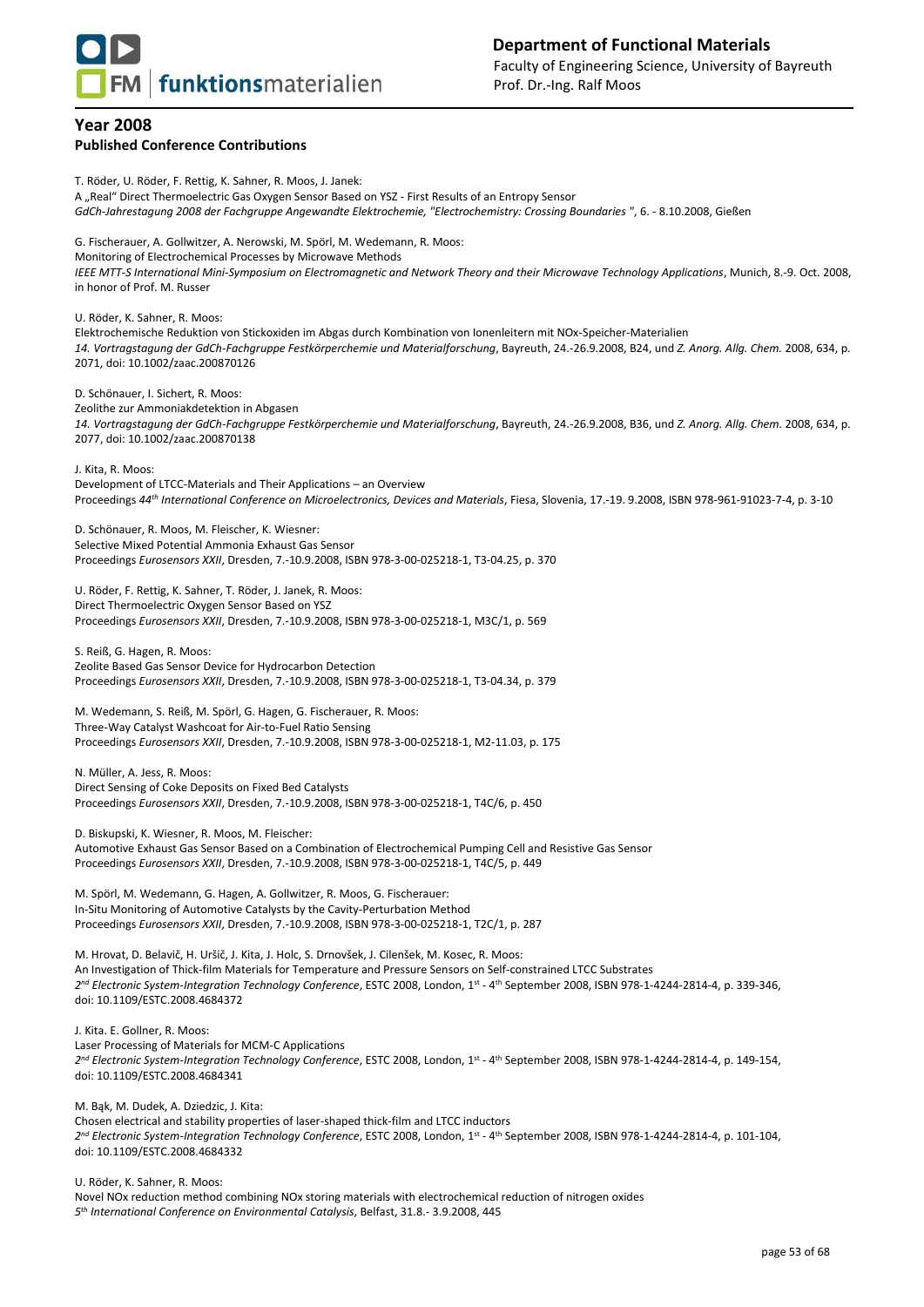

S. Denneler, K. Benkert, C. Schuh, R. Moos: Influence of sintering conditions on doped PZT ceramics for base-metal electrode multilayer actuators *Electroceramics XI*, Manchester, United Kingdom, 31.8. - 3.9.2008, D2-040-O

U. Röder, K. Sahner, R. Moos: Electrochemical reduction of nitrogen oxides combining ion conducting ceramics with nitrogen oxide storing materials *Junior Euromat 2008*, Lausanne, 14.-18.7.2008, 09/F170

F. Rettig, R. Moos: Direct Thermoelectric Gas Sensors - An Overview on a Very Promising Principle *The 12th International Meeting on Chemical Sensors*, IMCS 12, Columbus, Ohio, 13th -16th July 2008, CBST 76

K. Sahner, A. Schulz, J. Kita, R. Merkle, J. Maier, R. Moos: Potentiometric CO<sub>2</sub> Sensor In Thick Film Technology *The 12th International Meeting on Chemical Sensors*, IMCS 12, Columbus, Ohio, 13th -16th July 2008, CBST 24

D. Schönauer, R. Moos, M. Fleischer, K. Wiesner: Selective Mixed Potential Ammonia Exhaust Gas Sensor *The 12th International Meeting on Chemical Sensors*, IMCS 12, Columbus, Ohio, 13th -16th July 2008, SCEA 7

M. Hämmerle, S. Achmann, R. Moos: Diffusion Membranes for Gas Phase Biosensor Devices *The 12th International Meeting on Chemical Sensors*, IMCS 12, Columbus, Ohio, 13th -16th July 2008, CBST 78

M. Hämmerle, S. Achmann, R. Moos: Direct monitoring of organic vapours with amperometric enzyme gas sensors *The Tenth World Congress on Biosensors*, Shanghai, 14-16 May 2008, P2.59

S. A. Meiss, S.O. Steinmüller, M. Rohnke, F. Rettig, R. Moos, J. Janek Elektroden und Sonden aus Yttrium-stablisiertem Zirkondioxid in Kontakt mit sauerstoffhaltigen Plasmen *Bunsentagung 2008*, E5, 1.-3. Mai 2008, Saarbrücken, Germany

R. Moos, M. Spörl, G. Hagen, A. Gollwitzer, M. Wedemann, G. Fischerauer: TWC: lambda control and OBD without lambda probe - an initial approach *2008 SAE World Congress*, April 14-17, Detroit, Michigan, USA, *SAE paper* 2008-01-0916 (2008)

R. Moos, C. Zimmermann, T. Birkhofer, A. Knezevic, C. Plog, M.R. Busch, T. Ried: Sensor for directly determining the state of a NOx storage catalyst *2008 SAE World Congress*, April 14-17, Detroit, Michigan, USA, SAE paper 2008-01-0447 (2008)

R. Moos:

Exhaust Gas Sensors for NOx Storage Catalysts and Ammonia-SCR Systems / Abgassensoren für NOx-Speicherkatalysatoren und Ammoniak-SCR-Systeme / (in German and English)

*Beiträge, 5. Internationales Forum Abgas- und Partikelemissionen / Proceedings, 5th International Exhaust Gas and Particulate Emissions Forum,*  Ludwigsburg, Germany, 19.-20.2.2008, ISBN 978-3-00-022058-6, p. 71-82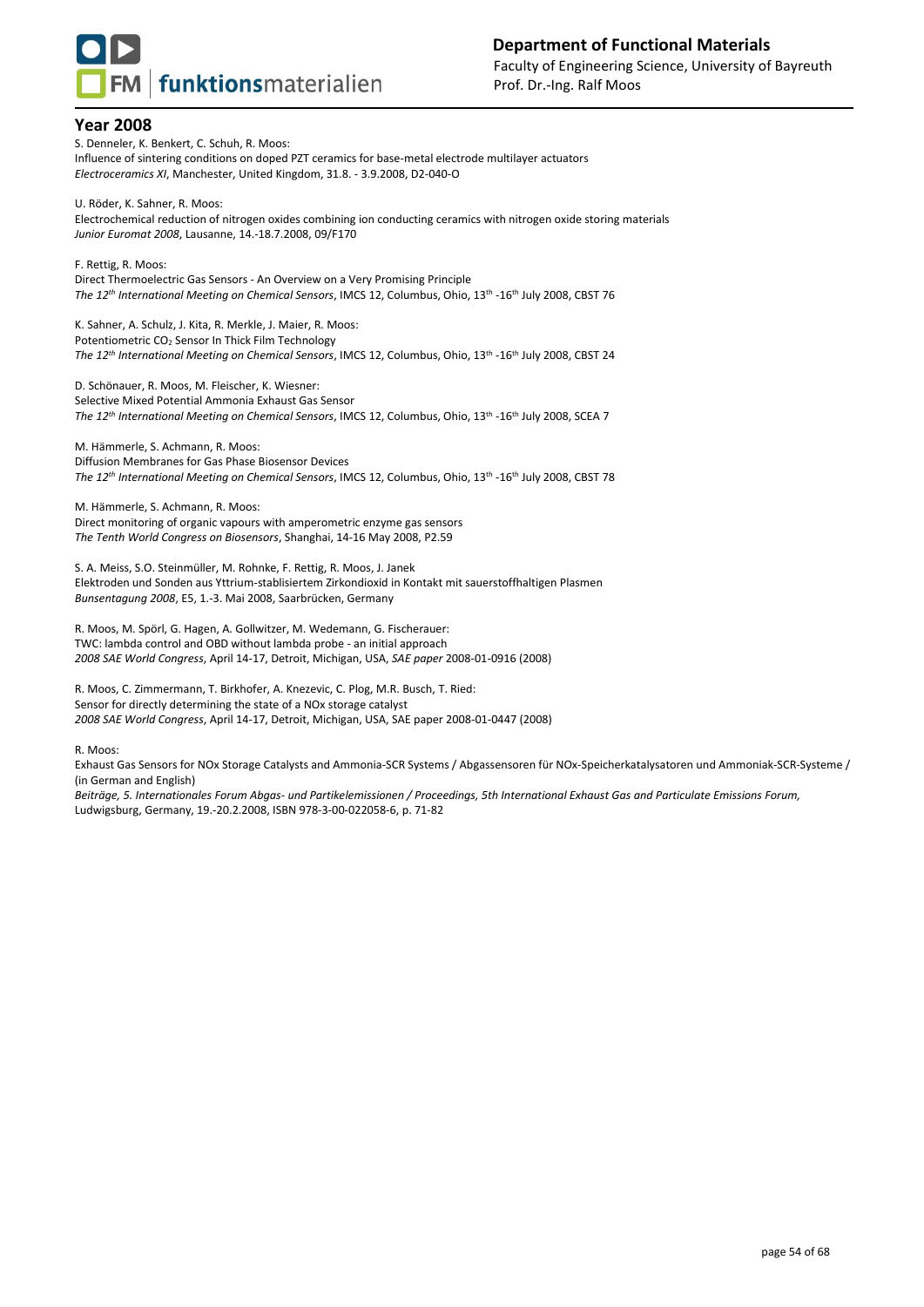

## **Year 2007 Peer Reviewed Journals**

G. Hagen, A. Schulz, M. Knörr, R. Moos: Four-Wire Impedance Spectroscopy on Planar Zeolite/Chromium Oxide Based Hydrocarbon Gas Sensors *Sensors*, **7**, 2681-2692 (2007), doi: 10.3390/s7112681

F. Rettig, R. Moos: Direct thermoelectric hydrocarbon gas sensors based on SnO<sup>2</sup> *IEEE Sensors Journal*, **7**, 1490-1496 (2007), doi: 10.1109/JSEN.2007.906887

R. Mariychuk, A. Baumgartner, F. E. Wagner, A. Lerf, A. Dubbe, R. Moos, J. Breu: Synthesis, Structure, and Electric Conductivity of Ferrous Tainiolite and its Oxidative Conversion into Coarse-Grained Swellable Smectite *Chemistry of Materials*, **19**, 5377-5387 (2007), doi: 10.1021/cm0713778

K. Sahner, P. Gouma, R. Moos: Electrodeposited and sol-gel precipitated p-type SrTi<sub>1-x</sub>Fe<sub>x</sub>O<sub>3- $\delta$ </sub> semiconductors for gas sensing *Sensors*, **7**, 1871-1886 (2007), doi: 10.3390/s7091871

K. Sahner, R. Moos: Modeling of hydrocarbon sensors based on *p*-type semiconducting perovskites *Phys. Chem. Chem. Phys*., **9**, 635-642 (2007), doi: 10.1039/b612965j

F. Rettig, R. Moos: Direct thermoelectric gas sensors: Design aspects and first gas sensors *Sensors and Actuators B: Chemical*, **123**, 413–419 (2007), doi: 10.1016/j.snb.2006.09.002

## **Doctoral Thesis**

C. Zimmermann:

Neuartiger Sensor zur Bestimmung des Zustandes eines NOx-Speicherkatalysators (Novel sensor for determining the state of a NOx storage catalyst) In: R. Moos, G. Fischerauer (Hrsg.), Bayreuther Beiträge zur Sensorik und Messtechnik, Bd. 2, Shaker-Verlag, Aachen (2007), ISBN: 978-3-8322-6084-2

## **Invited Talks**

The 7th East Asian Conference on Chemical Sensors (EACCS 7), Singapore, 3.-5.12.2007 R. Moos: *Recent developments in the field of automotive exhaust sensing*

XXXI International Conference of International Microelectronics and Packaging Society, Krasiczyn, Poland, 23.-26.9.2007 R. Moos, J. Kita: *Ceramic Multilayer Gas Sensors - an Overview*

31st Intl. Conference on Advanced Ceramics and Composites, Cocoa Beach, Florida, 21.-26.1.2007 R. Moos: *Recent Developments in the Field of Ceramic Automotive Exhaust Gas Sensors* 

## **Published Conference Contributions**

D. Biskupski, R. Moos, K. Wiesner, M. Fleischer: Elektrochemische Zelle mit integriertem Kohlenwasserstoffsensor für das Automobilabgas G. Gerlach, P. Hauptmann (Hrsg.), *8. Dresdner Sensor-Symposium*, 10.-12. Dezember 2007, Dresden, p. 145 -148

S. Achmann, J. Kita, M. Hämmerle, R. Moos:

Multilayer LTCC-Biosensor zur direkten Detektion der Formaldehydkonzentration aus der Gasphase G. Gerlach, P. Hauptmann (Hrsg.), *8. Dresdner Sensor-Symposium*, 10.-12. Dezember 2007, Dresden, p. 179 -182

D. Schönauer, R. Moos, K. Wiesner, M. Fleischer: Selektiver Ammoniakabgassensor auf Mischpotentialbasis G. Gerlach, P. Hauptmann (Hrsg.), *8. Dresdner Sensor-Symposium*, 10.-12. Dezember 2007, Dresden, p. 11 -14

J. Kita, A. Schulz, K. Sahner, R. Merkle, J. Maier: Sauerstoffunabhängiger potentiometrischer CO2-Sensor in Dickschichttechnik G. Gerlach, P. Hauptmann (Hrsg.), *8. Dresdner Sensor-Symposium*, 10.-12. Dezember 2007, Dresden, p. 295 -298

F. Rettig, F. Thalmayr, R. Moos: Schnelle Temperaturmodulation von direkten thermoelektrischen Gassensoren G. Gerlach, P. Hauptmann (Hrsg.), *8. Dresdner Sensor-Symposium*, 10.-12. Dezember 2007, Dresden, p. 153 -156

A. Fischerauer, A. Gollwitzer, F. Thalmayr, G. Hagen, R. Moos, G. Fischerauer: Modellierung des Impedanzspektrums eines Kohlenwasserstoffsensors mit einer Zeolith-Cr2O3-Grenzfläche G. Gerlach, P. Hauptmann (Hrsg.), *8. Dresdner Sensor-Symposium*, 10.-12. Dezember 2007, Dresden, p. 165 -168 K. Sahner, R. Moos: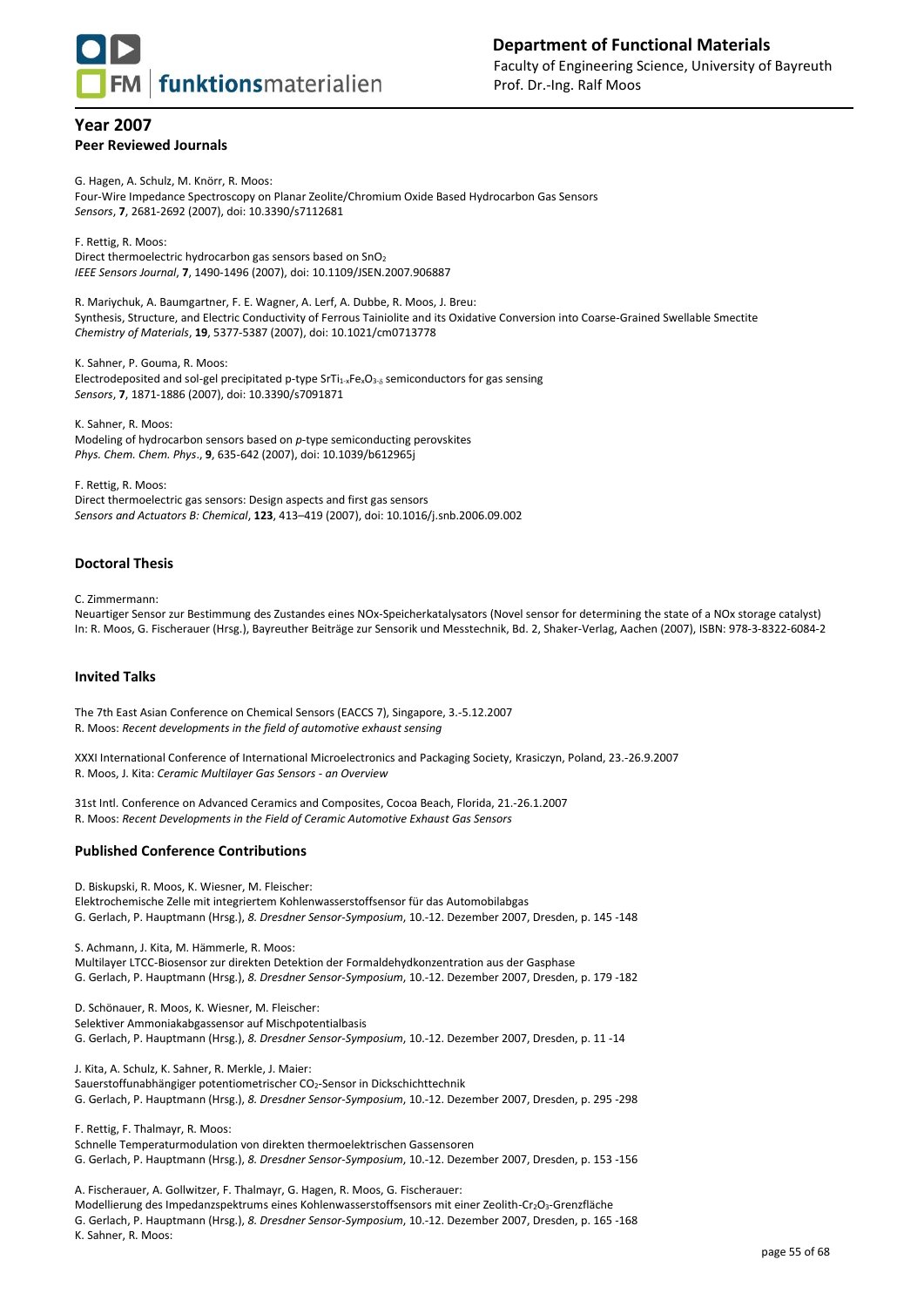

P-Type Semiconducting Hydrocarbon Sensors: Mechanistic Model *The 7th East Asian Conference on Chemical Sensors* (EACCS 7), Singapore, 3.-5.12.2007, p. 80

R. Moos: Recent developments in the field of automotive exhaust sensing *The 7th East Asian Conference on Chemical Sensors* (EACCS 7), Singapore, 3.-5.12.2007, p. 26

D. Biskupski, K. Wiesner, R. Moos, M. Fleischer:

Hydrocarbon sensor for automotive exhaust gases with integrated electrochemical cell to adjust oxygen partial pressure *The 7th East Asian Conference on Chemical Sensors* (EACCS 7), Singapore, 3.-5.12.2007, p. 27

A. Fischerauer, A. Gollwitzer, F. Thalmayr, G. Hagen, R. Moos, G. Fischerauer: An initial physics-based model for the impedance spectrum of a hydrocarbon sensor with a zeolite/Cr2O3 interface *The 7th East Asian Conference on Chemical Sensors* (EACCS 7), Singapore, 3.-5.12.2007, p. 22

S.A. Meiss, M. Rohnke, F. Rettig, R. Moos, J. Janek: Ion-Conducting Probes for Low Temperature Plasmas *6. Doktoranden-Workshop Physikalische Festkörperchemie*, 8.-9. Oktober 2007, Braunschweig, Germany

R. Moos, J. Kita: Ceramic Multilayer Gas Sensors - an Overview *XXXI Int'l Conference of International Microelectronics and Packaging Society*, Krasiczyn, Poland, 23.-26.9.2007, ISBN 978-83-917701-4-6, p. 75-82

E. Miś, A. Dziedzic, T. Piasecki, J. Kita, R. Moos: Thick-Film and LTCC Microcapacitors *XXXI Int'l Conference of International Microelectronics and Packaging Society*, Krasiczyn, Poland, 23.-26.9.2007, ISBN 978-83-917701-4-6, p. 401-404

K. Sahner, R. Moos: Mechanistic model of p-type semiconducting hydrocarbon sensors *International Conference on Electroceramics 2007*, Arusha, Tanzania, Jul 31 - Aug 3, 2007, ABS-090

S.A. Meiss, M. Rohnke, F. Rettig, R. Moos, J. Janek: Ion-Conducting Probes for Low Temperature Plasmas *7th International Workshop on Electrical Probes in Magnetized Plasmas*, July 22-25, 2007, Prague, Czech Republic, ISBN 978-80-7378-010-4, p.46

S.A. Meiss, S.O. Steinmüller, M. Rohnke, F. Rettig, R. Moos, J. Janek: Ion-conducting electrodes and probes for low temperature plasmas *28th ICPIG*, July 15-20, 2007, Prague, Czech Republic, p. 295-298

A. Dubbe, R. Moos: Material Influence on Characteristics of Zeolite Based Hydrocarbon Gas Sensor *Solid State Ionics 16*, July 1-6, 2007, Shanghai, China, P 508

T. Richter, C. Schuh, S. Denneler, E. Suvaci, R. Moos: Grain oriented PMN-PT and PMN-PZT *10th International Conference and Exhibition of the European Ceramic Society*, June 17 - 21, 2007, Berlin

J. Kita, R. Moos: Application of Metallo-organic Pastes on LTCC Substrates *European Microelectronics and Packaging Conference EMPC 2007,* June 17-20, 2007, Oulu, Finland, p. 364-368

K. Sahner, R. Moos: P-Type Semiconducting Hydrocarbon Sensors: Mechanistic Model *1 st GOSPEL Workshop on Low Dimensional and Nanostructured Oxides: Bridging Surface Science and Sensor Science*, June 15 - 16, 2007, Tübingen

A. Dubbe, R. Moos: Zeolites as solid state ion-conducting materials in micro gas sensors *2 nd Workshop on Integrated Electroceramic Functional Structures*, 14. - 15.6. 2007, Berchtesgaden, Germany, p. 84-86

F. Rettig, R. Moos: Direct thermoelectric gas sensors: Sensitivity enhancement with intrinsically semiconducting oxides *Sensor 2007*, Proceedings of the 13th International Conference, 22.-24. May 2007 in Nürnberg, Vol. I, p. 103-108

G. Hagen, A. Dubbe, R. Moos: Role of Pt in Impedance Based Zeolite Gas Sensors *Sensor 2007*, Proceedings of the 13th International Conference, 22.-24. May 2007 in Nürnberg, Vol. I, p. 157-161

J. Kita, R. Moos:

Heaters for LTCC-Sensors Made of Resinate Pastes

Proc. of *2007 IMAPS/ACerS, 3rd International Conference on Ceramic Interconnect and Ceramic Microsystems Technologies (CICMT)*, Denver, Colorado, 23.4-26.4.2007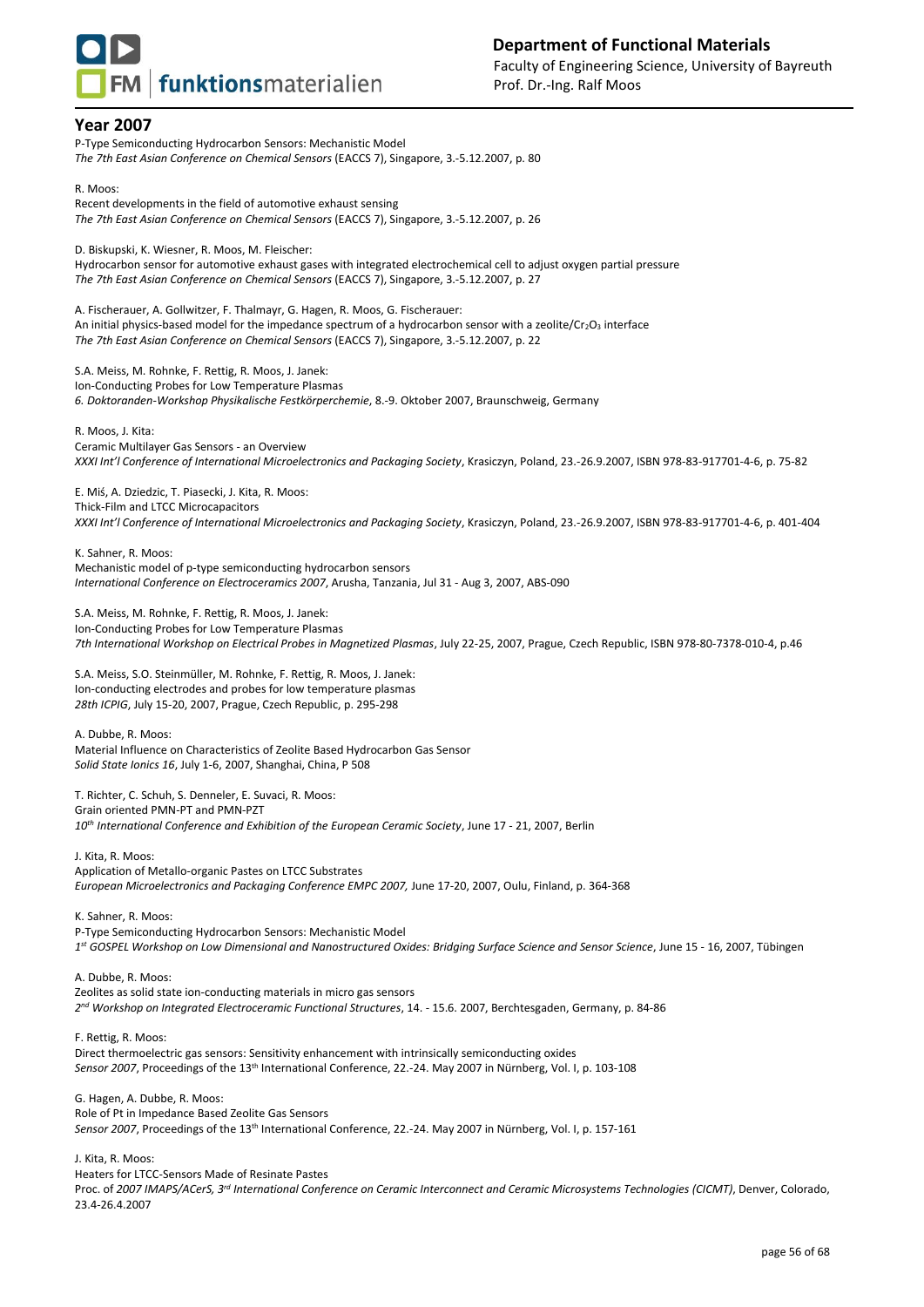

J. Kita, E. Gollner, R. Moos:

Anwendung eines frequenzverdreifachten Nd:YAG Lasers zur Bearbeitung gebrannter Keramiken *Symposium Hochleistungskeramik*, Dresden, 20. - 21. März 2007

S. Achmann, M. Hermann, V. Jérôme, M. Hämmerle, R. Freitag, R. Moos: NAD-unabhängige Formaldehyddehydrogenase aus H. zavarzinii: Einsatz im Biosensor *5. Deutsches Biosensor Symposium 2007*, Bochum, 18. - 21. März 2007, p. 65

A. Dubbe, R. Moos: H + /Na<sup>+</sup> ion equilibria of ZSM-5 with respect to surface composition *19. Deutsche Zeolith-Tagung*, Leipzig, 7. -9. März 2007, p. 150-151

R. Moos: Automotive Exhaust Gas Sensors Based on Electroceramics. An overview. Proceedings of the *31st International Conference on Advanced Ceramics and Composites*, Cocoa Beach, Florida, January 21-26, 2007

#### **Miscellaneous**

R. Moos:

Neue Entwicklungen in der Autoabgassensorik - eine knappe Übersicht *Sensorik aktuell*, Ausgabe II/2007, p.8-9

R. Moos: Die Zeit des Drei-Wege-Katalysators ist vorbei *Produktion*, Ausgabe 18, 3. Mai 2007, p. 16

R. Moos:

Bewährte und neue Abgasnachbehandlungsverfahren - vom geregelten Drei-Wege-Katalysator zum Harnstoff-SCR-Verfahren Öffentlicher Vortrag im *Deutschen Museum Verkehrszentrum*, München, 8.3.2007

F. Rettig:

Oxidische Halbleiter für thermoelektrische Gassensoren: Simulation und Messungen *Festkörperseminar des Physikalisch-Chemischen Instituts*, Justus-Liebig Universität Gießen, 6.3.2007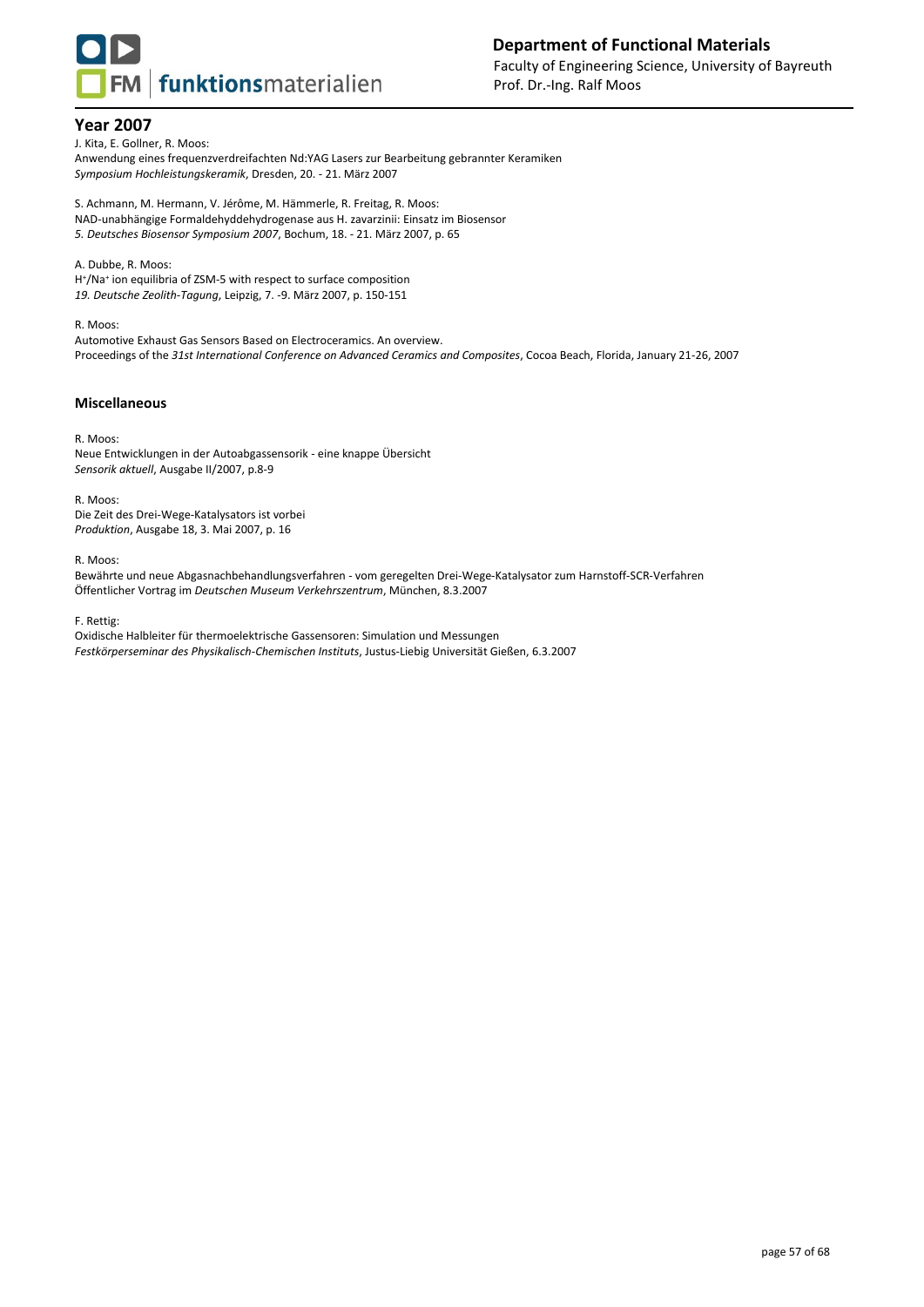

## **Year 2006 Peer Reviewed Journals**

R. Moos, K. Sahner, G. Hagen, A. Dubbe: Zeolites for Sensors for Reducing Gases *Rare Metal Materials And Engineering*, **35**, Suppl. 3, 447-451 (2006)

A. Dubbe, G. Hagen, R. Moos: Impedance Spectroscopy of Na<sup>+</sup> conducting zeolite ZSM-5 *Solid State Ionics*, **177**, 2321-2323 (2006), doi: 10.1016/j.ssi.2006.04.006

**(\*)** G. Hagen, A. Dubbe, F. Rettig, A. Jerger, T. Birkhofer, R. Müller, C. Plog, R. Moos: Selective impedance based gas sensors for hydrocarbons using ZSM-5 zeolite films with chromium(III)oxide interface *Sensors and Actuators B: Chemical*, **119**, 441-448 (2006), doi: 10.1016/j.snb.2005.12.052

**(\*)** R. Moos, B. Reetmeyer, A. Hürland, C. Plog: Sensor for directly determining the exhaust gas recirculation rate - EGR sensor *Sensors and Actuators B: Chemical*, **119**, 57-63 (2006), doi: 10.1016/j.snb.2005.11.055

G. Hagen, A. Dubbe, G. Fischerauer, R. Moos: Thick-film impedance based hydrocarbon detection based on chromium(III) oxide / zeolite interfaces *Sensors and Actuators B: Chemical*, **118**, 73-77 (2006), doi: 10.1016/j.snb.2006.04.005

K. Sahner, D. Schönauer, R. Moos, M. Matam, M.L. Post: Effect of electrodes and zeolite cover layer on hydrocarbon sensing with *p*-type perovskite SrTi<sub>0.8</sub>Fe<sub>0.2</sub> O<sub>3-8</sub> thick and thin films *Journal of Materials Science*, **41**, 5828–5835 (2006), doi: 10.1007/s10853-006-0299-x

S. Srinath, M. Mahesh Kumar, K. Sahner, M.L. Post, M. Wickles, R. Moos, H. Srikanth: Magnetization in insulating phases of Ti<sup>4+</sup> doped SrFeO<sub>3- $\delta$ </sub> *J. Appl. Phys.*, **99**, 08S904 (2006), doi: 10.1063/1.2167050

K. Sahner, J. Straub, R. Moos: Cuprate-ferrate compositions for temperature independent resistive oxygen sensors *J. Electroceramics,* **16**, 179-186 (2006), doi: 10.1007/s10832-006-6203-x

R. Moos: Automotive Exhaust Gas Sensors In: C. A. Grimes, E. C. Dickey, M. V. Pishko (Eds.) *Encyclopedia of Sensors, Vol. 1*, p. 295 - 312, American Scientific Publishers (2006).

K. Sahner, M. Fleischer, E. Magori, H. Meixner, J. Deerberg, R. Moos: HC-sensor for exhaust gases based on semiconducting doped SrTiO<sub>3</sub> for On-Board Diagnosis *Sensors and Actuators B: Chemical*, **114**, 861-868 (2006), doi: 10.1016/j.snb.2005.08.005

A. Dubbe, R. Moos: Solid Electrolyte Hydrocarbon Gas Sensor Using Zeolite as the Sensitive Phase *Electrochemical and Solid-State Letters,* **9**, H31-H34 (2006), doi: 10.1149/1.2181292

K. Sahner, R. Moos, N. Izu, W. Shin, N. Murayama: Response kinetics of temperature independent resistive oxygen sensor formulations: a comparative study *Sensors and Actuators B: Chemical*, **113**, 112-119 (2006), doi: 10.1016/j.snb.2005.02.035

#### **Doctoral Thesis**

K. Sahner: Modeling of p-type semiconducting perovskites for gas sensor applications. In: R. Moos, G. Fischerauer (Hrsg.), Bayreuther Beiträge zur Sensorik und Messtechnik, Bd. 1, Shaker-Verlag, Aachen (2006) ISBN: 978-3-8322-5538-1

## **Invited Talks**

Anwendungen der keramischen Mehrlagentechnologie in der Gassensorik - eine Übersicht. R. Moos, J. Kita: *Materialica-Kongress "Von funktionskeramischen Materialien zu innovativen Produkten"*, München, 10.10.-11.10.2006

Zeolithe für Gassensoren R. Moos: *GdCh-Jahrestagung 2006 der Fachgruppe Angewandte Elektrochemie, "Festkörper-Elektrochemie und -Elektrolyte"*, 9. - 11.10.2006, Bayreuth

NH3-Abgassensoren: Eine Übersicht über die neuesten Entwicklungen R. Moos, D. Schönauer, M. Fleischer: *Sensoren im Automobil*, München, 12.9.-13.9.2006.

Potentiometric hydrocarbon gas sensing characteristics of Na<sup>+</sup> ion conducting zeolite A. Dubbe, R. Moos: *The 11th International Meeting on Chemical Sensors*, IMCS 11, Brescia, Italy, 16th-19th July 2006, TO 2.2.4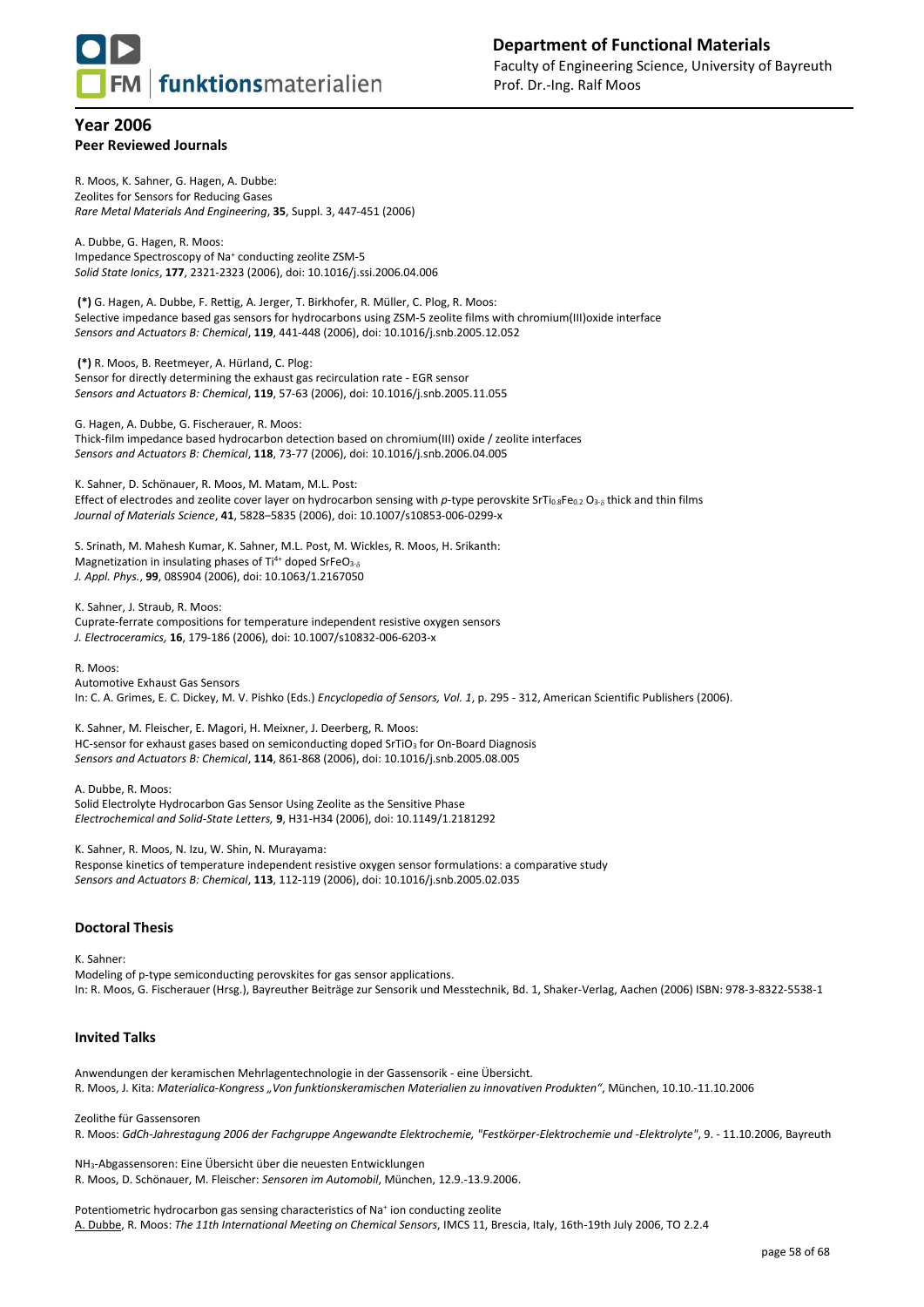

*The Ninth World Congress on Biosensors*, Toronto, 10-12 May 2006, P146

## **Year 2006 Published Conference Contributions**

R. Moos: Zeolithe für Gassensoren *GdCh-Jahrestagung 2006 der Fachgruppe Angewandte Elektrochemie, "Festkörper-Elektrochemie und -Elektrolyte"*, 9. - 11.10.2006, Bayreuth, p. 31 G. Hagen, A. Dubbe, R. Moos: Einfluss von Pt in Cr<sub>2</sub>O<sub>3</sub> / Pt-ZSM-5 – Kohlenwasserstoff-Gassensoren *GdCh-Jahrestagung 2006 der Fachgruppe Angewandte Elektrochemie, "Festkörper-Elektrochemie und -Elektrolyte"*, 9. - 11.10.2006, Bayreuth, p. 50 A. Dubbe, R. Moos: Untersuchungen zu Mechanismen von Kohlenwasserstoff-Gassensoren auf der Basis von ionenleitenden Zeolithen *GdCh-Jahrestagung 2006 der Fachgruppe Angewandte Elektrochemie, "Festkörper-Elektrochemie und -Elektrolyte"*, 9. - 11.10.2006, Bayreuth, p. 51 A. Baumgartner, R. Mariychuk, F.E. Wagner, A. Lerf, A. Dubbe, R. Moos, J. Breu: Fe(II)-Täniolith: Synthese, physikalische Eigenschaften und oxidativer Ionenaustausch *GdCh-Jahrestagung 2006 der Fachgruppe Angewandte Elektrochemie, "Festkörper-Elektrochemie und -Elektrolyte"*, 9. - 11.10.2006, Bayreuth, p. 53, und *Z. Anorg. Allg. Chem.* 2006, 632, p. 2139 E. Gollner, J. Kita, R. Moos: Frequency-tripled Nd:YAG-laser in thick-film and LTCC applications Proceedings of *XXX International Conference of International Microelectronics and Packaging Society*, Krakow, Poland, 24.-27.9.2006, p. 147-152 F. Rettig, R. Moos: Direct thermoelectric gas sensors: modeling of microstructure sensitivity relationships Proceedings *Eurosensors XX*, Göteborg, 17th-20th September 2006, T2B-P14 D. Schönauer, R. Moos, M. Fleischer: NH3-Abgassensoren: Eine Übersicht über die neuesten Entwicklungen *Sensoren im Automobil*, München, 12.9.-13.9.2006, in: T. Tille et al.: Sensoren im Automobil I, expert Verlag 2006, p. 29 - 48 F. Rettig, R. Moos: Thermoelectric gas sensors: Proof of reproducibility and geometry independency *The 11th International Meeting on Chemical Sensors*, IMCS 11, Brescia, Italy, 16th-19th July 2006, TP 01 G. Hagen, A. Schulz, M. Knörr, R. Moos: Four-wire impedance spectroscopy on planar zeolite covered gas sensors *The 11th International Meeting on Chemical Sensors*, IMCS 11, Brescia, Italy, 16th-19th July 2006, WO 4.1.4 D. Biskupski, K. Wiesner, K. Sahner, R. Moos, M. Fleischer: Hydrocarbon sensor for exhaust gases based on semiconducting Ga<sub>2</sub>O<sub>3</sub> *The 11th International Meeting on Chemical Sensors*, IMCS 11, Brescia, Italy, 16th-19th July 2006, WO 1.2.2 (\*) R. Moos, A. Hürland, B. Reetmeyer, C. Plog: Exhaust gas recirculation rate sensor *The 11th International Meeting on Chemical Sensors*, IMCS 11, Brescia, Italy, 16th-19th July 2006, TO 1.4.4 K. Sahner, R. Moos: Mechanistic model for p-type hydrocarbon sensors *The 11th International Meeting on Chemical Sensors*, IMCS 11, Brescia, Italy, 16th-19th July 2006, TP 12 K. Sahner, P. Gouma, R. Moos: Selectivity enhancement of p-type gas sensors by electrodeposition *The 11th International Meeting on Chemical Sensors*, IMCS 11, Brescia, Italy, 16th-19th July 2006, MP 42 D. Schönauer, K. Sahner, M. Wickles, M. Matam, M. Post, R. Moos: Selectivity enhancement of p-type gas sensors using sol precipitated nano-powders *The 11th International Meeting on Chemical Sensors*, IMCS 11, Brescia, Italy, 16th-19th July 2006, TO 4.3.4 S. Achmann, M. Hämmerle, R. Moos: A novel enzyme-biosensor for direct detection of formaldehyde from the gas phase: Dependence of the sensor-signal from buffer composition *The 11th International Meeting on Chemical Sensors*, IMCS 11, Brescia, Italy, 16th-19th July 2006, TO 4.1.2 J. Kita, F. Rettig, R. Moos: Integration of Fired Ceramics on LTCC Structures - Feasibility Study *EMPS 2006, 4th European Microelectronics and Packaging Symposium*, Terme Catez, Slovenia, May 21 - 24, 2006, p.51-55 M. Hämmerle, S. Achmann, R. Moos: Amperometric enzyme gas sensor for phenol vapour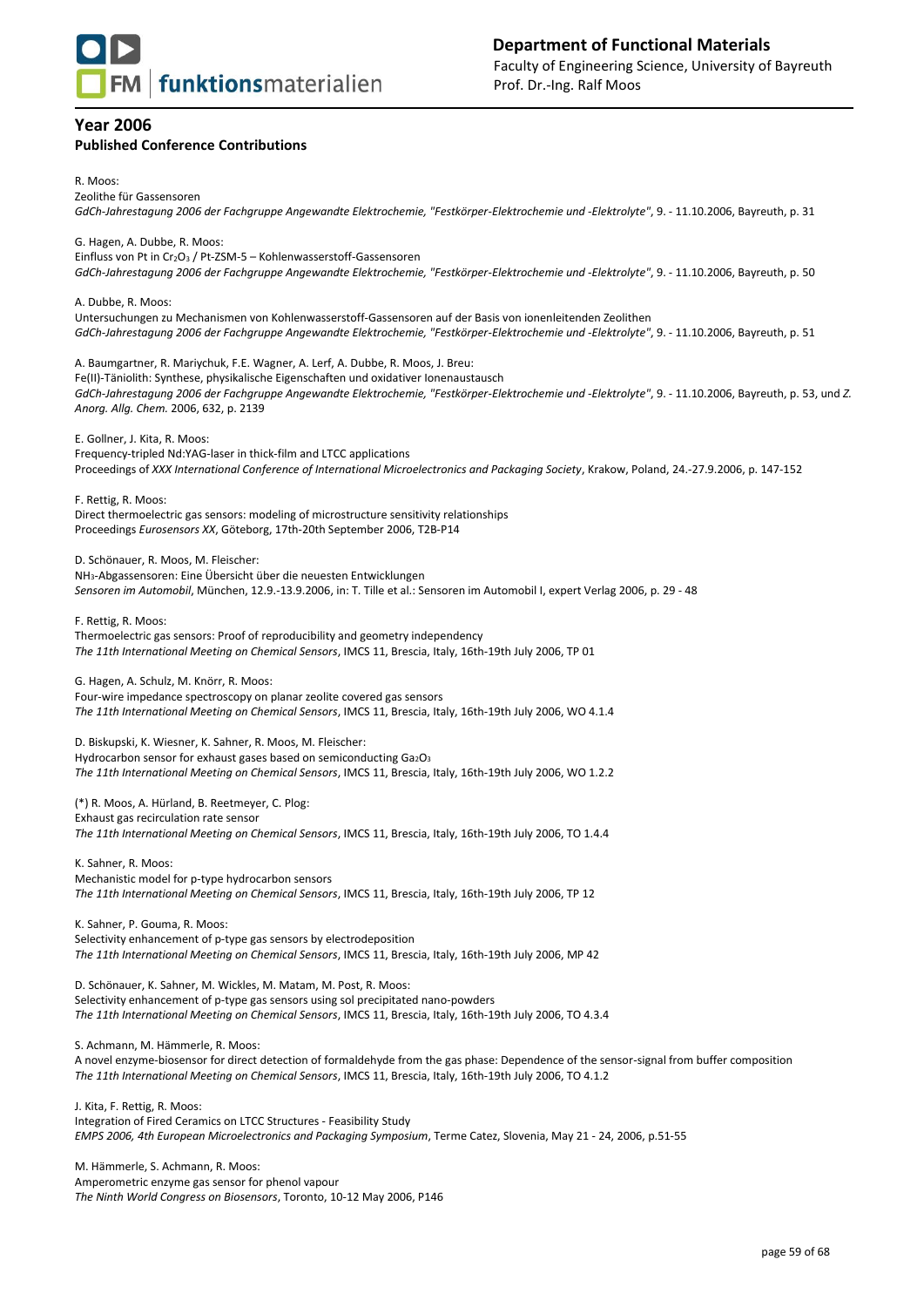

S. Achmann, M. Hämmerle, R. Moos: Evaluation of the kinetics of an amperometric enzyme gas sensor *The Ninth World Congress on Biosensors*, Toronto, 10-12 May 2006, P150

K. Sahner, P. Gouma, R. Moos: Nanoscaled p-type semiconductors for gas sensing: nanopowders, nanofilms, and nanowires *2006 MRS Spring Meeting*, April 17-21 2006, San Francisco, R 6.31

F. Rettig, R. Moos: Thermoelektrische Kohlenwasserstoffsensoren *Sensoren und Messsysteme 2006*, Freiburg / Breisgau, 13. - 14. März 2006, p. 169-172

A. Dubbe, G. Hagen, R. Moos: [ZSM-5 zeolite as sensitive material in hydrocarbon gas sensors](file:///C:/Eigenes/Publikationen/PDF-Dateien/Conferences/Zeolithtagung%202006-Hannover-Dubbe-ZSM-5%20zeolite%20as%20sensitive%20material%20in%20hydrocarbon%20gas%20sensors.pdf) *18. Deutsche Zeolith-Tagung*, Hannover, 1. -3. März 2006, KVZ11, p.63-64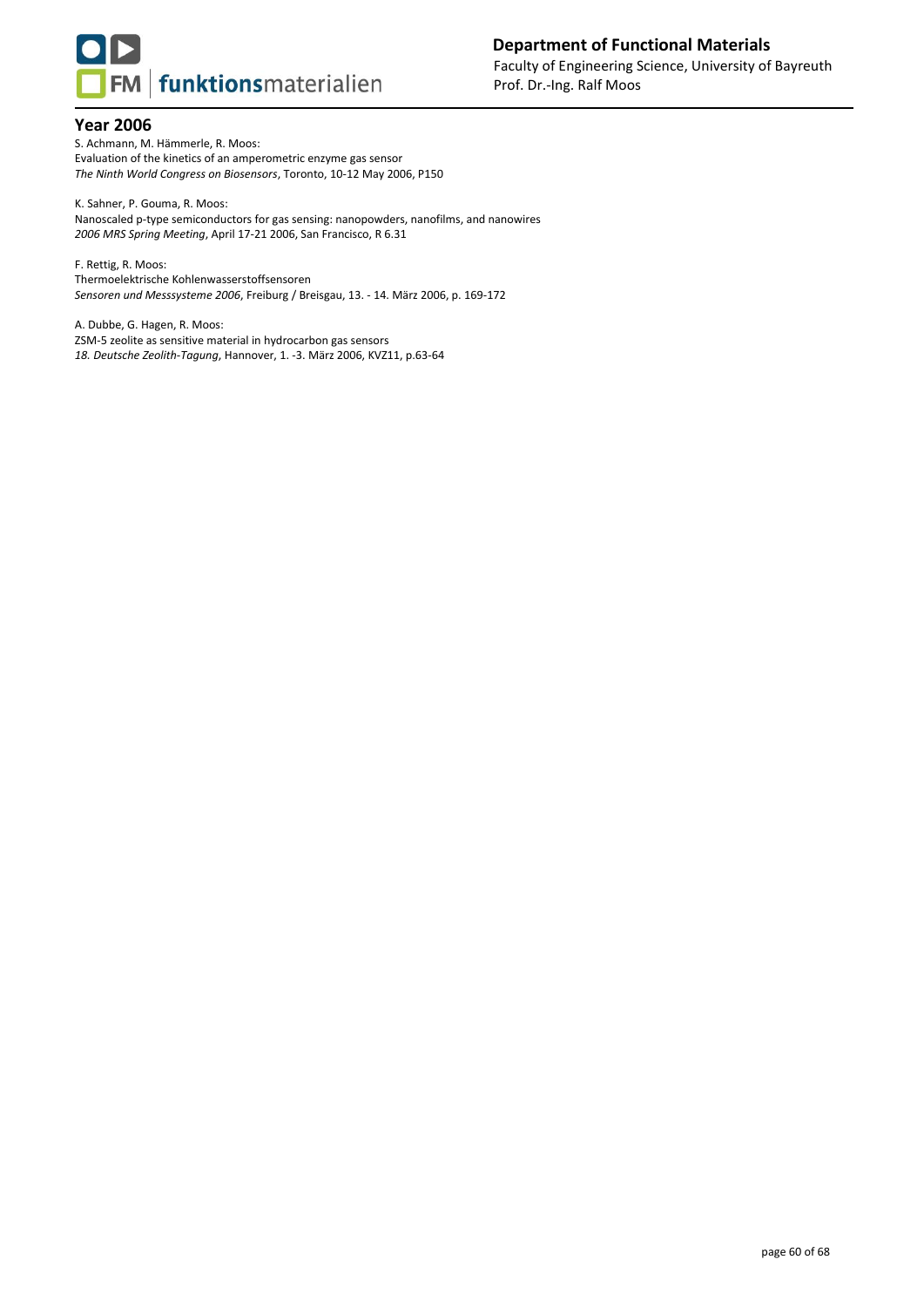

#### **Peer Reviewed Journals**

R. Moos: A Brief Overview on Automotive Exhaust Gas Sensors Based on Electroceramics *International Journal of Applied Ceramic Technology,* **2**, 401-413 (2005), doi: 10.1111/j.1744-7402.2005.02041.x

J. Kita, F. Rettig, R. Moos, K.-H. Drüe, H. Thust: Hot-Plate Gas Sensors - Are Ceramics Better? *International Journal of Applied Ceramic Technology,* **2**, 383-389 (2005), doi: 10.1111/j.1744-7402.2005.02037.x

U. Röder, A. Kipka, C. Modes, R. Moos: Untersuchung der Kompatibilität von Silberleitpasten mit bleifreien LTCC-Folien *cfi/Ber. DKG*, **82** (13), 201-204 (2005)

F. Rettig, M. Wickles, J. Kita, R. Moos: Anwendbarkeit von kommerziellen LTCC-Materialien für Gassensoren *cfi/Ber. DKG*, **82** (13), 197-200 (2005)

J. Kita, F. Rettig, R. Moos: Cofiring von LTCC Strukturen mit gebrannten Keramiken *cfi/Ber. DKG*, **82** (13), 193-196 (2005)

K. Sahner, M. Wickles, D. Schönauer, F. Rettig, A. Roosen, R. Moos: Strontium aluminate: a novel tape material for HTCC gas sensors *cfi/Ber. DKG*, **82** (13), 170-173 (2005)

K. Sahner, R. Moos, M. Matam, J.J. Tunney, M. Post: Hydrocarbon sensing with thick and thin film p-type conducting perovskite materials *Sensors and Actuators B: Chemical*, **108**, 102–112 (2005), doi: 10.1016/j.snb.2004.12.104

J. Kita, F. Rettig, R. Moos, K.-H. Drüe, H. Thust: Laser forming of LTCC Ceramics for Hot-Plate Gas Sensors *J. Microelectronics and Electronic Packaging*, **2**, 14-18 (2005), doi: 10.4071/1551-4897-2.1.14

#### **Invited Talks**

The 6th East Asian Conference on Chemical Sensors (EACCS 6), Guilin, China, 6.11.-9.11.2005 R. Moos: *Zeolites for Gas Sensors*

Deutsche IMAPS-Konferenz 2005, München, 10.10.-11.10.2005 J. Kita: *Anwendungen der LTCC-Technologie in der Gassensorik*

International Materials Forum, Bayreuth, 31.7.-2.8.2005 R. Moos: *Functional Materials for Gas Sensors*

29th Intl. Conference on Advanced Ceramics and Composites, Cocoa Beach, Florida, 23.-28.1.2005 R. Moos: *Automotive Exhaust Gas Sensors Based on Electroceramics. An overview*

#### **Published Conference Contributions**

F. Rettig, R. Moos Thermoelektrischer Gassensor in keramischer Mehrlagentechnologie G. Gerlach, H. Kaden (Hrsg.), *7. Dresdner Sensor-Symposium*, 12.-14. Dezember 2005, Dresden, p. 29 -32

S. Achmann, M. Hämmerle, R. Moos Langzeitstabilität eines amperometrischen Enzymgassensors G. Gerlach, H. Kaden (Hrsg.), *7. Dresdner Sensor-Symposium*, 12.-14. Dezember 2005, Dresden, p. 177 -180

G. Hagen, A. Dubbe, G. Fischerauer, R. Moos Zeolith-Cr<sub>2</sub>O<sub>3</sub>-Grenzflächen als Kohlenwasserstoff-Gassensoren G. Gerlach, H. Kaden (Hrsg.), *7. Dresdner Sensor-Symposium*, 12.-14. Dezember 2005, Dresden, p. 295 -298

R. Moos, A. Dubbe, G. Hagen, K. Sahner Zeolites for Resistive Gas Sensors - a Brief Overview *The 6th East Asian Conference on Chemical Sensors* (EACCS 6), Guilin, China, 2005, p. 108-109

G. Hagen, A. Dubbe, R. Moos, T. Raps, G. Fischerauer: Thick-Film Impedance Based Gas Sensor for Hydrocarbon Detection Utilizing Chromium(III)Oxide and Zeolites Proceedings *Eurosensors XIX*, Barcelona, 2005, p. WPa75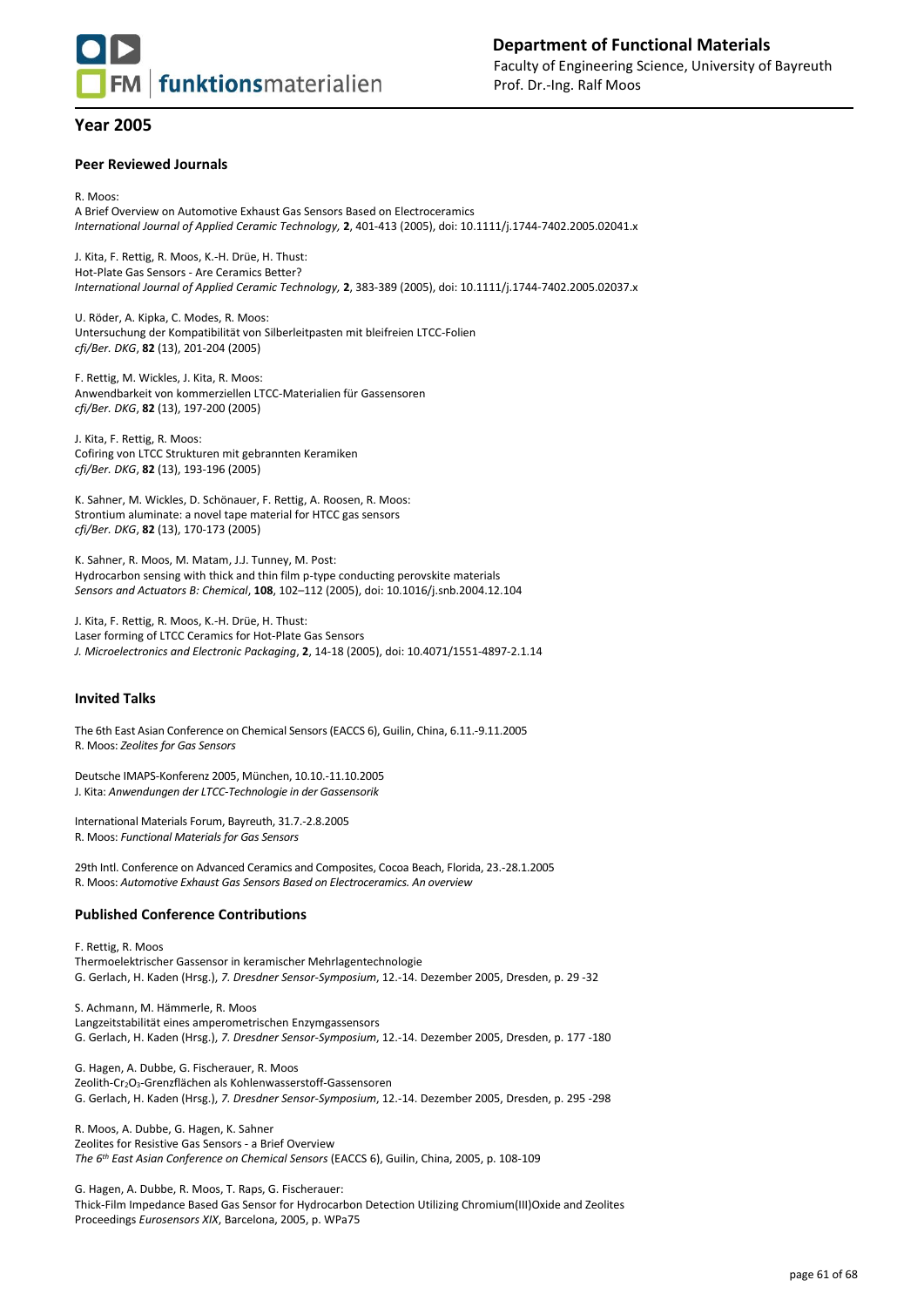

K. Sahner, J. Straub, R. Moos: Temperature-independent materials for resistive lean oxygen sensing Proceedings *Eurosensors XIX*, Barcelona, 2005, p. WPa24

M. Hämmerle, S. Achmann, A. Lauterbach, R. Moos: Numerical simulation of amperometric enzyme gas sensors Proceedings *Eurosensors XIX*, Barcelona, 2005, p. TA18

F. Rettig, R. Moos: Novel Thermoelectric Gas Sensors Proceedings *Eurosensors XIX*, Barcelona, 2005, p. MA9

T. Raps, G. Fischerauer, A. Dubbe, G. Hagen, R. Moos: On the modeling of integrated ceramic hydrocarbon sensors based on zeolites Proceedings *Eurosensors XIX*, Barcelona, 2005, p. MA10

K. Sahner, D. Schönauer, R. Moos, M. Matam, M. Post, J. Tunney: Selectivity improvement of p-type conducting perovskite materials for hydrocarbon sensing Proceedings *Eurosensors XIX*, Barcelona, 2005, p. MP21

R. Moos: Functional Materials for Gas Sensors Proc. of *International Materials Forum 2005*, Bayreuth, 1.8. - 2.8.2005, p. 25

F. Rettig, K. Sahner, R. Moos: Thermopower of LaFe $_{1-x}Cu<sub>x</sub>O<sub>3-8</sub>$ *Solid State Ionics 15*, July 17-22, 2005, Baden-Baden, Germany, P 569

A. Dubbe, G. Hagen, R. Moos: Impedance Spectroscopy of Na<sup>+</sup> conducting Zeolite ZSM5 *Solid State Ionics 15*, July 17-22, 2005, Baden-Baden, Germany, P 575

K. Sahner, R. Moos, V. Vashook, U. Guth: Initial Defect Chemical Studies of Temperature Independent Oxygen Sensors *Solid State Ionics 15*, July 17-22, 2005, Baden-Baden, Germany, P 581

J. Kita, F. Rettig, R. Moos: A Novel Method of Fabrication of Mixed LTCC-Solid Ceramic Systems Proc. of *European Microelectronics and Packaging Conference EMPC 2005*, June 12-15, Brugge, Belgium, p. 406-409

A. Dubbe, G. Hagen, R. Moos: Micro Sensors for Hydrocarbon Gases Sensors Based on Zeolite / Chromium (III)-Oxide Interfaces *International Workshop on Integrated Electroceramic Functional Structures*, 6.-9. June 2005, Berchtesgaden, Germany, P5

T. Raps, G. Fischerauer, A. Dubbe, G. Hagen, R. Moos: On the Modelling of Integrated Ceramic Hydrocarbon Sensors Based on Zeolites *International Workshop on Integrated Electroceramic Functional Structures*, 6.-9. June 2005, Berchtesgaden, Germany, P2

K. Sahner, R. Moos, M. Matam, M. Post: Use of a Zeolite Cover Layer for Improving Sensor Characteristics of *p*-Type Conducting Perovskites *Sensor 2005*, Proceedings of the 12th International Conference, 10.-12. May 2005 in Nürnberg, Vol. I, p. 201-206

M. Hämmerle, A. Lauterbach, M. Schumacher, R. Moos: Electrochemical Enzyme Biosensor for Gaseous Formaldehyde *Sensor 2005*, Proceedings of the 12th International Conference, 10.-12. May 2005 in Nürnberg, Vol. I, p. 185-189

F. Rettig, K. Sahner, J. Kita, M. Wickles, R. Moos: Conductometric Hydrocarbon Sensor on a Low Power-Consuming Hot-Plate Prepared by Tape Technology *Sensor 2005*, Proceedings of the 12th International Conference, 10.-12. May 2005 in Nürnberg, Vol. II p. 2139-144

M. Hämmerle, A. Lauterbach, M. Schumacher, R. Moos: Amperometrischer Enzymsensor für gasförmiges Formaldehyd 4. Deutsches BioSensor Symposium, Regensburg, 13.-16. März 2005, P-12

J. Kita, F. Rettig, R. Moos, K.-H. Drüe, H. Thust: Hot-Plate Gas Sensors – are Ceramics Better? *IMAPS/ACerS, 1st International Conference on Ceramic Interconnect and Ceramic Microsystems Technologies CICMT)*, Baltimore, 10.-13.04.2005, pp. 343-348

R. Moos:

Automotive Exhaust Gas Sensors Based on Electroceramics. An overview. Proceedings of the *29th International Conference on Advanced Ceramics and Composites*, Cocoa Beach, Florida, January 23-28, 200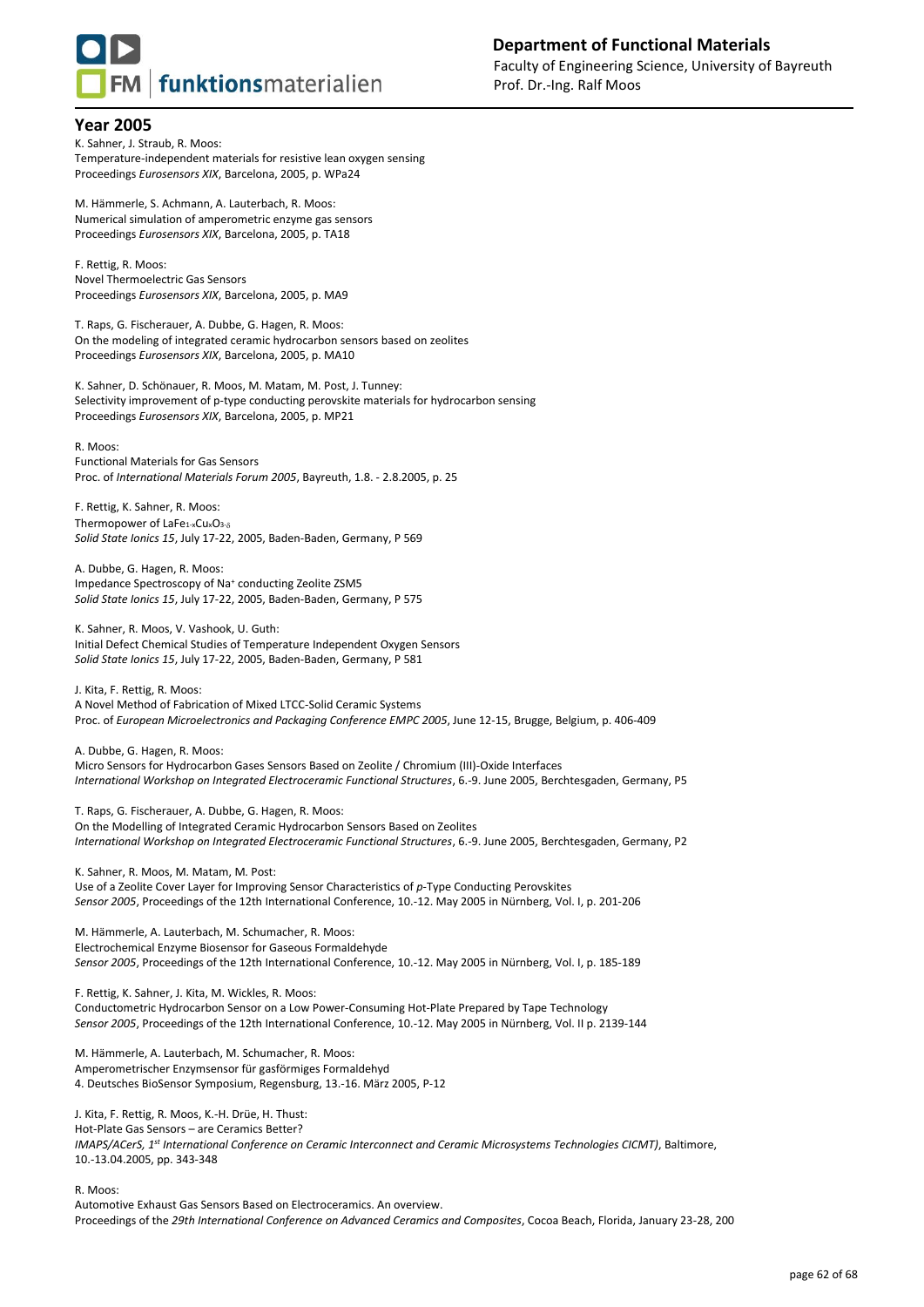

#### **Peer Reviewed Journals**

**(\*)** F. Rettig, R. Moos, C. Plog: Poisoning of Temperature Independent Resistive Oxygen Sensors by Sulfur Dioxide *J. Electroceramics*, **13**, 733-738 (2004), doi: 10.1007/s10832-004-5184-x

F. Rettig, R. Moos: Ceramic meso hot-plates for gas sensors *Sensors and Actuators B: Chemical*, **103**, 91-97 (2004), doi: 10.1016/j.snb.2004.04.040

#### **Invited Talks**

2nd AIST International Workshop on Chemical Sensors, Nagoya, Japan, 16.7.2004 R. Moos: *Novel Exhaust Gas Sensors.* 

#### **Book Contributions**

J. Kita, R. Moos:

Anwendung der LTCC-Technologie in der Mikroelektronik und Mikrosystemtechnik. In Kriegesmann J. (Hrsg.), DKG-Handbuch Technische Keramische Werkstoffe, Kap. 3.6.1.3, Fachverlag. Deutscher Wirtschaftsdienst, 2004, ISBN 3-87156-091-X

R. Moos: Kap. 2.5 Elektrische Eigenschaften. In W. Kollenberg (Hrsg.), Technische Keramiken, Vulkan-Verlag GmbH, Essen (2004), 123-135, ISBN 3-8027-2927-7

R. Moos: Kap. 5.3 Anwendungen keramischer Werkstoffe in der Technik: Elektronik. In W. Kollenberg (Hrsg.), Technische Keramiken, Vulkan-Verlag GmbH, Essen (2004), 527-530, ISBN 3-8027-2927-7

#### **Miscellaneous**

G. Fischerauer, R. Moos: Mechatronik – Fühlen, Denken und Handeln in technischen Systemen Öffentlicher Vortrag anlässlich des Jahres der Technik 2007, *Universität Bayreuth*, 3.7.2004

#### **Published Conference Contributions**

M. Leiderer, T. Ponader, M. Schumacher, A. Lauterbach, K. Hilgert, M. Hermann, V. Jérôme, M. Hämmerle, R. Moos, R. Freitag: Elektrochemischer Enzym-Biosensor zur Detektion von gasförmigem Formaldehyd *DECHEMA/GVC-Jahrestagungen* 2004, 12.-14.10.2004, Karlsruhe, Deutschland, Poster E24

J. Kita, F. Rettig, R. Moos, K.H. Drüe, H. Thust: Laser Forming of LTCC ceramics for Hot-Plate Gas Sensors Proceedings of *XXVIII International Conference of International Microelectronics and Packaging Society*, Wroclaw, Poland, 26.-29.9.2004, p. 287-292

A. Baumgartner, R. Mariychuk, W. Seidl, H. Porteanu, F. E. Wagner, A. Dubbe, R. Moos, J. Breu: Synthesis and Properties of Fluorovermiculite with High Contents of Iron *12. Vortragstagung der GDCh-Fachgruppe Festkörperchemie und Materialforschung*, Gießen, 12.-15.9.2004, A5, *Z. Anorg. Allg. Chem.* 2004, 630, 1710, doi: 10.1002/zaac.200470037

K. Sahner, R. Moos, M. Matam, M. Post, J. Tunney: Thick and thin film p-type conducting perovskite materials for hydrocarbon sensing Proceedings *Eurosensors XVIII*, Rome, 2004,

M. Fleischer, E. Magori, H. Meixner, J. Deerberg, K. Sahner, R. Moos: HC-sensor for On-Board-Diagnosis of automotive exhaust gases based on semiconducting SrTiO<sub>3</sub> Proceedings *Eurosensors XVIII*, Rome, 2004, p. 612-613

R. Moos: Novel Exhaust Gas Sensors The *2nd AIST International Workshop on Chemical Sensors*, 16.7.2004, Nagoya, Japan, p. 1-14

K. Sahner, F. Rettig, R. Moos, N. Izu, W. Shin, N. Murayama: Comparative study on response kinetics of temperature independent resistive oxygen sensors by the pressure modulation method Proceedings of the *10th International Meeting on Chemical Sensors (IMCS10)*, Tsukuba, Japan, July 11-14, 2004, p. 14-15, Chem. Sens., 20 Sup. B (2004), 14-15

M. Matam, K. Sahner, R. Moos, M. Post, J. Tunney: Hydrocarbon sensing with thick and thin film p-type conducting perovskite materials Proceedings of the *10th International Meeting on Chemical Sensors (IMCS10)*, Tsukuba, Japan, July 11-14, 2004, p. 300-301, Chem. Sens., 20 Sup. B (2004), 300-301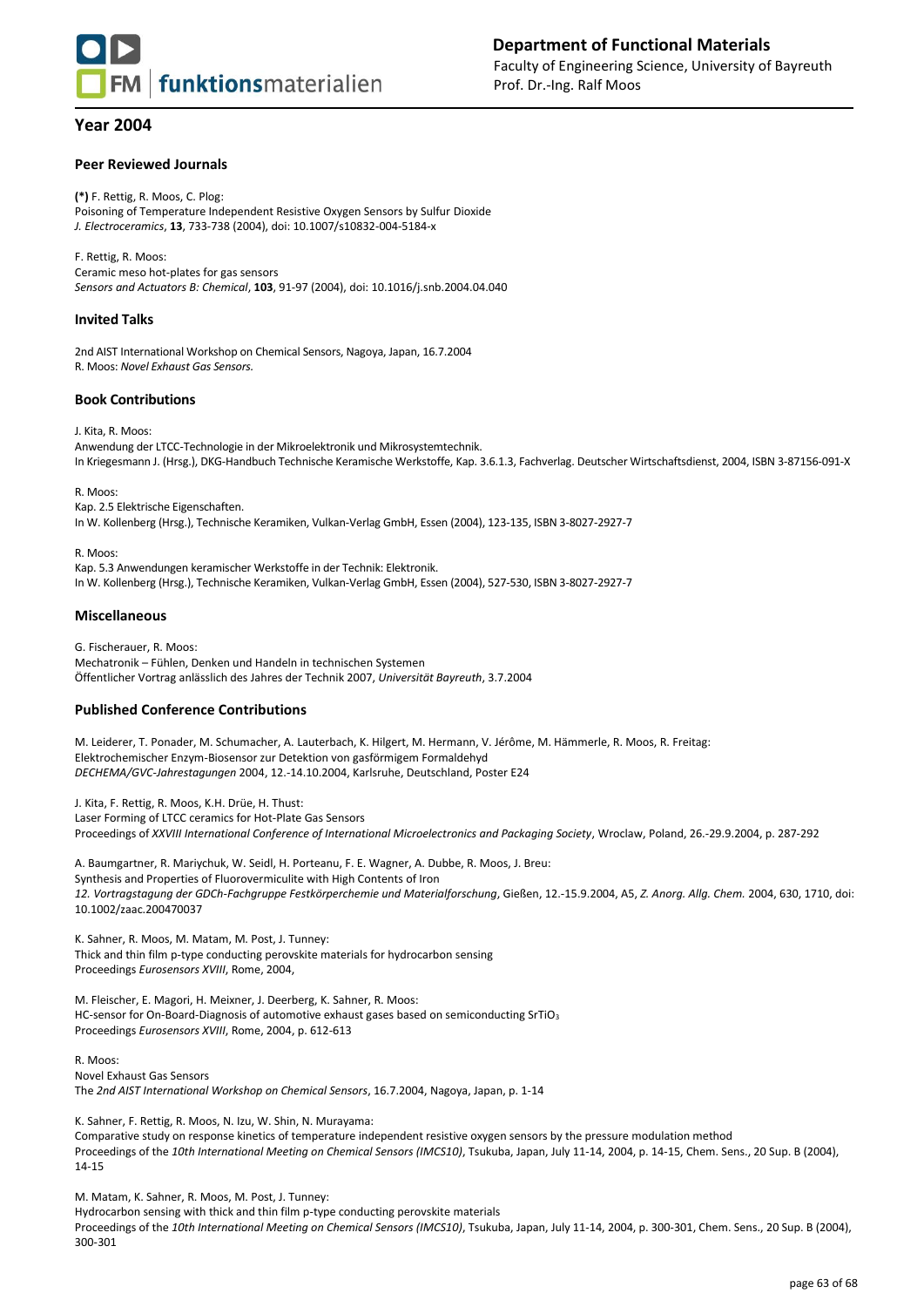

F. Rettig, R. Moos: LTCC-Hot-Plates for Gas Sensors: Improved Sensor Design an Applicability of Commercial LTCC-Materials *Electroceramics IX*, Cherbourg, France, 31.5.04 - 3.6.04, p. 432

M. Hämmerle, A. Lauterbach, M. Schumacher, R. Moos: Electrochemical enzyme biosensor for gaseous formaldehyde The *Eighth World Congress on Biosensors*, 24-26 May 2004, Granada, Spain, P3.7.31

A. Lauterbach, M. Leiderer, T. Ponader, M Schumacher, M. Hämmerle, R. Moos, M. Hermann, V. Jerome, R. Freitag: Untersuchungen einer 'Dye-linked' Formaldehyddehydrogenase aus methylotrophen Bakterien *BioPerspectives 2004*, 4.-6. Mai 2004, Wiesbaden, Deutschland

F. Rettig, R. Moos: LTCC Hot-Plates für Gassensoren *Sensoren und Mess-Systeme 2004*, Tagung Ludwigsburg, 15. und 16. März 2004, p. 749-752

A. Dubbe, G. Hagen, R. Moos: Kinetics of Ion Exchange / Tetraamineplatinum(II) in ZSM-5 Zeolites Proceedings, *16. Dt. Zeolith-Tagung*, Dresden 2004, RR08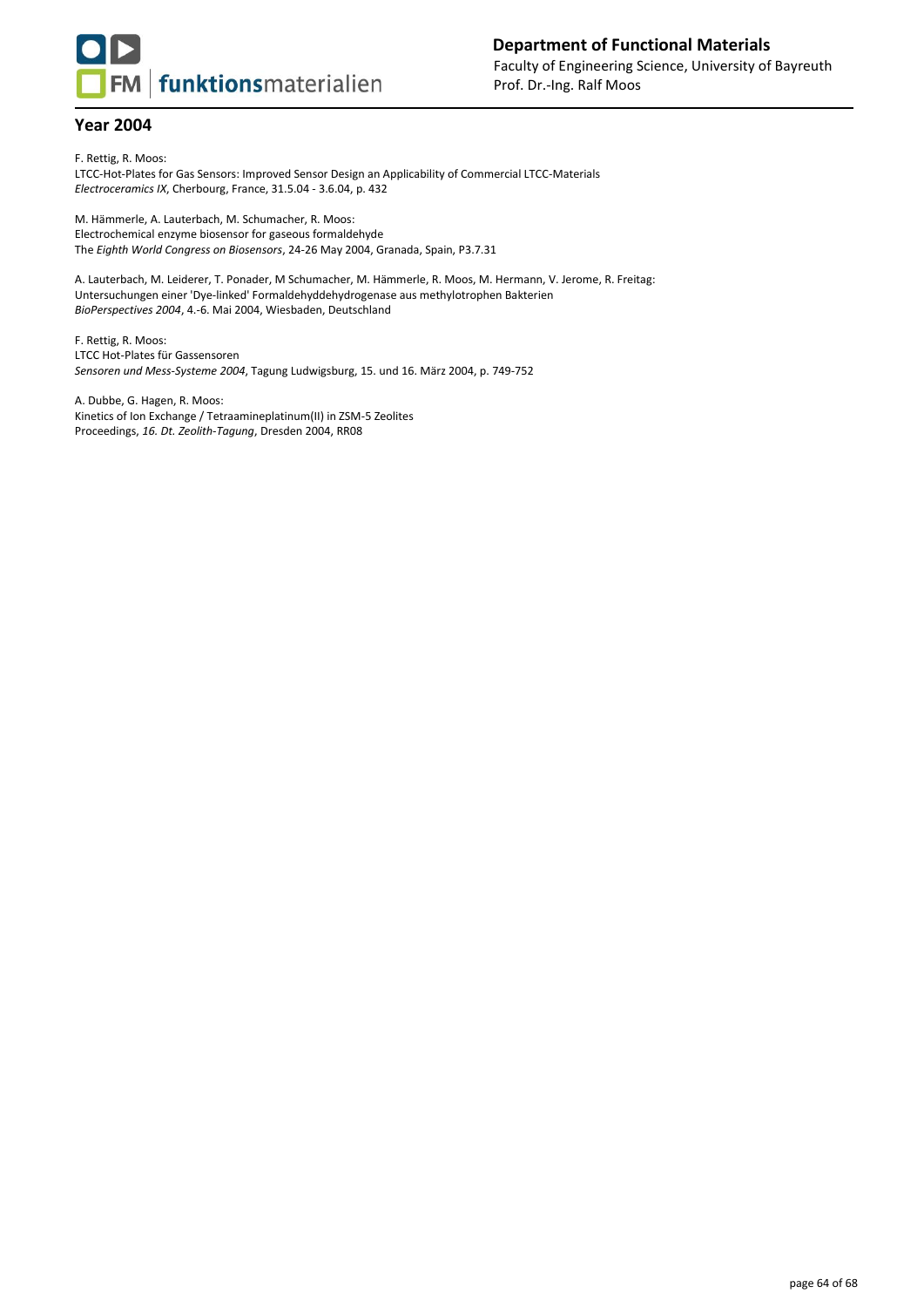

## **Department of Functional Materials** Faculty of Engineering Science, University of Bayreuth Prof. Dr.-Ing. Ralf Moos

## **Year 2003**

#### **Peer Reviewed Journals**

**(\*)** M.E. Franke, U. Simon, R. Moos, A. Knezevic, R. Müller, C. Plog: Development and Working Principle of an Ammonia Gas Sensor based on a Refined Model for Solvate Supported Proton Transport in Zeolites *Phys. Chem. Chem. Phys*., **5**, 5195 - 5198 (2003), doi: 10.1039/b307502h

**(\*)** A. Hürland, C. Plog, R. Moos, U. Simon: Amperometric measurements with a nitrosyl cation conducting ceramic membrane *Phys. Chem. Chem. Phys*., **5**, 5199 - 5202 (2003), doi: 10.1039/b307411k

**(\*)** R. Moos, F. Rettig, A. Hürland, C. Plog: Temperature-independent resistive oxygen exhaust gas sensor for lean-burn engines in thick-film technology *Sensors and Actuators B: Chemical*, **93**, 43-50 (2003), doi: 10.1016/S0925-4005(03)00333-2

**(\*)** F. Rettig, R. Moos, C. Plog: Sulfur adsorber for thick-film exhaust gas sensors. *Sensors and Actuators B: Chemical*, **93**, 36-42 (2003), doi: 10.1016/S0925-4005(03)00334-4

#### **Invited Talks**

1st AIST International Workshop on Chemical Sensors, Nagoya, Japan, 13.3.2003 R. Moos: *Resistive Oxygen Gas Sensors: Background, Technologies and Recent Developments*

## **Published Conference Contributions**

K. Sahner, R. Moos, M. Matam, M. Post: Thick and thin film p-type conducting hydrocarbon sensors – a comparative study Proceedings, *IEEE Sensors 2003*, Toronto, Canada, 2003, p. 926-931, doi: 10.1109/ICSENS.2003.1279078

F. Rettig, R. Moos: Ceramic hot-plates for gas sensors Proceedings *Eurosensors XVII*, Guimaraes, 2003, p.89-92

K. Sahner, R. Moos: A hydrocarbon sensor based on p-type strontium titanate ferrate Proceedings *Eurosensors XVII*, Guimaraes, 2003, p.72-74

**(\*)** F. Rettig, R. Moos, C. Plog: Poisoning of Temperature Independent Resistive Oxygen Sensors by Sulfur Dioxide *International Conference on Electroceramics*, ICE 2003, Boston, USA, August 3-7, 2003, p. 128

**(\*)** F. Rettig, R. Moos, C. Plog: Influence of Morphology on the Poisoning Behavior of Titanates by Sulfur Dioxide *International Conference on Electroceramics*, ICE 2003, Boston, USA, August 3-7, 2003, p. 238

K. Sahner, R. Moos: Kohlenwasserstoffsensor auf Basis von p-leitendem Strontiumtitanat-Ferrat *102. Bunsentagung*, 29.-31. Mai 2003, Kiel

**(\*)** M.E. Franke, U. Simon, R. Moos, A. Knezevic, R. Müller, C. Plog: Development and Working Principle of a Zeolite Based Ammonia Gas Sensor *102. Bunsentagung*, 29.-31. Mai 2003, Kiel

**(\*)** F. Rettig, R. Moos, A. Hürland, C. Plog, W. Rammensee: Resistive Sauerstoffsensoren in Dickschichttechnik: Wechselwirkungen zwischen Substrat und Funktionsschicht *102. Bunsentagung*, 29.-31. Mai 2003, Kiel

**(\*)** A. Hürland, C. Plog, R. Moos, U. Simon: Nitrosyl Cation Conducting Ceramic Membrane as Amperometric Sensor Device *102. Bunsentagung*, 29.-31. Mai 2003, Kiel

**(\*)** F. Rettig, R. Moos, C. Plog: Novel temperature independent resistive oxygen sensor without sulfur instability for combustion engine exhausts *Sensor 2003*, Proceedings of the 11th International Conference, 13.-15. May 2003 in Nürnberg, p. 277-282

R. Moos: Resistive Oxygen Gas Sensors The *1st AIST International Workshop on Chemical Sensors*, 13.3.2003, Nagoya, Japan, p. 13-24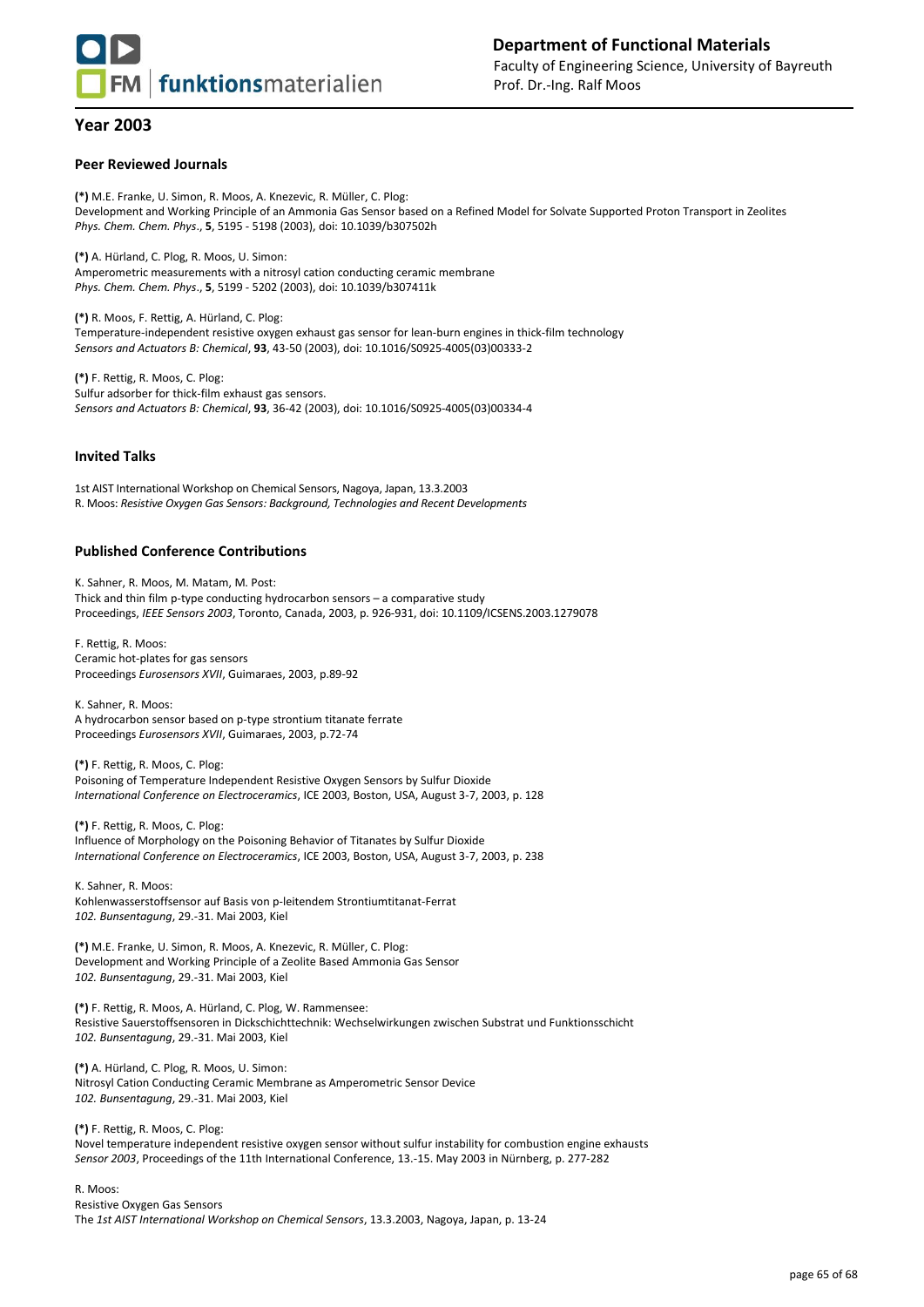

#### **Peer Reviewed Journals**

**(\*)** R. Moos, R. Müller, C. Plog, A. Knezevic, H. Leye, E. Irion, T. Braun, K.-J. Marquardt, K. Binder: Selective Ammonia Exhaust Gas Sensor for Automotive Applications *Sensors and Actuators B: Chemical*, **83**, 181-189 (2002), doi: 10.1016/S0925-4005(01)01038-3

#### **Book Contributions**

R. Moos:

Der keramische Abgassensor - Historische Entwicklung, Stand der Technik und Ausblick. In Kriegesmann J. (Hrsg.), DKG-Handbuch Technische Keramische Werkstoffe, Kap. 8.3.1.5, Fachverlag Deutscher Wirtschaftsdienst, 2002, ISBN 3-87156-091-X

#### **Published Conference Contributions**

**(\*)** R. Moos, F. Rettig, A. Hürland, C. Plog: Temperature-independent resistive oxygen exhaust gas sensor for lean-burn engines in thick-film technology Proceedings of the *9th International Meeting on Chemical Sensors (IMCS9)*, Boston, USA, July 7-10, 2002, p. 82-83

**(\*)** F. Rettig, R. Moos, C. Plog: Sulfur adsorber for thick-film exhaust gas sensors Proceedings of the *9th International Meeting on Chemical Sensors (IMCS9)*, Boston, USA, July 7-10, 2002, p. 367-368

**(\*)** R. Moos, R. Müller, C. Plog, A. Knezevic, T. Braun, K.-J. Marquardt: Selektiver Ammoniak-Abgassensor für die Regelung eines Ammoniak-SCR-Systems im Nutzfahrzeug *Sensoren und Mess-Systeme 2002*, Vorträge der 11. ITG/GMA-Fachtagung am 11. und 12. März 2002 in Ludwigsburg, p. 403-406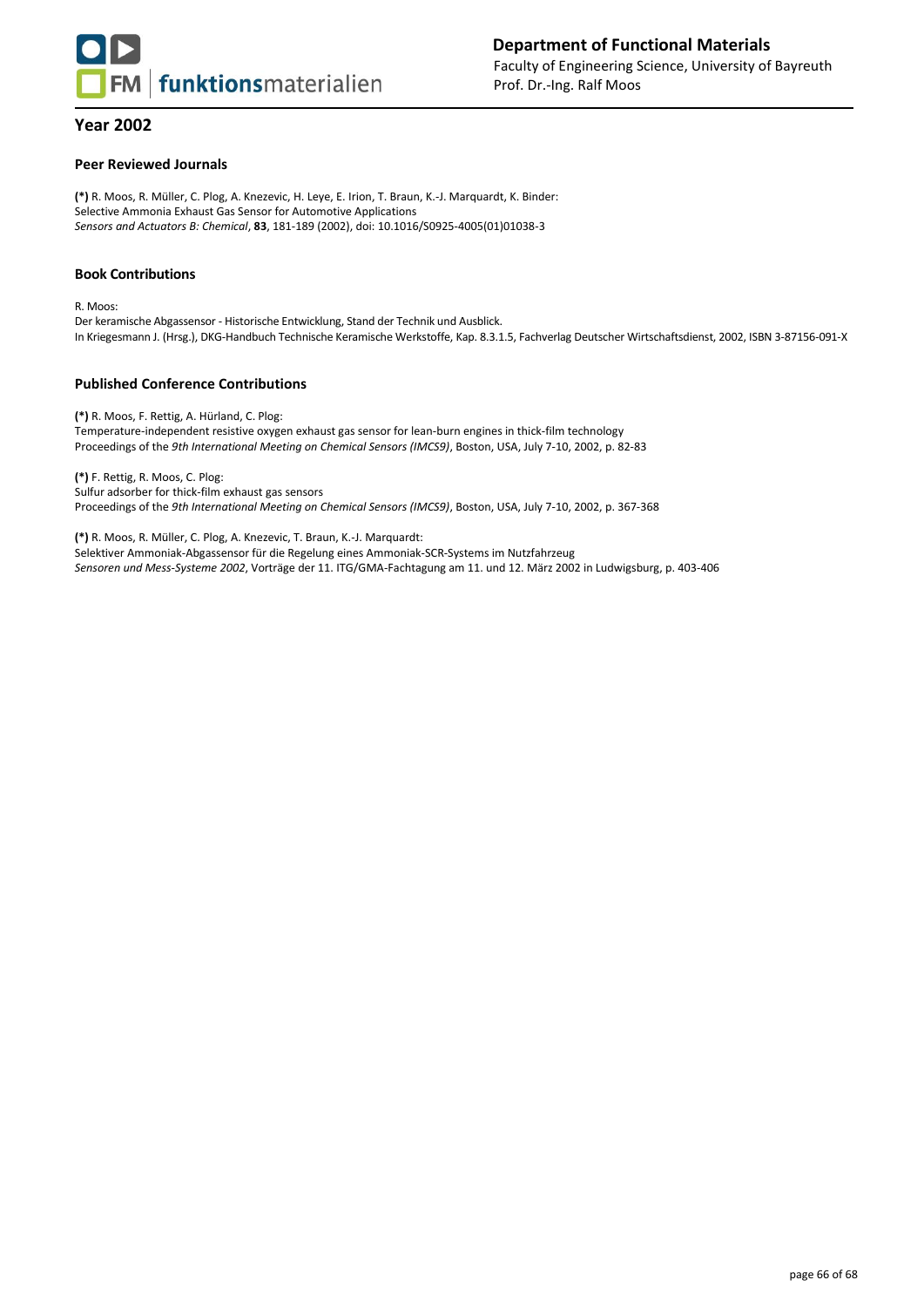

## **Years 1995 - 2001 Peer Reviewed Journals (Prof. Moos only)**

**(\*)** A. Hürland, R. Moos, R. Müller, C. Plog, U. Simon: A new potentiometric NO sensor based on a NO<sup>+</sup> cation conducting ceramic membrane *Sensors and Actuators B: Chemical*, **77**, 287-292 (2001), doi: 10.1016/S0925-4005(01)00744-4

**(\*\*)** R. Moos, W. Menesklou, H.J. Schreiner, K.H. Härdtl: Materials for temperature independent resistive oxygen sensors for combustion exhaust gas control *Sensors and Actuators B: Chemical*, **67**, 178-183 (2000), doi: 10.1016/S0925-4005(00)00421-4

**(\*)** R. Moos, M. Fandel, W. Schäfer: High-load resistors of doped titanate ceramics showing PTCR-behavior in the entire range of operation *J. Eur. Ceram. Soc.*, **19**, 759-763 (1999), doi: 10.1016/S0955-2219(98)00307-0

**(\*\*)** R. Moos, S. Schöllhammer, K.H. Härdtl: Electron mobility of Sr<sub>1-x</sub>La<sub>x</sub>TiO<sub>3</sub> ceramics between 600°C and 1300°C *Appl. Phys. A.*, **65**, 291-294 (1997), doi: 10.1007/s003390050581

**(\*\*)** R. Moos, K.H. Härdtl: Defect Chemistry of Donor Doped and Undoped Strontium Titanate Ceramics between 1000°C and 1400°C *J. Am. Ceram. Soc.*, **80**, 2549-2562 (1997), doi: 10.1111/j.1151-2916.1997.tb03157.x

**(\*\*)** R. Moos, T. Bischoff, W. Menesklou, K.H. Härdtl: Solubility of lanthanum in strontium titanate in oxygen-rich atmospheres *J. Mat. Sci.*, **32**, 4247-4252 (1997), doi: 10.1023/A:1018647117607

**(\*\*)** R. Moos, K.H. Härdtl: Electronic Transport Properties of Sr<sub>1-x</sub>La<sub>x</sub>TiO<sub>3</sub> Ceramics *J. Appl. Phys.*, **80**, 393-400 (1996), doi: 10.1063/1.362796

**(\*\*)** R. Moos, W. Menesklou, K.H. Härdtl: Hall mobility of undoped n-type conducting strontium titanate single crystals between 19K and 1373K *Appl. Phys. A.*, **61**, 389-395 (1995), doi: 10.1007/s003390050218

**(\*\*)** R. Moos, A. Gnudi, K.H. Härdtl: Thermopower of Sr<sub>1-x</sub>La<sub>x</sub>TiO<sub>3</sub> Ceramics *J. Appl. Phys.*, **78**, 5042-5047 (1995), doi: 10.1063/1.359731

**(\*\*)** R. Moos, K.H. Härdtl: Dependence of the Intrinsic Conductivity Minimum of SrTiO<sub>3</sub> Ceramics on the Sintering Atmosphere *J. Am. Ceram. Soc.*, **78**, 2569-2571 (1995), doi: 10.1111/j.1151-2916.1995.tb08707.x

## **Invited Talks (Prof. Moos only)**

Symposium "Keramische Sensoren und Aktoren im praktischen Einsatz", Clausthal-Zellerfeld, 13.11.2001 **(\*)** R. Moos: *Ammoniak-Abgassensor für die Regelung eines Ammoniak-SCR-Systems im Nutzfahrzeug*

Jahrestagung der DKG, Bayreuth, 14.10.2001 **(\*)** R. Moos: *Selektive Abgassensoren auf Zeolithbasis*

#### **Published Conference Contributions (Prof. Moos only)**

**(\*)** A. Hürland, C. Plog, R. Moos, U. Simon: Stress-reduced NO<sup>+</sup> conducting β"-alumina ceramic membranes Electronic Proceedings, *Materials Week*, München 2001

**(\*)** R. Moos, R. Müller, C. Plog, A. Knezevic, H. Leye, E. Irion, T. Braun, K.-J. Marquardt, K. Binder: Selective Ammonia Exhaust Gas Sensor for Automotive Applications. Proceedings *Transducers01/Eurosensors XV*, München 2001, p. 1684-1687

**(\*)** A. Hürland, R. Moos, R. Müller, C. Plog, U. Simon: A new potentiometric NOx sensor based on nitrosyl cation conducting membrane Proceedings of the *8th International Meeting on Chemical Sensors (IMCS8)*, Basel, Switzerland, July 2-5, 2000, p. 314

**(\*)** A. Hürland, R. Moos, C. Plog, A. Kayser, H.A. Seck: Entstehung und Einfluß von Natriumaluminat (NaAlO<sub>2</sub>) bei der Herstellung von Natrium- $\mathbb{Z}^d$ -Aluminiumoxid *78. Jahrestagung der Dt. Mineralogischen Gesellschaft*, Heidelberg 2000 European Journal of Mineralogy, **12** (1), 86, 2000